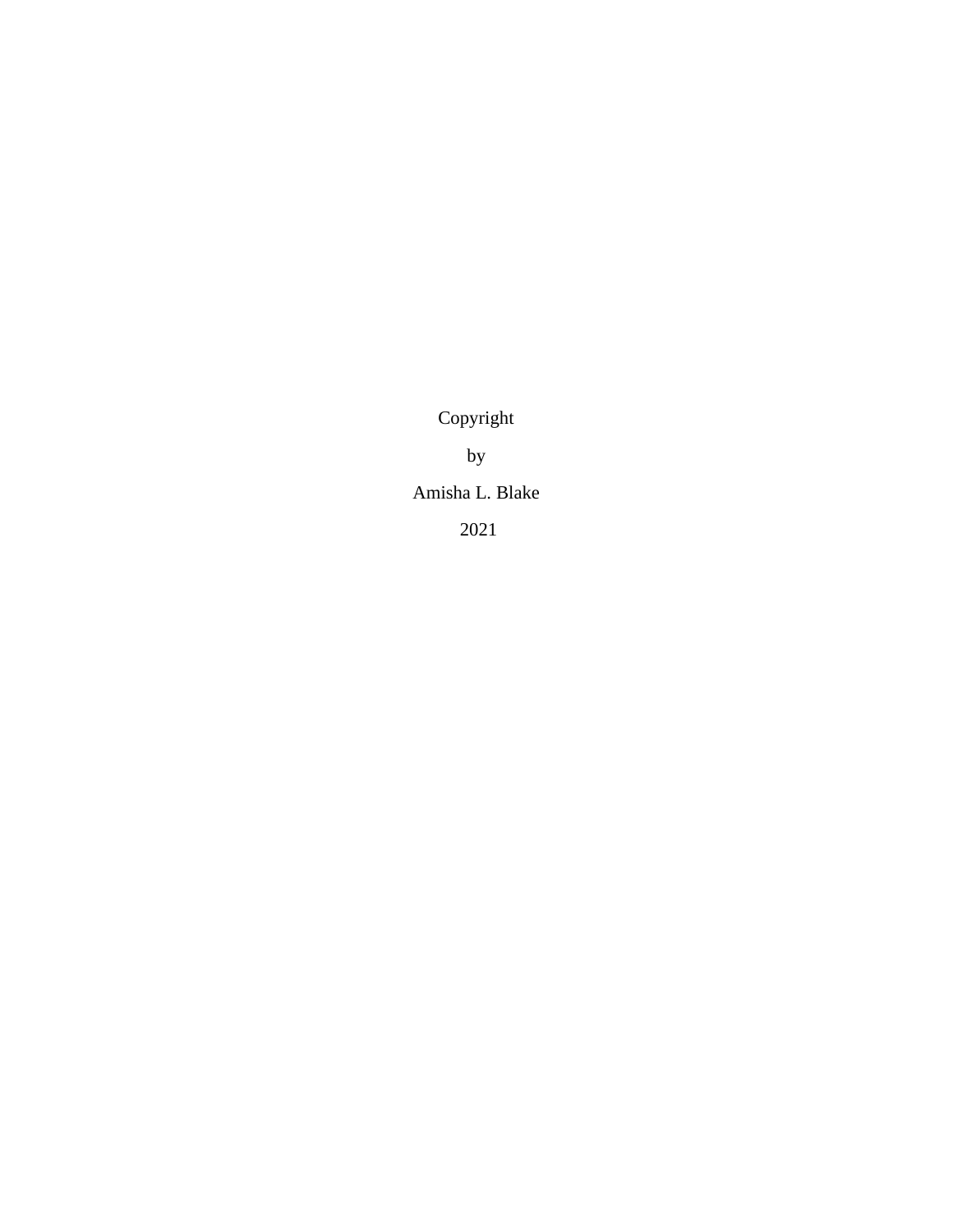# READING TEACHERS' PERCEPTIONS AND ATTITUDES OF A DIALOGIC APPROACH TO TEACHING IN ELEMENTARY CLASSROOMS

by

Amisha L. Blake, M.Ed.

# DISSERTATION

Presented to the Faculty of

The University of Houston-Clear Lake

In Partial Fulfillment

Of the Requirements

For the Degree

# DOCTOR OF EDUCATION

in Educational Leadership

# THE UNIVERSITY OF HOUSTON-CLEAR LAKE

DECEMBER, 2021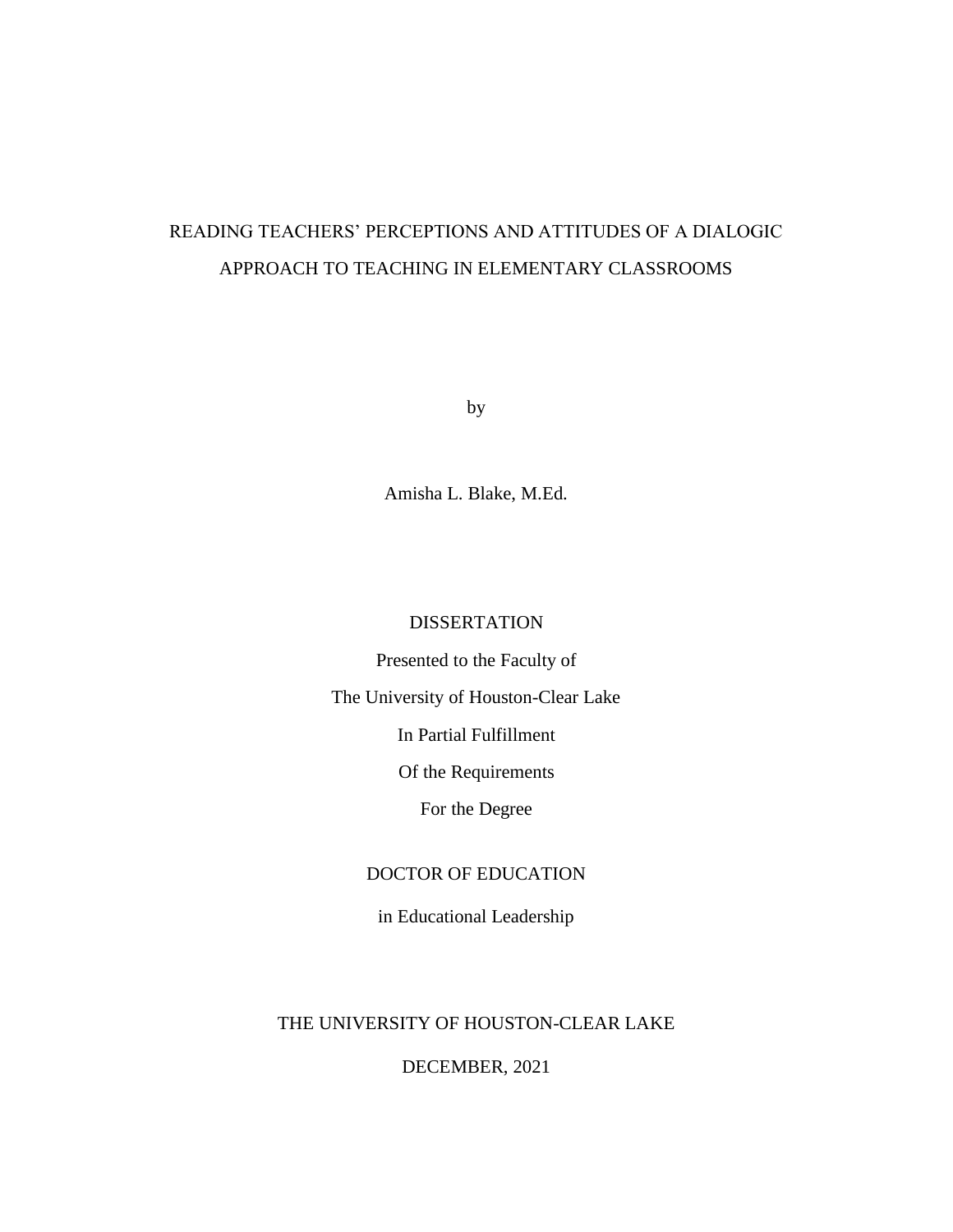# READING TEACHERS' PERCEPTIONS AND ATTITUDES OF A DIALOGIC APPROACH TO TEACHING IN ELEMENTARY CLASSROOMS

by

Amisha L. Blake

# APPROVED BY

Roberta D. Raymond, EdD, Chair

Amy Orange, PhD, Committee Member

\_\_\_\_\_\_\_\_\_\_\_\_\_\_\_\_\_\_\_\_\_\_\_\_\_\_\_\_\_\_\_\_\_\_\_\_\_\_\_\_\_\_

\_\_\_\_\_\_\_\_\_\_\_\_\_\_\_\_\_\_\_\_\_\_\_\_\_\_\_\_\_\_\_\_\_\_\_\_\_\_\_\_\_\_

\_\_\_\_\_\_\_\_\_\_\_\_\_\_\_\_\_\_\_\_\_\_\_\_\_\_\_\_\_\_\_\_\_\_\_\_\_\_\_\_\_\_

\_\_\_\_\_\_\_\_\_\_\_\_\_\_\_\_\_\_\_\_\_\_\_\_\_\_\_\_\_\_\_\_\_\_\_\_\_\_\_\_\_\_

Christian Winn, EdD, Committee Member

Lillian McEnery, EdD, Committee Member

RECEIVED/APPROVED BY THE COLLEGE OF EDUCATION:

Felix Simieou III, PhD, Associate Dean

\_\_\_\_\_\_\_\_\_\_\_\_\_\_\_\_\_\_\_\_\_\_\_\_\_\_\_\_\_\_\_\_\_\_\_\_\_\_\_\_\_\_

Joan Y. Pedro, PhD, Dean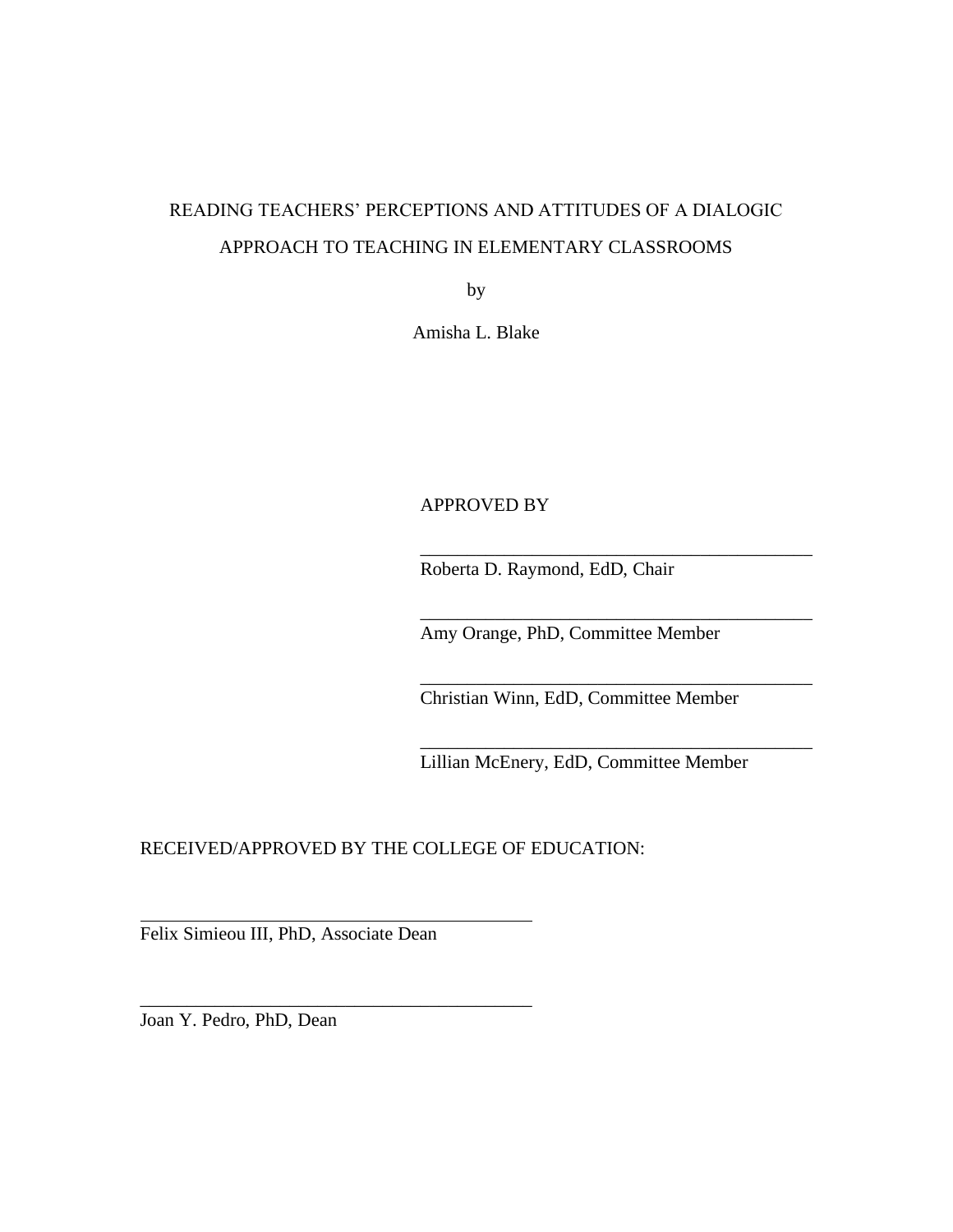# **Dedication**

This research is dedicated to my late maternal grandmother, Katie Lee Henson, one of my first-ever teachers in life. One of the greatest lessons that she taught me was living is a learning experience. 1929-2021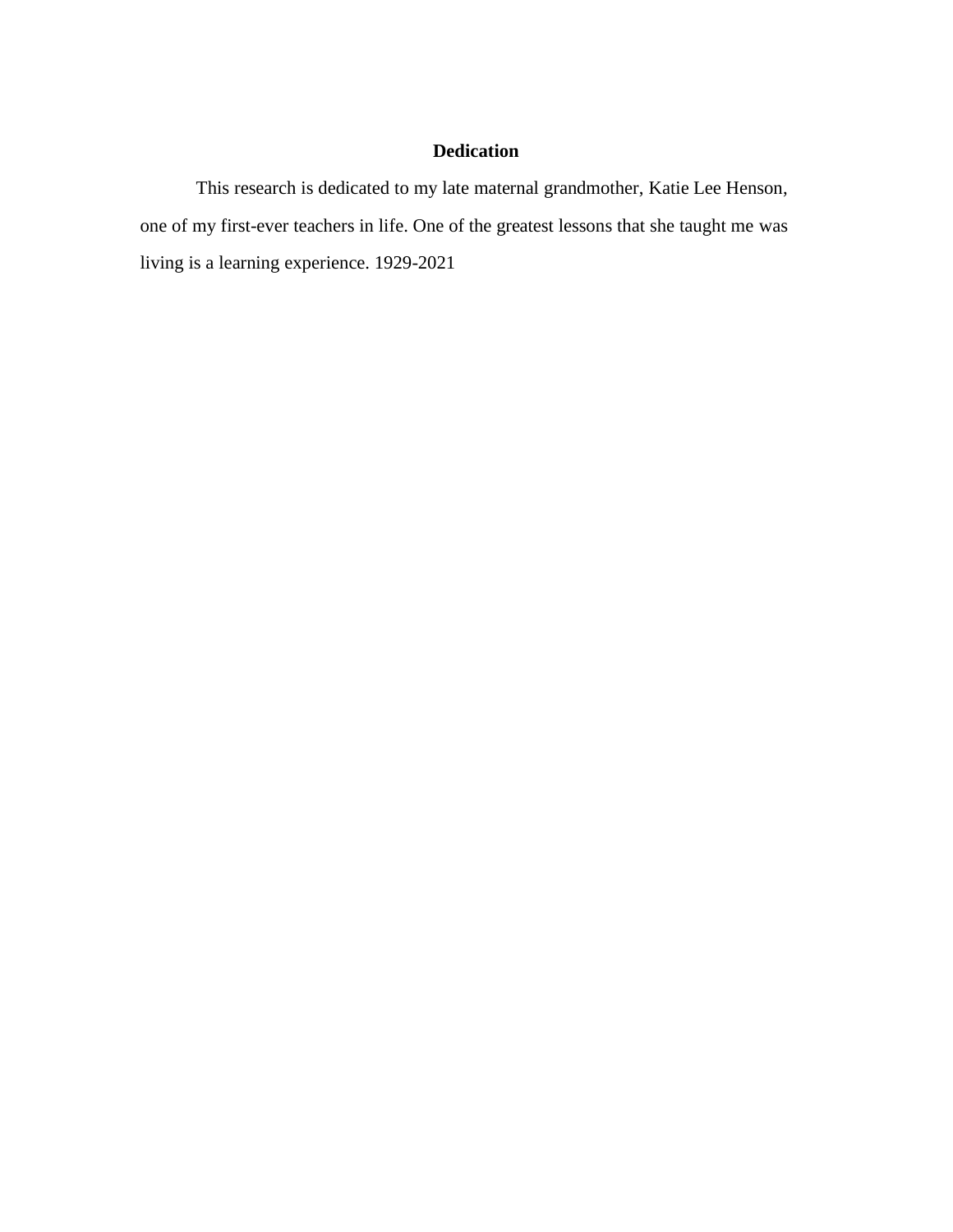#### **Acknowledgments**

First and foremost, I give all glory and honor to God. His strength was made perfect in my weakness along this journey. To Albert and Patricia Blake, my remarkable parents, I cannot thank the both of you enough for your steadfast encouragement, support, and prayers throughout this entire process. To my little big brother, Albert Blake III, thank you for always being in my corner. I am honored to be your big sister. I pause to honor and recognize my paternal and maternal grandparents, great-grandparents, and my ancestral and spiritual host of souls who have all been a part of the great cloud of witnesses that have cheered me on from the inception of this journey until the end. To Dr. Roberta D. Raymond, my dissertation chair, thank you for your patience, selflessness, and firm belief in me during times when it was challenging for me to see the light at the end of the tunnel. To Dr. Amy Orange, my methodologist, you have truly made this dissertation process a rewarding experience. I fell in love with qualitative research because of you. Dr. Christian Stevenson-Winn, thank you for serving on my dissertation committee. Your words of encouragement and text messages were always timely and helped me finish this race with fervor. Dr. Lillian McEnery, I want to thank you for making my dissertation dream team complete. I appreciate your tremendous kindness and support. Thank you for always "loving on my dissertation" with a warm smile. To the administrators, faculty, staff, and students at GVE . . . thank you for your support and words of encouragement throughout my journey. May you forever SOAR.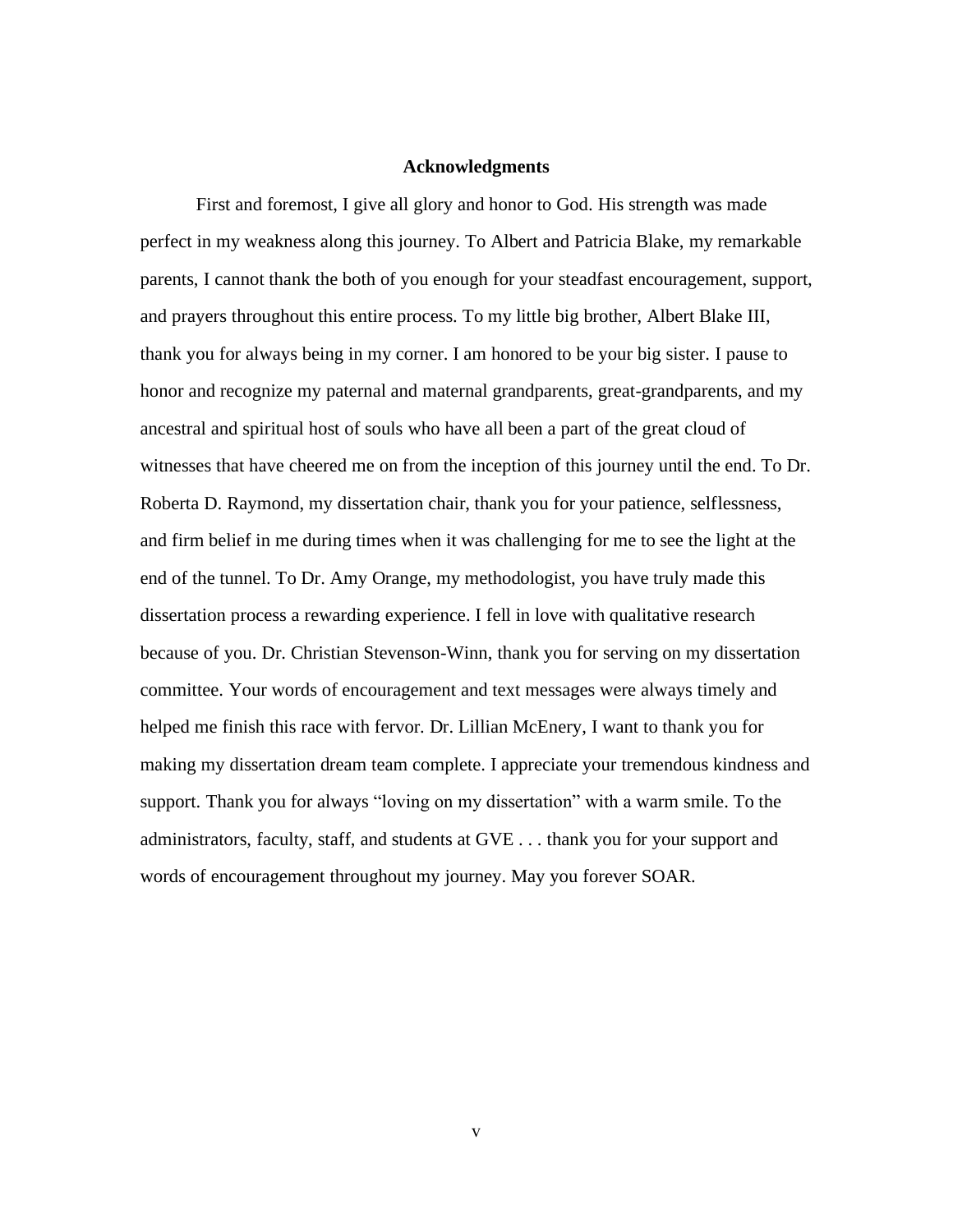# ABSTRACT

# READING TEACHERS' PERCEPTIONS AND ATTITUDES OF A DIALOGIC APPROACH TO TEACHING IN ELEMENTARY CLASSROOMS

Amisha L. Blake University of Houston-Clear Lake, 2021

Dissertation Chair: Roberta D. Raymond EdD

A limited body of research exists that considers reading teachers' perceptions and attitudes about a dialogic approach to teaching (Dunn, 2018). The purpose of this qualitative research study was to investigate elementary reading teachers' perceptions and attitudes about a dialogic approach to teaching. Sociocultural Theory was the framework that grounded this research study. The researcher used a purposeful sample of four elementary reading teachers. Each participant was interviewed, and two classroom observations were conducted. A constant comparative method was used to analyze the data. The five themes that emerged were not all classroom discussions are equal, student barriers to rich classroom discussions, the positive impact of assertive influences on student learning, barriers that hinder teachers' abilities to extend discussions, and teachers' limited knowledge of dialogic teaching. The results revealed consistencies among participants related to their perceptions and abilities to extend discussions and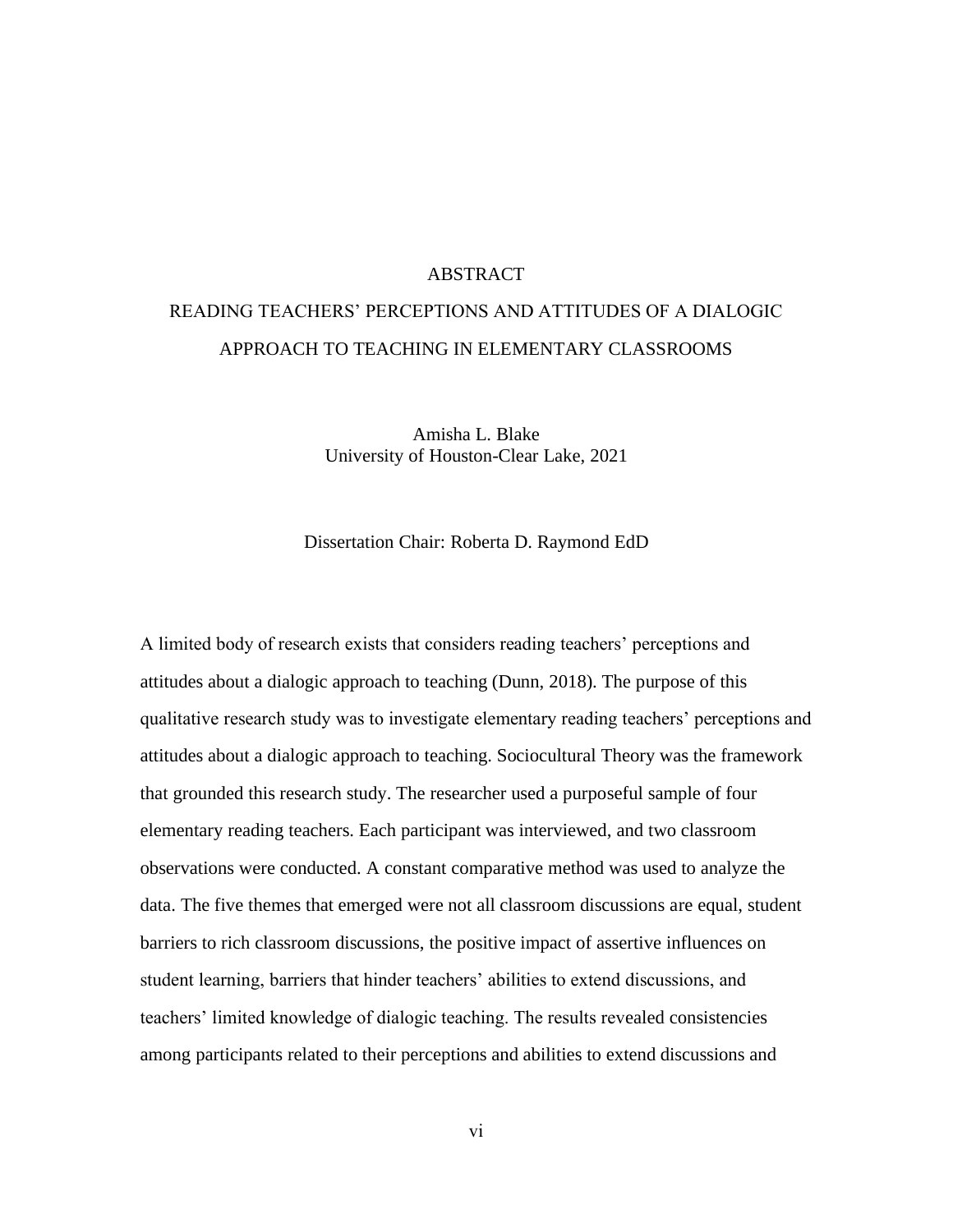teachers' limited knowledge about a dialogic approach to teaching. Each participant felt comfortable teaching both fiction and informational texts in their classrooms. Results determined that affirming students' responses and providing positive feedback were the most common forms of dialogic tools used in elementary classrooms. Teachers had no prior knowledge of dialogic teaching. However, teacher participants expressed an interest to know more about dialogic teaching; more specifically, how to apply the five elements in their daily instructional practices. Results suggested elementary reading teachers need professional development training to inform their instructional practices to develop a dialogic approach to teaching.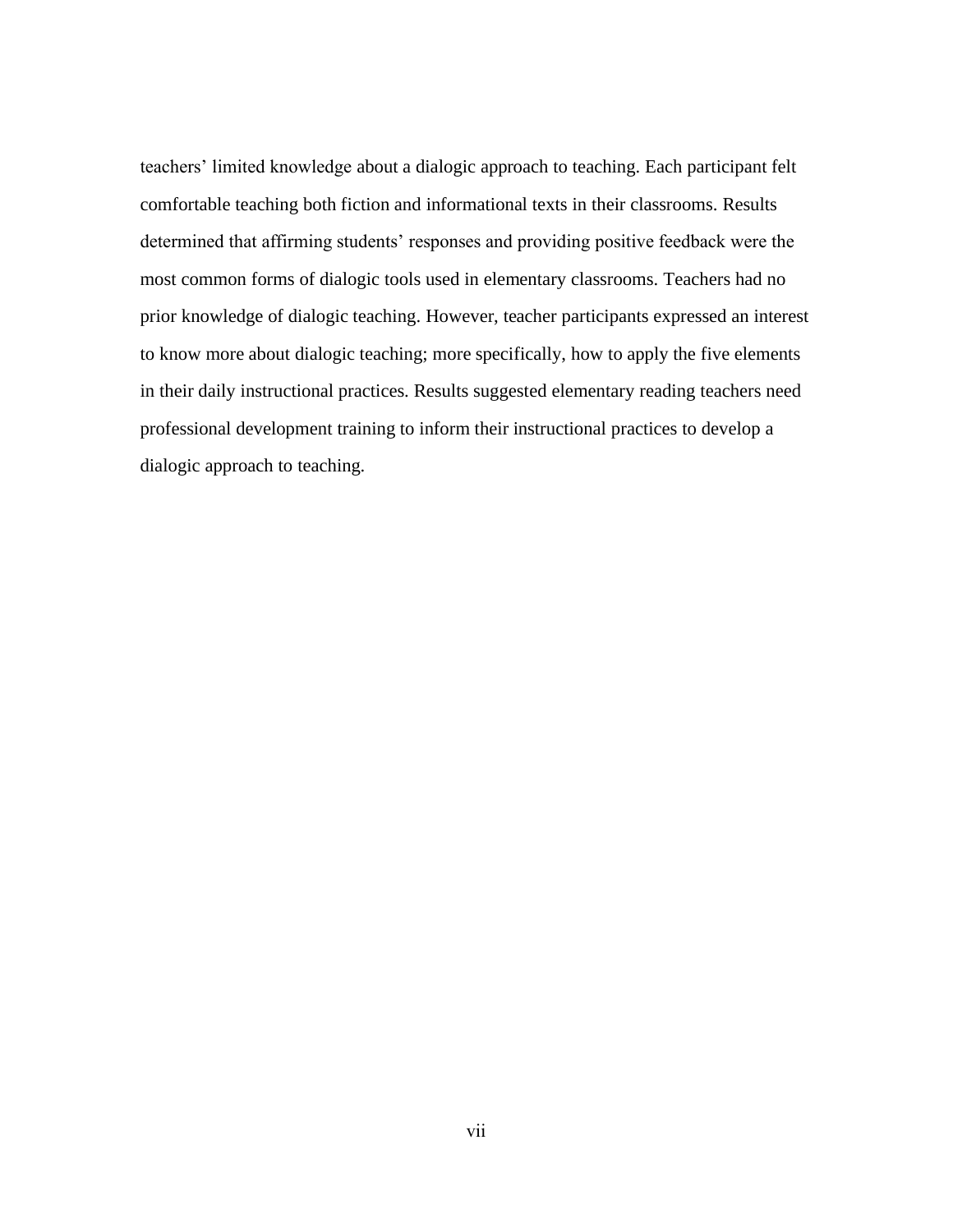# TABLE OF CONTENTS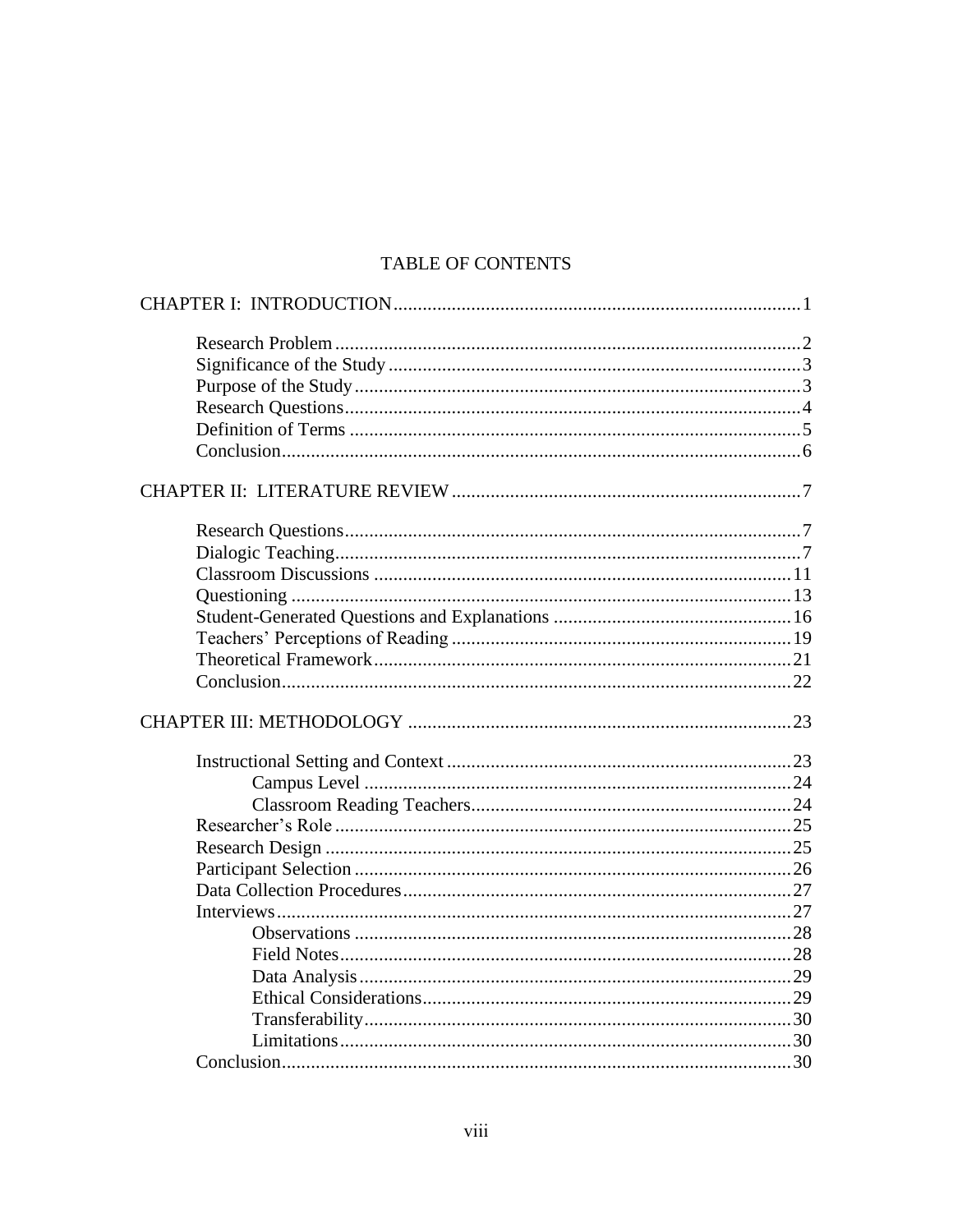| The Positive Impact of Assertive Influences on Student Learning53  |  |
|--------------------------------------------------------------------|--|
| Barriers That Hinder Teachers' Abilities to Extend Discussions  62 |  |
| Teachers' Limited Knowledge of Dialogic Teaching71                 |  |
| CHAPTER V: SUMMARY, IMPLICATIONS, AND RECOMMENDATIONS 82           |  |
|                                                                    |  |
|                                                                    |  |
|                                                                    |  |
|                                                                    |  |
| The Positive Impact of Assertive Influences on Student Learning87  |  |
|                                                                    |  |
| Barriers That Hinder Teachers' Abilities to Extend Discussions  88 |  |
|                                                                    |  |
|                                                                    |  |
|                                                                    |  |
|                                                                    |  |
|                                                                    |  |
|                                                                    |  |
|                                                                    |  |
|                                                                    |  |
|                                                                    |  |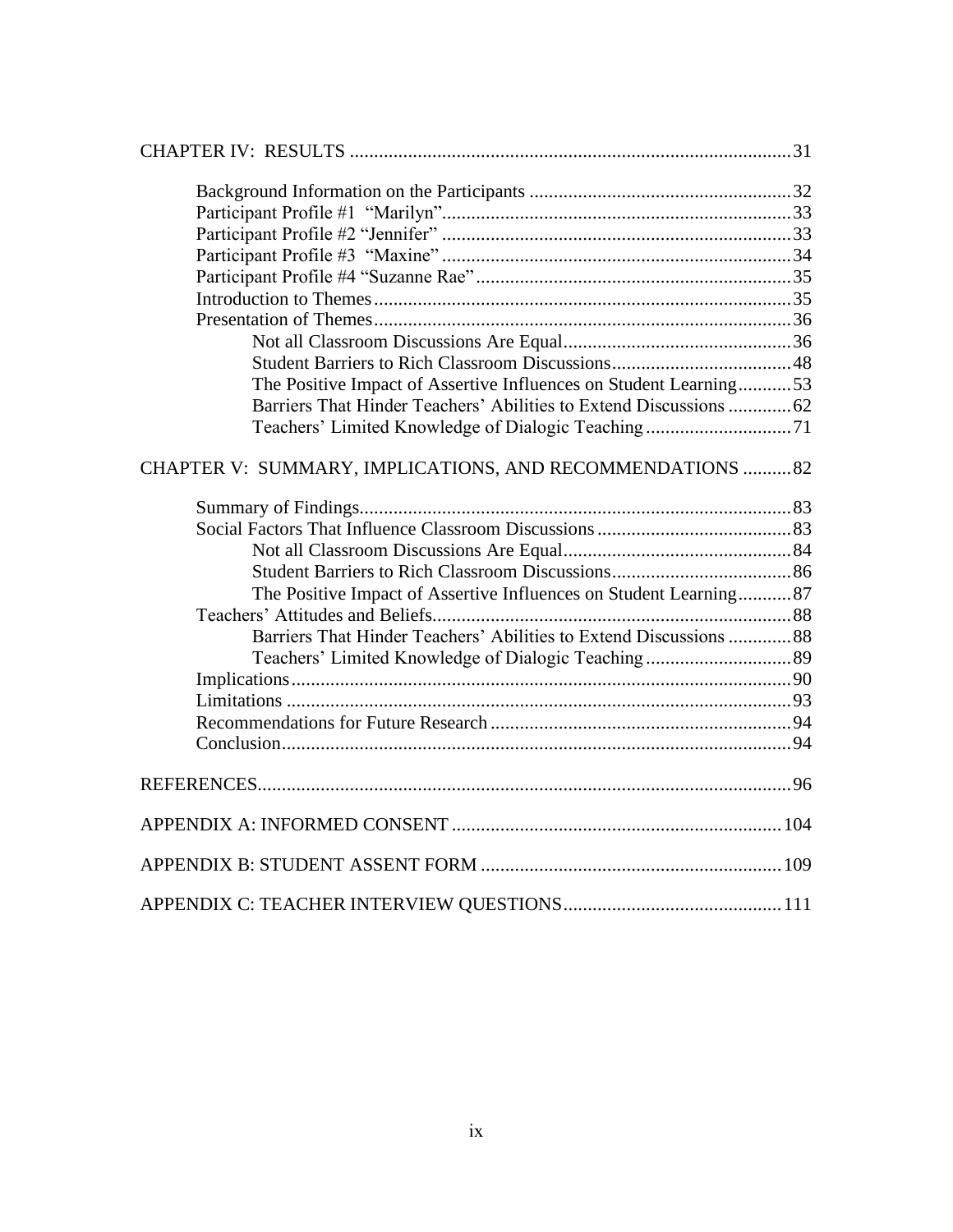# CHAPTER I:

# INTRODUCTION

One of the leading responsibilities elementary reading teachers have is to ensure that students are equipped with literacy skills needed to demonstrate the capacity to be proficient life-long readers. Classroom teachers are provided with a standard curriculum that outlines specific objectives and skills students are expected to learn. Although curriculum documents include state and federal criteria particular to what students in each grade level should be taught, these predefined standards do not entail specific methods relative to how a teacher is supposed to employ these standards in the delivery of their lessons (Shanahan, 2014). Furthermore, in some areas, instructional practies are even scripted as if to serve as a one size fits all approach to teaching (Kelly, 2018). Students are expected to learn grade level standards proficiently before entering the next grade level. Therefore, if students are required to meet certain prerequisites, it is vital that reading teachers provide consistent and quality reading instruction that is centered around the student as an active participant throughout the learning process (Boyd  $\&$  Markarian, 2011).

Dialogic teaching is a reciprocal practice that encourages teachers and students to evenly share in the progression of learning through classroom discussion (Alexander, 2018). More specifically, dialogic teaching in the classroom setting promotes teachers acknowledging their students as collaborators during conversations that transpire during the learning process. A dialogic approach to teaching and learning welcomes equity of voice within the classroom setting (Boyd  $&$  Markarian, 2011). Teachers that embrace a dialogic approach endorse students communicating their thoughts in a coherent way that confirms their knowledge and understanding of content material (Boyd & Markarian, 2011). These aspects of teaching reading were the focus of this qualitative research study.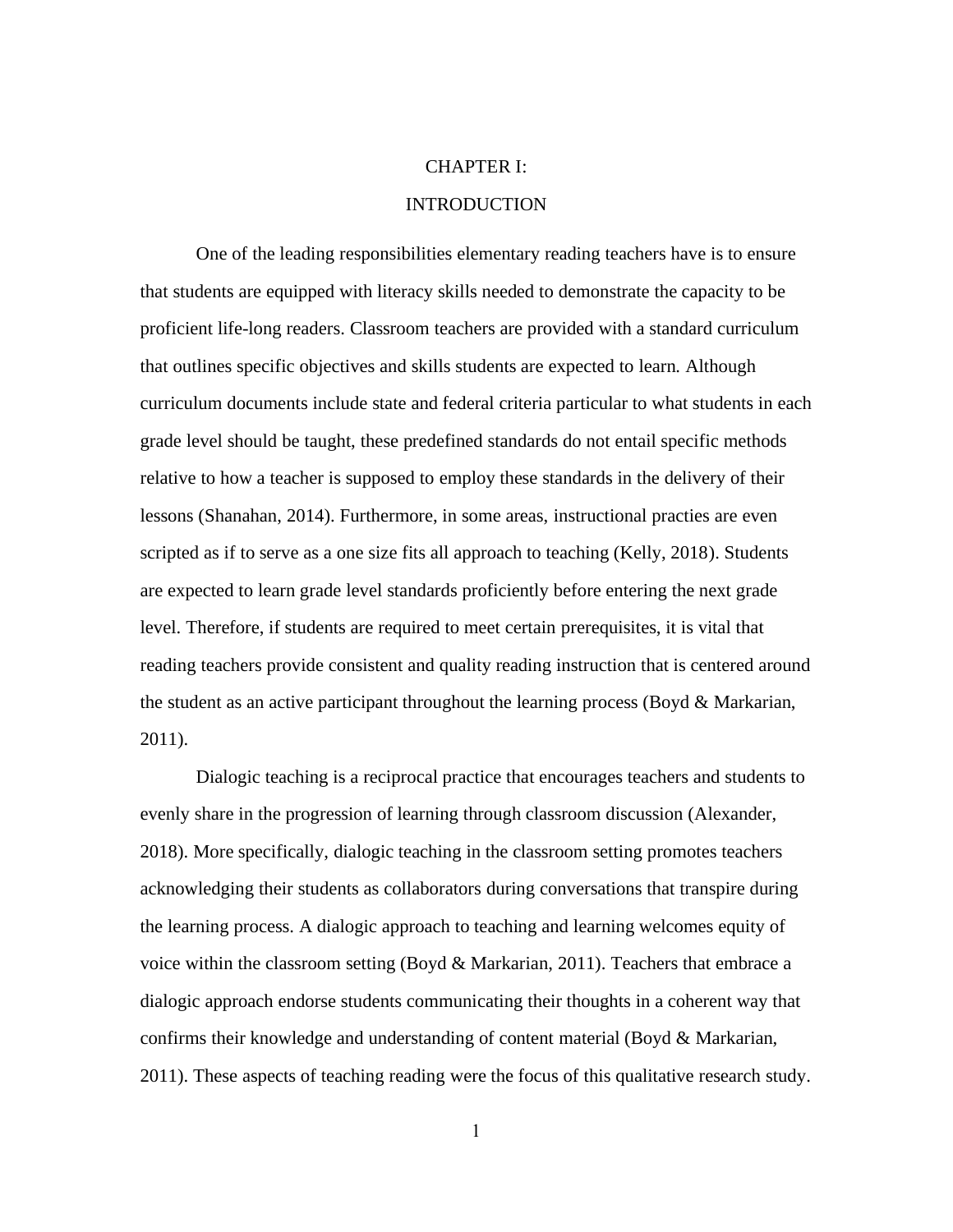As an introduction to this research study, this chapter includes the research problem, significance of the study, the purpose of the study, research questions, and definitions of key terms.

#### **Research Problem**

Reading teachers' instructional approach is often monologic in nature with the teacher serving as the keeper of all knowledge (Reznitskaya & Gregory, 2013). The teacher often dominates classroom conversation while students wait to be addressed and called on for a response. Student communication during classroom instruction is routinely curtailed by the redundancy of recitative speech, especially in the area of reading. Noticeably absent is the frequency of authentic dialogue between teacher and students while reading instruction is delivered (Reznitskaya & Gregory, 2013). In order for students to be skillful enough to compete in a global society it is imperative that reading instruction moves from foundational skills and practices towards more meaningful and expressive conversations (Peterson, 2019).

Monologic teaching is a repeated problem of practice in the classroom learning environment. This highly structured formulaic process inhibits students' potential to grow and develop as competent readers (Reznitska & Gregory, 2013). Monologic teaching is an overly mechanical instructional technique that impedes students' ability to engage in authentic conversations around texts with their teacher and peers in a collective manner. As a result of this style of teaching, students in the elementary classrom are hindered from being able to completely understand and embrace written text because the collaboration of different voices in the classroom settting is the basis of comprehension. A limited degree of research exists that provides evidence about elementary teachers' thoughts and beliefs about dialogic teaching. To close the gap in the present body of research, this qualitative study sought to explore the perceptions and attitudes of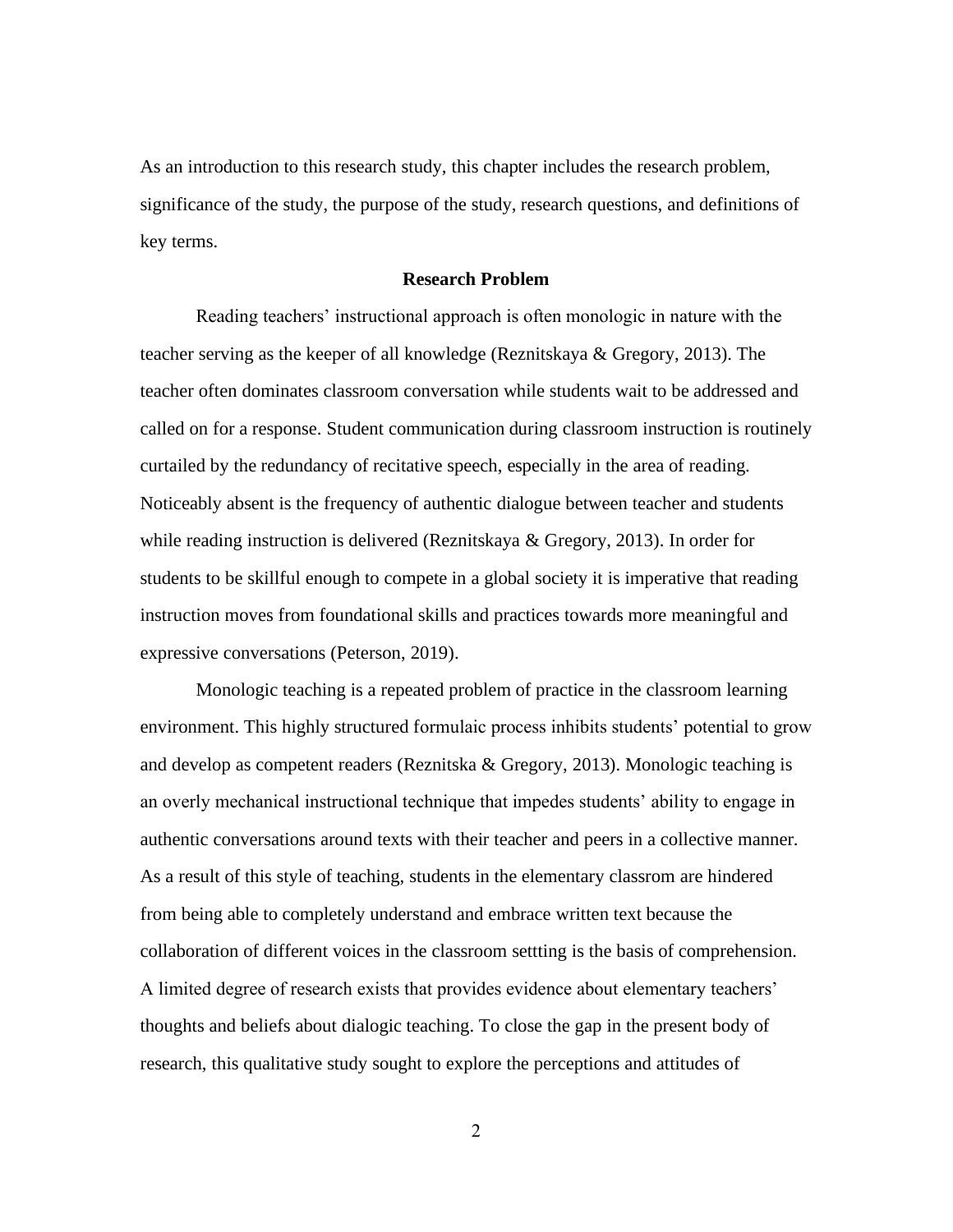elementary reading teachers regarding a dialogic approach to teaching. Moreover, this research centered on what elementary reading teachers perceived dialogic teaching to be and also captured their attitude toward the implementation of this approach to teaching during daily reading instructional practices.

## **Significance of the Study**

A lack of research exists regarding teachers' perceptions and attitudes about dialogic teaching as an instructional approach to teaching in the elementary classroom setting. This qualitative study is important because it adds to the narrow body of research that exists about elementary reading teachers' perceptions about and attitudes toward a dialogic approach to teaching. This research study provides insight based on research conducted in one elementary school into how teachers' attitudes and perceptions transpose into their delivery of reading instruction. The findings of this research will prove valuable because they provides an account of elementary reading teachers' perceptions and attitudes about dialogic teaching. District leaders, campus leaders, teachers, and other persons in the field of education that have the responsibility of coaching campus leaders and teachers, planning and delivering meaningful and engaging instruction to students, will find this research beneficial to their overall growth and development as educators. This study explored the capacity to which a dialogic approach to teaching fosters regular interaction and teacher and peer engagement in the classroom setting. This research study will prove to be valuable through the ability to transform the everyday practices for all elementary teachers, irrespective of the content area taught.

## **Purpose of the Study**

The purpose of this qualitative study was to investigate elementary reading teachers' perceptions about and attitudes toward a dialogic approach to teaching reading in the elementary clasroom setting. Additionally, this study emphasized reading teachers'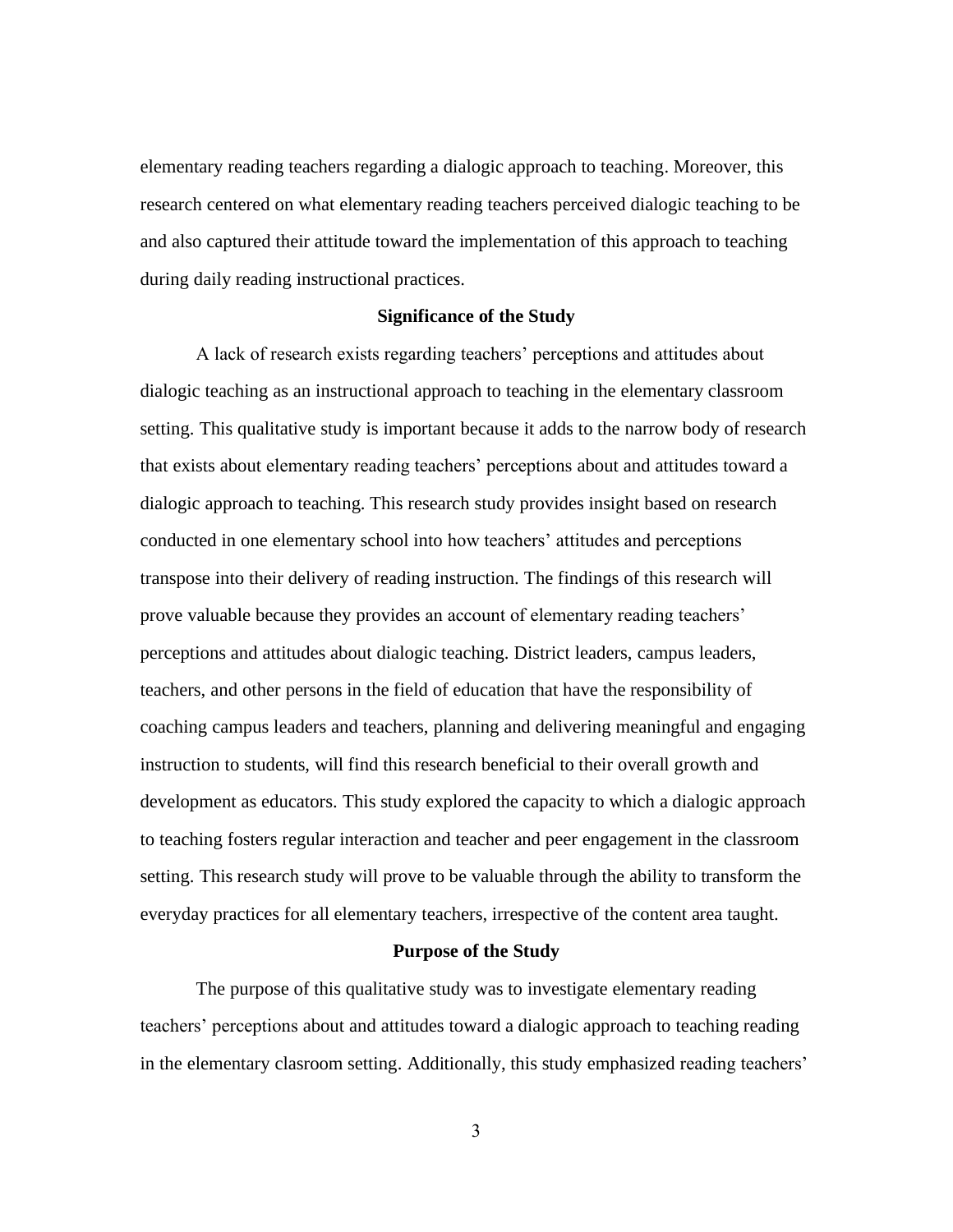perceptions of applying dialogic teaching practices using narrative texts versus informational texts and the dialolgic tools that contribute to how teachers approach dialogic teaching. Reninger and Rehark (2009) defined discussions about text as conversations during which participants ask and answer questions of each other and the text in order to construct meaning. They further suggested a significant feature of discussions in classroom contexts is the distinct pattern of exchanges between students and the classroom teacher (Reninger & Rehark, 2009).

Throughout the study, the researcher determined if elements of a dialogic approach to teaching emerged during the reading instructional block in kindergarten through fifth grade classroom elementary classroom learning environments. By examining reading teachers' perceptions and attitudes about a dialogic approach to teaching, other educators and school administrators will gain insight on how they can better engage students in meaningful classroom dialogue. The researcher elected to conduct this type of research in order to add to the limited amount of research surrounding teachers' perceptions and attitudes of dialogic teaching in the elementary classroom setting. There is a need for more research surrounding this particular area of study so that educators have a heightened awareness of dialogic teaching in order to apply this style of teaching as an instructional practice in elementary classrooms.

## **Research Questions**

RQ1: What are the perceptions of reading teachers regarding the influence of dialogic teaching on student comprehension?

RQ2: What are reading teachers' attitudes about dialogic teaching?

RQ3: What are reading teachers' perceptions and attitudes of dialogic teaching using narrative and informational texts during reading instruction?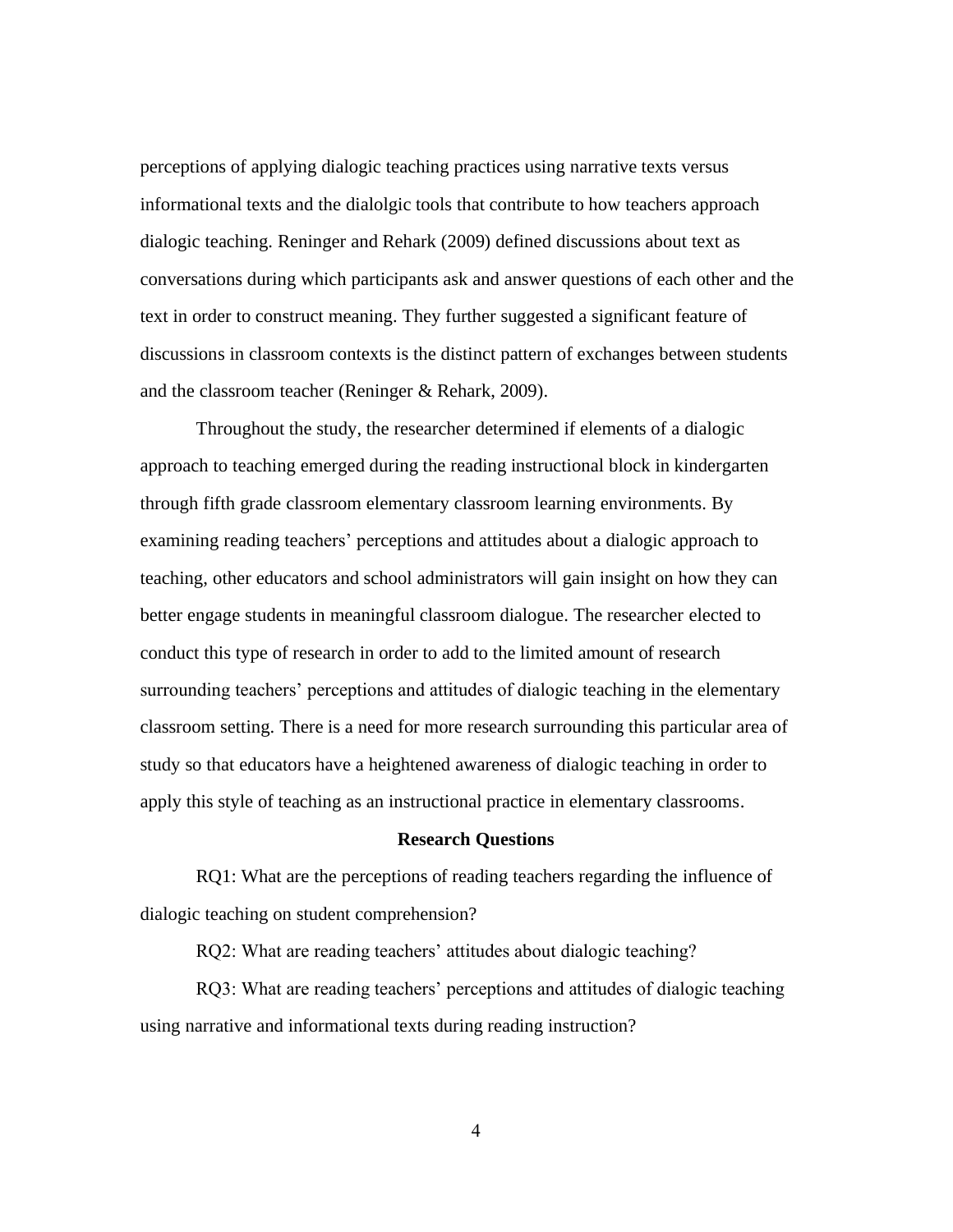RQ4: What dialogic tools contribute to how reading teachers approach dialogic teaching?

# **Definition of Terms**

*Authentic questions*: Open-ended questions without prescripted responses (Cook et al., 2018).

*Dialogic teaching:* A style of teaching characterized by teacher and students working together to build on their own and each other's knowledge and ideas to develop logical thinking using authentic questions (Alexander, 2001; Nystrand,1999).

*Dialogic talk:* Communication that is collective, reciprocal, supportive, cumulative, and purposeful (Alexander, 2008).

*Dialogic tools*: Practical tools mobilized in teacher planning and practice with potential to mediate dialogically organized instruction in a given classroom situation (Caughlin et al., 2013).

*Informational texts*: Literature that conveys information or ideas. Informational texts include a variety of different genres, such as procedural texts, bibliographies, and informational/explanatory texts (Wantanabe Kganetso, 2017).

*Instructional strategies:* Learning techniques teachers use such as paraphrasing, generating main ideas, or sumarizing; asking and answering student-generated questions; visualizing; using the text to predict or make inferences; making connections within the text and beyond; and using graphic organizers (Boardman et al., 2017).

*Narrative texts:* Literature that involves temporally or conceptually connected events, such as stories about daily activities, relationships, cultural traditions, humor, and folk tales; and emphasize social and emotional knowledge, the construction of meaning, and narrative and inferential skills (Luo et al., 2020).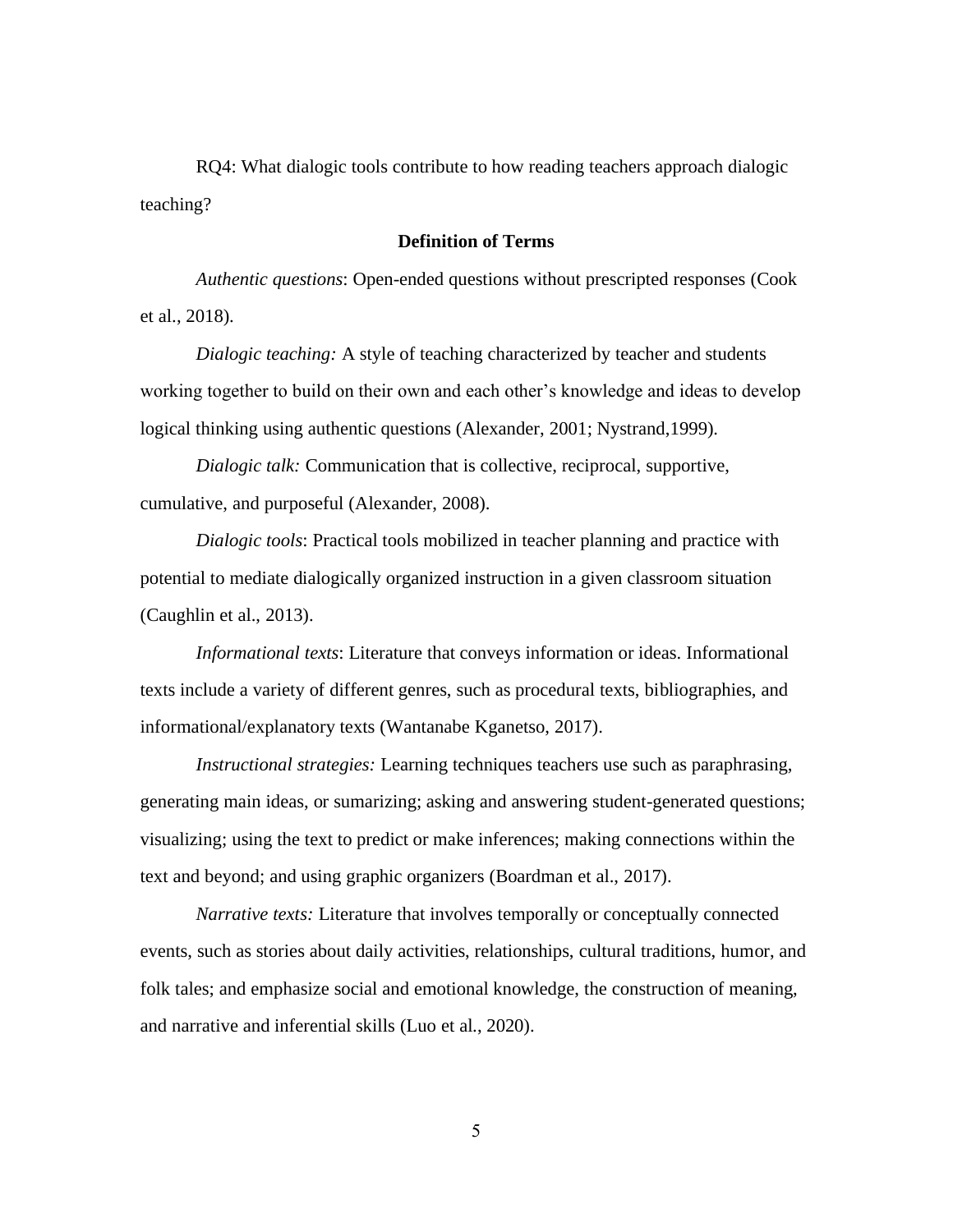*Open-ended questions*: Questions that cannot be adequately answered with a yes or no response or a single-word response (Zucker et al., 2020).

#### **Conclusion**

Limited research studies exist that examine teachers' perceptions and attitudes about a dialogic approach to teaching (Dunn, 2018). Teachers, campus administrators, and other educational leaders should give thought to this matter and consider the direct impact on teaching and learning. This chapter provided an overview of the research problem, the significance of the study, and purpose for this qualitative research study. Additionally, research questions and key terms pertaining to this qualitative study were addressed. This research study confidently contributes to the growing body of research in the field of education and serves as a support for district and campus leaders alike to determine the influence that dialogic teaching has on teachers and the impact on student success. Chapter II provides a literature review on the major topics that support this study.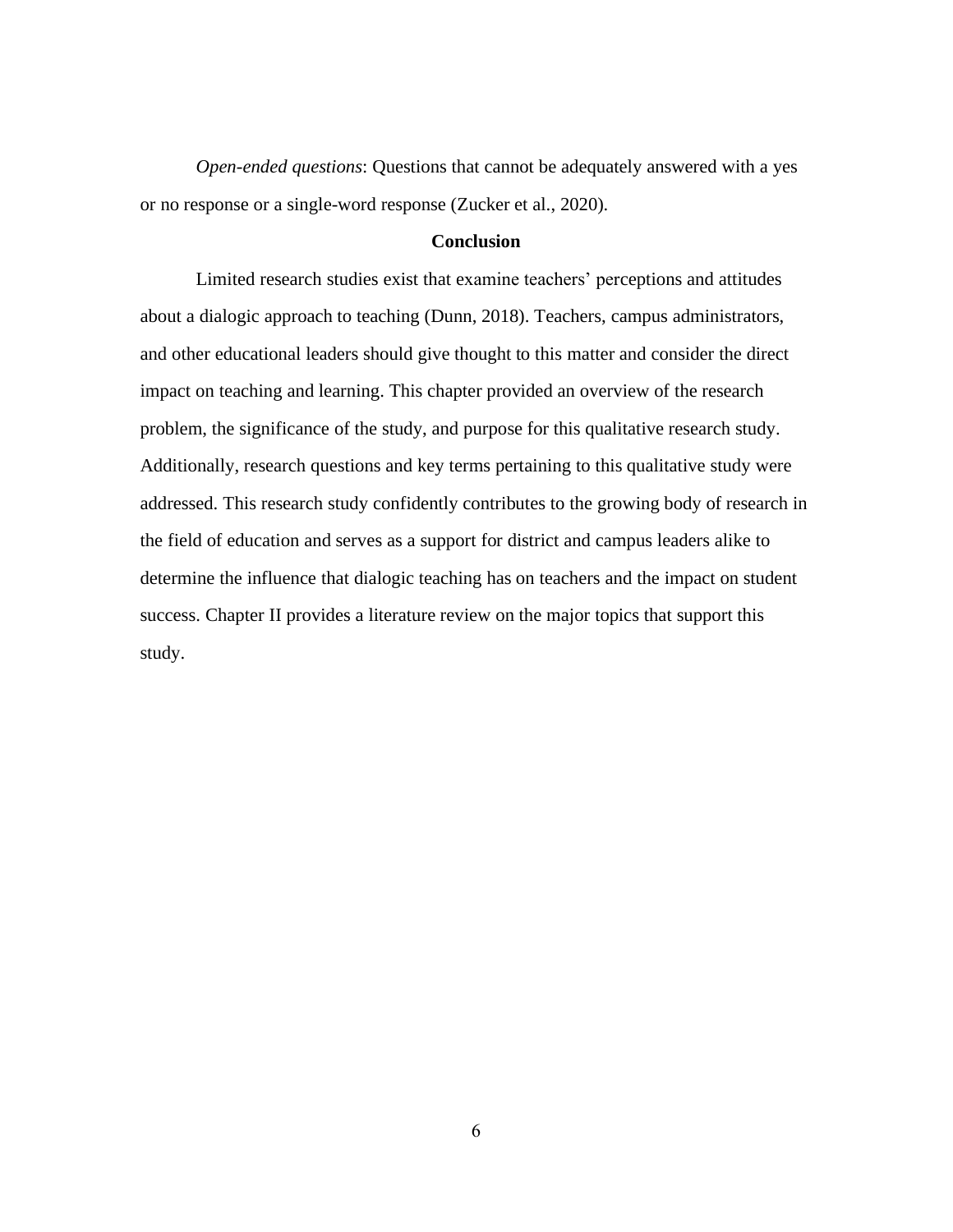# CHAPTER II:

# LITERATURE REVIEW

The purpose of this study was to explore reading teachers' perceptions and attitudes about dialogic teaching in the elementary classroom setting. Dialogic teaching is a concept that merits further attention as it relates to reading instruction (Barak & Lefstein, 2021). Multiple definitions and theories have been developed regarding dialogic teaching (Sedova et al., 2014). However, a limited body of research exists that considers teachers' perceptions about and attitudes toward a dialogic approach to teaching (Dunn, 2018). Chapter II further explores topics around dialogic teaching as an instructional practice. Also included in this chapter are topics regarding classroom discourse, questioning, student generated questions and explanations, and teachers' perceptions about their delivery of reading instruction. The literature review provides an account of elements aligned to dialogic teaching.

#### **Research Questions**

RQ1: What are the perceptions of reading teachers regarding the influence of dialogic teaching on student comprehension?

RQ2: What are reading teachers' attitudes about dialogic teaching?

RQ3: What are reading teachers' perceptions and attitudes of dialogic teaching using narrative and informational texts during reading instruction?

RQ4: What dialogic tools contribute to how reading teachers approach dialogic teaching?

# **Dialogic Teaching**

Dialogic teaching is commonly defined as an instructional approach that includes students in the collaborative construction of meaning and is characterized by mutual control over key elements of classroom conversation (Reznitskaya & Gregory, 2013).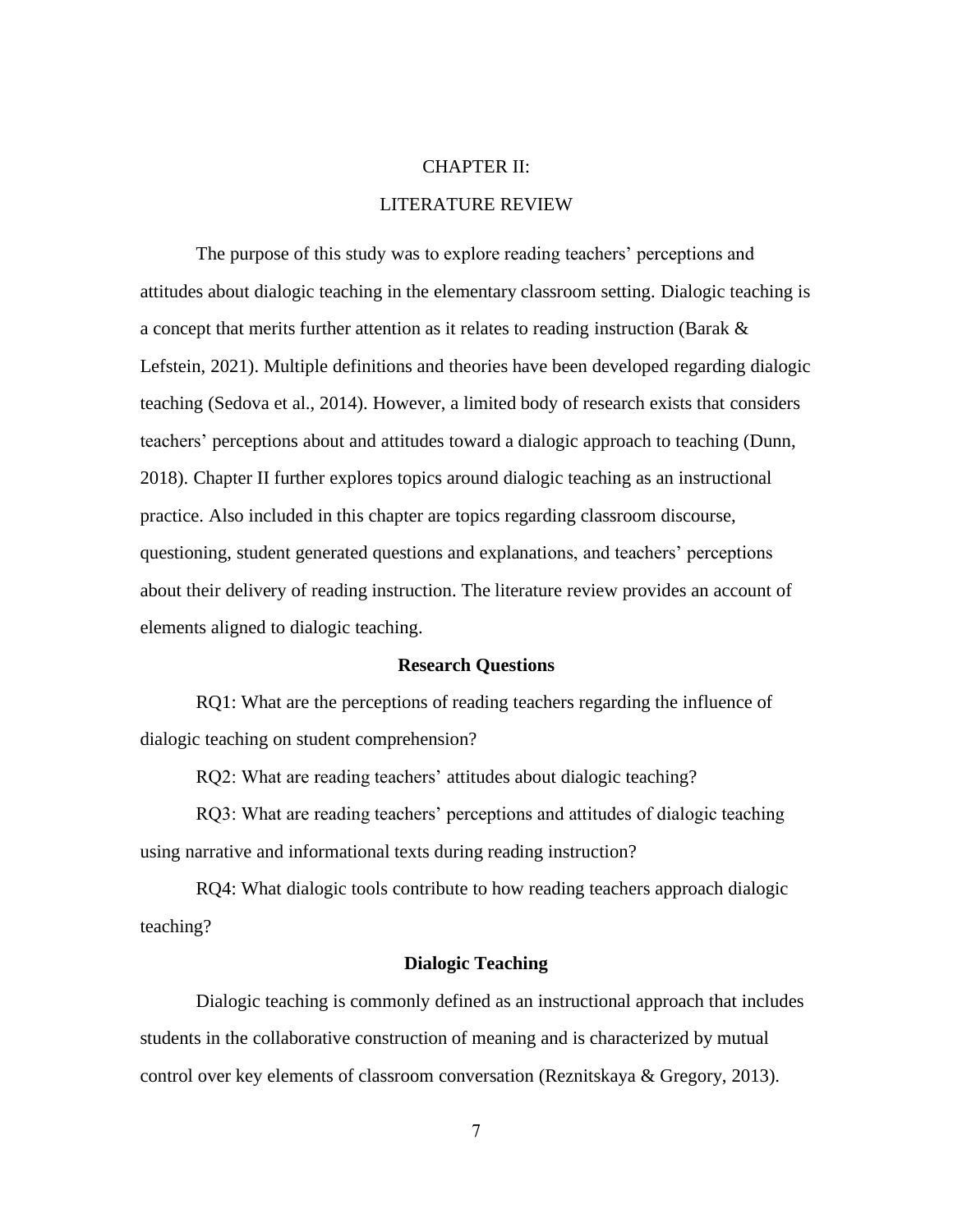Dialogic teaching supports teacher and students leading the course of conversation and promotes communication through authentic exchanges (Lyle, 2008). Teachers who acknowledge a dialogic approach to teaching understand that students are not meant to be passive participants but to engage in meaningful conversations by assuming the responsibility of serving as co-constructors of their individual learning (Davies et al., 2017). Alexander (2008, p. 104) identified five principles of dialogic teaching:

- Collective: Teachers and students addressing learning tasks together, whether as a small group or as the whole classroom rather than in isolation,
- Reciprocal: Teachers and students listen to each other, share ideas, and consider alternative viewpoints,
- Supportive: Children articulate their ideas freely without fear of embarrassment and they help each other reach shared understanding,
- Cumulative: Teachers and students build on their own and each other's ideas and link them into coherent lines of thinking and enquiry, [and]
- Purposeful: Teachers plan and steer classroom talk with specific educational goals in mind.

The first three elements refer to the collaborative culture and discourse whereas the last two elements describe the content of dialogic teaching.

Sedlacek and Sedova (2017) conducted a study to determine if change of classroom discourse would influence the quantity of students who actively engaged in communication. The researchers designed a teacher development program that equipped eight lower secondary teachers with specific principles of dialogic teaching in their classroom over a 2-year period. Teachers were trained to transform their practice while the process was observed by the researchers over a 2-year period. Forty-five minute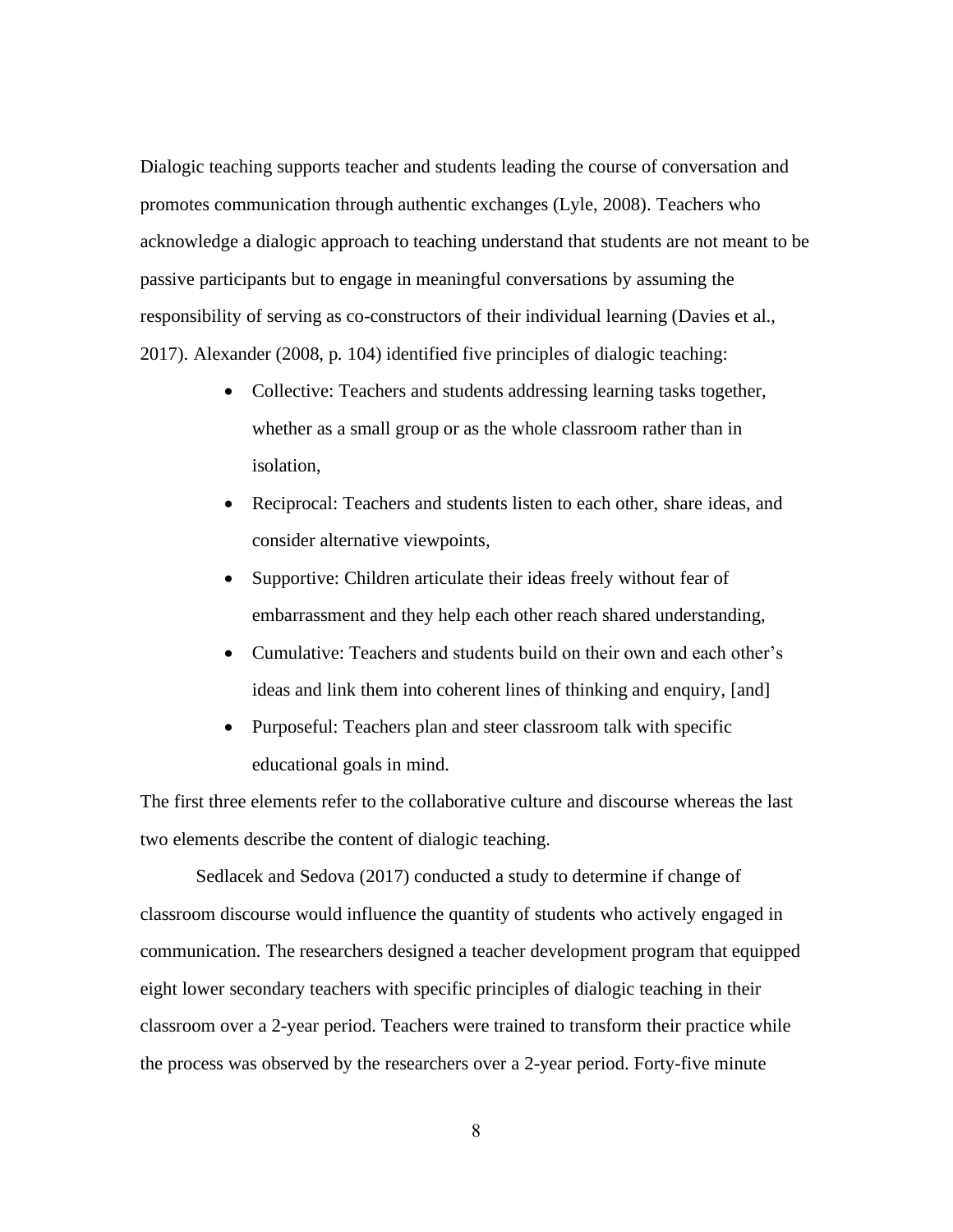lessons were recorded before and after the workshops to determine if teachers had correctly included elements of dialogic teaching into their instruction. The focus of the teacher development program involved the concept of collectivity. More specifically, the primary objective was to determine whether the transformation of whole group discourse in the classroom setting involved a change in the number of students who participated in classroom discourse. The results of this study suggested the higher the level of student participation, the greater the extent of an open discussion persisting. Furthermore, this study implied there was a correlation between the length of open discussions in the classroom and the nature of student discourse remaining strong. The more open discussion is incorporated in the classroom, the number and quality of student responses increase.

A similar study was conducted by Reznitskaya et al. (2012). In this quasiexperimental study, the researchers intended to determine whether participation in dialogic discussions led to improvement in individual argumentation. Twelve fifth-grade classrooms from two area public schools were selected to participate. Two classes from each school were assigned to a treatment environment at random. The researchers defined one group as an experimental condition and the other group served as the comparison condition using conventional materials and methods. The study was conducted in three distinct phases. The first phase consisted of a reading comprehension pretest assigned to all students. During the second phase, teachers and students in the experimental condition group met once a week for 12 weeks to engage in literature discussions of assigned readings. The literature discussions were video recorded for 40 minutes. The last phase required all students to complete two writing tasks. Additionally, several students from each classroom were randomly selected for interviews. The data analysis of both pre- and posttests were conducted by raters unacquainted with the treatment conditions. Group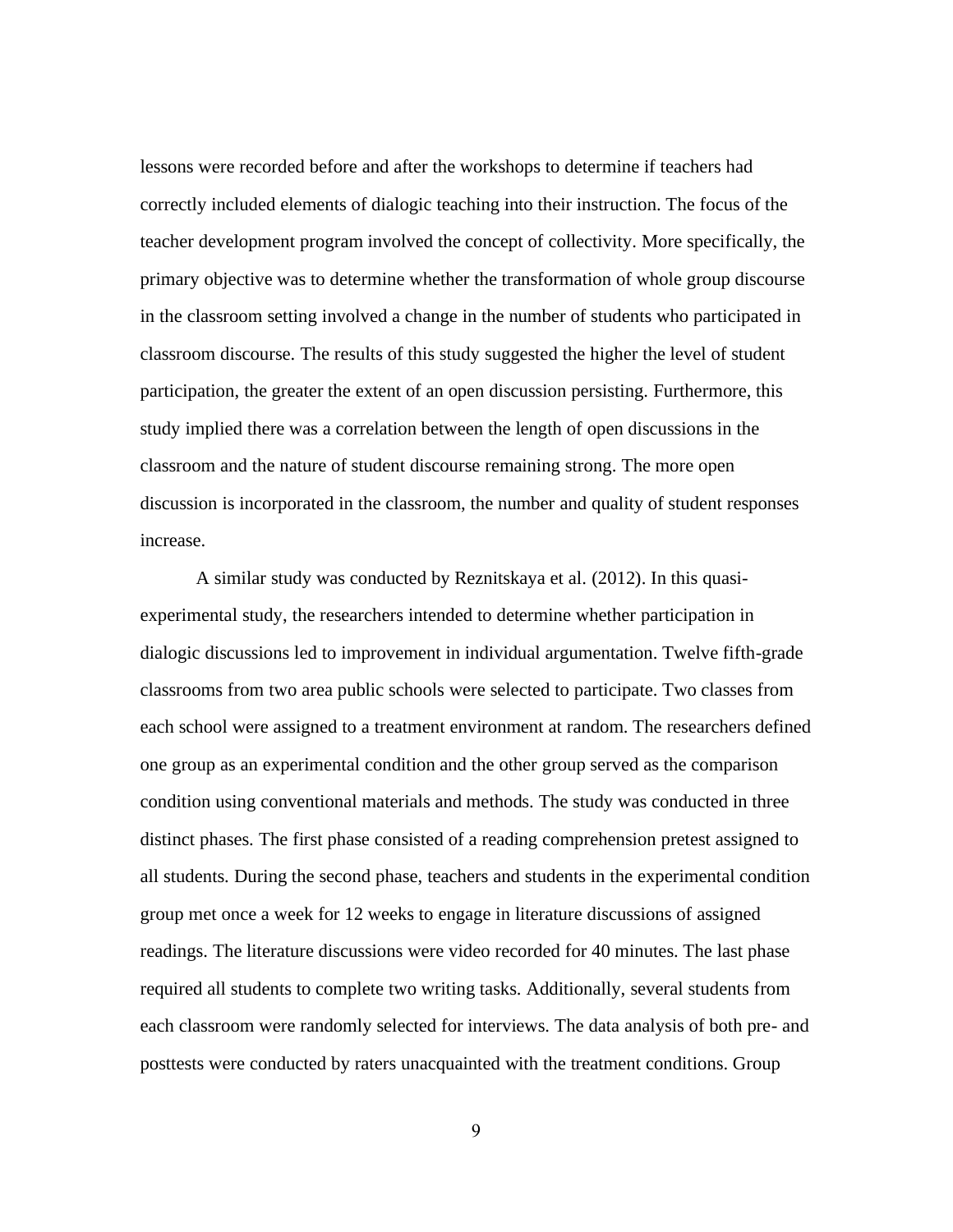discussions were transcribed and coded. The findings of this research suggested that there was no significant difference between the experimental condition group and the comparison group for all three phases measuring student performance. However, students in the experimental condition demonstrated accountability regarding the practical aspects of classroom dialogue. Students in this group opted to engage with issues germane to their lives while the comparison group maintained a more monologic style of classroom dialogue throughout the process. In summary, the findings of this research study suggested there was no significant difference between the experimental and comparison group. However, students in the experimental group were recognized to have taken more control and ownership over the practical aspects of classroom discussions, which is an attribute of dialogic teaching.

To encourage students' ability to take ownership of their learning, teachers often use scaffolding, a form of instructional support. In a study conducted by Muhonen et al. (2016), the researchers examined types of observable dialogic teaching patterns in early childhood classrooms where teachers implemented scaffolding. The researchers used a sample of eight preschool classrooms and five primary classrooms. The final selection was made based on the teachers' ability to engage their students in moderate to high levels of quality instruction that would potentially yield repeated exchanges between the teacher and students. The data analysis consisted of the researchers noting dialogic teaching episodes, with an emphasis on classroom talk to identify scaffolding strategies. The findings of this research determined that when the teacher initiated dialogue, teacher's scaffolding was more determined on the student's participation and the response given, whereas when the child initiated dialogue, there was a shift in which the teacher served in the role of an active listener of student learning. The implications of this research suggested that students take a more active role in their learning when the teacher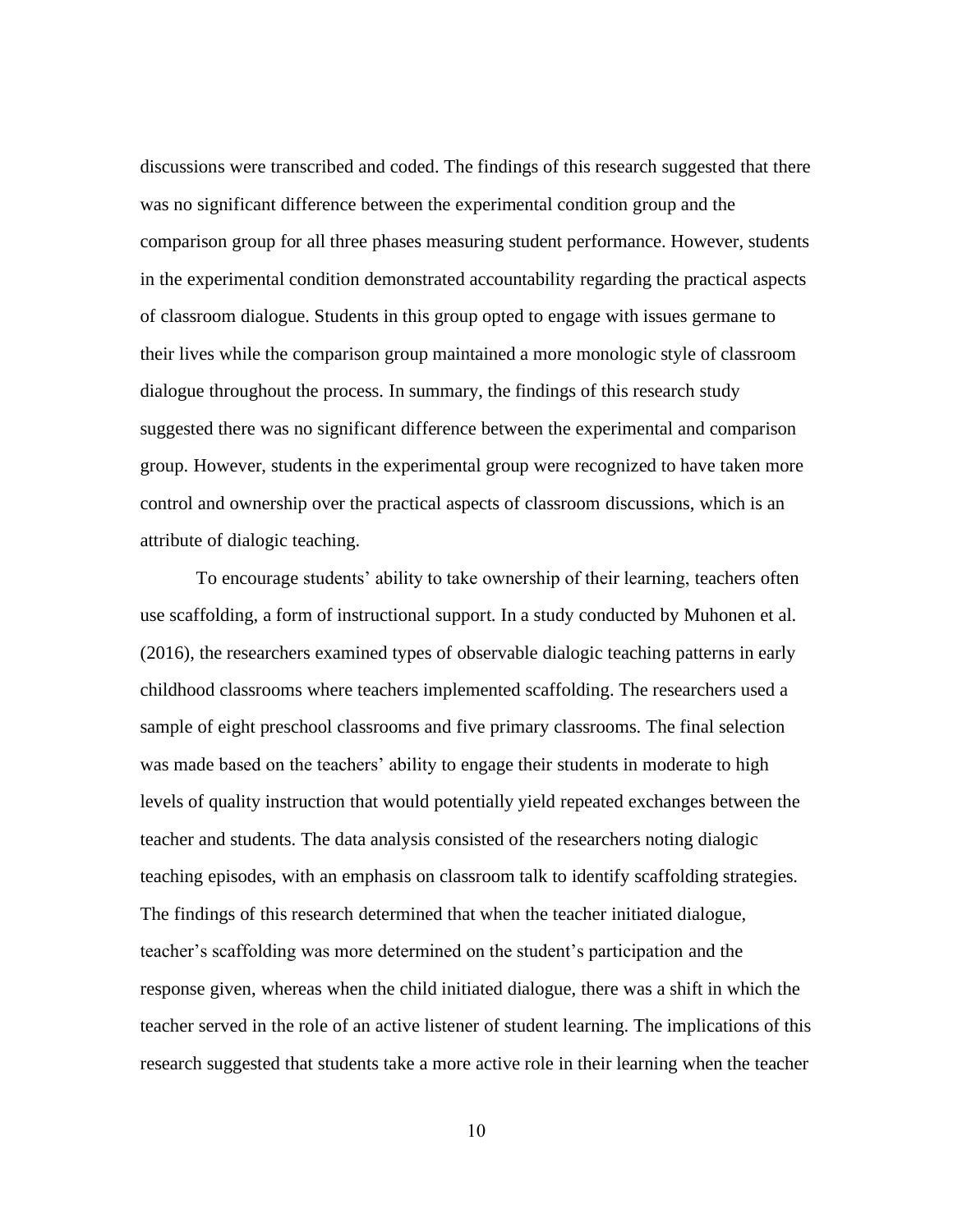provided the type of scaffolding that is collective, reciprocal, and supportive, which are key elements of dialogic teaching.

## **Classroom Discussions**

Classrooms are the main location where dialogue between teachers and students and among students has a strong impact, not only on what children learn but how they acquire and extract new learning (Khong et al., 2019). Classroom discussions are a significant instructional approach for teachers across grade levels, age groups, and content areas (Backer, 2018). Having the aptitude to facilitate classroom discussions is a necessary skill that teachers need to determine students' literacy skills and current content knowledge (Alston et al., 2018). A teacher's ability to motivate and engage students in meaningful classroom instruction is extremely important in fostering greater student achievement and improving educational results (Stone et al., 2019). The amount of student engagement is influenced by the approach by which a teacher interacts with students. The structure of classroom discourse, involving teacher and students immersed in conversation, brings awareness into a teacher's capacity to engage students in the classroom setting (Stone et al., 2019).

Classroom discussions are often a balancing act between teachers and students. Alibali et al. (2019) conducted a research study that stressed the importance of teachers possessing skills that convey both practical and complex concepts in a way that students can readily comprehend while keeping classroom discussions meaningful. This research study conveyed how teachers' gestures can influence the course of classroom discourse. This study denoted the two main ways in which teachers maintain shared understanding in the classroom was through gestures and revoicing or reaffirming students' speech. The two practices were determined to support student and teacher interactions in the classroom.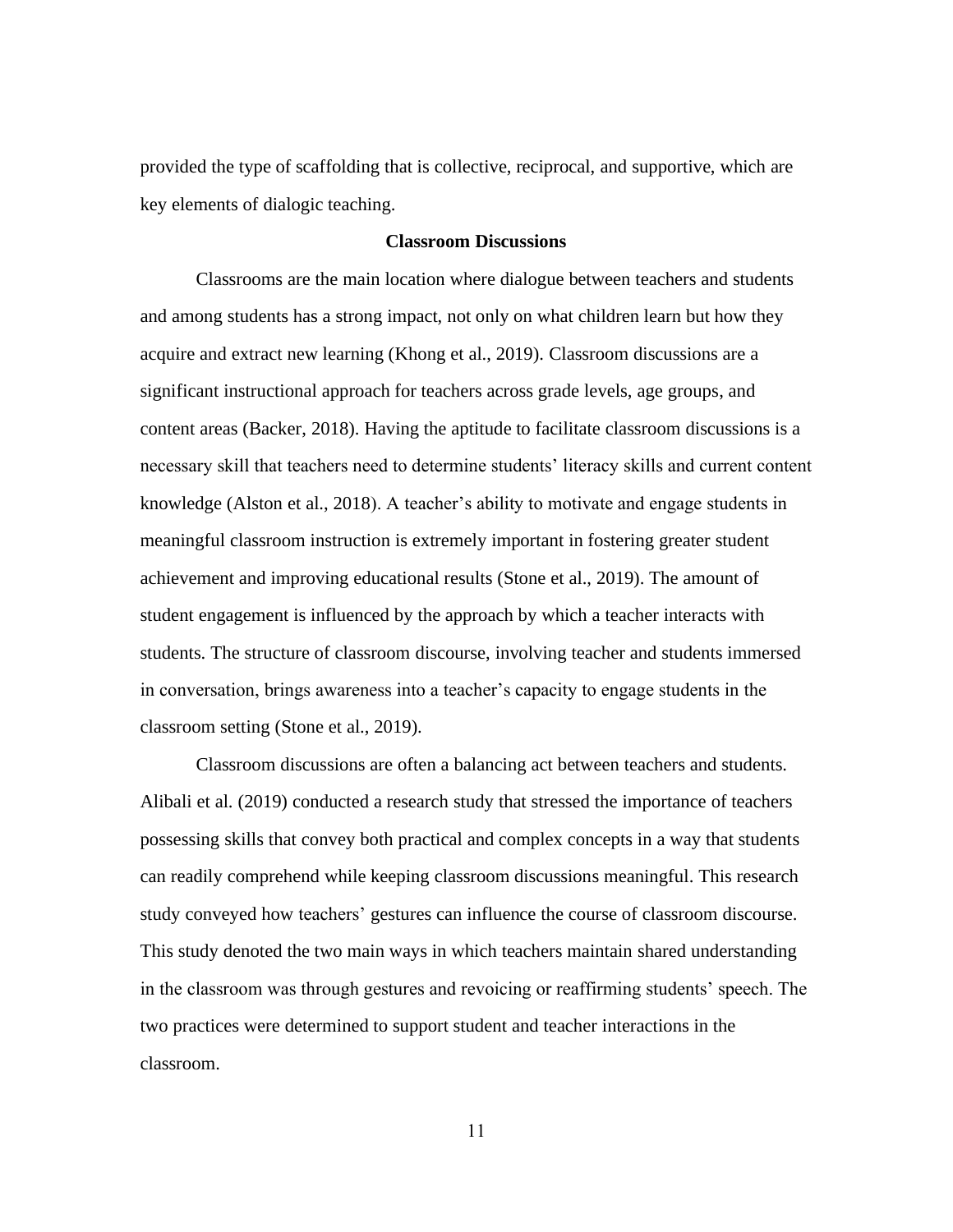The study by Murphy et al. (2018) wanted to find out the effect of quality talk on student comprehension. The sample for this study included 35 fourth-grade students from two elementary classes. Two fourth-grade teachers applied quality talk, a small-group discussion method used to increase students' understanding by fostering students to think, talk, and engage with text. The year-long intervention concentrated on students being able to craft their own questions, respond to authentic questions coherently, and use literacy journals to chronicle pre- and postdiscussion activities. Moreover, teachers attended a series of workshops to aid in their delivery of quality talk. Various elements of video recordings were reviewed, analyzed, and coded for each teacher. Coders observed and listened to videos to pinpoint teacher-initiated discourse elements to detect the type of questions teachers asked to perceive teachers' release of control over time. Conversely, coders were attentive to student-discourse elements to identify transformations in students' critical thinking over time. The findings of this research demonstrated a significant increase in authentic student questioning and a decrease in the frequency of teacher questioning by the end of the intervention. Moreover, as teachers began to yield to allow more student authentic questions, students gained control of classroom dialogue. In summary, the findings of this study were that, over time, the number of teacher questions declined, and authentic questions increased. The implications of this research study suggested, through teacher modeling, students gained control of classroom discourse and the occurrences of student elaboration and comprehension increased. There was also evidence that classroom discussions can lead to student achievement.

Klara at el. (2019) conducted a research study that aimed to determine the influence that dialogue has on student achievement. This study included a sample of 32 classes with a total of 639 students. The research method was two-fold, including both observational and standardized literacy test data. Two lessons were observed in each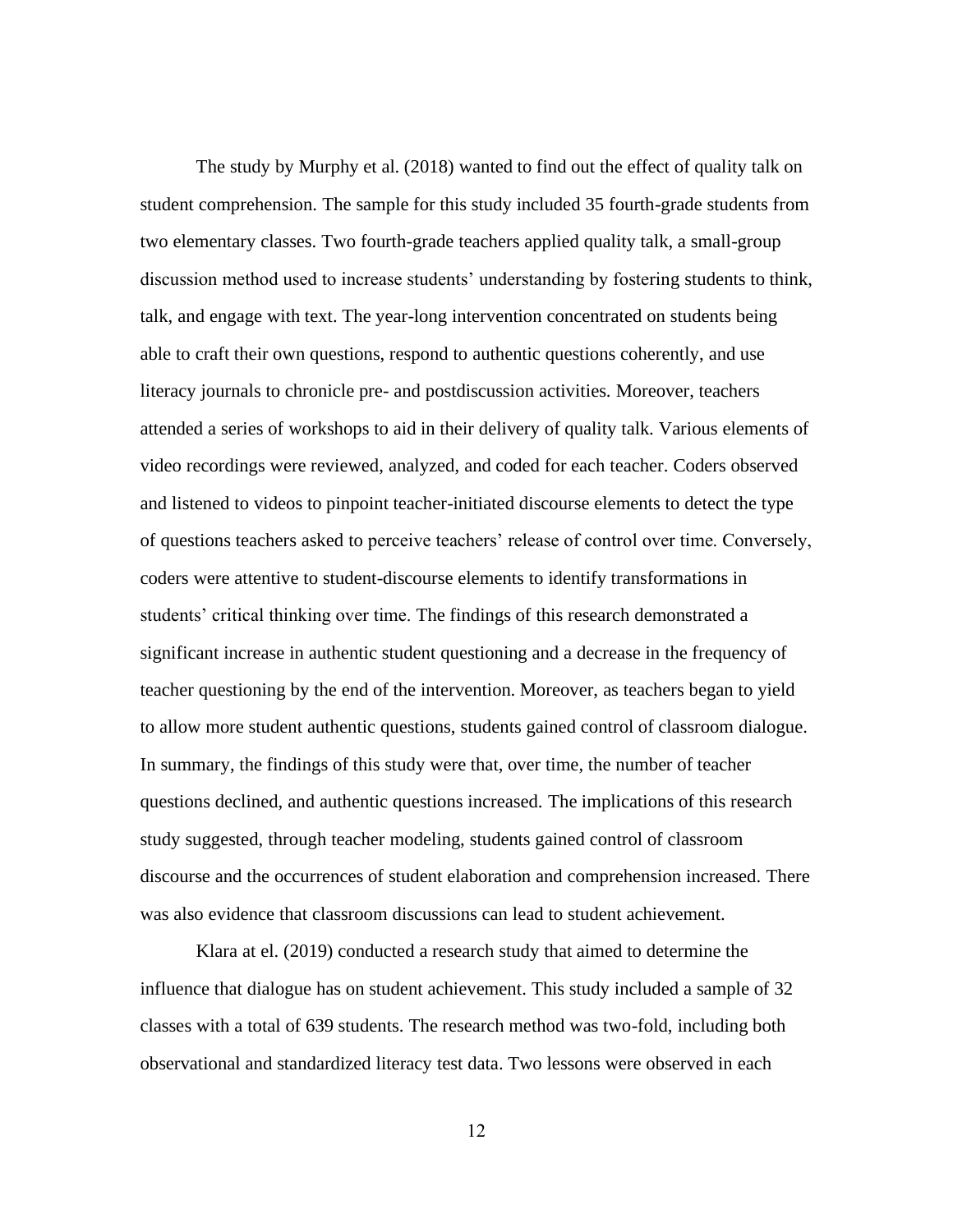classroom. Researchers measured the level of student participation in classroom talk and student achievement. Student participation was operationalized based on the amount of student participation during a lesson. Only words or expressions that were a part of whole-group interactions were included. Students were given a literacy assessment that included 16 tasks. The tasks encompassed all areas of reading literacy in alignment with grade-level curriculum standards. The findings of this research study indicated a link between a given student's talk time and the number of expressions featuring reasoning and a student's achievement. However, it is important to note that the findings of this research denoted there was no significant link between student utterances and expressions regarding better results at the classroom level.

The classroom setting is a forum for teachers and students to engage in dialogic discussions. However, a large part of what makes classroom discussions strong are the questions that surface. Aflalo (2021) reported that questions are the basis for student learning. Moreover, it is the kind of questions that students present that contribute to significant learning experiences.

## **Questioning**

Authentic questioning is the cornerstone in a dialogically controlled classroom (Kelly et al., 2018). Questions are the conduit that drives instruction and discourse. Biggers (2018) stated questioning is a central practice in elementary classrooms. Questioning supports teachers' ability to facilitate the delivery of instruction and support student learning. When students are asked questions, their cognitive skills are activated and attuned to the instruction provided by the teacher. In a conventional classroom environment, teachers often ask a variety of questions during instructional time. Teachers ask questions for a multitude of reasons. A study by Döş et al. (2016) explored classroom teachers' strategies for asking questions in the classroom. More specifically, the aim of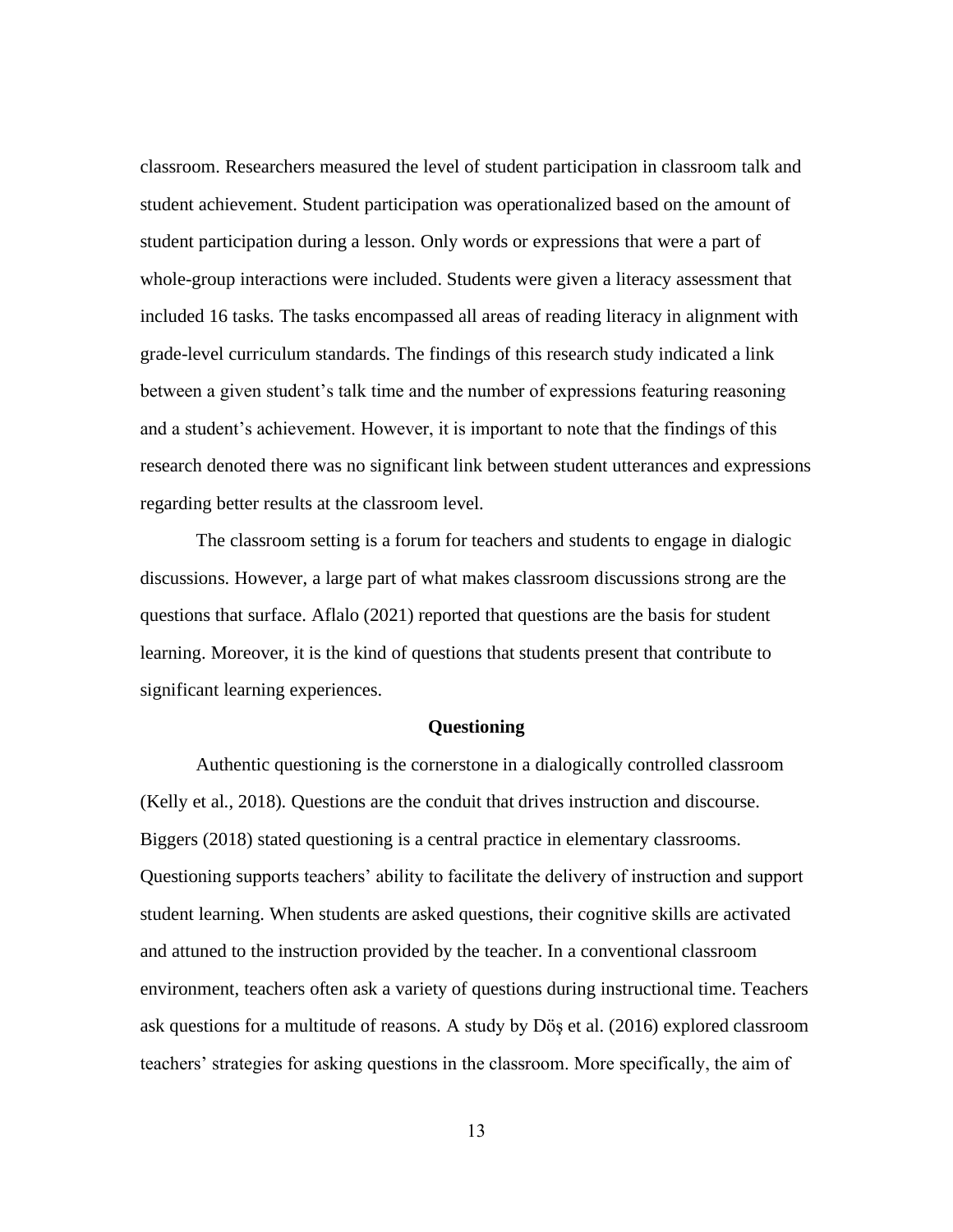the study was to investigate the quantity of the questioning strategies in addition to the intention for using specific questioning strategies. This mixed-method study included 170 primary school teachers in the District of Şahinbey, Gaziantep. Teachers completed a 10 question semistructured questionnaire that included both open- and closed-ended questions. The questionnaire was used to determine the reason why teachers used questions and their use of convergent-divergent and probing questions. The findings of this mixed-method research study determined several reasons why teachers ask questions. Twenty-six percent of teachers generally asked questions to attract students' attention and appeal to their interest. Approximately 14% of teachers indicated they asked questions to foster higher-level thinking while another 14% of teachers affirmed they asked questions to give students the opportunity to convey their feelings. This study found that teachers asked divergent questions more frequently than convergent questions. The results of this study also revealed two issues with teachers' motives for using convergent versus divergent questions. One concern is that teachers often misidentify convergent and divergent questions. Divergent questions were asked 67% of the time and convergent questions were asked 33% of the time. The other issue is though divergent questions were asked more frequently, teachers held the belief that their students' levels were so low they did not have the aptitude to answer them. The findings of this study suggested teachers are misguided in what type of questions they are using for different purposes. Thus, teachers need instructional guidance about the approach to asking quality questions.

Though questions are a necessary element of reading instruction, not all questions tend to be purposeful. Asking questions is much more about the quality of student responses contributed than the number of questions posed. Deshmukh et al. (2019) conducted a descriptive analysis of teachers' question types based on questioning. The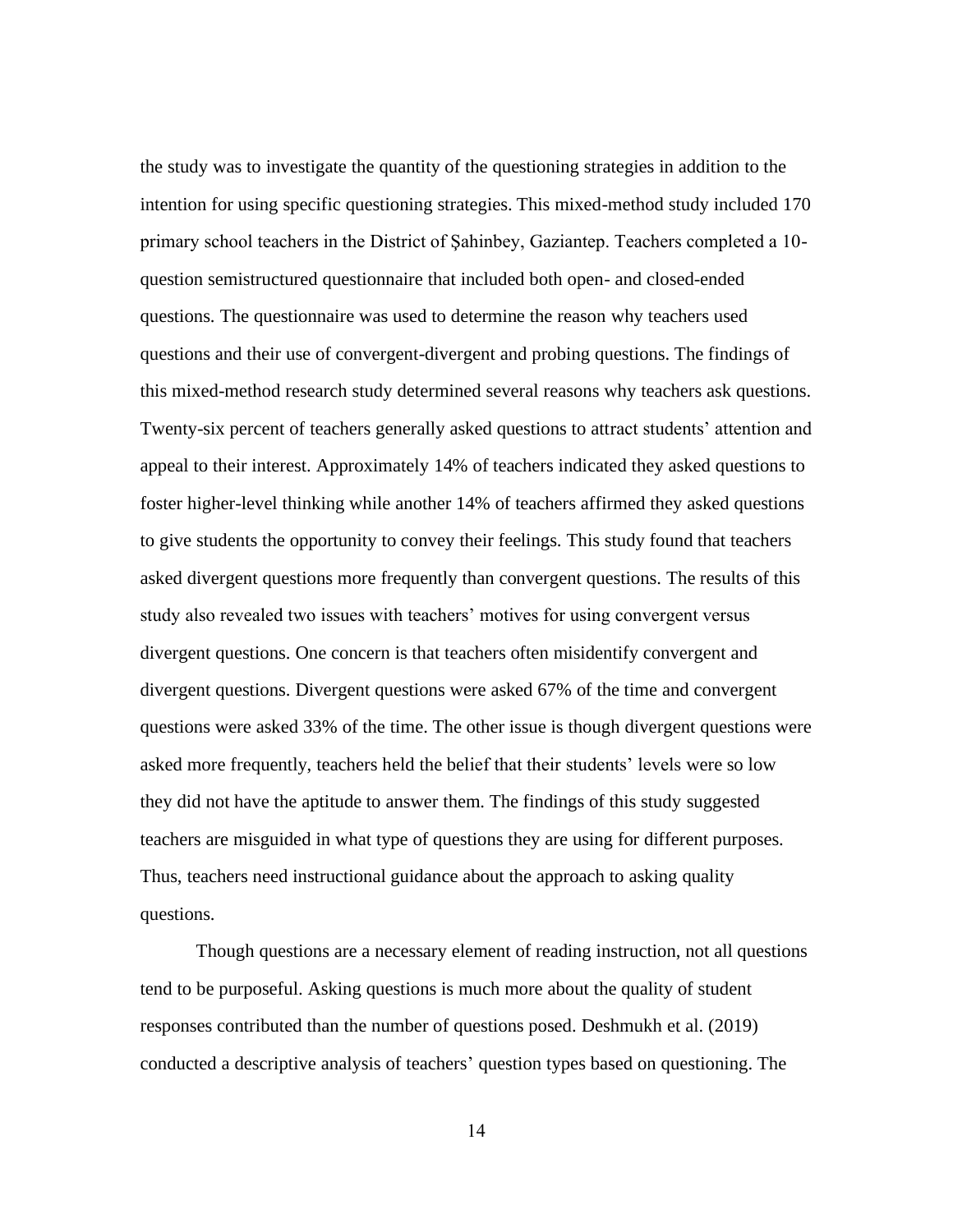study also sought to explore students' responses. This study took place over the period of 2 academic school years. In the study, 82 prekindergarten and 14 kindergarten teachers from South Central and Midwest United States participated. On average, most classrooms consisted of 17 students. A subgroup ranging between two to four students was chosen to participate in a more detailed data collection at random. Participation in the study entailed a questionnaire, reading a research-based text, and an exit interview postshared book reading. In the final analysis of the study, results revealed 5,207 teacher questions and 3,469 student responses. Half of the questions asked by teachers solicited *yes* or *no* responses and the remaining of questions were *why*-type questions. Sixty-three percent of student responses consisted of a single word response while 36% of student responses consisted of multiword responses. The majority of *yes* or *no* responses were reported to be accurate and most *how*-type question responses were inaccurate. Although *how*-type question responses were more likely to be inaccurate, it is important to mention that inaccurate responses were welcomed. The impact signifies an opportunity for students to learn and teachers to support students further in increasing their understanding of various skills and concepts. The implications of this research study suggest the classroom should be a learning environment where students are given opportunities where they are challenged to respond to more rigorous levels of questions versus lower-level questions.

Lee and Kinzie (2012) conducted a qualitative research study that aimed to describe discussion patterns of prekindergarten teachers and students with a primary focus on teachers' use of open-ended and closed-ended questions and student responses to the two different types of questions during science activities. The study included three prekindergarten teachers at different schools. Each teacher was observed in the classroom setting and participated in a 1 hour-long interview about their perceptions of instructional strategies surrounding open-ended and closed-ended questions. The researchers used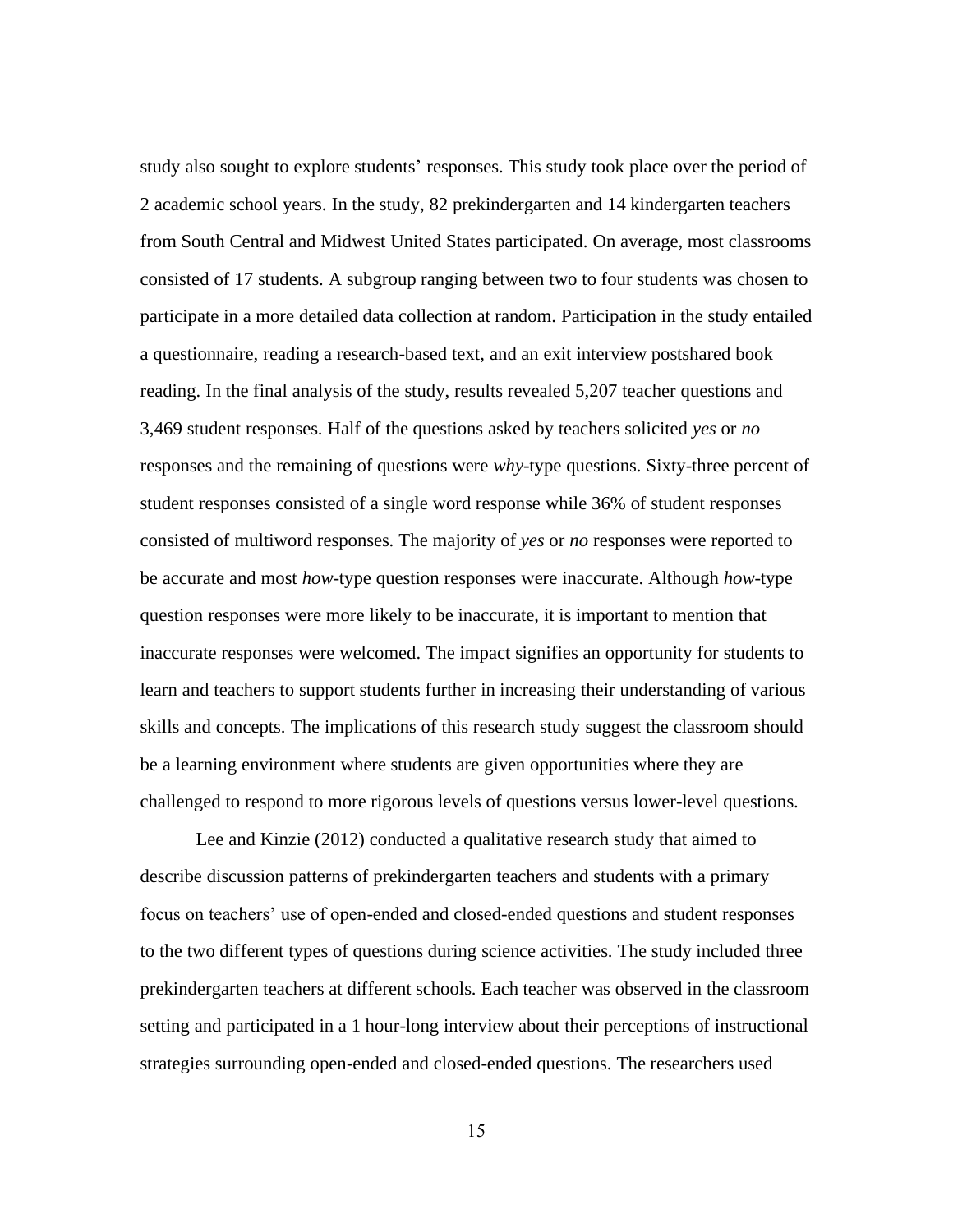inductive analysis to determine any connections or relationships in student responses. The results of this qualitative research study indicated that teachers used mostly closed-ended questions rather than open-ended questions. Findings also revealed that on the rare occasions when open-ended questions were asked and students showed signs of struggle, teachers diverted back to a closed-ended question. Closed-ended questions constrain students' responses to questions. Responses are usually limited to one-word responses. In contrast, open-ended questions give students the opportunity to articulate their thought process and expand their responses using more complex words, sentences, and phrases.

Questions are a fundamental component of dialogic teaching. However, most questions that are asked during discussions are prompted by teachers. Ness (2016) reported that students are naturally inquisitive and consistently ask questions to the adults in their lives. Yet, questions that students might want to share are not raised as frequently as teachers' questions. Dialogic teaching supports students having the autonomy to generate questions.

#### **Student-Generated Questions and Explanations**

The acceptance of student-generated questions and explanations is another key element of dialogic teaching. Student-generated questions are necessary in the learning environment. Aflalo (2018) conducted a comparative pre/posttest intervention that sought to discover the effect of student-generated questions after students had achieved a certain level of familiarity and competence with content matter. This research study was conducted in six biology classes in two different colleges in south Israel. A total of 133 students participated in the study. The study was carried out over a period of 4 years. Students were taught a total of 14 lessons followed by an examination at the conclusion of the first semester. Students prepared for the exam by asking questions related to the topics studied and given models of assessment questions. During the second semester,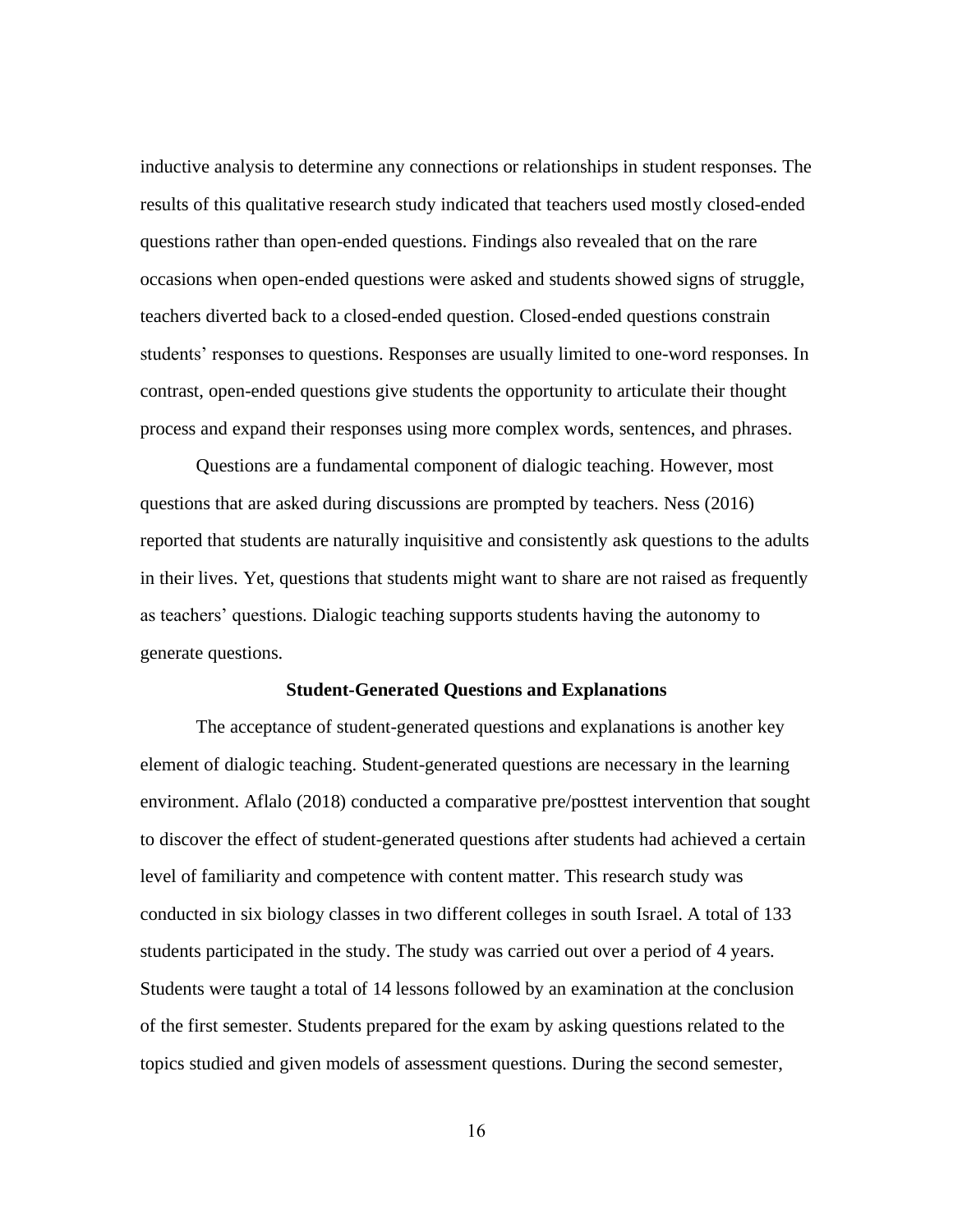students were able to create their own questions based on certain guidelines. Studentgenerated questions were evaluated for effectiveness based on examination results and a questionnaire. A content analysis was conducted, and responses were categorized into six clusters according to student responses on the questionnaire. The findings of this research indicated there was no significant difference in students' assessment scores after engaging in question generation. However, research findings denoted an increase in three out of six classes in the higher order thinking question grades after students constructed questions of their own. The study emphasized that students felt more prepared to encounter questions that involved a greater level of reasoning ability.

Explanations are another aspect of classroom interaction. Ingram et al. (2019) conducted a study that used a Conversation Analytic (CA) Approach. A CA Approach is an inductive and empirical approach that focuses on classroom interaction. This method investigates what is significant to the participants and captures interactions that occur spontaneously in situational settings. Seventeen teachers from eight schools volunteered to video record between one to six math lessons each. Each teacher's years of experience ranged from 3 to 30 years. Video recordings captured daily practices and communication exchanges were transcribed. Two interactional situations perceived by students to be explanations were examined further. One explanation involved a student providing a reply to a question that had been previously answered and the subsequent explanation was about a student speaking out of turn. The results of this research provided several implications for teachers. When spontaneous conversations occur, some teachers might feel uncomfortable. The ability to have complete control of classroom intricacies is obsolete. For this type of learning to occur more often, teachers must be knowledgeable about content material. More specifically, teachers should be cognizant of the types of questions that yield to interaction situations that warrant students explaining their thought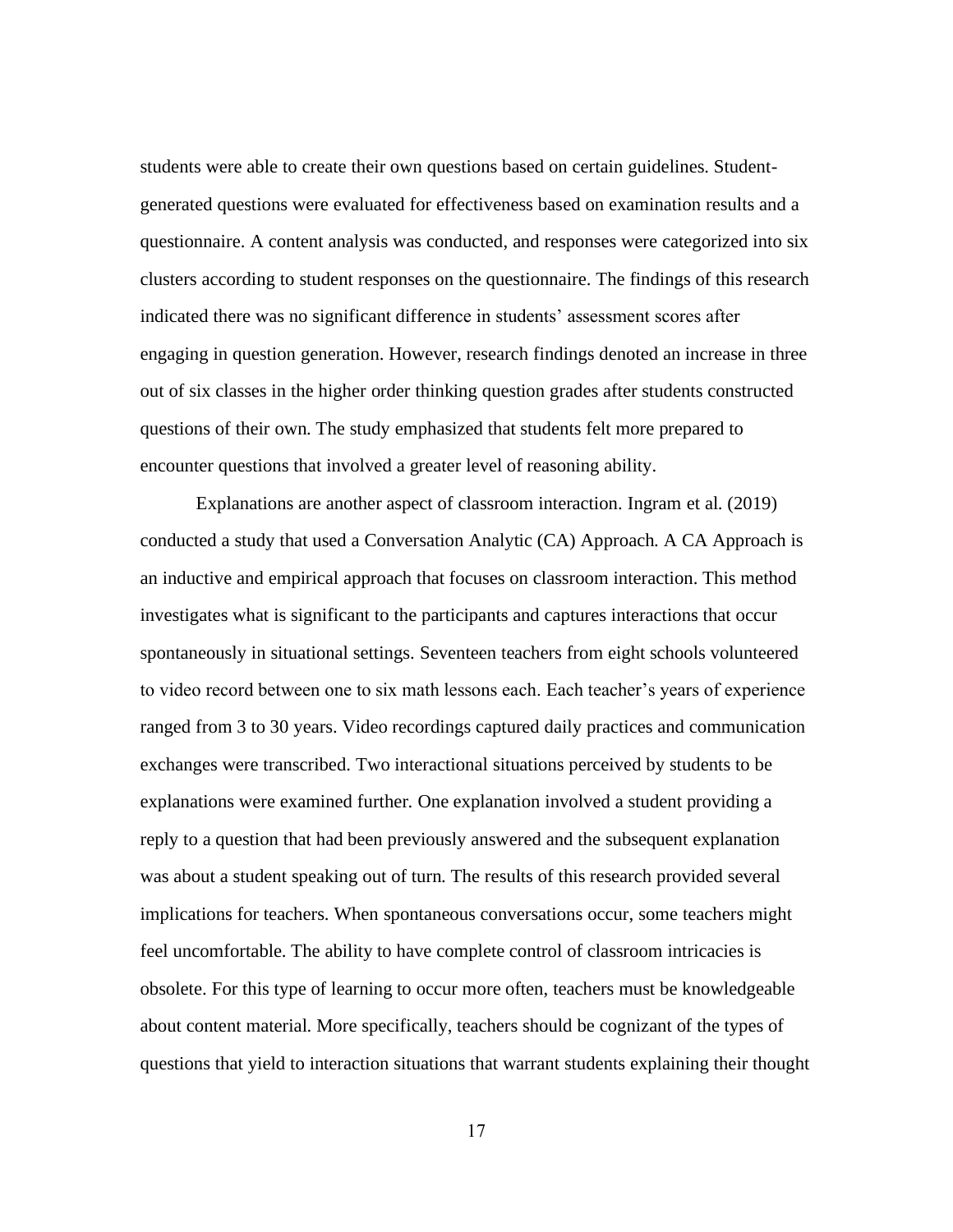processes in depth. The research also suggests that teachers demonstrate challenges with accepting and responding to student explanations that diverge from the responses they anticipate. Typically, teachers focus on making sure that students' responses are in alignment with math content and that an inadequate amount of regard is given to students' actions in the moment. Teachers must have the capacity to effectively address both the content material and what students communicate that had not been expected.

Evans and Dawson (2017) conducted a study that was part of a larger research project that focused on the development of processing unstructured problems in mathematics. The researchers used an instructional tool known as worked-out examples (or designed student responses) that are used to support teaching and learning. The purpose of this instructional technique encourages mathematical ideas to emerge while also addressing student misconceptions. The study involved an intervention where one teacher provided instruction to a single heterogenous group of 13-14-year-old students in a secondary school in the United Kingdom. The teacher in the study had 3 years of teaching experience and no prior awareness of teaching with designed student responses. Teacher guides served as the sole source of support used in the implementation of the intervention lessons. The intervention was conducted in three parts. The first part consisted of students addressing the mathematical problem independently followed by feedback in the form of written questions from the teacher. The second component of the intervention involved students working in pairs to share their original ideas and construct a collaborative response followed by whole group discussion. The final stage involved students discussing designated responses to the same problem attempted in part one followed by another whole group discussion. The researchers video recorded the lessons and scenes from the fourth, fifth, and sixth pairs were viewed and transcribed for further analysis to allow the teacher and students time to become acclimated with the process. A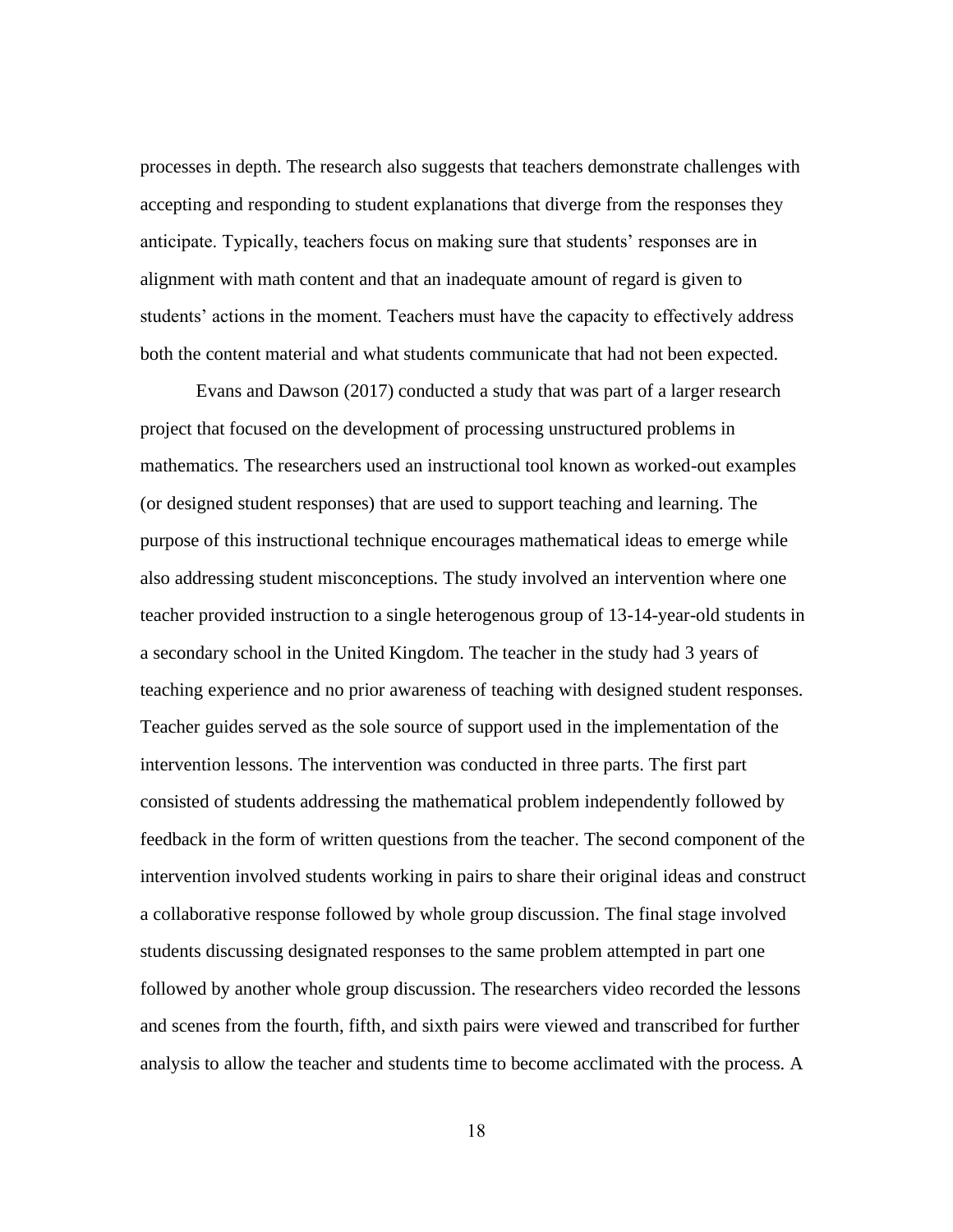postinterview was conducted at the conclusion of the intervention. The findings of study revealed that students typically explained and justified their responses more when the focus was on the use of designated student responses questions than their own responses. Moreover, students were encouraged by the teacher to be more analytical of designated student responses. The results of this study underlined the fact that students found explaining their own work to be challenging but made greater endeavors to discuss designed student responses. Possibly, it was the opportunity for students to work collaborative with their peers that made the practice a constructive learning experience.

# **Teachers' Perceptions of Reading**

Teachers have a great responsibility for providing instruction to their students. According to Hall (2005), teachers bring with them into the classroom a myriad of their perceptions, beliefs, and attitudes about teaching. These perceptions and attitudes often determine what and how teachers transmit information to students that can influence students' perceptions and thoughts. Moreover, teachers demonstrate their beliefs and attitudes about reading through their behaviors. A teacher's personal reading behaviors can impact their instructional practices and style of facilitating instruction to their students. These beliefs and attitudes influence how students feel about reading because teachers and students spend a percentage of the instructional day reading texts together. With most of their time spent at school during the weekday, children witness the reading patterns and habits of their teacher. Teachers demonstrate their beliefs and attitudes about reading through their behaviors. McKool and Gespass (2009) conducted a study that investigated the relationship between teacher's personal reading habits and their instructional practices. The researchers reported that teachers valued themselves as readers. However, only a little more than half of teachers read longer than 10 minutes per day. The researchers reported that teachers spent most of their personal time preparing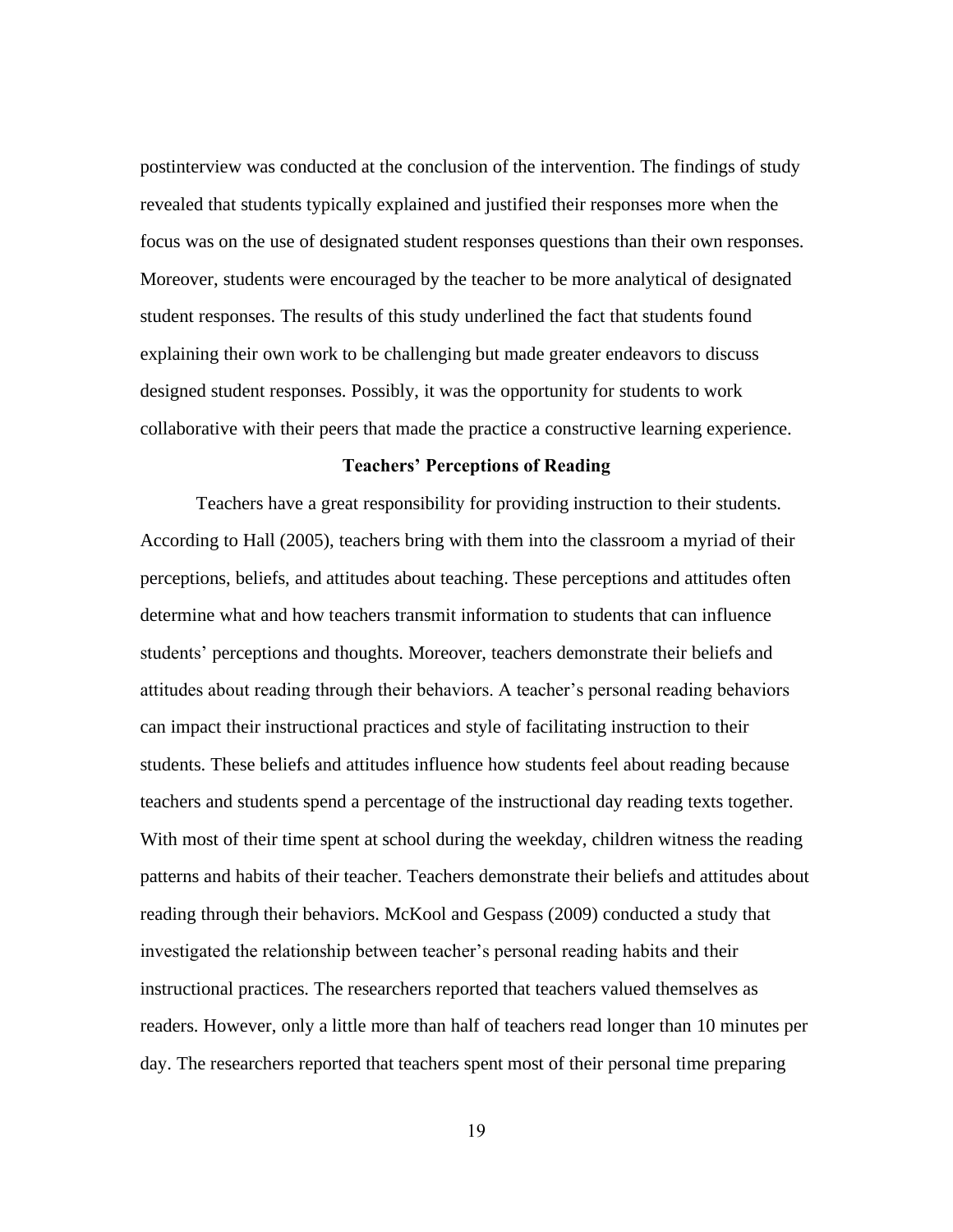lessons and grading assignments. However, teachers who read for leisure for 45 minutes or more were more likely to engage their students in instructional practices such as literature circles and comprehension discussions. The implications of McKool and Gespass' study suggest when teachers demonstrate an active effort in reading, their own behaviors infiltrate into the learning environment and shape the delivery of their instruction.

Teachers' beliefs and attitudes about reading have much to do with their understanding of reading as a pleasant experience. According to Merga and Ledger (2019), a teacher's ability to engage in reading as a shared activity often has to do with their awareness that reading is more than tasks related to curriculum demands such as decoding or comprehension. Reading is also meant to be enjoyed. Merga and Ledger conducted a qualitative study that focused on the attitudes of teachers who conducted read-alouds for their students in the primary classroom. The researchers reported that teachers who enjoyed engaging their students in regular read-alouds expressed that their students' enjoyment was reciprocated. Additionally, some teachers stated that reading aloud to their students fostered a genuine connection for reading and even supported their student's literacy development skills such as extending their vocabulary and the development of oral language. The implication of this research study supports that teachers' level of reading engagement and their use of best practice strategies such as read-alouds reveals that reading is more than a task-oriented practice that can impact students.

Nathanson et al. (2008) used a survey questionnaire to determine if preservice and in-service teachers at the graduate level were enthusiastic readers and if their instructional practices influenced reading enthusiasm. The researchers reported evidence that enthusiasm was missing. More specifically, 17% of preservice and in-service teachers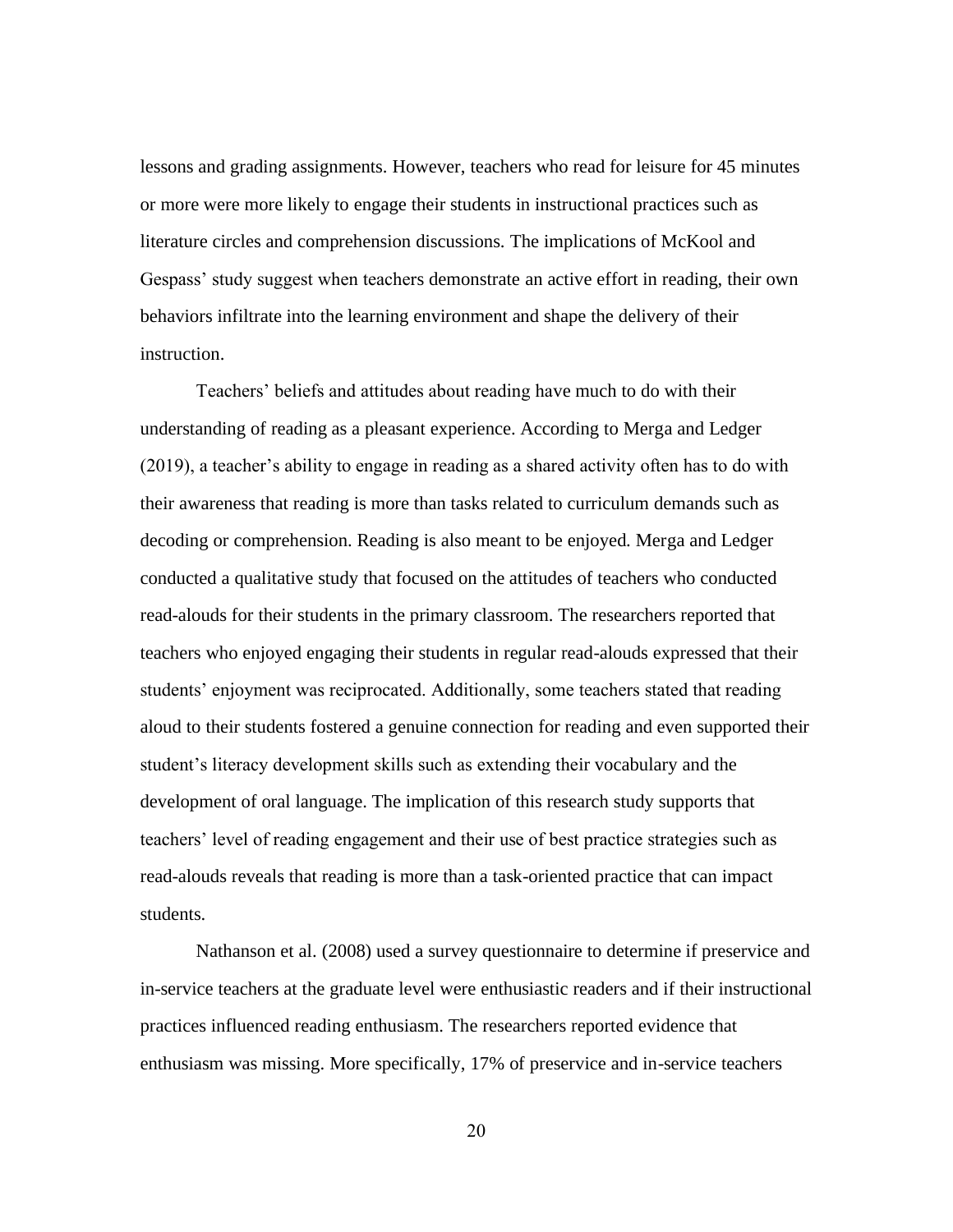found minimal to no pleasure in reading. Another 47% of respondents expressed they enjoyed reading but further analysis suggested that these individuals did not have solid reading habits. The findings of this research study suggest that a decline in reading interest could be attributed to a lack of enthusiasm for reading in those who teach reading. Teachers who teach reading can have a tremendous impact on how their student's express enthusiasm for reading or not. Participants who identified as enthusiastic readers attributed a former teachers' enthusiasm for reading. The implications of this questionnaire survey suggest that if teachers regard reading as an enjoyable practice, students will perceive reading in the same manner. Teachers' perceptions and attitudes about reading can shape students' minds and opinions about reading more than a standardized and predetermined curriculum.

#### **Theoretical Framework**

Since this study focused on reading teachers' perceptions and attitudes regarding a dialogic approach to teaching, the researcher based the theoretical framework on sociocultural theory. Vygotsky (1978) theorized the concept of sociocultural theory as learning that takes place during social exchanges between individuals. According to Vygotsky, it is through social interactions that new learning ensues. Mahn (1999) reported the staple of Vygotsky's theory assessed human beings as meaning makers. In addition, Mahn asserted that Vygotsky's sociocultural theory placed emphasis on social interactions as a way for children to be able to codevelop meaning together. According to Pellegrino (2020), all learning is essentially social, involving the individual's use of shared language, tools, norms, and practices in collaboration with the setting in which social interactions take place. Through social interactions, learners can acquire knowledge from their teacher and peers.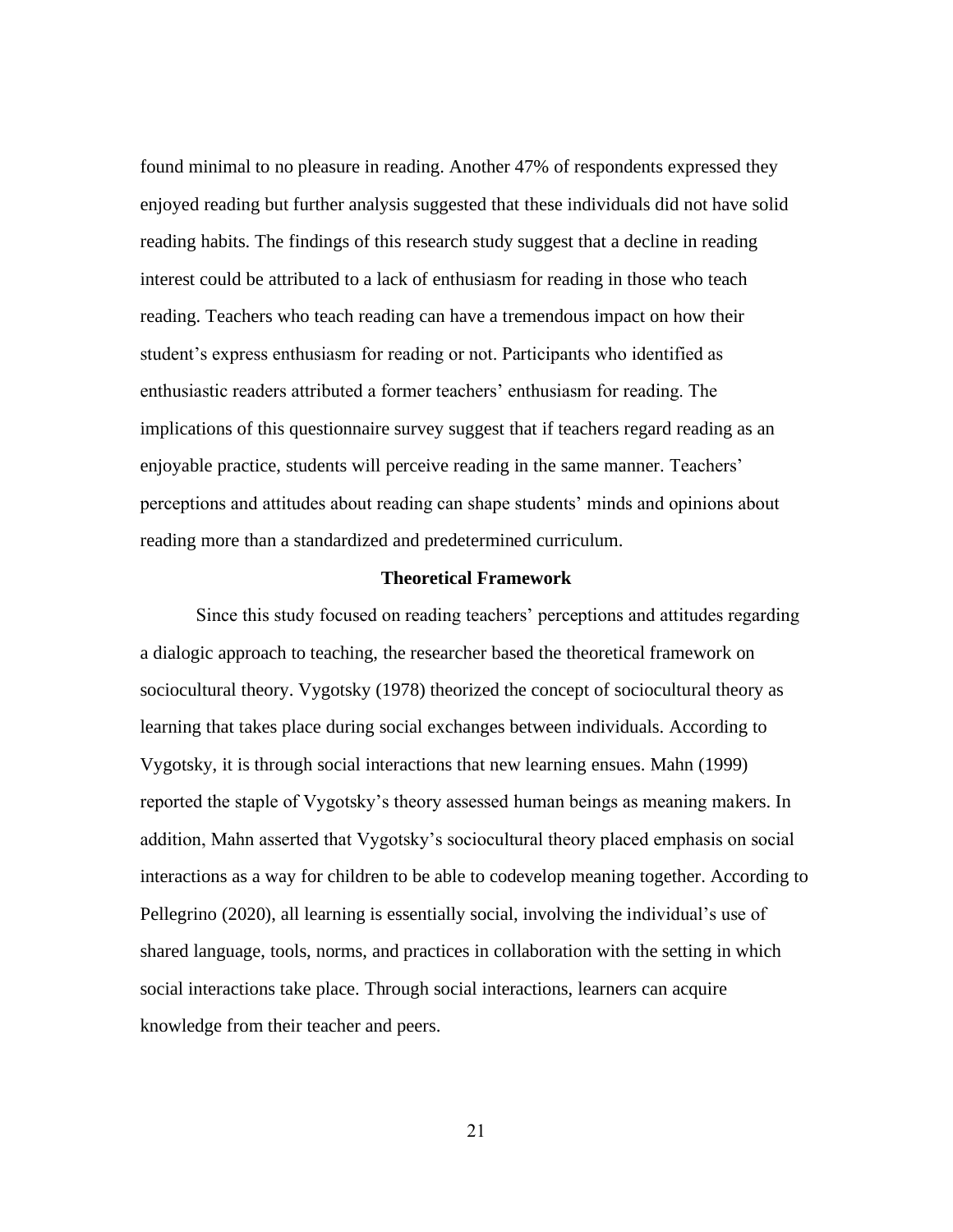Sociocultural theory identifies that knowledge is a construction between individuals or between members of a group of people (Wang et al., 2011). Sociocultural theory allows individuals to posit the relationships between individual creative contributions on the one hand, and collective group processes on the other. Kahn (2012) reported that as children relate and react to others, they develop the capacity to communicate using language and higher mental processes, such as attention, memory, and concept formation. Vygotsky (1978) stated that "every function in the child's cultural development appears twice: first, on the social level, and later, on the individual level; first, between people (interpsychological), and then inside the child (intrapsychological)" (p. 57). Therefore, it is necessary for learners to be given chances to dialogically exchange their understandings of tasks collaboratively (Kahn, 2012).

## **Conclusion**

The literature review has provided a framework for the ideas involved in this study regarding reading teachers' perceptions and attitudes of dialogic teaching in elementary classrooms. The following chapter describes the methodology used by the researcher for the purpose of this qualitative research study. This chapter includes an overview of the research problem, research purpose and questions, research design, collection procedures, data analysis, privacy considerations, and limitations of this study.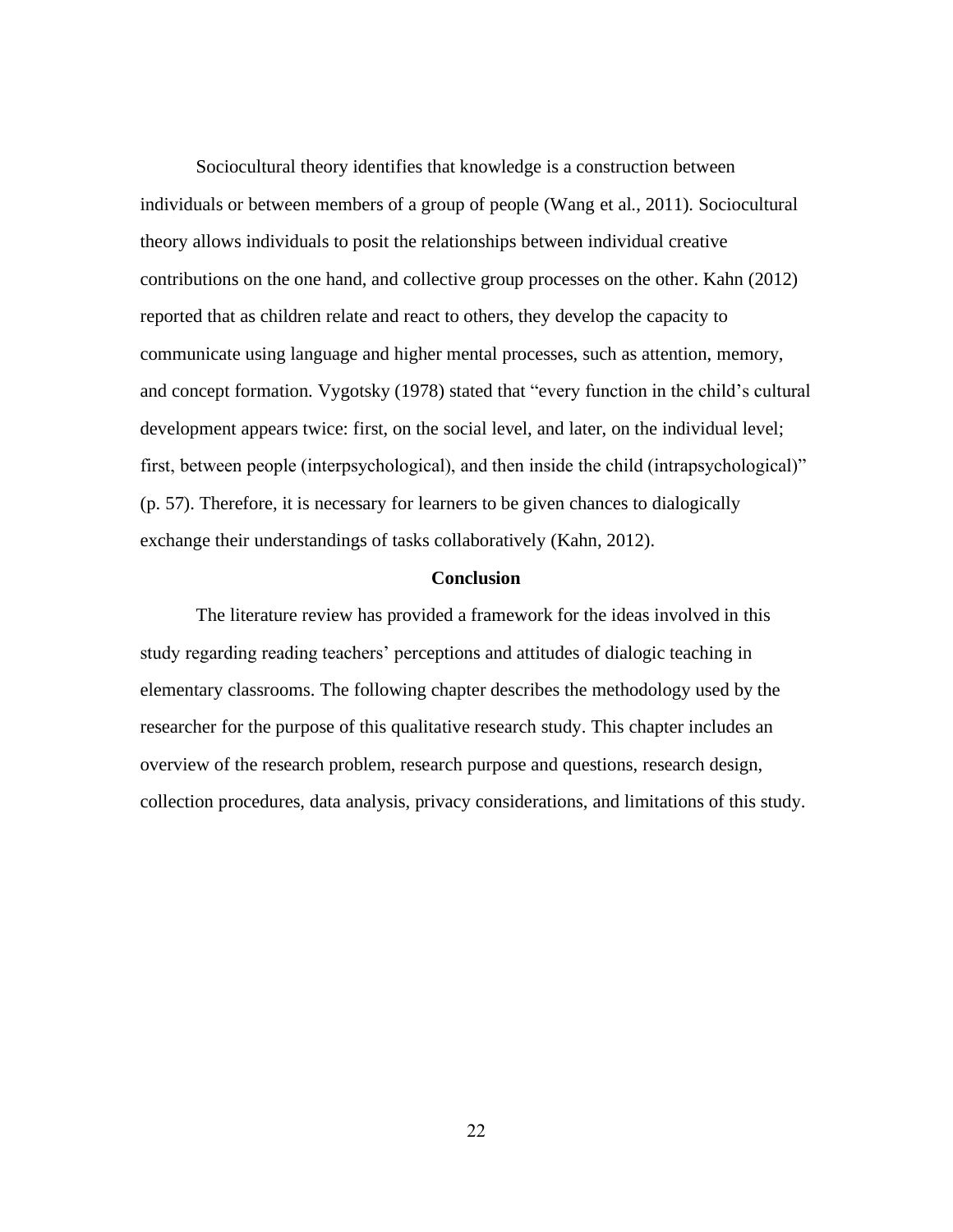# CHAPTER III:

# METHODOLOGY

This chapter outlines the methods used for this case study. This is a qualitative case study of one elementary school from an urban school district in southwest Texas. The purpose of this single case study was to investigate elementary teachers' perceptions and attitudes concerning a dialogic approach to teaching in four elementary reading classrooms.

## **Instructional Setting and Context**

The school district used for this research study was an urban school district located in Texas. Most campuses in the district had at least one teacher specialist. The main role of a teacher specialist was to provide classroom teachers with instructional support to enhance the effectiveness of teaching practices and learning outcomes for students. Teacher specialists were supervised by their campus principals. The participating school in this study enrolled a large population of Hispanic students. Clover Elementary School (a pseudonym) serves nearly 600 students from a variety of backgrounds, with 77% of the student population being Hispanic, 21% African-American, 1% White, 1% mixed-race, and 91% economically disadvantaged. As reported by the Texas Education Agency school report card (Texas Education Agency, 2019), Clover Elementary received a "met standard" rating with distinctions in two areas. Texas Education Agency (2019) stated,

Campuses that receive accountability ratings of A, B, C, or D are eligible to earn distinction designations. Distinction designations are awarded based on performance relative to groups of campuses of similar type, size, grade span, and student demographics. Districts are eligible for a distinction designation in postsecondary readiness.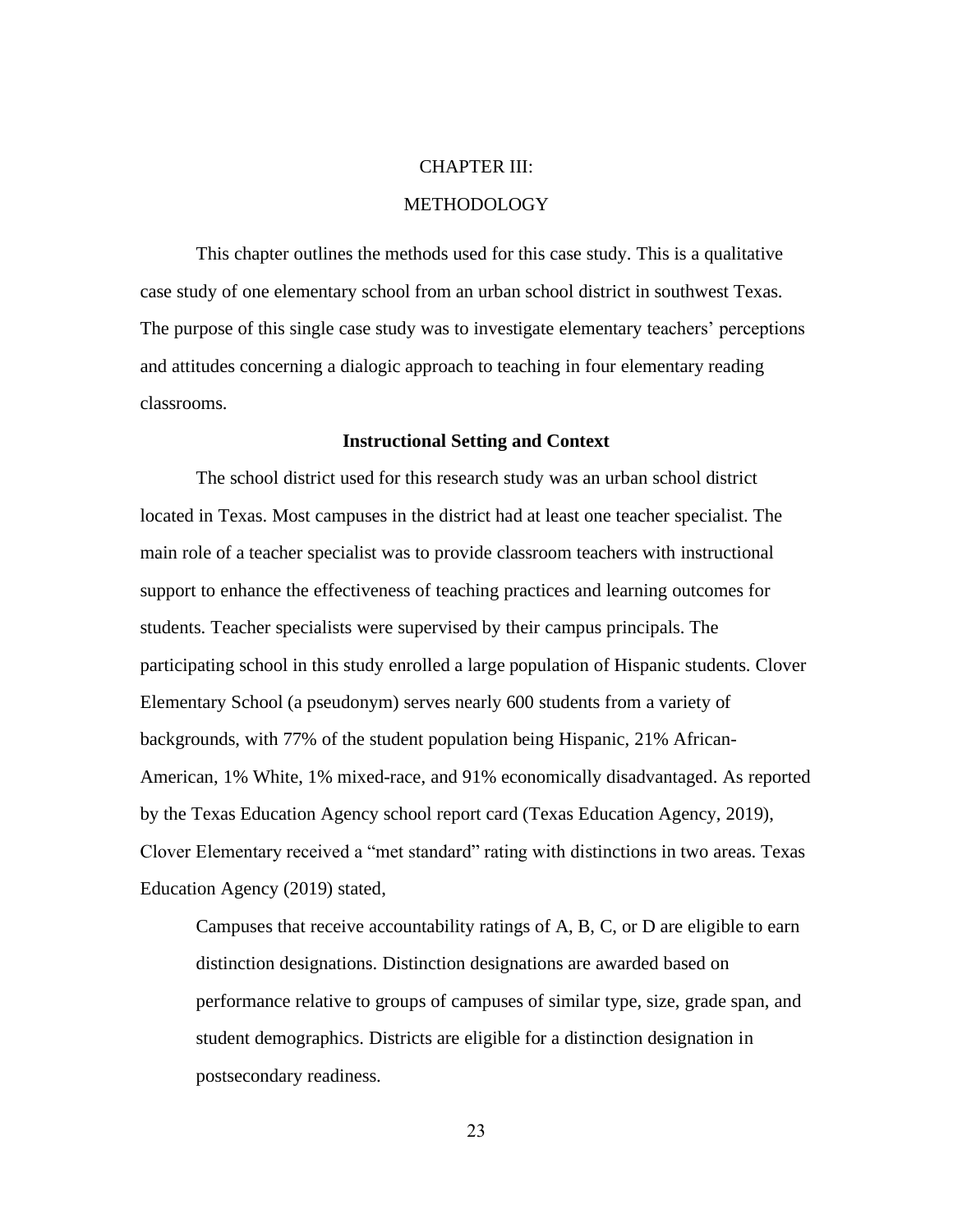Clover Elementary received distinctions in science and comparative academic growth. According to the Texas Education Agency (2019), a campus earns an academic achievement distinction in science based on attendance rate and performance (Masters Grade Level). Students who perform at the Masters Level are ready for the next grade level and require minimal or no intervention in the subject area assessed. A campus earns a comparative academic growth distinction if the campus can show differences among racial/ethnic groups, socioeconomic backgrounds, and other factors within its comparison groups.

# **Campus Level**

At the campus level, four classroom teachers who taught reading were included in this study. Teacher participants were selected based on their assigned role and their direct involvement with providing reading instruction to students in the elementary classroom learning environment. Campus instructional leaders served as the liaison between the school district and teachers regarding expectations involving the planning and execution of reading instruction. Campus instructional leaders played a fundamental role in organizing and facilitating weekly Professional Learning Communities (PLCs) in addition to professional development learning opportunities to ensure overall effectiveness in lesson planning and lesson delivery of reading instructional practices.

## **Classroom Reading Teachers**

The reading teachers for this study were selected because of their direct involvement with providing reading instruction to students in the elementary classroom setting. All teacher participants were responsible for creating weekly lesson plans, selecting instructional resources, and preparing for the delivery of reading lessons. Reading participants' teaching experience ranged from 2 to 12 years.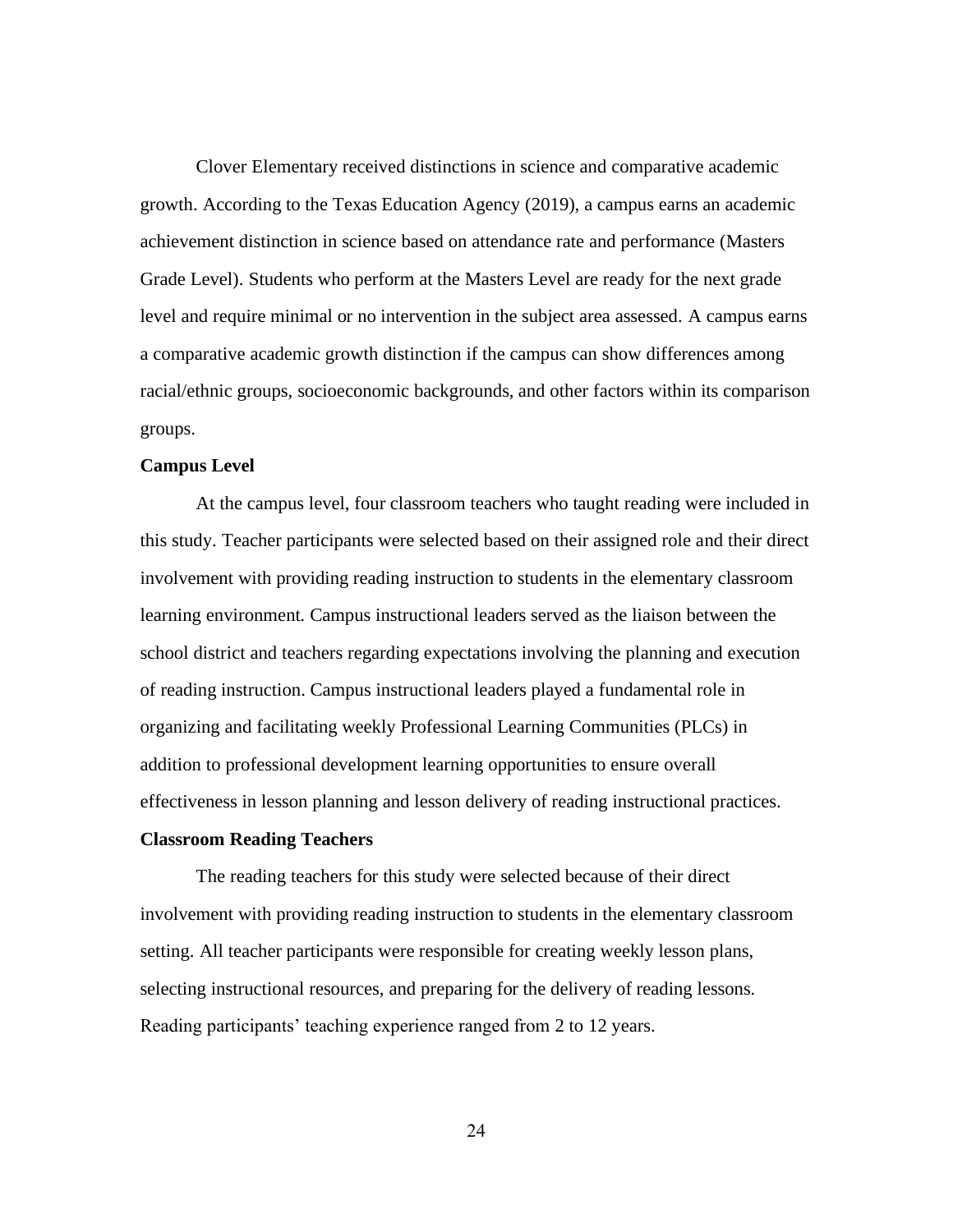## **Researcher's Role**

The researcher who conducted this study was an elementary school magnet coordinator in a Texas school district with 14 years of elementary school experience. During her 14 years of experience, the researcher was a former classroom teacher and teacher/instructional specialist. The researcher taught 1 year of third grade and 8 years of fourth grade. Her entire career was in Robust Independent School District, including her administrative experience. As a former classroom teacher, the researcher understood the value of meaningful classroom discussions during reading instruction. The researcher conducted her research study at Clover Elementary because the campus has a distinct vision that all students can read on grade level by second grade. As a campus leader who provided instructional coaching to classroom teachers, the researcher intended to explore teacher perceptions and attitudes about dialogic teaching, in addition to observe if specific dialogic teaching practices were being implemented by reading teachers at Clover Elementary. The researcher recognized the need to take an in-depth look into the daily practices of Clover Elementary's reading instruction practices.

#### **Research Design**

The researcher employed a qualitative research case study approach to allow for a more comprehensive vantage point of reading teachers' perspectives and attitudes about dialogic teaching in elementary classroom settings. According to Saldaña and Omasta (2017), a case study focuses on a single unit—one person, one group, one organization, or event. The researcher triangulated various sources of data including observations and interviews to certify that the results yielded from the qualitative research study were credible. Using the case study approach, the researcher sought to have the following questions answered: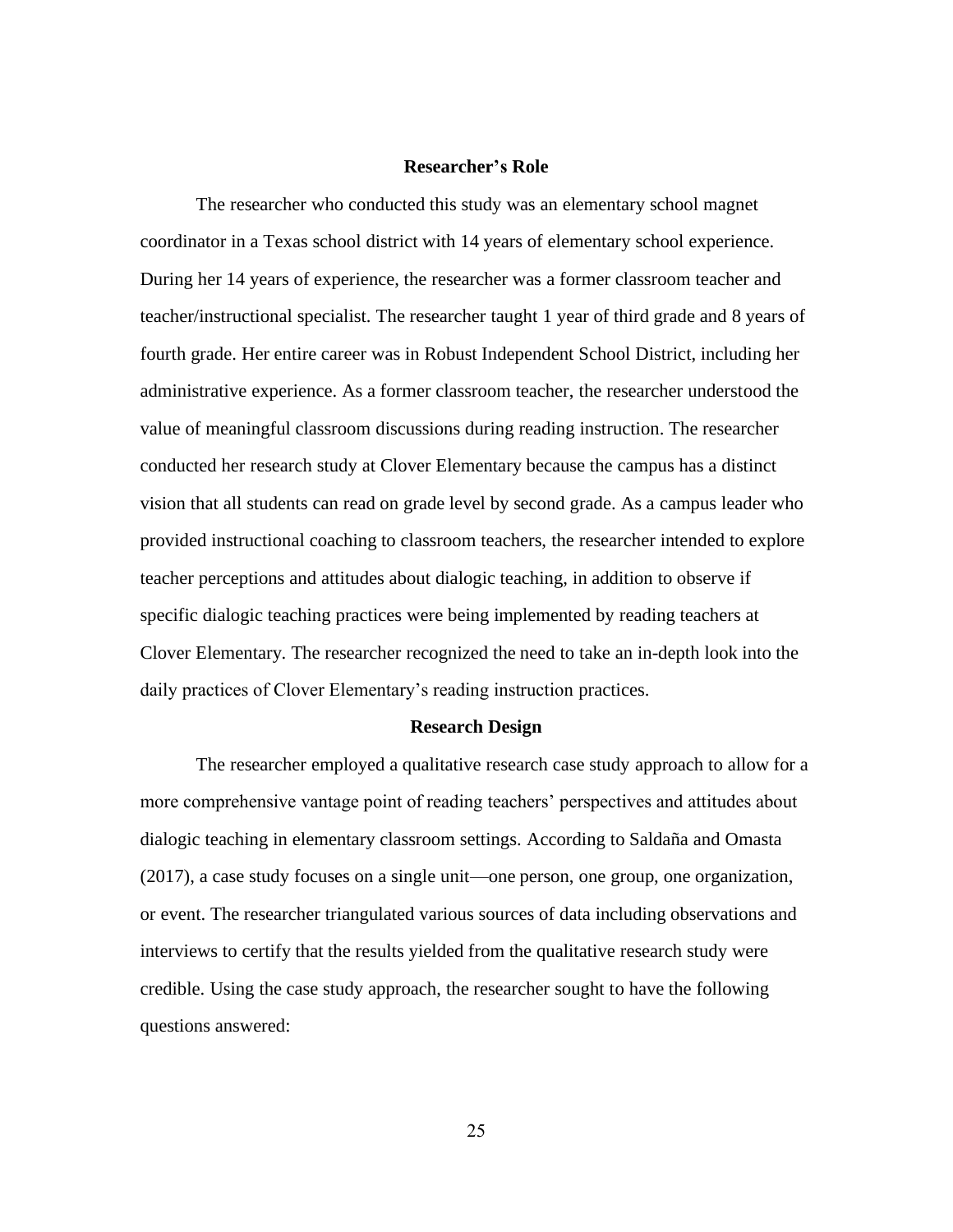RQ1: What are the perceptions of reading teachers regarding the influence of dialogic teaching on student comprehension?

RQ2: What are reading teachers' attitudes about dialogic teaching?

RQ3: What are reading teachers' perceptions and attitudes of dialogic teaching using narrative and informational texts during reading instruction?

RQ4: What dialogic tools contribute to how reading teachers approach dialogic teaching?

## **Participant Selection**

Once district approval was granted, research participants were identified, and provided an overview of the study (Appendix A). The researcher employed purposive sampling. When purposive sampling is used, "participants are deliberately selected because they are most likely to provide insight into the phenomenon being investigated due to their position, experience, and/or identity markers" (Saldaña & Omasta, 2017, p. 96). The participants for this study were selected because the campus administrative team recommended them. Campus leaders shared that participants had an awareness of an effective, organized, and student-driven lesson cycle that included dialogue between teacher and students. The participants were also selected for this study because of their employment in the school district as well as their daily interaction with students in kindergarten through fifth grade. The participants in this research study involved four elementary reading teachers. The four teachers in this study included one kindergarten teacher, one second grade teacher, one fourth grade ESL teacher, and one fifth-grade teacher. The researcher chose to include teachers with various credentials to offer a more broad and diverse perspective about different aspects of reading instructional practices for different grade levels at the elementary level. Teacher participants were informed that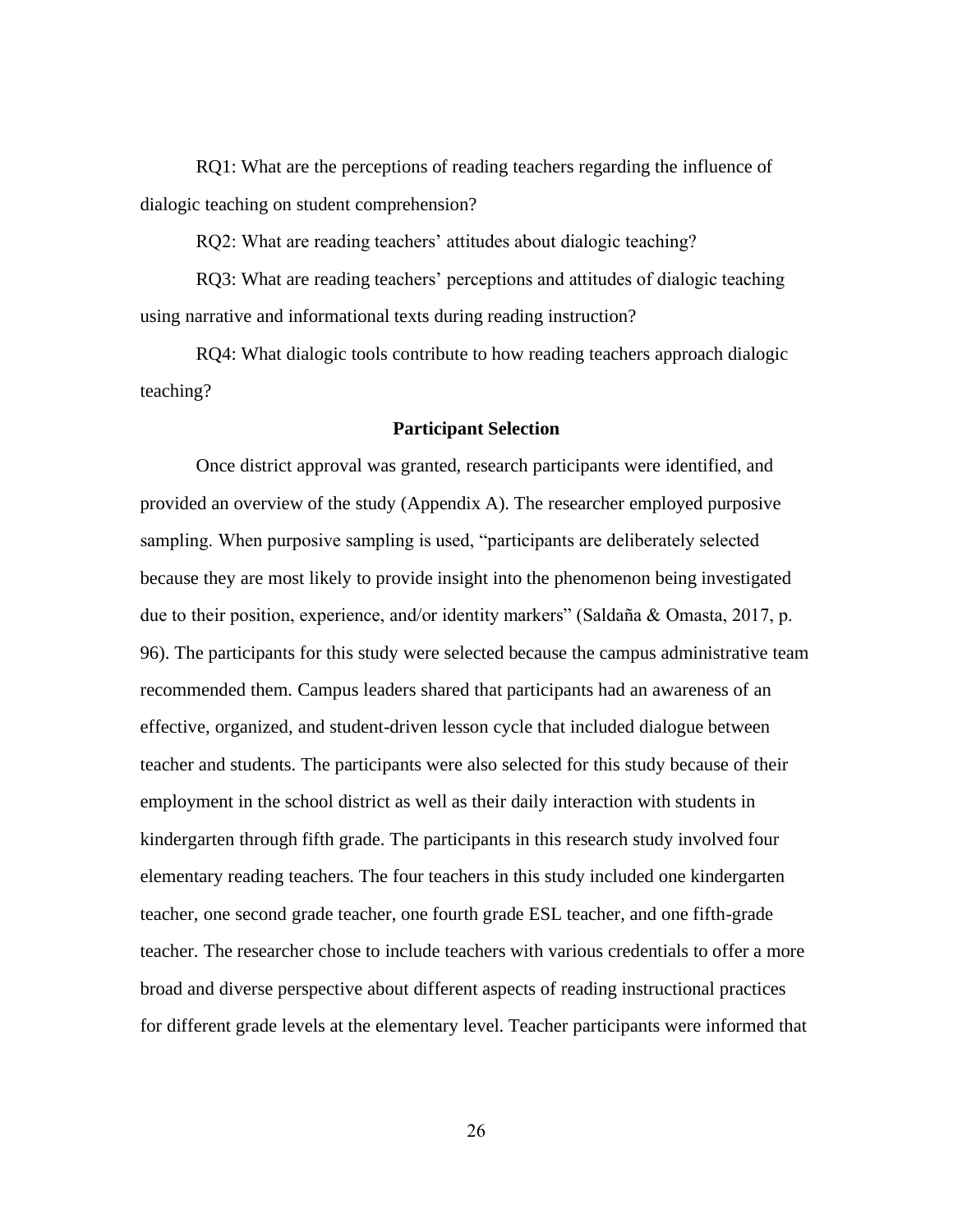their participation was voluntary. Since this research study involved children under the age of 18, the research had to acquire assent from each student (Appendix B).

## **Data Collection Procedures**

Prior to data collection, the researcher gained approval from the University of Houston-Clear Lake's Committee for Protection of Human Subjects (CPHS) as well as the Institutional Review Board (IRB). Once approvals were granted, initial contact with the school district commenced, with the intent to explain the purpose of the study, the potential benefits, the design, as well as the intention to maintain the confidentiality and integrity of the campus, teachers, and students involved in the study. Before each participant was interviewed, a protocol of questions was piloted with a panel of experts to improve accuracy, credibility, and validity of the study. The committee of experts included university professors, school principals, and other campus-based instructional leaders from neighboring schools in Robust Independent School District. The protocol was developed specifically for elementary reading teachers. The piloted interview protocol was reviewed and modified to ensure that the questions were aligned to the research problem. After the interview questions were edited, the researcher used them for the study (Appendix C).

### **Interviews**

With permission from the campus principal of Clover Elementary, the researcher contacted each reading teacher individually. Upon contact, the researcher obtained permission from each reading teacher to participate in the study. The researcher conducted semi-structured interviews with each participant that ranged between 30 and 45 minutes. Per CPHS recommendation, interviews were conducted remotely due to Coronavirus-19. Two research participants did approve to conduct interviews in their classroom while maintaining social distance. The researcher conducted interviews with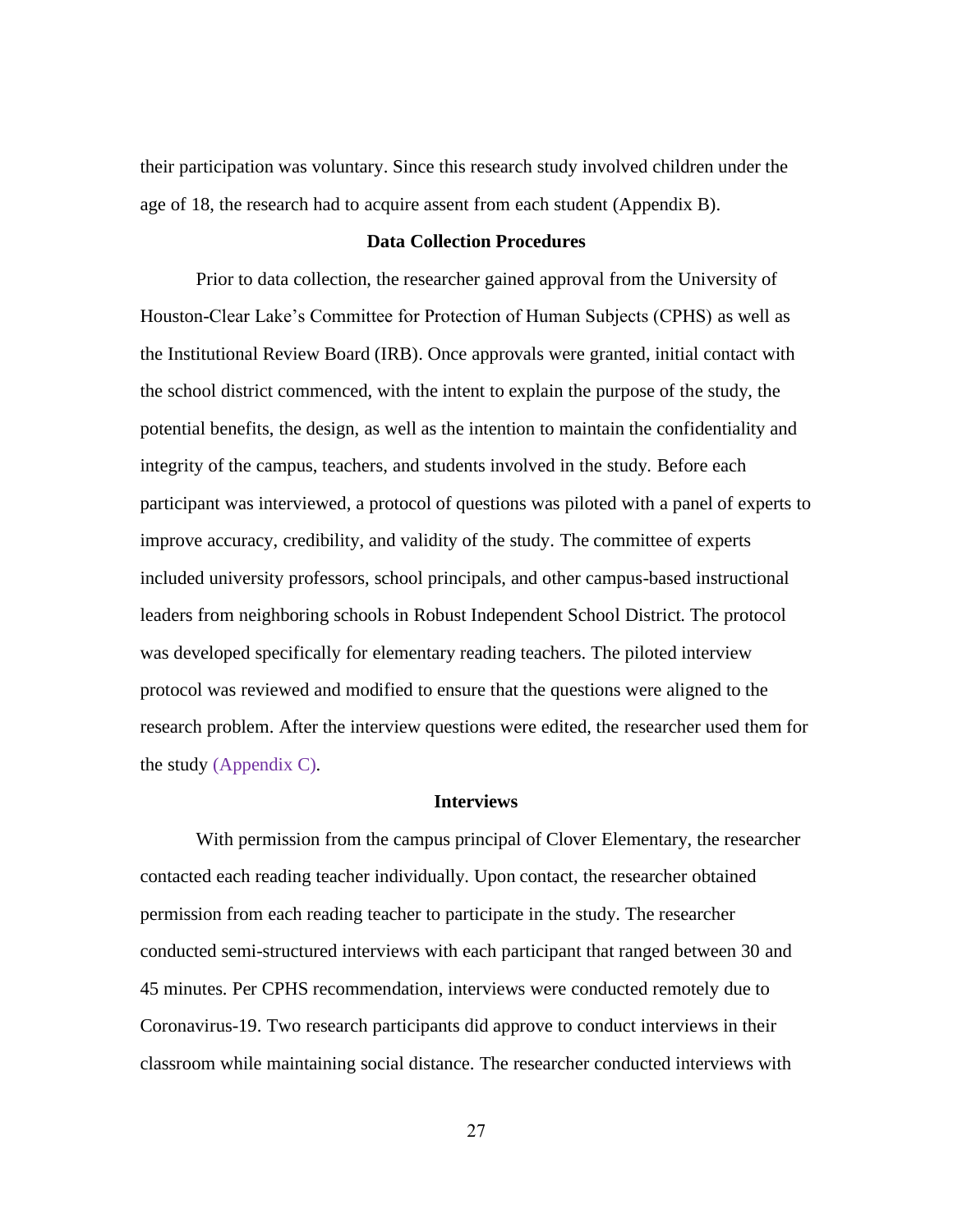participants at a time that was convenient for the participant. Pseudonyms were used to protect the individuals involved in the study. After each interview, recordings were uploaded to the researcher's personal computer and stored on the hard drive for safe keeping. To protect the identity of the participants in the study, the researcher assigned each participant a pseudonym. The four teacher participants in this study were Suzanne Rae, Marilyn, Jennifer, and Maxine.

## **Observations**

The researcher was given permission to conduct face-to-face observations, maintaining social distance throughout the entire observation period. Two 30-minute inperson observations took place in each participant's classroom to allow for teacher and student interaction to transpire in a comfortable and familiar environment. At the same time, the classroom setting permitted the researcher to observe teacher and student communication emerge organically. To gain more insight into each teacher's ability to integrate dialogic teaching into their daily instruction practices, the researcher observed the whole group instruction portion of the reading instructional block. During this portion of the instructional block, the researcher focused on the types of dialogue that transpired between teachers and students, in addition to the variety of questions presented during the reading block. The researcher purposefully noted questions that were initiated by students compared to those that were initiated by the reading teacher.

## **Field Notes**

The researcher maintained a collection of field notes from all classroom observations conducted and kept a record of copious notes after each interview. The researcher was careful to denote both verbal and nonverbal gestures during the interview process. Field notes included the physical and social classroom environment in relation to how reading teachers might have included dialogic teaching practices in the classroom.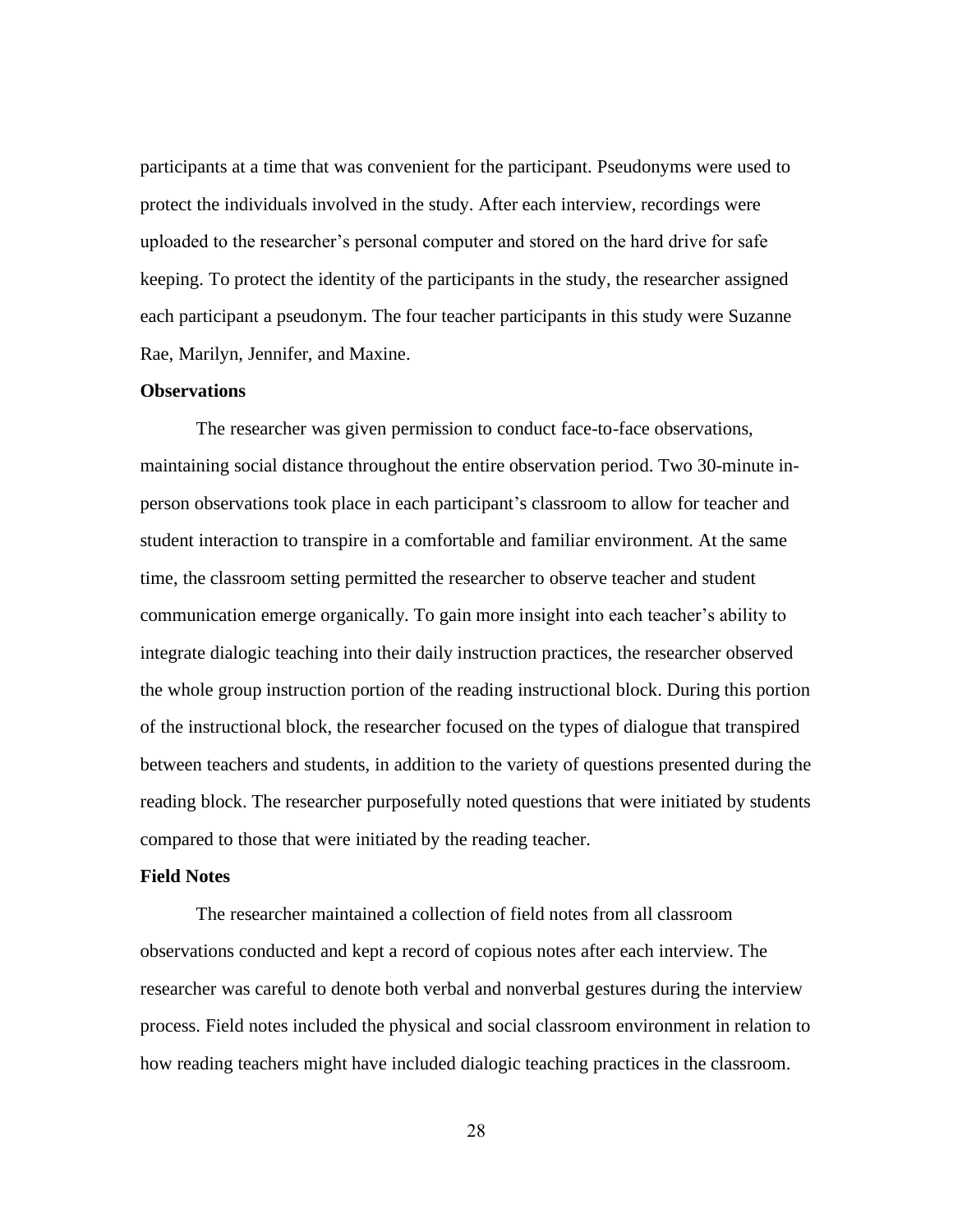#### **Data Analysis**

According to Nassaji (2015), qualitative research analysis includes an inductive exploration of data that reveals recurring themes, patterns, or concepts. Since this research study was inductive in nature, the researcher analyzed various components of each teacher's reading block to observe elements of dialogic teaching. Prior to coding the data, the researcher reviewed transcripts of audio recordings to ensure that all pertinent information was captured during each interview process. Interview data from the interview protocol was recorded with permission, transcribed by the researcher, color coded, and analyzed to determine emergent themes within participant responses. The researcher read through notes from interviews, classroom observations, and field notes to determine any patterns. Patterns identified during this process were defined and categorized. The researcher was intentional about denoting specific themes that manifested over time. As themes emerged, they were organized into categories by major and subthemes for consideration. The researcher was able to determine the various ways in which dialogic teaching was demonstrated in the elementary reading classroom learning environment.

## **Ethical Considerations**

Prior to collecting data, permission was obtained from the University of Houston Clear Lake, the Committee for the Protection of Human Subjects, and the Institutional Review Board. After permission was given, teachers were provided an informed consent form stating the purpose of the study, in which participation was completely voluntary, and that identities would remain confidential (Appendix A). Confidentiality of data was maintained using pseudonyms for interview participants and the research site with the reporting of findings. All hard copies of personally identifiable information were stored in a locked file, and all electronic copies were stored on the researcher's hard drive and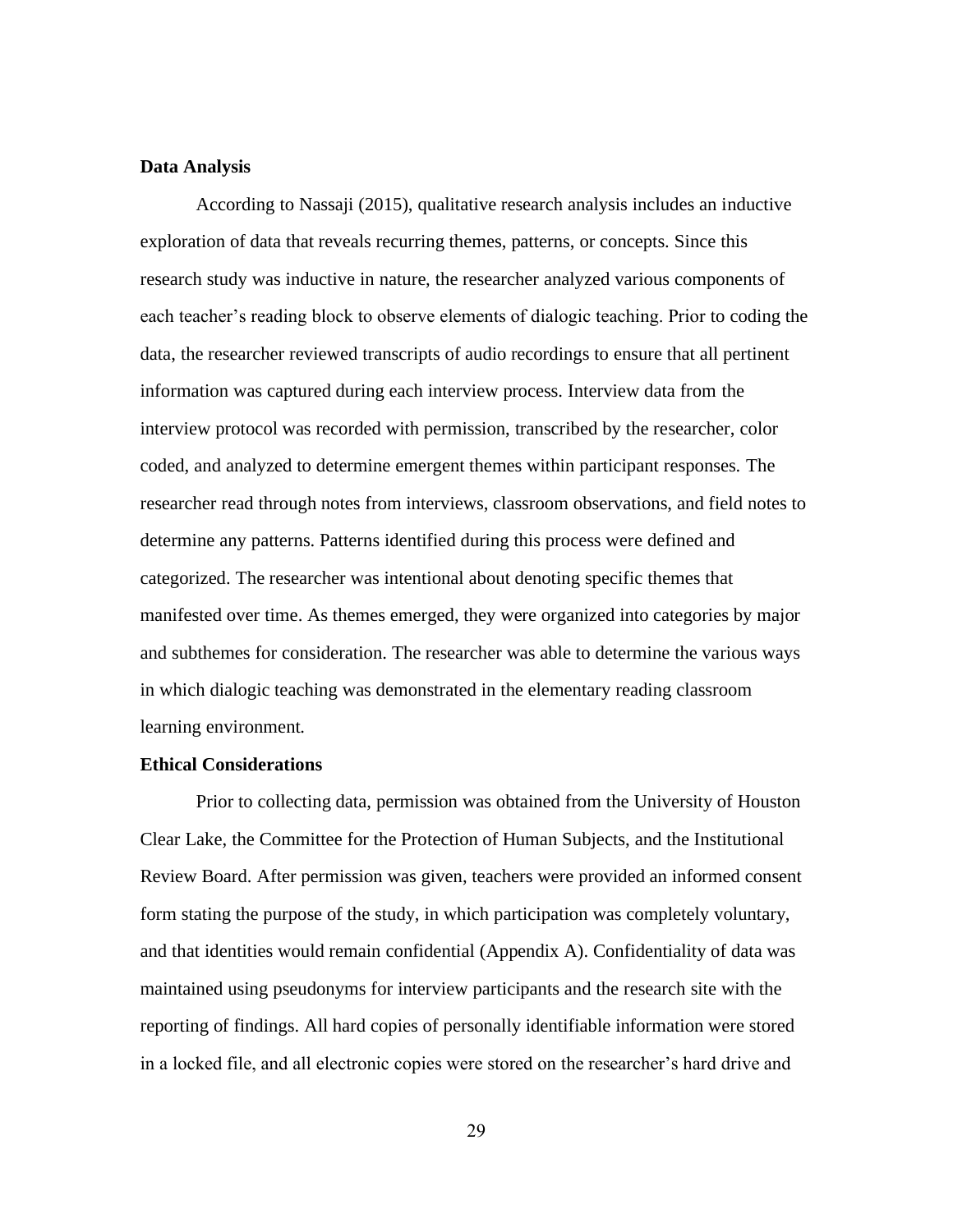password protections were put in place. Hard copies and electronic copies will be destroyed after 5 years.

# **Transferability**

This qualitative case study was conducted at a single elementary site. Therefore, the results should not be generalized to all elementary reading teachers and students in kindergarten through fifth grade in RISD. However, the findings will prove valuable to teachers and campus leaders by providing information on dialogic teaching practices in elementary classrooms.

## **Limitations**

As a result of this study being qualitative in nature, the researcher was completely reliant upon the participants' honesty of their responses during the interview process. Additionally, while the teachers included in this study participated voluntarily, the sample size for this study was not comprised of a substantial number of teachers based upon the entire demographic area targeted. Third, given that all the respondents were female teachers, the data do not yield themselves to male counterparts or other ethnicities for consideration.

### **Conclusion**

The purpose of this qualitative study was to examine reading teachers' perceptions about and attitudes toward dialogic teaching in the elementary classroom setting. A case study approach was employed to explore teacher and student interactions and specific dialogic tools in relation to dialogic teaching. This chapter provided an overview of the research problem, the significance of the study, research questions, and definition of key terms. The next chapter will provide the results of the study including participant demographics, findings related to each research question, and a summary of findings.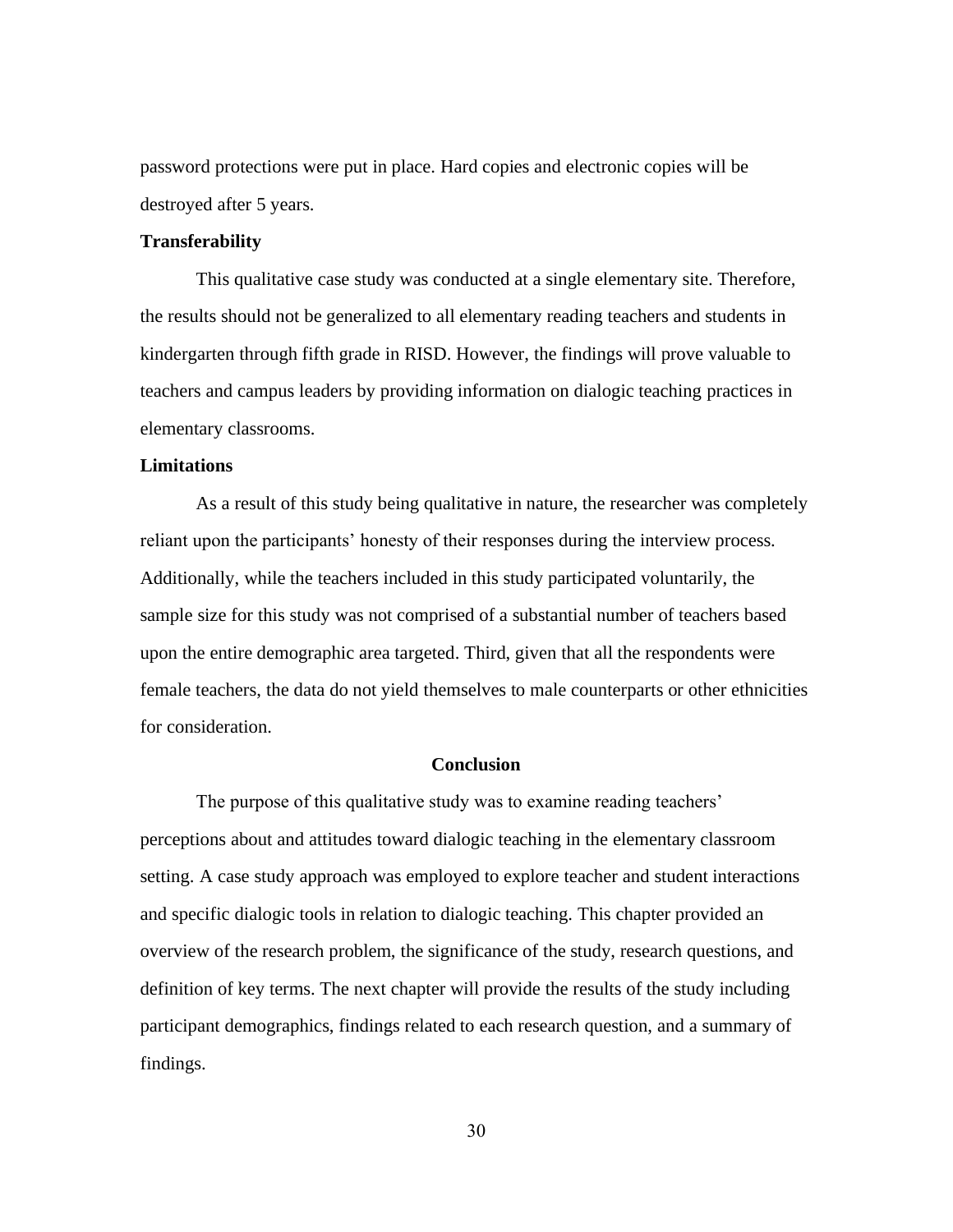### CHAPTER IV:

# RESULTS

The purpose of this study was to investigate elementary reading teachers' perceptions about and attitudes toward a dialogic approach to teaching reading in the elementary classroom setting. This study was important because it examined the various perspectives that reading teachers have regarding the discussions that transpire during the reading instructional block with their students. This chapter summarizes the results determined from careful analysis of the qualitative data. Along with interviewing the teachers, the researcher conducted 30-minute classroom observations of each teacher's reading block on two separate occasions. This portion of the research study occurred over a 6-week period. Interviews were conducted using structured questions for each teacher participant. The researcher examined the participants' experiences as told from their perspectives.

The interviews explored the following research questions:

RQ1: What are the perceptions of reading teachers regarding the influence of dialogic teaching on student comprehension?

RQ2: What are reading teachers' attitudes about dialogic teaching?

RQ3: What are reading teachers' perceptions and attitudes of dialogic teaching using narrative and informational texts during reading instruction?

RQ4: What dialogic tools contribute to how reading teachers approach dialogic teaching?

This chapter presents the thematic results of data analysis for this study, as well as participant profiles outlining their personal experiences as elementary reading teachers. A few of the reading teachers in this study encompassed a wide range of professional experience in the field of education. Three of the four teachers in this study had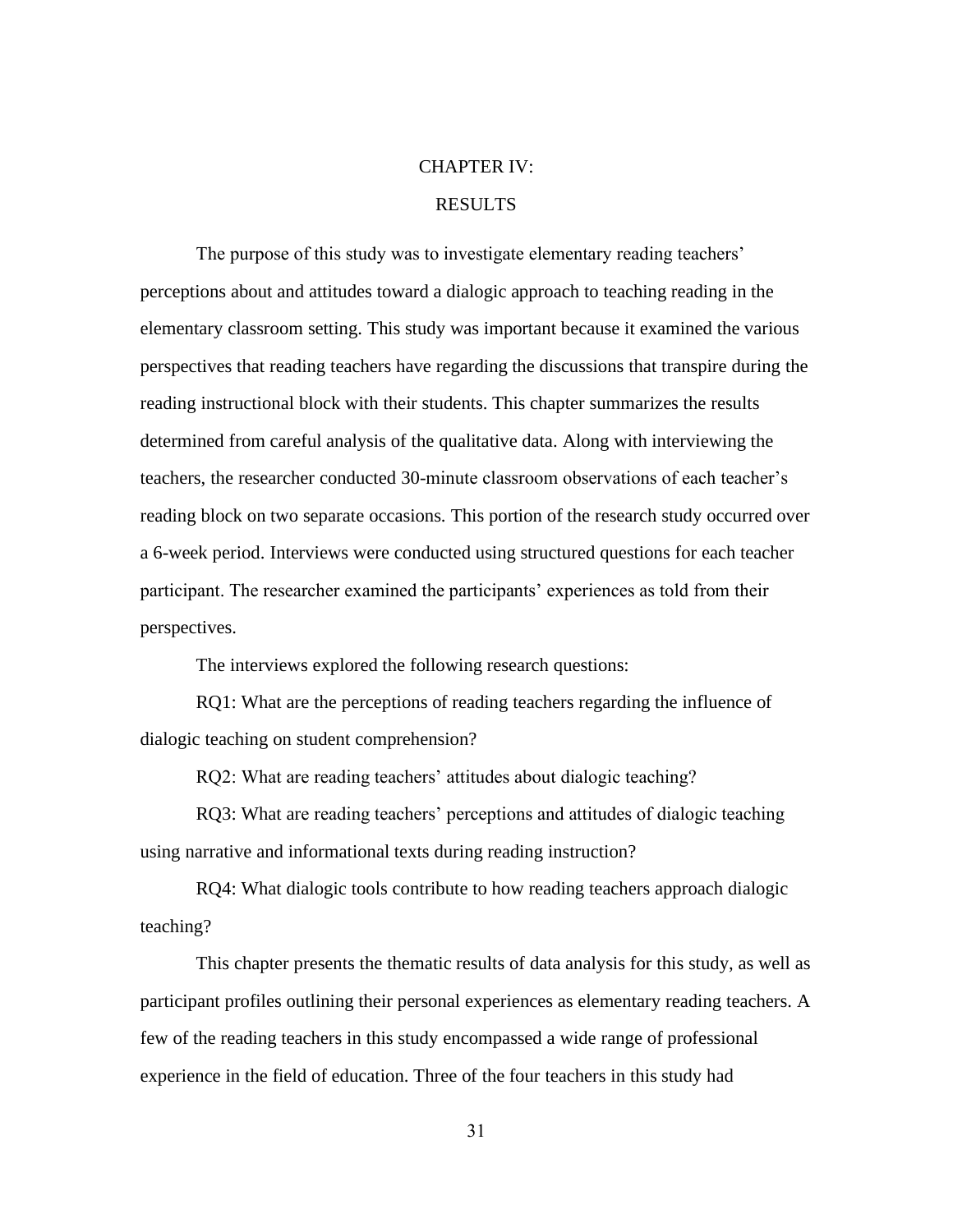previously taught other grade levels, subject areas, and/or worked in other districts or sectors, which showed their diverse teaching experiences. The researcher identified five major themes that emerged through qualitative coding and analysis. The next two sections provide background information and teacher profiles for each participant.

## **Background Information on the Participants**

Each research participant volunteered to take part in the qualitative research study. Research participants were elementary school teachers in a large urban school district in Texas assigned at the same site. Participants were four female reading classroom teachers with a broad range of experience in education spanning between 2 and 12 years. Each participant held a standard teaching certificate in one of the following domains: Generalist EC-4, EC-6, English as a Second Language (ESL) generalist, and English Language Arts and Reading (4-8). The participant's teaching assignments were kindergarten, second grade, fourth grade ESL, and fifth grade. Each teacher participant's assignment focused on the delivery of reading and language arts instruction within a 90 minute time frame. The campus research site was departmentalized, signifying that each research participant had a partner teacher who provided instruction in one of the other core subject areas such as mathematics, science, and/or social studies. Due to Coronavirus-19 (COVID-19), research participants taught concurrently, providing instruction to students in the classroom setting in addition to students that received instruction in a remote learning environment outside of the classroom learning environment. The interviews included stories and recollections relating to each teacher participant's experiences as a reading teacher, which were examined to determine their practices involving classroom discussions and conversations that emerge during the reading instructional block. Throughout the course of the research study, the participants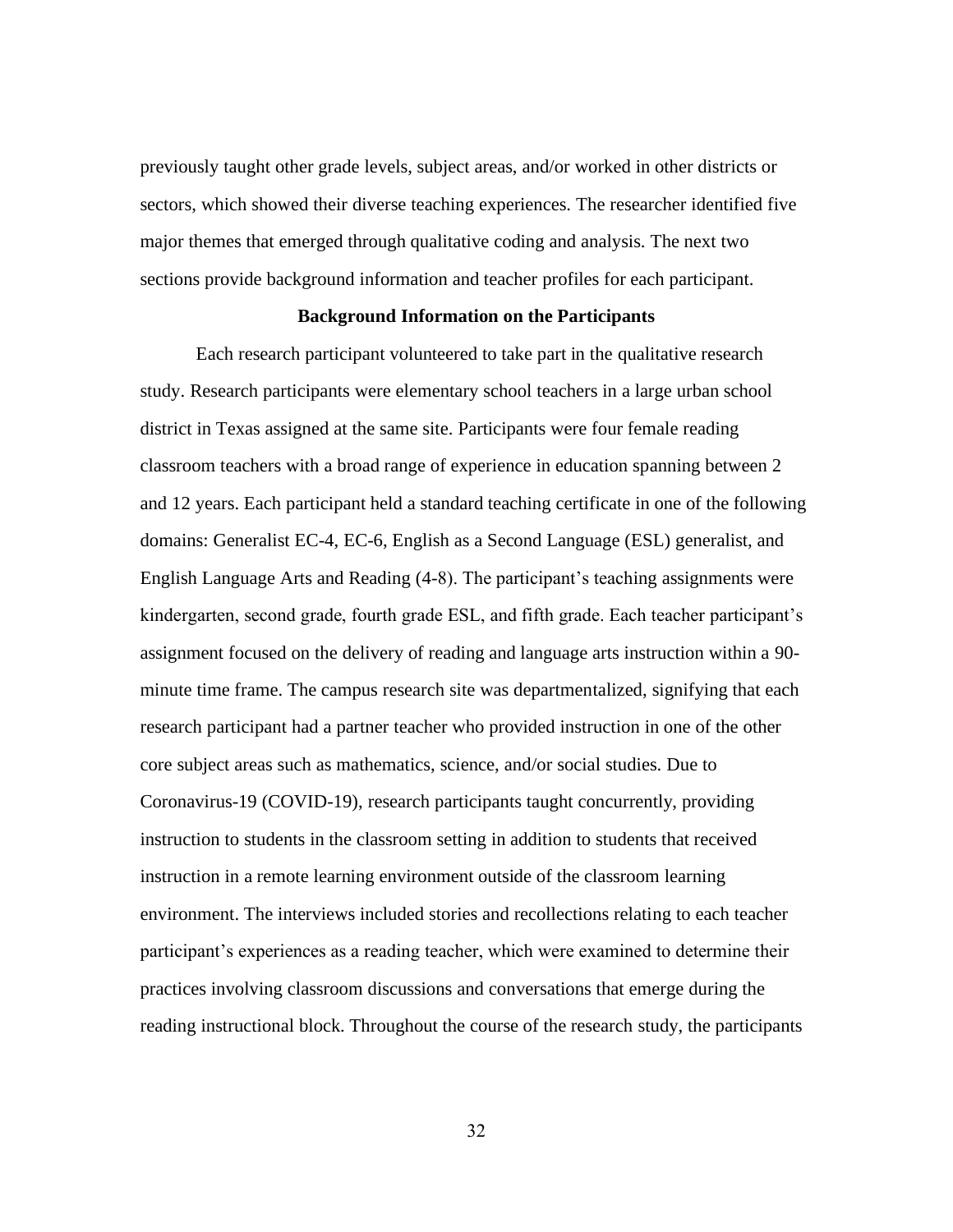provided a glimpse of their daily experiences and interactions with their students in the elementary classroom setting.

# **Participant Profile #1**

## **"Marilyn"**

Marilyn is a reading teacher who has been teaching for 5 years. This is her first year in Robust Independent School District. She is a spry teacher with plenty of dynamism. Marilyn's journey and experiences with children began long before her role as an elementary teacher. She has always had a passion for children and knew she wanted to work with them in some capacity. Much of her youth was spent babysitting and being an active participant of her church. Initially, when she enrolled in a 4-year university, her major was undeclared. The researcher asked Marilyn what major she ultimately selected. Marilyn shared that after careful consideration and self-reflection, she decided to become a teacher and make an impact on children like her childhood teachers had done for her. She obtained her degree in Youth and Community Studies which is under the College of Applied Learning and Development. After graduating she enrolled in an Alternative Certification Program (ACP) resulting in her getting her standard teaching certification in the state of Texas. This was Marilyn's first year at Clover Elementary and first year teaching second grade. Prior to teaching at Clover Elementary, Marilyn previously taught 1 year of preschool in the private sector. She also taught 1 year of fourth grade and 2 years of kindergarten at other public schools in the state of Texas.

## **Participant Profile #2**

#### **"Jennifer"**

Jennifer is a reading teacher who has been teaching for 6 years in Robust Independent School District. All 6 of those years of teaching experience have been at Clover Elementary School. Jennifer's story that led to her experience as a classroom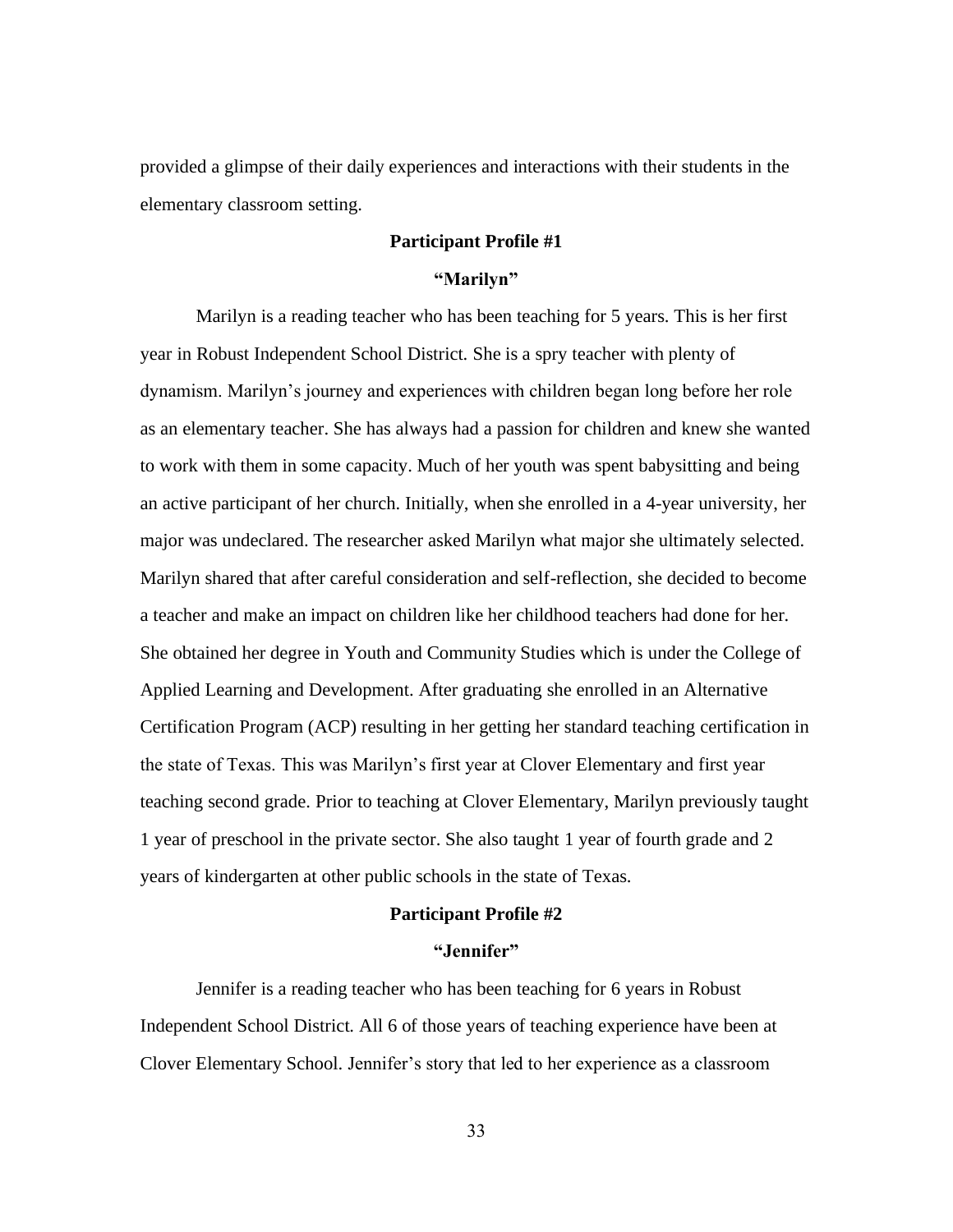teacher is special. Her journey commenced on the other side of the pond. In 2003, she left her hometown of South Africa to work in London, England at a school for children with autism and Asperger's syndrome. At the time, she was a people's support worker because she had not completed her undergraduate degree. Eventually, she traveled back home and completed her undergraduate degree studies at a private college with a degree in Elementary Education. A few years later, she was presented with the opportunity to complete graduate studies in the United States. She went on to earn her master's degree in Special Education. Eventually, she secured a teaching position as an English as a Second Language (ESL) teacher at Clover Elementary School. Jennifer is a teacher with a benevolent heart for children. She understands that students come with a diversity of educational needs that must be addressed. Jennifer considers it a privilege to be able to impart knowledge into her students every day.

### **Participant Profile #3**

## **"Maxine"**

Maxine is a reading teacher in Robust Independent School District. This is her 2nd year teaching at Clover Elementary School. Although Maxine comes from a lineage of educators, she did not set her sights on becoming one herself. Her educational journey took a slightly different path than what she originally planned. She earned her bachelor's degree in Criminal Justice and went on to complete a graduate study program where she obtained her master's degree in Clinical Mental Health Counseling. Maxine's passion for helping others led to social work for a while. She was involved in providing support to survivors of Hurricane Harvey. Some time passed by when she reached an epiphany and decided that she wanted to follow in her family's footsteps and become a schoolteacher. Maxine's personal educational background and journey has a tremendous impact on how she interacts with her students. She delights in speaking about her fifth- grade students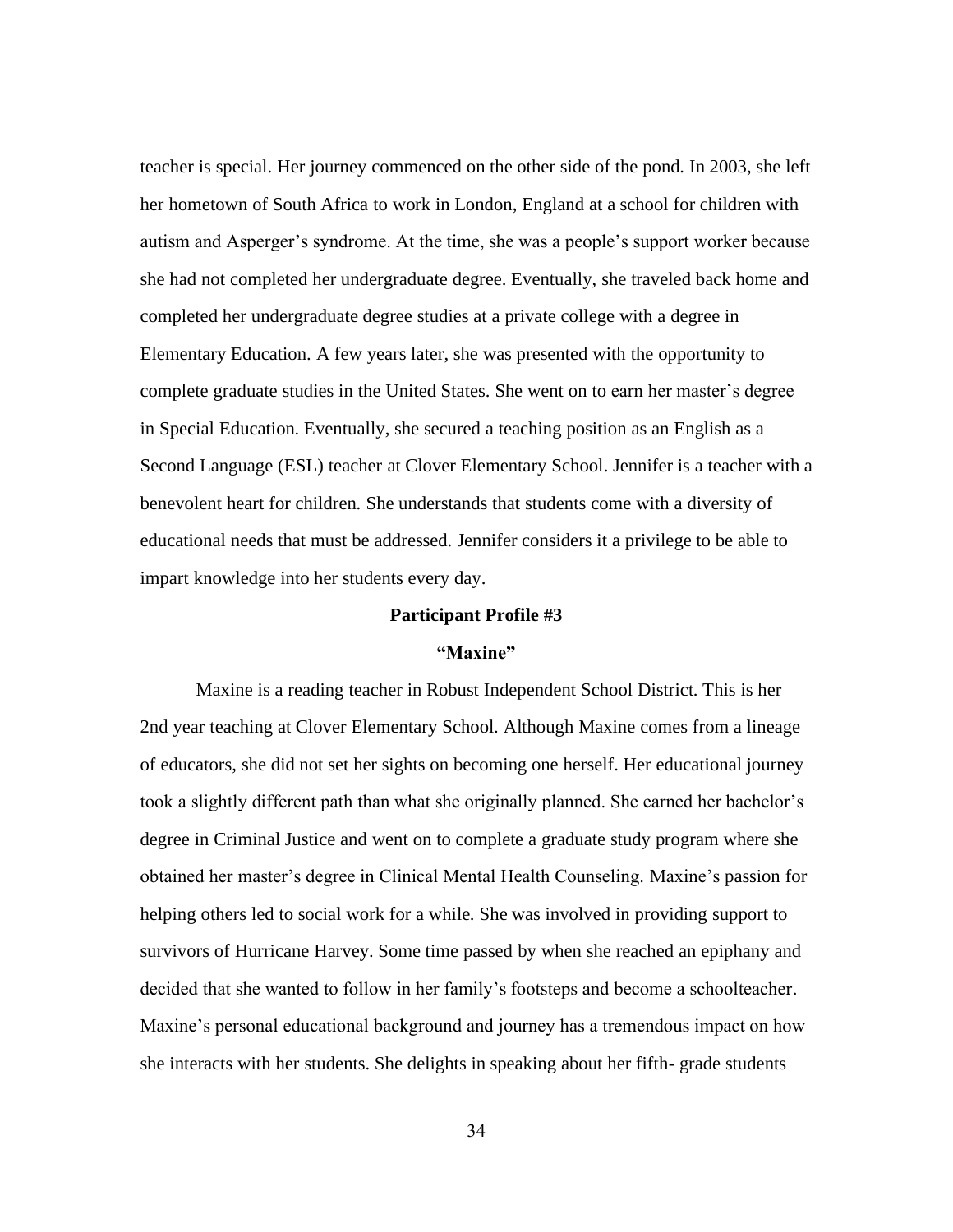and the uniqueness in personality that each of them brings to the classroom. Maxine is an encouraging teacher and constantly motivates her students to think deeply. From listening to Maxine share her experiences, it is obvious that being a teacher is not only in her DNA but something that was always meant to be.

#### **Participant Profile #4**

#### **"Suzanne Rae"**

Suzanne Rae is a kindergarten teacher in Robust Independent School District. She has a total of 12 years of experience in the field of education and 8 of those years have been as a classroom teacher. For the past 3 years, Suzanne Rae has been a teacher at Clover Elementary School. For Suzanne Rae, teaching had always been a lifelong dream and something she always wanted to do. There was no doubt in her mind that she would go off to college and earn a degree in education. Four years later, she earned her undergraduate degree in Elementary Education. After college, she did not go straight into teaching in the school system. Instead, she opted to teach prekindergarten in a childcare setting. Her interests changed and she sought to explore the other side of education and wanted to know more about running a childcare center and went into management. After spending some time in a managerial role, she realized that her passion has always been in the classroom. She listened to her heart and decided to officially be a classroom teacher once again. As Suzanne Rae shared her story, it became quite clear that her heart had always been with teaching primary students.

## **Introduction to Themes**

The four participants in this research study were elementary teachers with a passion for teaching and a heart for students. All participants taught at the same elementary campus and provided reading instruction to their students daily. Each teacher provided reading instruction to more than one cluster of students. A standard day of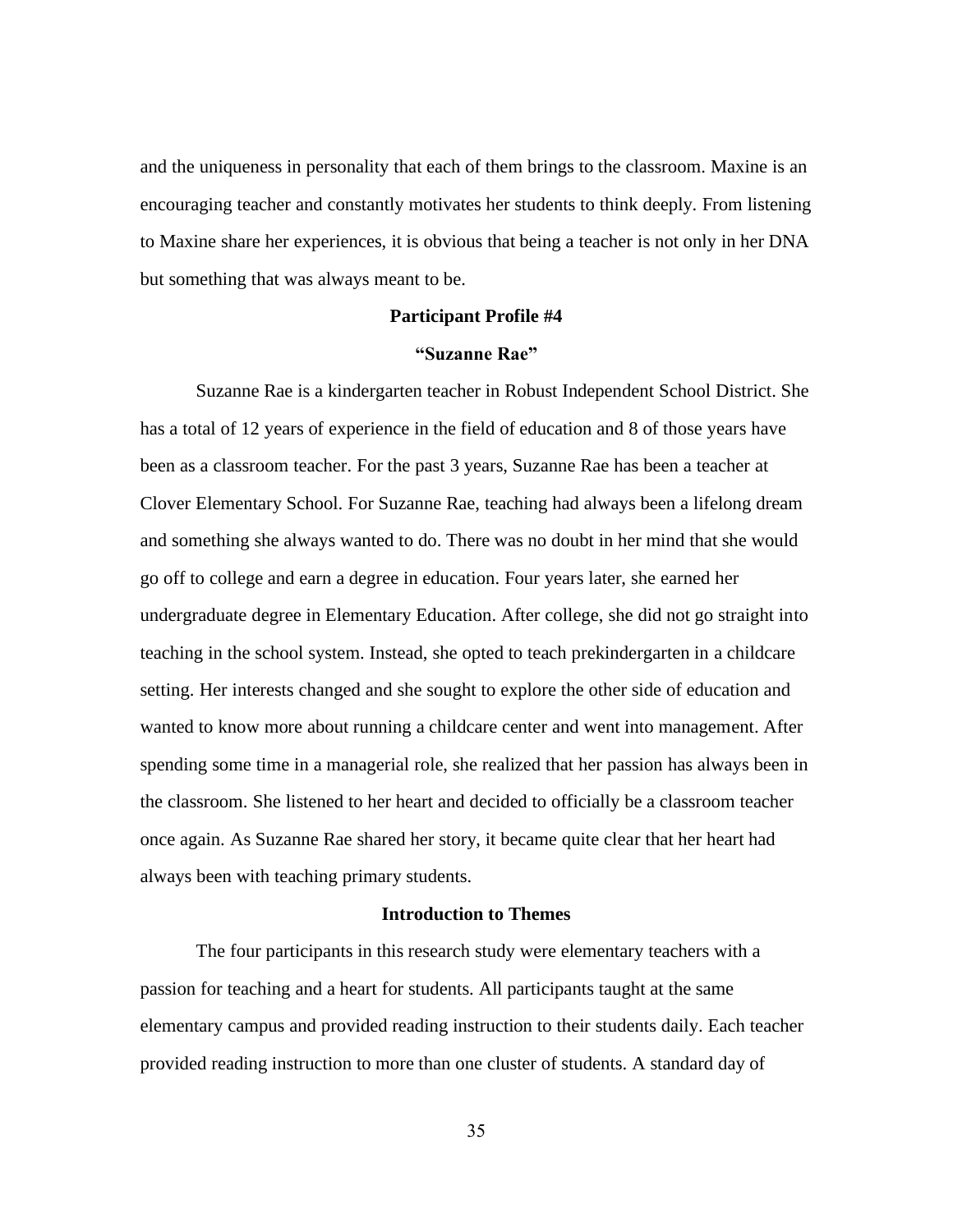teaching consisted of providing reading instruction to two rotations of students for primary teachers and three rotations of reading instruction for upper elementary teachers. The reading instructional block consisted of a warm-up activity related to a particular reading skill, a read-aloud, direct instruction (or "mini- lesson), independent practice, and some form of an extension activity known as an "exit ticket" before students transitioned to various centers and workstations. Due to the global pandemic known as COVID-19, teachers had the responsibility of teaching some of their students in a remote or virtual learning environment outside the scope of the traditional classroom setting. Themes began to emerge as the researcher conducted interviews with each participant. The five primary themes were not all classroom discussions are equal, student barriers to rich classroom discussions, the positive impact of assertive influences on student learning, barriers that hinder teachers' abilities to extend discussions, and teachers' limited knowledge of dialogic teaching.

### **Presentation of Themes**

#### **Not all Classroom Discussions Are Equal**

One theme that emerged was that not all classroom discussions are the same. From this theme two subthemes emerged: classroom discussions and how teachers plan their reading instruction using questions. For the purpose of this research, classroom discussions are common practices that involve the shared exchange of information between teacher and students during the dispensation of knowledge whether familiar or unknown to all persons involved. Classroom discussions allow individuals the platform to express their thoughts and opinions on a given topic in the classroom setting during the learning process. Research participants voiced their beliefs on how they perceived classroom conversation to develop during the reading instructional block in their respective classrooms. Marilyn stated,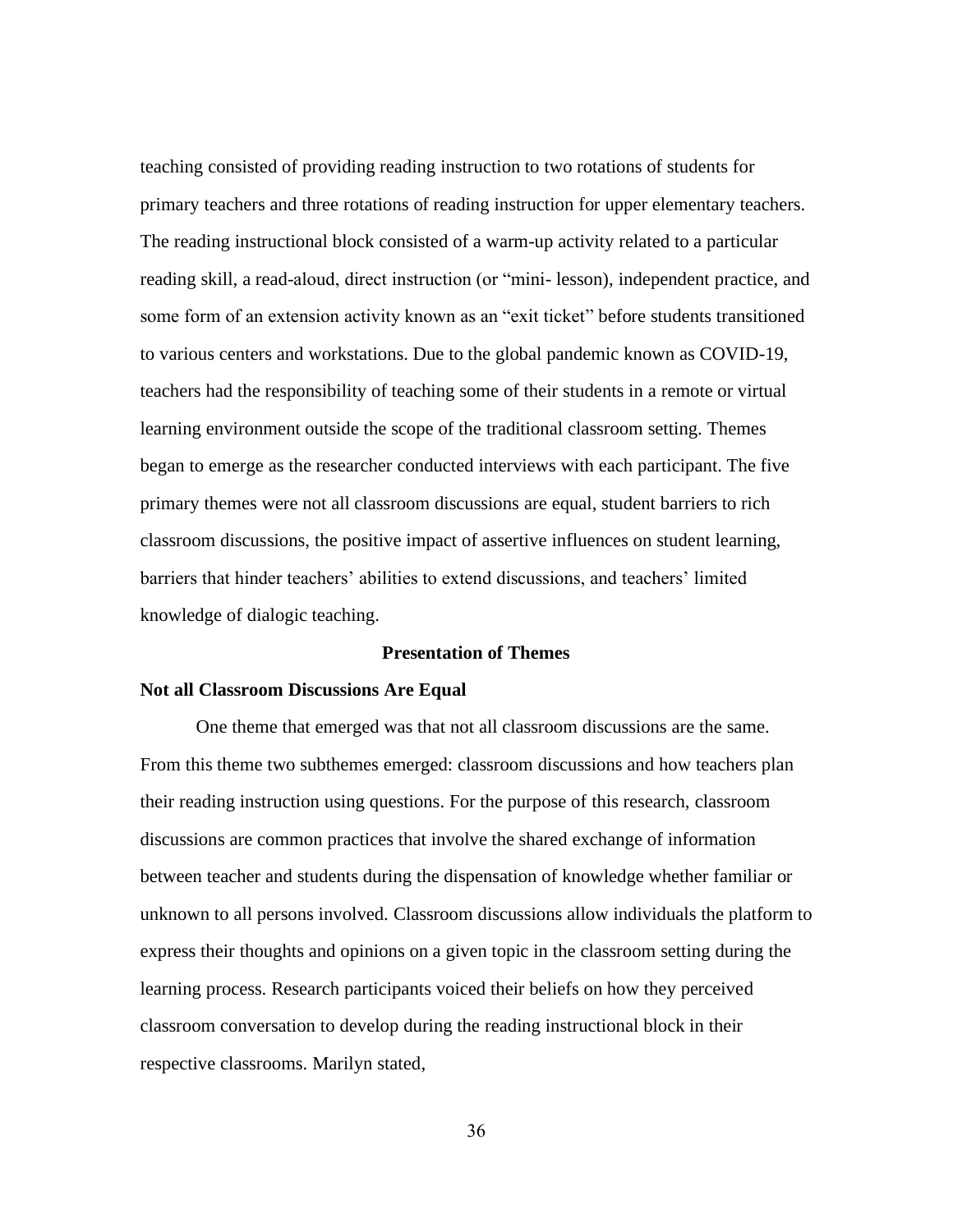I would say . . . they're pretty good. The only thing is, it's the same kids that usually contribute. But I've noticed that over time, the other kids who are real quiet do start contributing and having conversations. I like seeing the kids make connections and take ownership of what they're reading and relate it to their own life. And they do well with that.

Marilyn's comments illustrate her skillfulness with being able to detect that the discussions in her classroom are not often a shared experience by all her students. She observed that some students tend to not speak up as much as their peers. Her response indicated there was a moderate shift that her other students began to speak up as time passed. Ideally, she would like for there to be more of a balance with regard to the amount of participation in classroom discussions. Marilyn explained her thoughts about why students who are typically quiet during classroom discussions increased their participation. Marilyn elaborated on this point stating,

Well . . . I don't want to toot my own horn. But . . . from what I've seen . . . I'll . . . even if the answer is not exactly what I'm looking for I'll say, well thank you for contributing. I'm so glad you spoke up, thank you. I'll make them feel comfortable, which I really try to do. 'Cause I would want that if I were a child. It'll just seem that whatever they say they're not going to get in trouble. I encourage it. I say, okay, well, maybe you're not right on it. But let's keep talking and discussing. But yeah . . . they start opening up . . ..

As revealed through Marilyn's words above, she understands the impact that affirming the responses her students share can result in them feeling comfortable enough to engage in classroom discussions more often. Observations of Marilyn's classroom supports that she embraced her students' responses during the reading instructional block.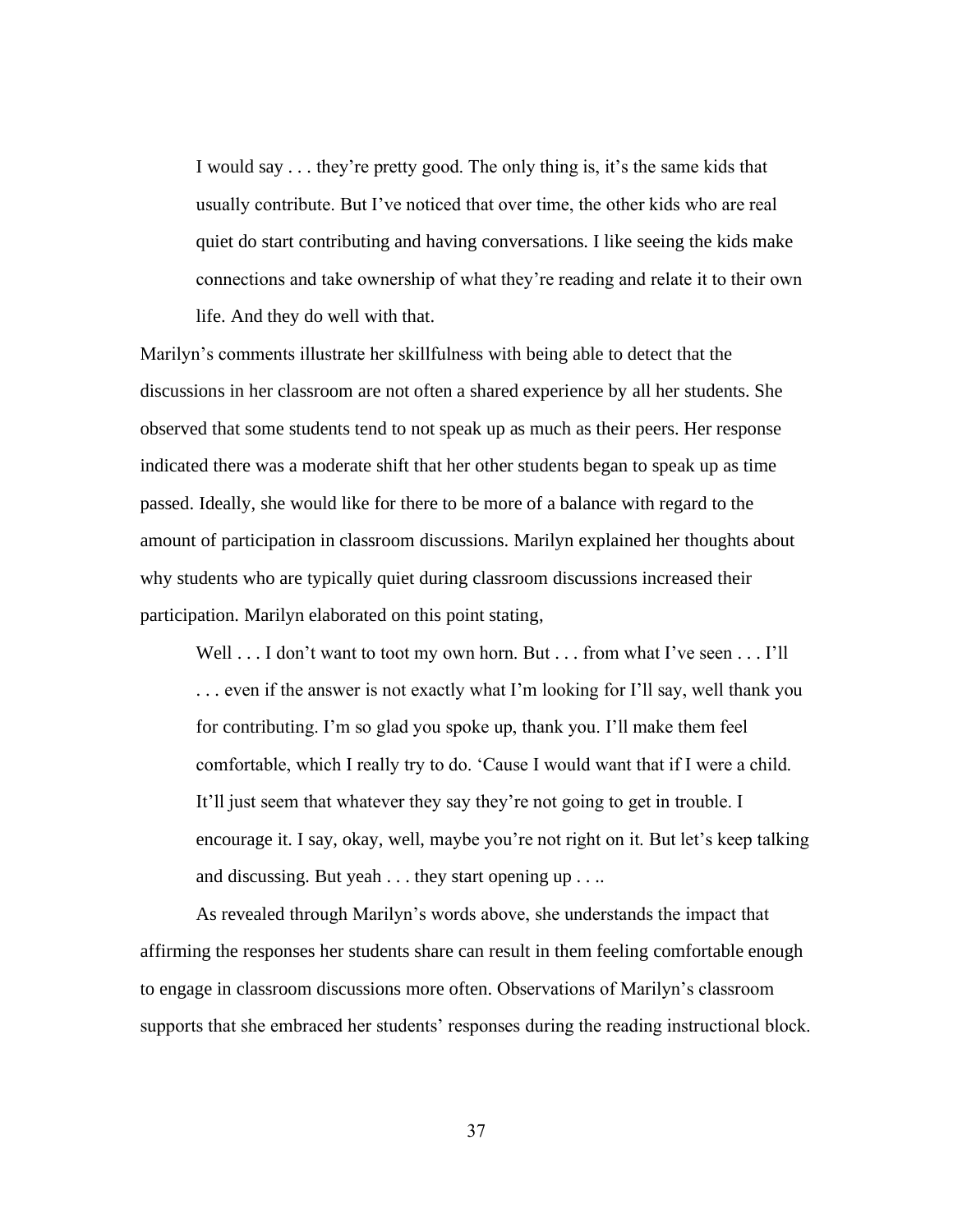Her second-grade students made connections to texts read aloud in class and often wanted to share their own personal stories connected to the text.

Teachers' reactions to students' responses can influence the way students view learning. According to Tan et al. (2019), feedback that is limited or unclear can decrease the rate of student learning. However, positive teacher feedback that is nonjudgmental influences students' learning experiences in a constructive way. It is apparent that Marilyn established a respectable connection with her students, making them comfortable and welcomed to share without fear of judgment. During an observation of Marilyn's reading block, the researcher observed how her students were eager to gather around her. Her students were excited to share their wonderings and notices as she projected an image of an animal they discussed together. Like Marilyn, Suzanne Rae could attest to the prospect of having her kindergarten students share more during classroom discussions as well. When the researcher asked Suzanne Rae how she would describe the discussions that occured between her and her students during the reading instructional block she stated,

Sometimes I have to kind of . . . 'cause it's kindergarten . . . I kind of have to pull things out of them a little bit. But I try to get them to answer questions as we go along. They're constantly sharing. So, for example, if I'm reading, they can share you know what they think is going to happen next. I try to get them to share what they think, what's their favorite part of the story.

At this point during the interview, Suzanne Rae paused and asked the researcher to repeat the question again to confirm she understood correctly. Suzanne Rae expounded on her initial point, saying,

Yeah, a lot of it is just answering my questions. So, I do sometimes have to kind of . . . tell me more, tell me—and sometimes, they'll kind of get on a tangent a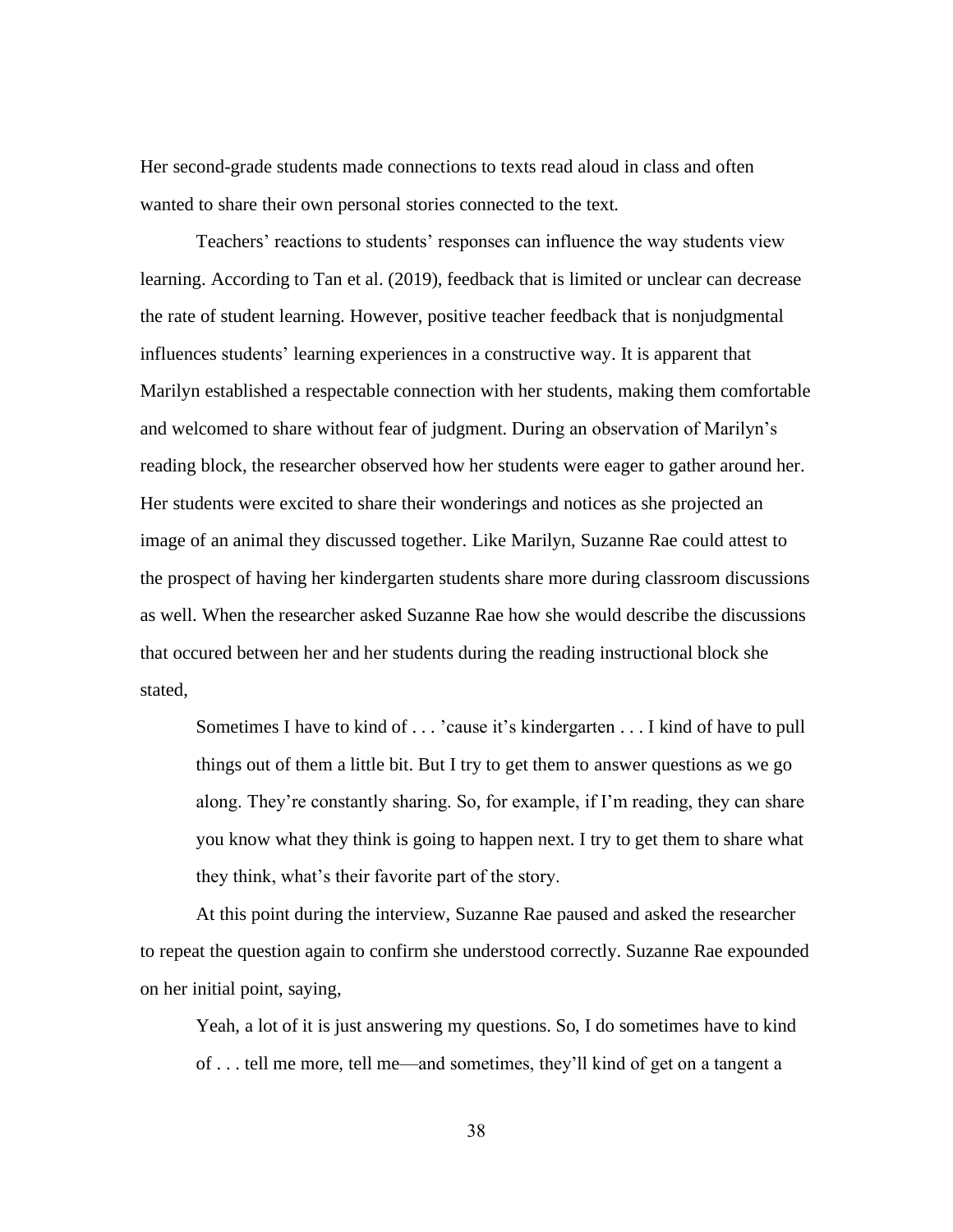little bit and tell me what they think. But it's mainly me asking constant questions about the story and having them answer, share what they think about the story.

Suzanne Rae's response bears a formidable resemblance to Marilyn's experience in that the ability to engage students in classroom discussions does not always transpire without effort. As a kindergarten teacher who has taught reading for the past 3 consecutive years at Blue Bell Elementary, Suzanne Rae expressed the level of endeavor it takes to engage her kindergarten students in classroom discussions. Suzanne Rae's responses indicated that she frequently involves her students in classroom discussions using probing questions. Probing questions are a common strategy teachers use to encourage students to develop a statement or respond further (Benedict-Chambers & Fortner, 2019). Suzanne Rae remarked that she attempts to engage her students by asking them to share their thinking during reading discussions.

Jennifer, the fourth-grade teacher revealed her thoughts and shared the approach she used to engage her students in classroom discussions, explaining,

I think I make sure to ask questions that will engage them [students] in the reading process, the learning process. So, I think conversation is really trying to first of all engage them, secondly, trigger prior knowledge to what they already know and getting them to activate that and apply it to what they're reading, getting them to help others in the environment.

The substance of Jennifer's response demonstrated the effort and intentionality that goes into engaging students in meaningful classroom discussions. More than asking questions, classroom discussions are foremost about being skillful in creating a solid framework that affects the course for which classroom discussions materialize. The nature of classroom discussions thrives when teachers cultivate a learning atmosphere that recognizes the knowledge and information students already come equipped to share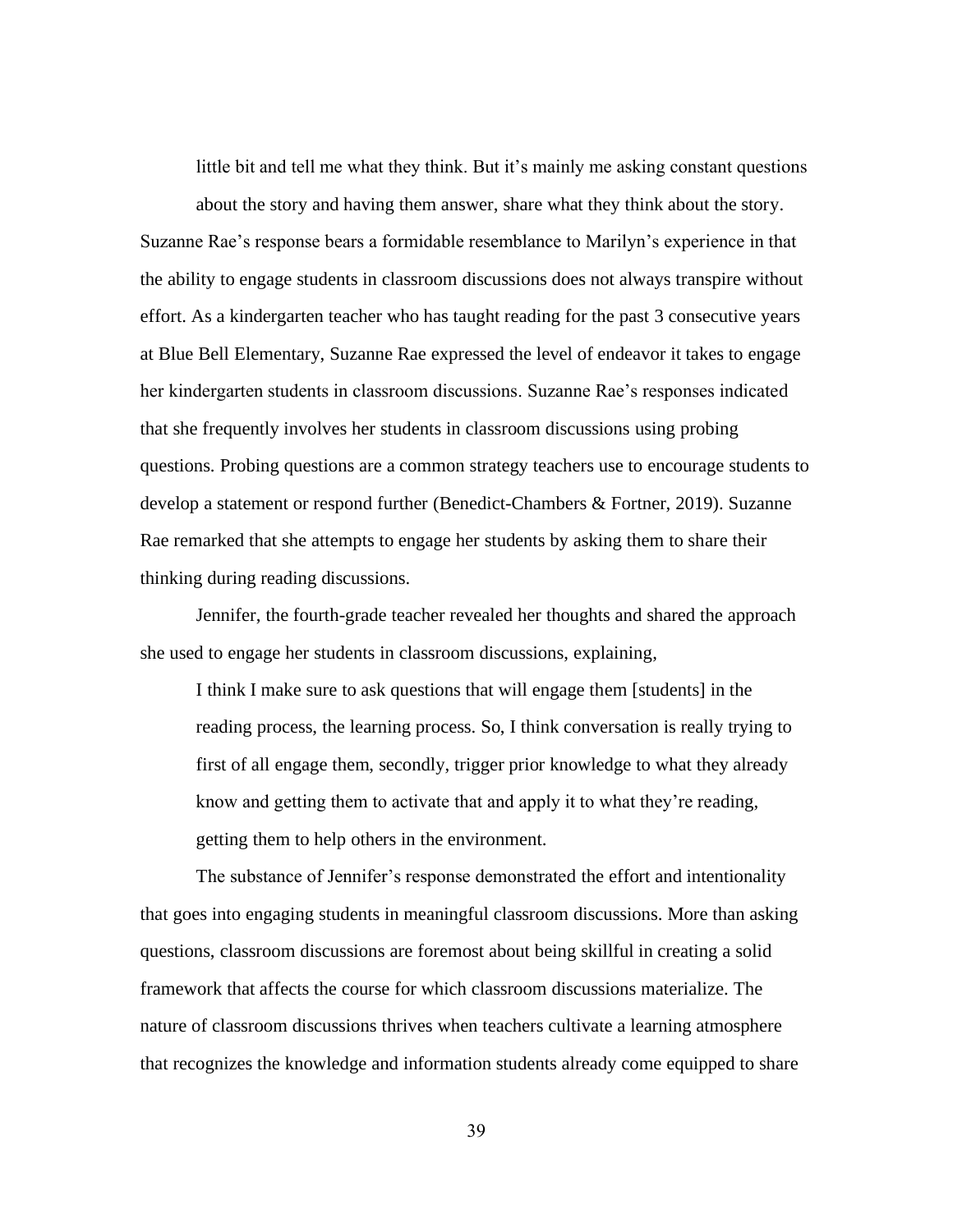(Kovalainen & Kumpulainen, 2007). This key point was noticed during an observation in Jennifer's classroom. She and her students were reading an informational text about squirrels and their affinity for snakeskin. The passage made note to mention what scientists thought about squirrels and their unique behaviors. During the discussion a male student stated, "Scientists don't know everything." Instead of ignoring her student's response Jennifer replied, "That's right. They're still learning." The exchange between Jennifer and her student demonstrated how in that moment she acknowledged his perception on the topic. This illustration during her reading block was an example of a reciprocal interchange between a teacher and her student. Jennifer also cited a specific activity she did with her students toward the end of the second semester of the school year to enhance classroom discussions with regarding to questions. She explained,

When it gets to the questioning part, I think that's a really good part because we're doing a lot of things now where it's like I need you to justify whether this answer is right or wrong. I need you to stand up and tell me. I tried one of those lead4ward games this week. I think it's called Justify Your Answer, but I changed it to Jennifer Right, Jennifer Wrong. And I said, okay, I chose C. Now you need to tell me why Ms. Jennifer, you're wrong. I put that stem [sentence stem] on the board like, Hastie you're wrong because . . . or Hastie you're right because . . . and going back and proving. A lot of them were afraid because of respect. Like, I don't want to tell you you're wrong. But I'm like, I'm giving you permission in this space to tell me I'm wrong right now.

Jennifer's comments suggest the idea that classroom discussions should center around students steering the course of discussions as much as the teacher. Thus, as indicated by her statement, students oftentimes express reluctance in telling the teacher he or she is wrong. It is apparent that most students are accustomed to the teacher being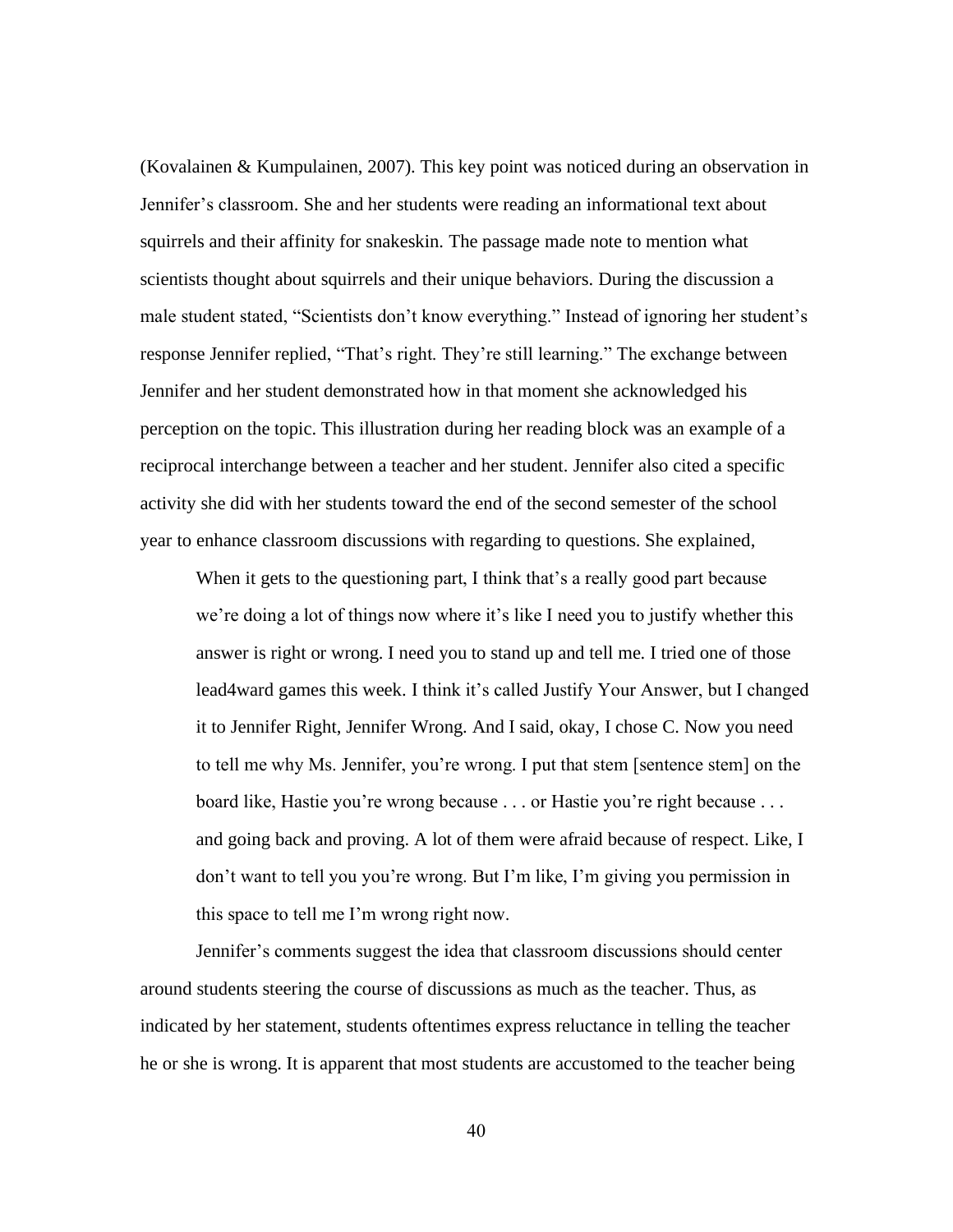the main expert in the classroom. Students have adapted to waiting to be called on by the teacher to share their thoughts during classroom discussions. Jennifer understands the importance of their being equity of voice in the classroom:

I think, one thing I've learned in teaching is you don't always want to hear your own voice as much. You want to hear them [students] participating and them speaking about and talking about their strategies and what they know about what they're reading about.

Jennifer had an awareness that classroom discussions are the key chance to explore precisely what and how much information students have acquired throughout the learning process. Although the students were apprehensive to take part in the activity, she found their reaction rather amusing. She knew the game of Jennifer Right; Jennifer Wrong was an enjoyable and educational way of involving her fourth-grade students in meaningful classroom discussion concerning texts. During an observation of Jennifer's fourth-grade class, students were observed in multiple small groups reviewing answers from an assessment. While students were working in small groups, Jennifer walked around to each group listening in on each group's conversations.

Maxine's fifth-grade classroom discussions were reminiscent of the reaction that Jennifer felt when she introduced the learning activity to her students. When asked by the researcher to describe the classroom discussions that occur in her classroom, Maxine chuckled,

Some of them are really funny. Some of them are eye opening. Like, for example, we were reading about --- and because March is like Women's History month, right. I didn't mention that to them. I just had us reading a lot of articles about women. And then, here go one of my male students. He was like, "Ms. Maxine, when can we start reading about barrier-breaking men?" Barrier-breaking men!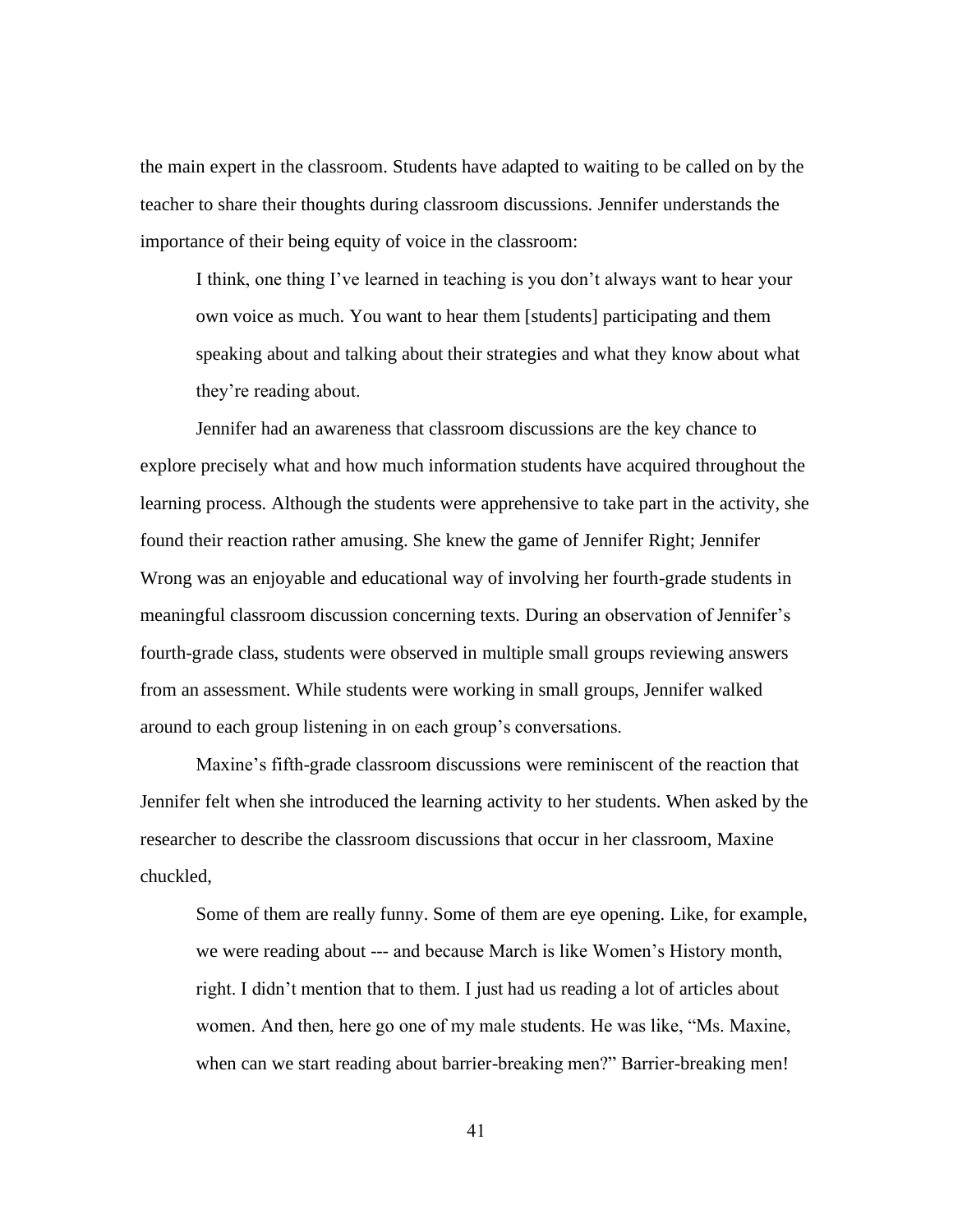The fact that he put that phrase, like I just loved it. Even though these women are barrier breakers, I love it. I loved that he was like, "Can we start talking about barrier-breaking men?" I was like, "Sure, I'm going to find some articles on barrier-breaking men. We're going to read about that."

Maxine's account describing the kind of classroom discussions in her fifth-grade classroom illustrated that students' responses are occasionally spontaneous with an element of humor. Maxine's lighthearted reaction to her student's request to learn more about barrier-breaking men speaks to her responsiveness with regard to acknowledging what her students have to contribute and showing consideration for her students' requests to explore their individual topics of interests.

During interviews, participants were asked about their current instructional practices, how they plan reading lessons, and if there was a difference in how they plan for teaching using narrative texts versus informational texts. Marilyn expressed the following about how she prepares to teach reading:

So I use the curriculum guide on the district website as kind of a guide. Some of the questions I change. Some of them—they have questions embedded in the curriculum guide and I will use a lot of those questions. Especially being new to second grade. I'm still learning. And then, if a conversation comes up during the lesson, I'll think of a new question to ask. But a lot of questions I'll come up with beforehand, and I'll embed them in my presentations, so I don't forget to ask them. And yes, I use the curriculum guides and then my own knowledge.

Jennifer also shared how she prepares to teach reading in her fourth-grade classroom. She expressed her planning protocol, stating,

So, with Robust ISD, we have a scope and sequence that's put out for the year. And of course, we have the Texas Essential Knowledge and Skills (TEKS) that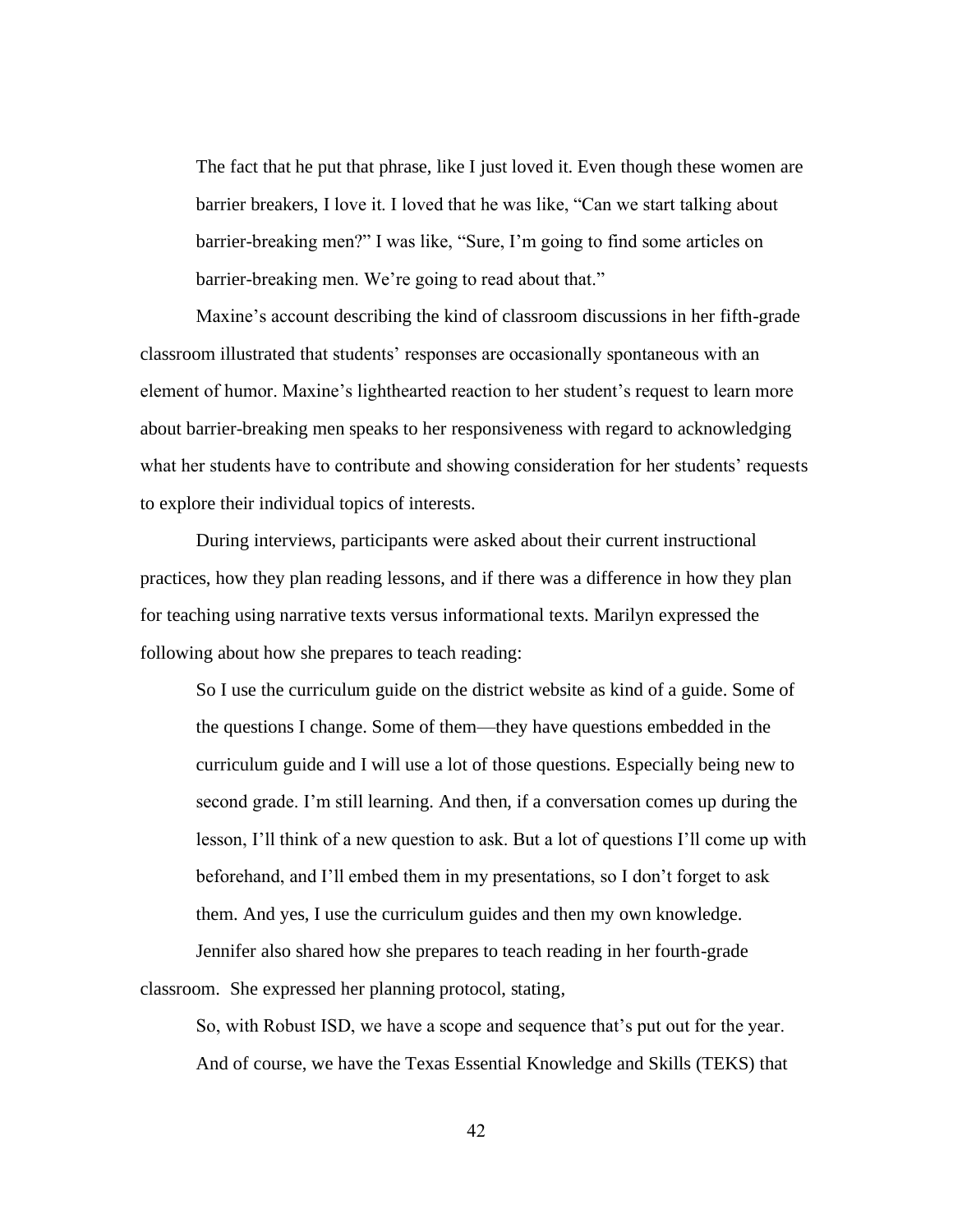we use to guide us on what our students should know by the end of the year. So, this is kind of like our map for as we're coming in. We use both things together.

Maxine, the fifth-grade teacher, explained how her planning process involves making sure her lessons are real-world and applicable. She stated the following regarding her planning process:

For me, planning usually involves like, something that is real-world and applicable, even if it is fiction. I still look for realistic fiction, where like it's relatable to where students can draw on background knowledge and apply it to their daily lives. I really strive to give them [students] like real-world applicable lessons. So planning usually looks like me finding fiction and I will make sure it has---. I have a lot of Hispanic students in my classroom. I also have a lot of Black students in my classroom. So I always try to get something related to that as well, to their culture. That also helps with the classroom discussion as well. Having people who look like them. So planning is usually real-world applicable material. I really just try to make it real world. And then from there, you know, I always implement an I Do, We Do, and a You Do; my reading strategies as well as I'm gonna be going over what I expect students to do.

Maxine also shared how she does not typically plan discussion questions in advance. However, she might have one or two questions preplanned. She usually builds off the responses her students give in class. During the interview, Maxine shared with the researcher that the questions she plans are known as pillar questions. Maxine elaborated on what pillar questions are, explaining,

Well pillar questions are the questions I know I'm gonna ask. So like, in my readalouds, like there are some questions, I'll know [in advance]. Like, I'll have some things I know I'm gonna say. Like in my teacher model/t-chart. I'll have one or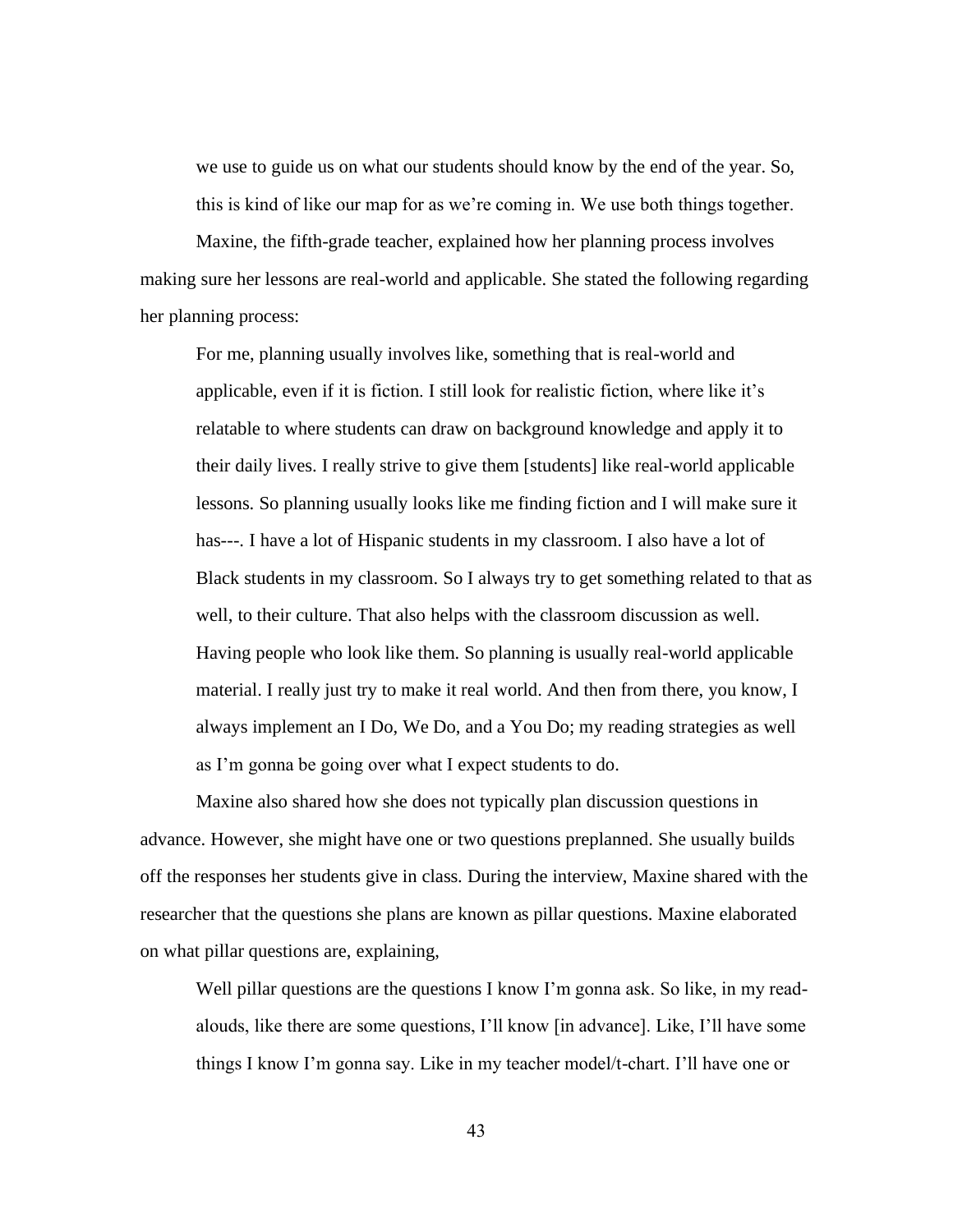two questions that I know for sure I'm gonna ask to start off a discussion, and then I'll have at least two questions that I know for sure that's gonna start off that conversation.

Suzanne Rae also shared her planning process when getting ready to teach reading for her kindergarten students. She detailed the following:

Well first of all, I mean I have to think about where the students are and what they're gonna understand and how I can deliver it in a way they're gonna understand. And the way that's gonna keep them interested. So, I just think of like you know, what's gonna keep the kids engaged and focused. And just kind of do as many---. When I plan, I try to think of as many hands-on [activities] and try to be creative as I can. Because with kindergarteners, they need to stay engaged and focused. So when I'm planning that's really a lot of what I think about. Just, how can I bring this down to their level and deliver it in a way that they're—first of all are they gonna be able to understand, and second of all is it going to excite them. You know, 'cause not every reading skill is going to excite kindergarteners. So you have to have a way. You have to be creative with any grade, but especially kindergarten.

In addition to revealing their planning process, each participant expressed their thoughts and opinions about planning reading lessons using narrative texts versus informational texts during the reading block. Marilyn shared the following response:

It's . . . pretty much the same way. I guess I feel like . . . maybe . . . I guess the planning would be similar. I mean, I introduce it. We'll read a story and go over the different elements of the genres. But I think maybe the informational texts—I found maybe more, shorter passages or those that we're able to read.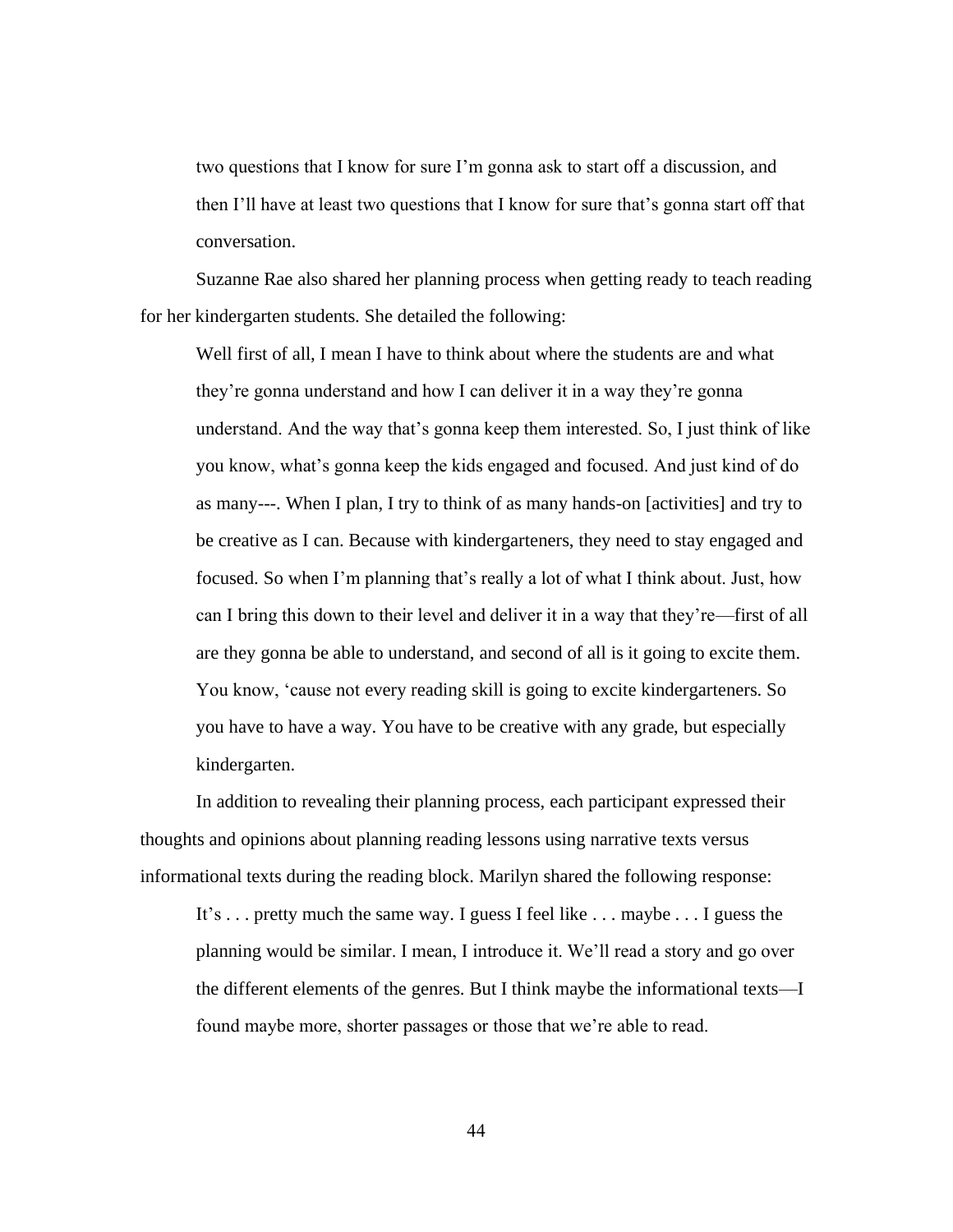When asked if there is a genre that she gravitates to more than another, she shared her personal preference saying,

I think traditional tales. We just talked about contemporary tales a couple of weeks ago. And I think that's just more fun because the stories are fiction and it's maybe more entertaining for the readers. But I enjoy informational too because I'm learning a lot with the students which makes it fun too.

The researcher's observation in Marilyn's classroom supports that the teacher enjoys Marilyn also shared her thoughts and opinions about using both narrative and informational texts in her second-grade classroom. She disclosed,

I do feel comfortable. But now that I'm thinking about it more, informational, I guess I like because it's black and white. Narrative, we're saying, "Well, what do you think the theme of this is?" And the theme that I was thinking of the kids came up with something else. I was like, "You know what, you're right." It's more subjective. Yeah, so I mean I feel like I'm comfortable teaching both. I think narrative is more fun. But maybe informational is a little easier because it's more direct. Narrative, you can kind of come up with—everyone has their different opinions about that.

Jennifer communicated her perspective on teaching using narrative versus informational texts. She gave insight to how she communicates fiction and nonfiction to her students. She voiced,

Fiction is what we do first in the beginning of the year. It's something we start with at the beginning of the year. Students are very aware of stories. They're aware of fiction. And so when planning for fiction it is really making sure that they know that this is fake, right. This is not a real story. This is—yes, it could be realistic fiction where this really could happen . . .. Whereas nonfiction is what I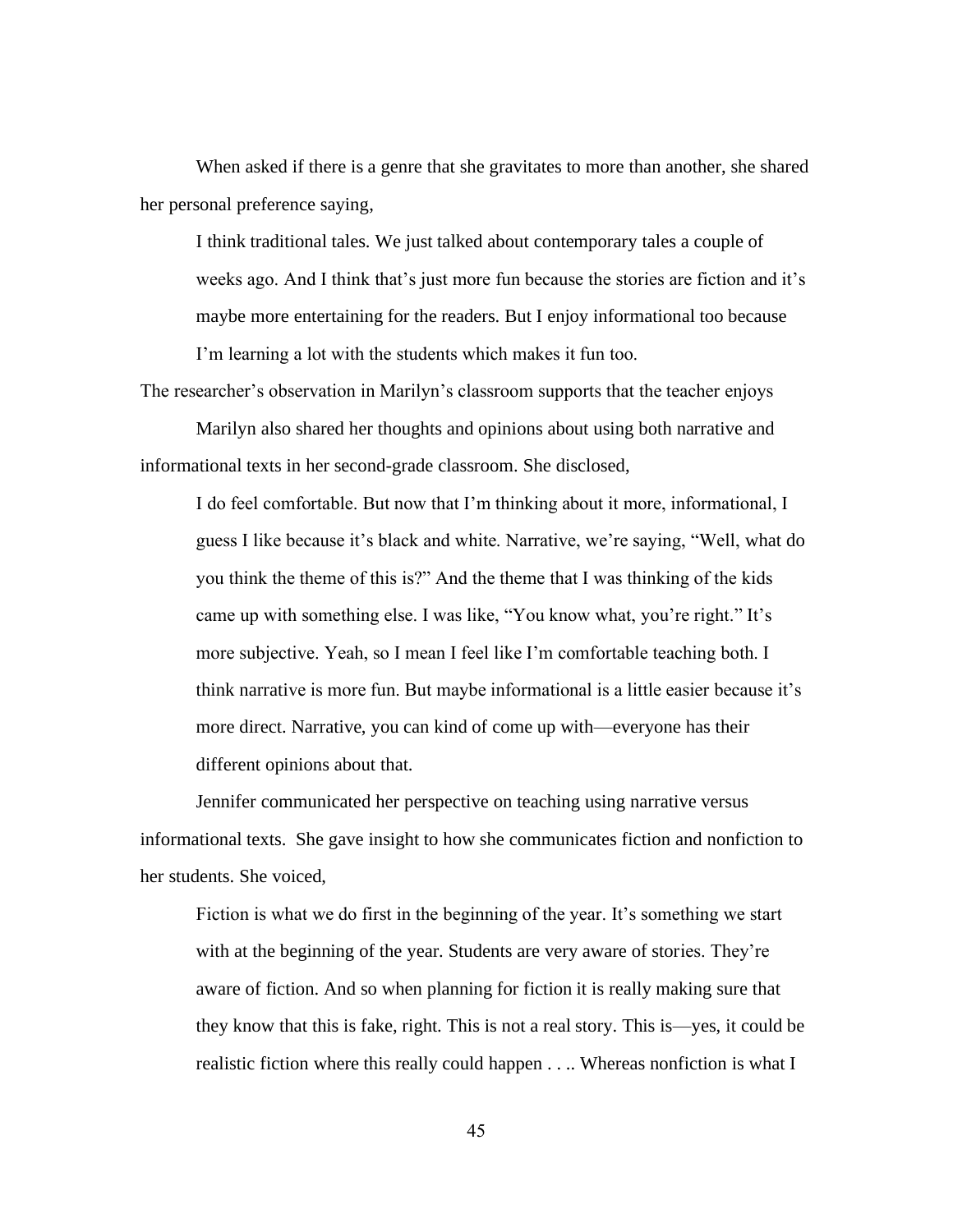love to read. To me it's so wonderful because there's so many facts and so many resources that you can put around nonfiction.

For clarification, the researcher asked Jennifer to explain if she would say she preferred teaching one genre versus the other. She expounded,

Oh . . . that's a hard question. Umm, no, I wouldn't say I have a preference. I do think personally, I love nonfiction, but there's something about fantasy, right. And I think that's so important for children's imaginations. For them to read the words that become alive to them. So I think personally, yes. I love nonfiction. But teaching, I think the genres are exactly the same. I think that each have their own benefits in teaching them. But I don't think I have a preference.

Maxine, unlike Jennifer, was set on her genre of preference. During the initial interview, she said:

I definitely prefer teaching nonfiction over fiction. Nonfiction is real life and it's applicable. It's like, I feel like students . . . one, I teach fifth grade. So I basically group them as middle schoolers, even though they're not. I just feel like kids, they need to know what's going on in the world today. And in my nonfiction texts I'm able to grab news articles. I'm actually able to grab stuff that is happening right now. I get real life articles.

Maxine went on to share with the researcher her challenges with finding fictional texts that she can apply to real-world scenarios. However, she expressed that there is an abundance of access to nonfiction material, even on the World-Wide Web. Although it was evident that Maxine's personal preference was nonfiction texts, she did state that she was equally comfortable teaching both genres. She felt like the discussions were different when using nonfiction texts versus fiction texts. Like Maxine, Suzanne Rae, the kindergarten teacher preferred informational texts versus narrative texts. She said,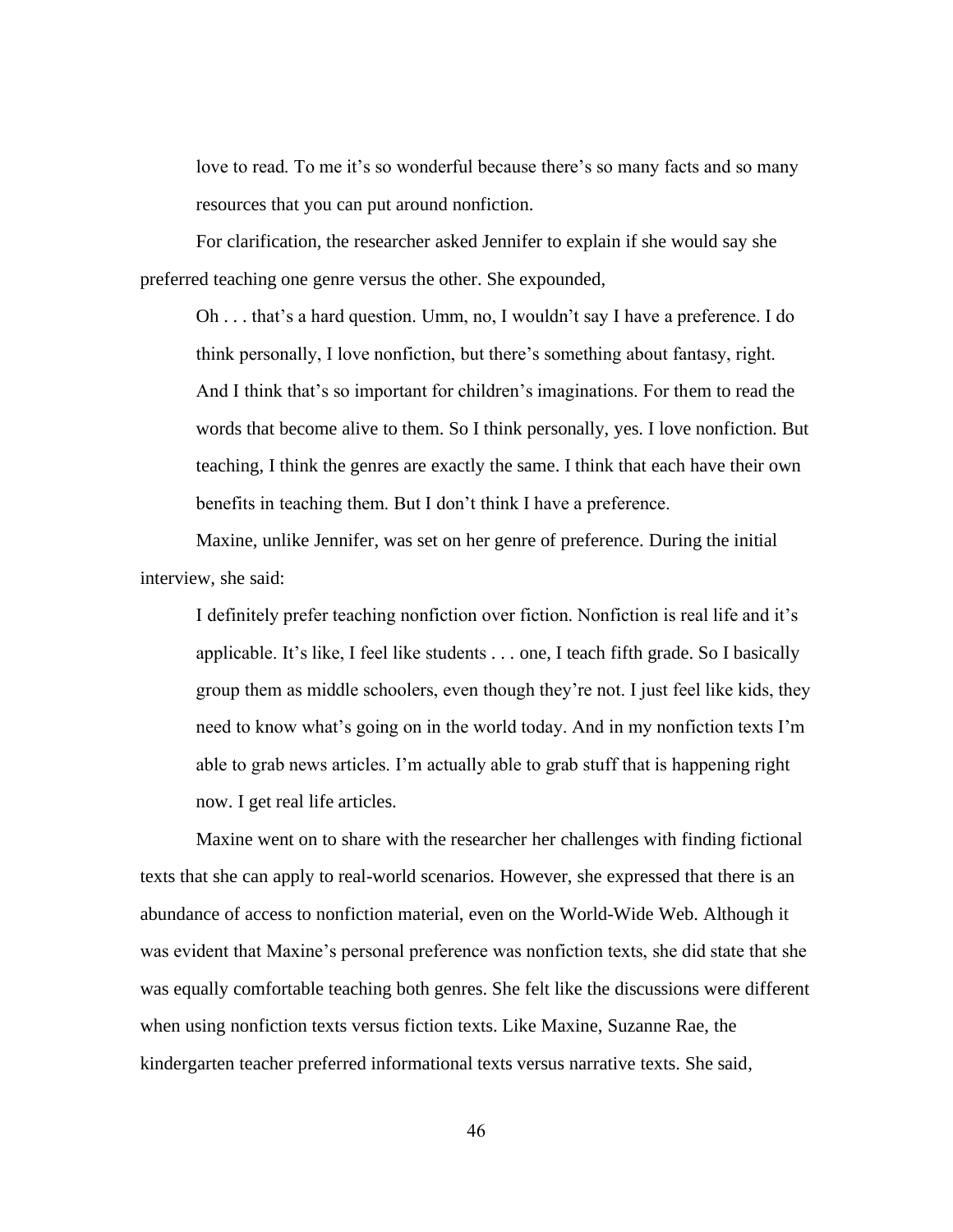Of course, I have my favorites more than others. I would say I really like the informational texts unit, I think you can do a lot with informational texts. And I really think we did a lot. And I think you can be really creative with that. And they [students] learned a lot from it. Every text we read they learned, and they still tell me something they still remember. So, I will say the informational is always a little more exciting for me.

Although Suzanne Rae's personal preference is reading nonfiction texts, planning to teach nonfiction was not without its challenges at first. During the interview Suzanne Rae said,

So for informational texts, it was a challenging unit because they [students] weren't as excited about that one. But when they started to see . . . I had to take the topics down to their level so they were learning about things that they would be interested in. And so I just got them excited. I really had to think about the age and what are—they're not gonna want to learn about. I can't think of an example, but you know I try to pick the text that they would want to learn about. You know I try to pick texts that they would want to learn about. You know, different animals and things. Narrative isn't as challenging because they seem to like a lot of the stories that we read.

When describing her level of comfortability teaching narrative and informational texts she shared,

So it's changed a little bit. In the beginning it was narrative just because I've already read, you know, narratives. I was comfortable with that. But as we did our informational unit, I became even more comfortable with that. I just think it was exciting. The students really enjoyed it, and I think that got me even more into it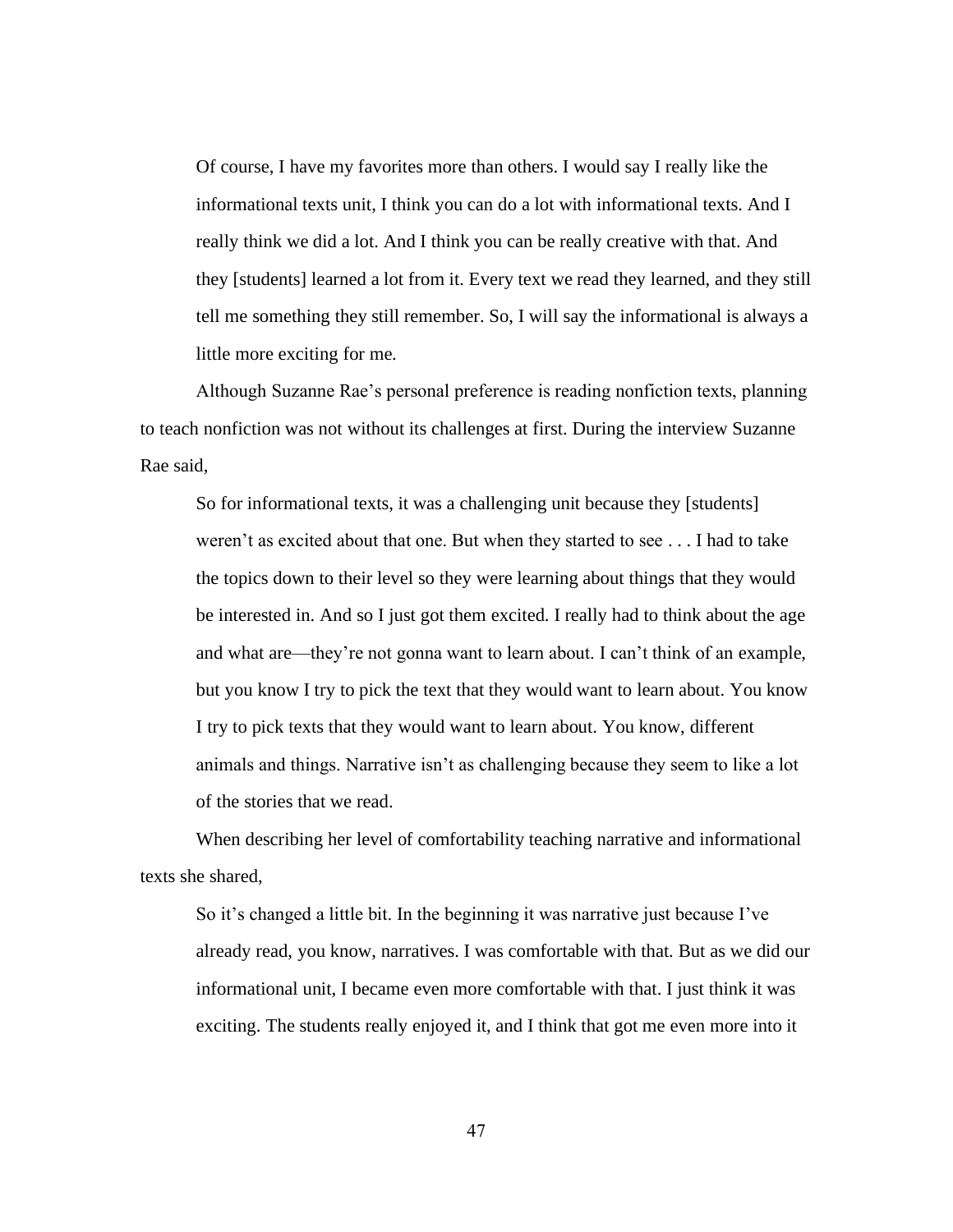to be honest. I mean I really enjoy both, but I will say that that has changed a little bit. I really like informational texts.

In summary, teacher participants discussed how all classroom discussions are not the same during reading instruction. It was noted that the discussions in each teacher participants' classroom possessed unique qualities distinctive of their personal experiences as a reading teacher. Still, the researcher was able to find certain similarities that mirrored other teacher participants' classroom discussions. It was found that an equal exchange of knowledge between teacher and students, propelling students to take risks in questioning teachers about reading texts, and teachers appreciating students' responses and requests can all add value to classroom discussions.

### **Student Barriers to Rich Classroom Discussions**

Another theme that emerged from this study was student barriers. For the purpose of this research study, student barriers were issues that impeded students' ability to fully engage in classroom discussions. In this section, the teacher participants shared accounts of certain aspects that deterred their students from engaging in classroom discussions related to academic, psychological, and social factors.

The experience of having a teacher read a story aloud is often the most favored part of the instructional day for students. Young children, particularly in the primary grade levels, exhibit high levels of satisfaction with this facet of learning in the reading classroom. However, for some students there is a transition in how they experience reading when faced with the undertaking of learning to read for the first time. Suzanne Rae shared a portrayal of what this experience was like for some of the emergent readers in her kindergarten class. She stated,

I think I can tell when they're not satisfied if it's a little bit above their level and they're frustrated. Obviously, they're not going to be as satisfied. Or, if they have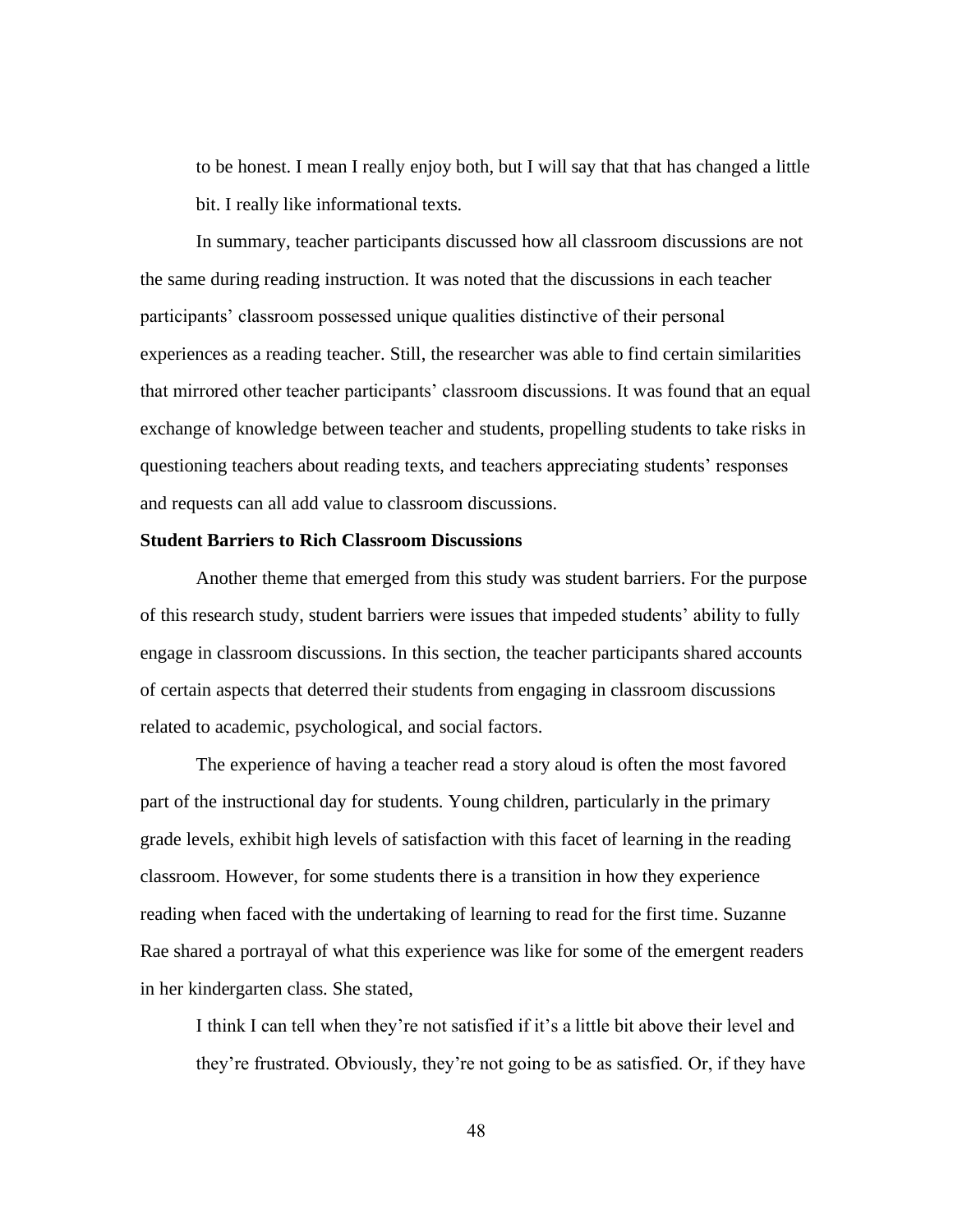other areas that they're struggling with and they're not quite ready to start reading and they're showing that frustration.

When the researcher asked Suzanne Rae to clarify what specific areas caused her kindergarten students frustration, she voiced,

Like as far as, if they're still struggling with putting a CVC word together, their sounds, and then they can't put the—they can't sound out that word to put it in a sentence to read the page. I mean that will obviously show some frustration. I think, I mean this is where I notice the most frustration because this is new to them. This is the foundation for their reading. So that is where I see the most dissatisfaction is if they are not ready.

As indicated in her quote above, Suzanne Rae clearly expressed how her kindergarten students felt. She provided insight to the fact that learning to read is not always an exciting experience for emergent readers. Learning foundational skills such as CVC (consonant-vowel-consonant) words, is a necessary component of being a fluent reader; requiring students to blend individual letter sounds together to produce words. Contrary to what many believe, this is often a complex task for readers (Constantino-Lane, 2019). Suzanne Rae further detailed that some of her students show frustration with reading when they notice their peers can do something they cannot. The researcher observed how Suzanne Rae sought to combat these issues in her classroom. When conducting observations in Suzanne Rae's class, the researcher noted how her instructional routine always started with a focus on phonics. During one observation in particular, the researcher noticed how Suzanne Rae helped support her students' understanding of long vowel sounds by matching a picture to the vowel sound they heard. She was also intentional about asking certain questions during the phonics portion of the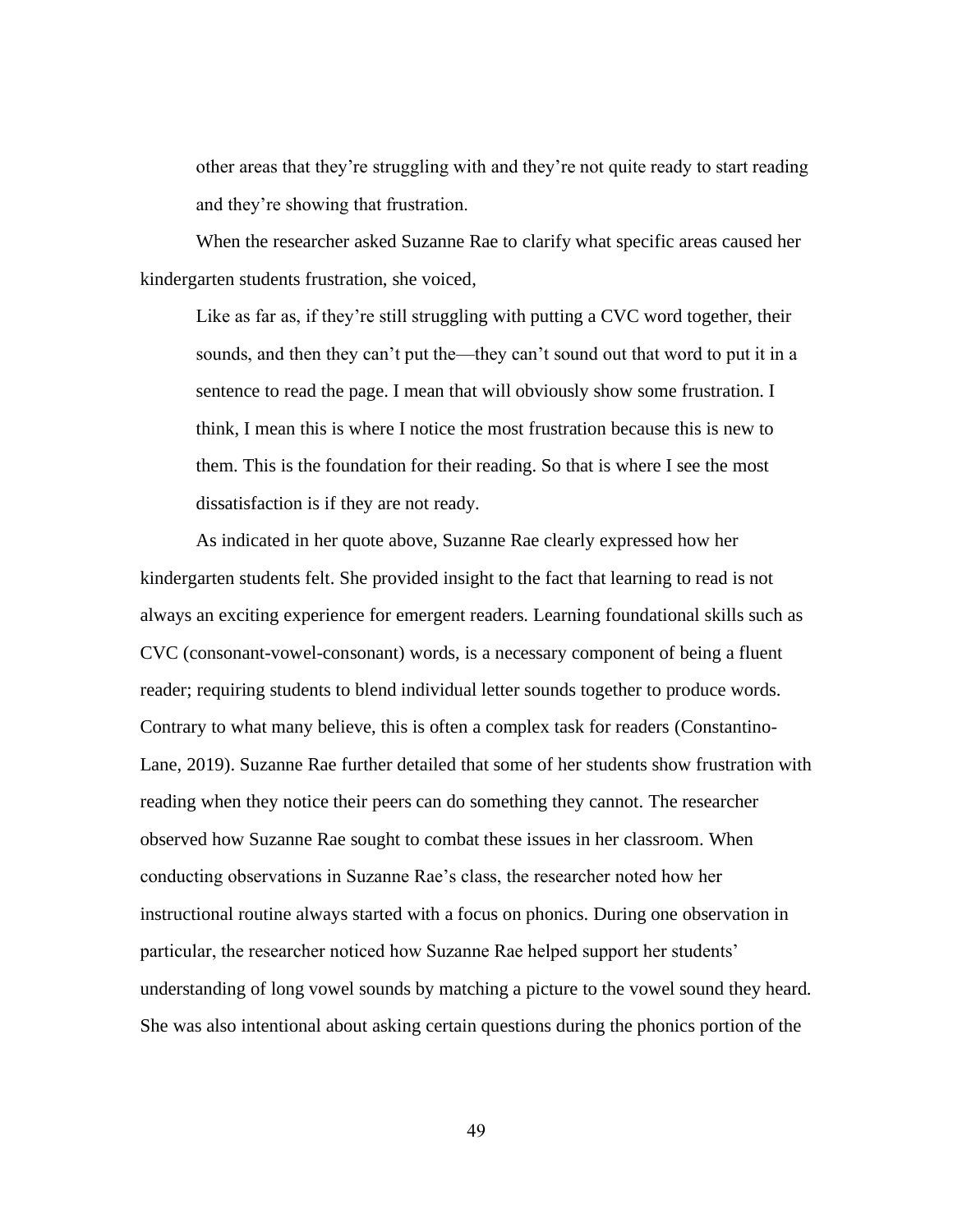lesson such as, *What do you notice about the red word? What do we notice about the purple word? And what vowel do you hear?*

Marilyn shared her views related to challenges second-grade students faced with reading in her classroom. She talked about her students' feelings of being overcome with reading texts in addition to external influences. She stated,

I think the kids who get overwhelmed by just looking at what I'm reading maybe who have struggled with reading. I think maybe that can make it [reading] not as interesting for them. And just . . . and home . . . home factors. Maybe they didn't get enough sleep that night and they're tired and uninterested. I guess it just depends.

Marilyn's viewpoint highlighted two distinct factors that posed as challenges for elementary students. When students merely gaze at texts without developing a connection to it, this can impair their ability to extract meaning and ultimately block their capacity to comprehend written texts. Similarly, an insufficient amount of rest can disrupt children's ability to maintain focus during the instructional day. Jennifer, the fourth-grade transitional language teacher, gave an account of student challenges that bore resemblance to Marilyn's experience. She described how her fourth-grade students were sometimes confused and withdrawn when reading. Her students were oftentimes lost in decoding the words of the text especially when reading alone. During the interview, Jennifer provided an analogy of having to read a doctoral paper and not being able to comprehend the meaning. She said,

I think for me I see that when they're lost in the passages. If they're having to do independent work . . . as I said, most of my students, at least seventy-five percent of my students are below grade level reading. And so, I can't imagine getting a doctoral paper in medicine and trying to read it and understand it and not. And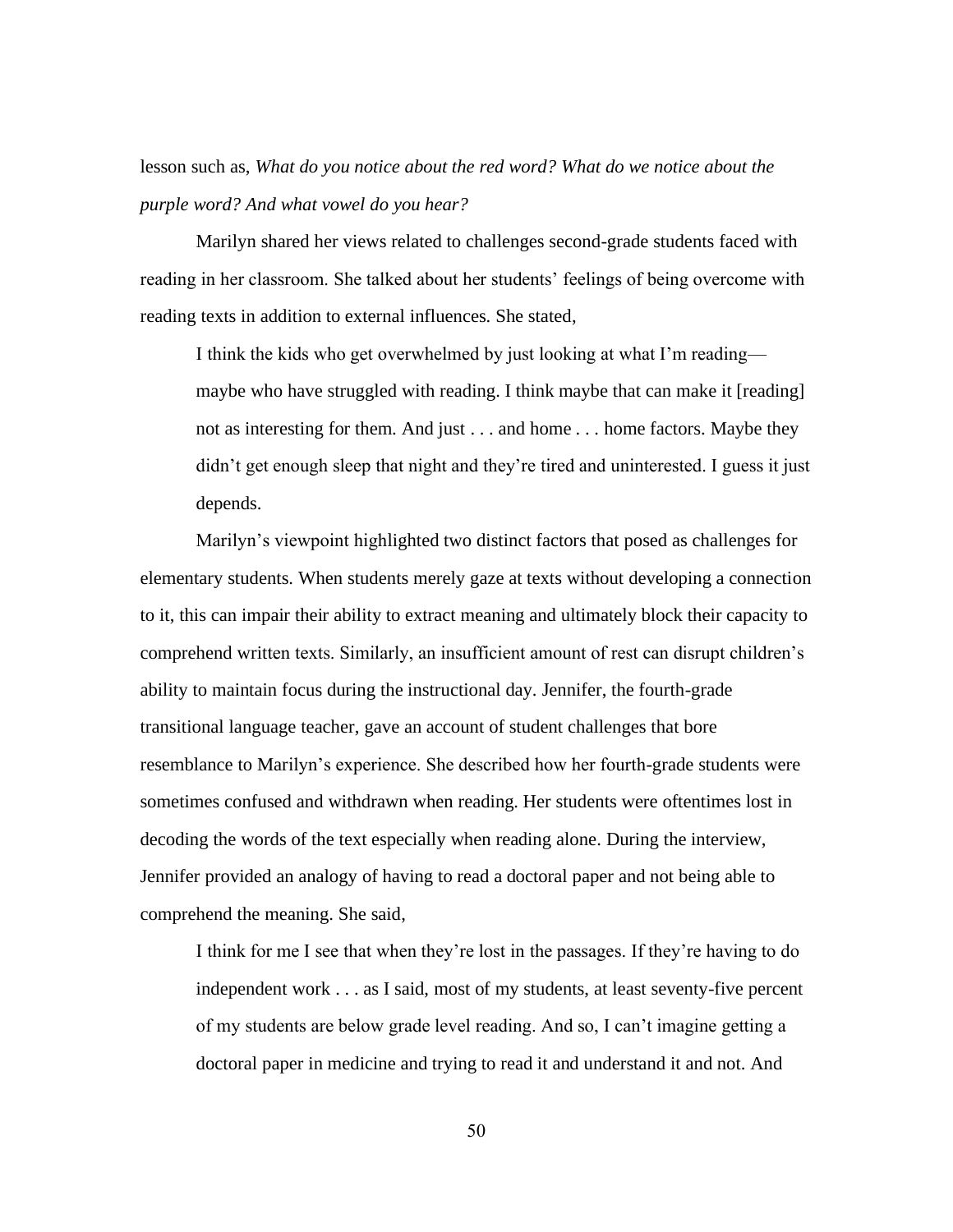then be able to be successful at questions in it, right. So, I do see frustration there. I see—I see students perhaps giving up. I see students just answering anything. I see students not doing strategies, what I've taught them.

Jennifer's portrayal emphasized there were moments during the reading instructional block when student frustration was heightened, primarily when reading alone. As described, student discontentment with reading can often be demonstrated through their actions. In Jennifer's illustration, her students idly selected responses to reading questions. She also mentioned that more than half of her students read at a grade level below fourth grade. This detail can attribute to the point that students can feel a sense of defeat when asked to read and interpret texts they do not easily comprehend.

Maxine, the fifth-grade reading teacher participant, encountered a similar situation involving her students' challenges with reading alone. In the following quote, Maxine shared how she had to urge her students to read more because her students demonstrated a lack of interest in reading independently. She expressed,

I totally do not think they like to read on their own the way I would like them to read on their own. I make them read on their own because I kind of noticed that that was kind of lacking in them . . .. I think on their own there's a very low satisfaction.

When the researcher asked Maxine what she thought attributed to her students' low level of satisfaction, she gave additional information related to her students who were in a remote learning environment. She expounded,

But I also think that like they're at home. They're not paying attention. There's other stuff they want to do. And so they're just not as engaged . . . And then in my third class where most of the students are in person, I got like four or five that's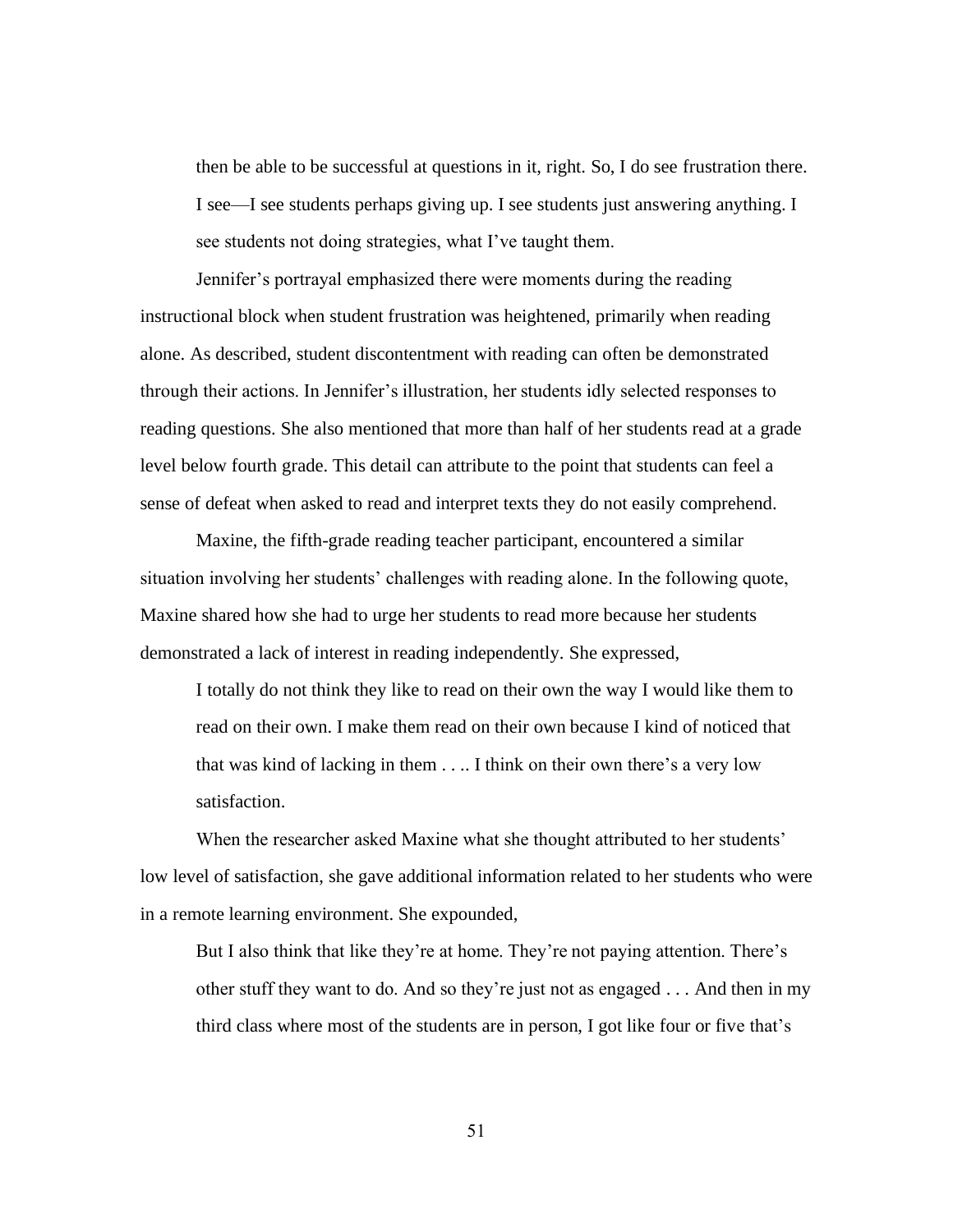virtual. They—sometimes they show. They show . . . they don't stay, or they do stay sometimes. This is even after parent phone calls.

Maxine's account of her classroom experiences further emphasized the challenges that students encounter. The virtual classroom setting may not be the ideal space to learn for some students. As detailed in the quote above, students who prefer this type of learning situation are often faced with numerous external factors that distract them from staying focused and engaged throughout the instructional day. Furthermore, other issues such as inconsistently logging in for reading instruction can present challenges for students. When students are routinely late logging in for lessons, exiting class ahead of schedule, or not showing up at all, these behaviors can affect their ability to be wellversed in the learning of new material with their teacher and peers. The researcher was able to witness some of these challenges Maxine encountered with her virtual students during an observation. The students in the classroom were prepared and ready to learn, but Maxine was still having to reach out to students online and ask them to join the link to the learning assignment for the day.

In summary, teacher participants gave their respective accounts of barriers students were confronted with in the classroom setting during the reading instructional block. As noted, there are various challenges that can impact students' ability to fully engage in the learning environment. It was found that students often deal with feelings of frustration and anxiousness when it comes to reading in the elementary classroom setting. Moreover, those emotions were often exhibited when students felt overwhelmed and lost within the words and pages of written texts they did not find easily comprehensible. Other deterrents such as not being able to perform at the same level as their peers, the struggle to read and comprehend written texts independently, in addition to maintaining focus in the remote virtual learning environment, were other barriers that students faced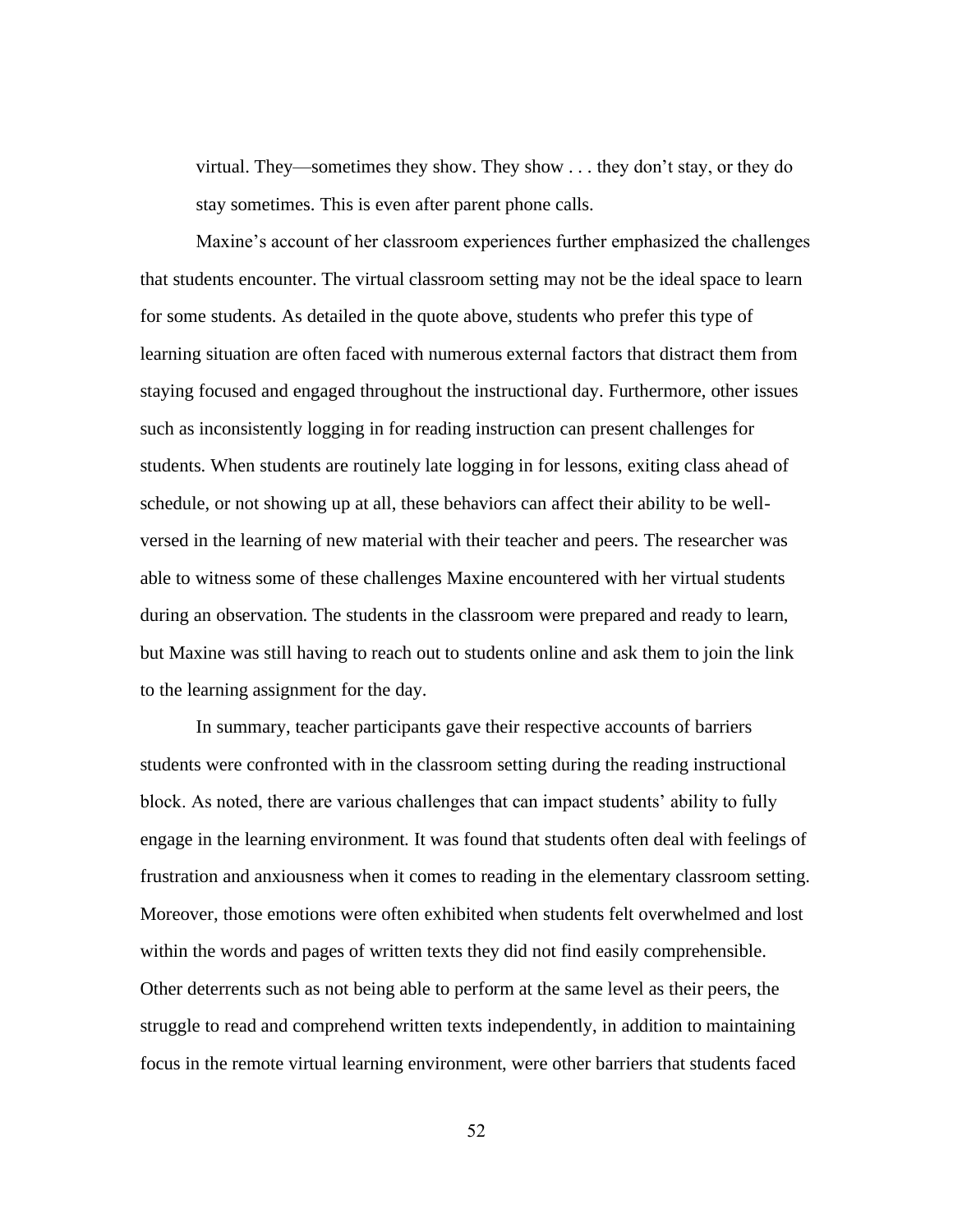in the classroom setting. Student barriers can have a direct impact on how students engage in reading experiences in a classroom learning environment that adopts a dialogic approach to teaching reading. When students demonstrate a lack of confidence and low levels of satisfaction when reading, these feelings can result in an unwillingness or reluctancy to participate in dialogic discussions. Therefore, teachers must be mindful of detecting moments of frustration from students and be able to counter those occurrences in a positive and reassuring way.

## **The Positive Impact of Assertive Influences on Student Learning**

A third theme that emerged from this study was assertive influences. For the purpose of this research study, assertive influences were the people in the classroom setting who had a more pronounced and expressive presence throughout the reading instructional block. In this section, teacher participants' beliefs and attitudes are shared as told from their perspective.

In a classroom learning environment that supports a dialogic approach to teaching, teacher's and students' comments are voiced in a reciprocal manner. In the typical classroom setting, it is common to witness the same students asking or responding to questions. Students of this nature are not intimidated and therefore open to sharing their knowledge. During the interview, the researcher asked Marilyn what she thought attributed to the same students who continually respond. She stated,

I hate saying this but confidence. They know they're intelligent. And some of the kids who don't, say, "I don't want to seem dumb." Because I used to feel—I used to be that way. I was never . . . I knew it [the answer], but I didn't like attention. I don't want eyes on me. So maybe other kids are like that. And their confidence level is low because maybe they're not . . . they're a little lower level than other kids who are sharing.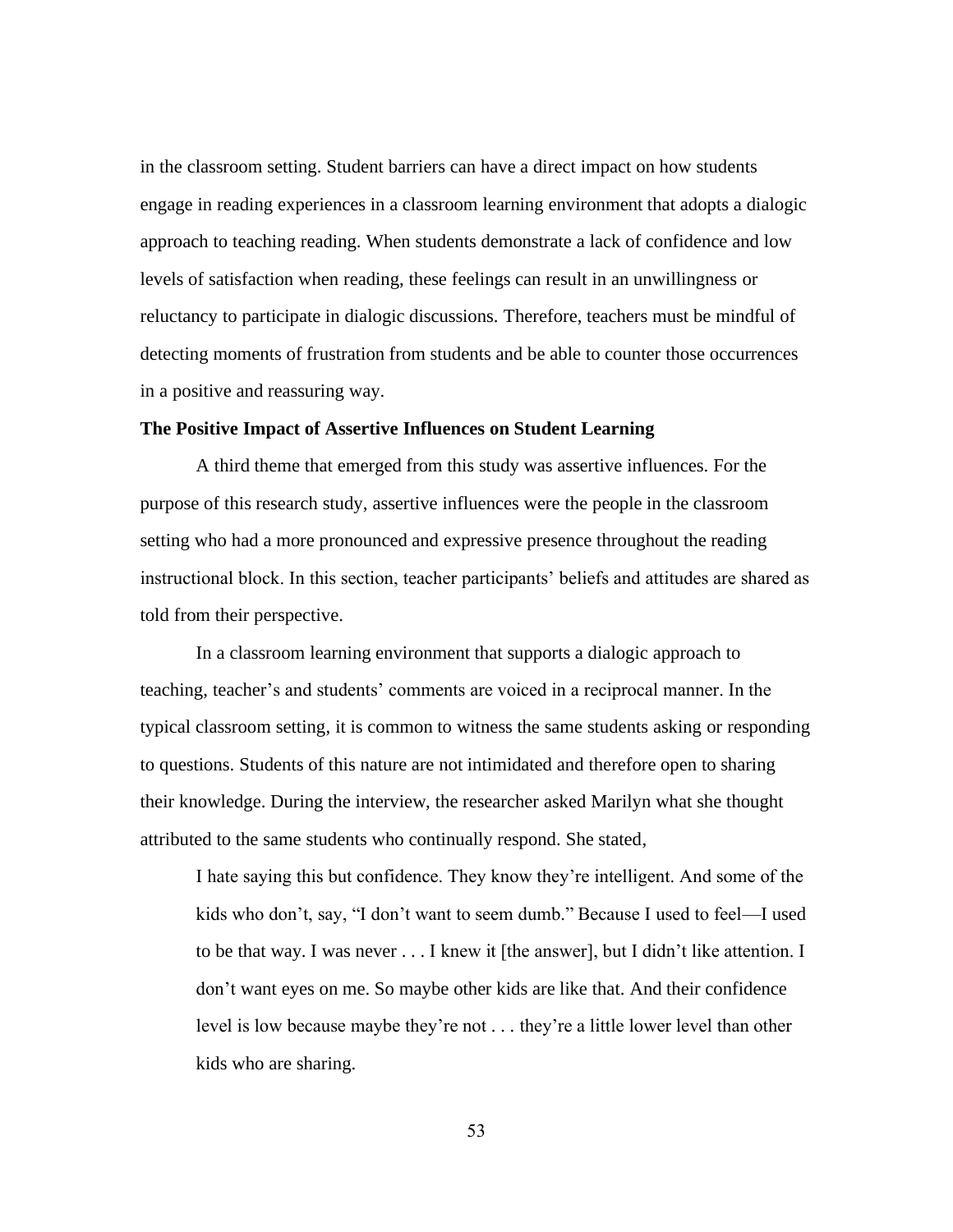Her telling statement depicts a situation that is often observed in the traditional classroom setting. As she expressed, some students will speak freely and share their thoughts and opinions because of their natural ability to perform in the classroom. On the other hand, there are students in the classroom who perhaps do understand but perceive their peers to be more knowledgeable and decide not to respond. Marilyn also went in depth regarding what she does to engage her students who are quieter. She elaborated further, stating,

Well, I'll do cold calling with popsicles. And just students who talk a lot I'll let them have a chance to talk. But then I'll also call on someone else and say, "Well, what about you? You're quiet. Are you thinking over there? What do you have to say or contribute?" Yeah . . . I try and just go around the room and keep the kids talking.

The practice of cold calling, an instructional technique teachers use to engage learners in classroom discussions, confirms that she showed an effort to involve all her students in the learning process. Marilyn used popsicle sticks to cold call her students during her reading instructional block. She wrote each of her students' names on a popsicle stick. During reading instruction, Marilyn would randomly choose a popsicle stick. The name of the student on the popsicle stick would be selected to share a response or comment during the lesson. Marilyn sought to ensure that her students' presence in the classroom did not go unnoticed and what they had to share was valued. Jennifer, the fourth-grade reading teacher participant, shared her perspective of the more dominant student voices in her classroom. When asked by the researcher if there were ever any points during a reading lesson when she felt like some students responded more than others she explained,

Yes, absolutely. I think—that's such a great question because this week I had that thought about that. So yes, there are definitely the leaders in the classroom, right.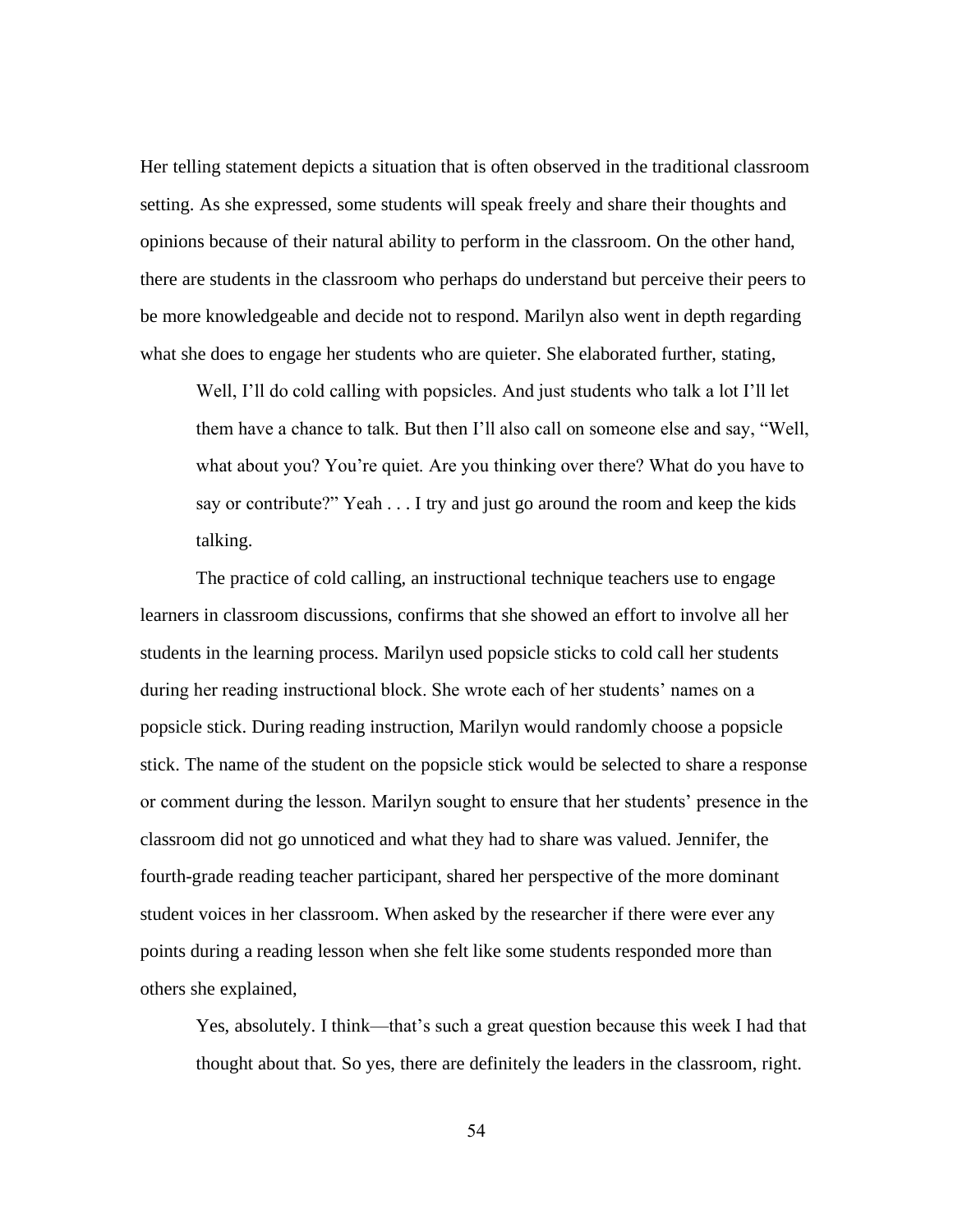And they want to talk, and they want to lead, and they want to move the class forward. So, I think what attributes to them being leaders is those students have a full understanding of what they're reading. They have the background knowledge. They're able to talk about the text. They feel confident and so therefore they're taking that confidence and running with it.

Jennifer's description of the more assertive student voices in her classroom supports Marilyn's assertion. In her depiction, she emphasized certain students' innate ability to take command of classroom discussions. Jennifer's experience with witnessing these types of moments in the classroom furthers the claim that there are students in the classroom setting with high levels of self- assurance in their ability to make connections with written text and engage in classroom discussions with their teacher and peers. Jennifer also talked about the students in her classroom who had to exert more effort during the reading instructional block. However, with support from her and their peers, an increase in their confidence level was noted. Below is an account of this type of occurrence in her classroom. She expressed,

But then I have like what I would say the in between students who really battle with reading; but if we're reading it out loud with each other and they're hearing—then I see their little confidence levels with the questioning start. I had a student this week who on every single test, the student has not passed a test, but we did a text together. He was listening the whole time I was reading. We were all reading the questions out loud together and working as a group and he was getting every question right. And I was just like, "Yes!" Because all it took was just him listening to what was being read and he understands it.

Jennifer's statement is an example of how students' understanding of written text and level of enthusiasm are enhanced when given the opportunity to engage in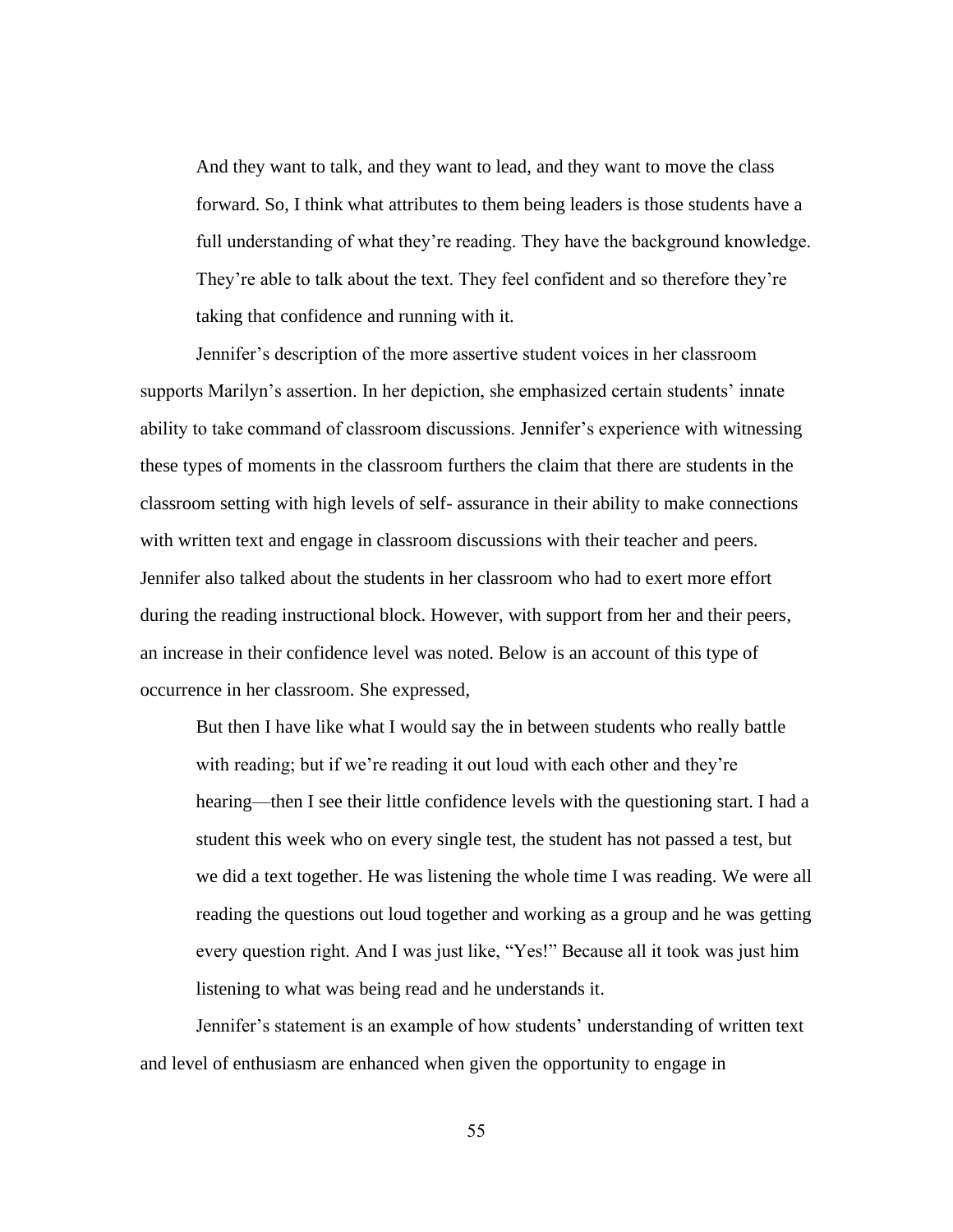collaborative discussion with their teacher and peers. Jennifer detailed some students who demonstrated challenges with reading had a better sense of assurance and belief in their ability to embrace and understand written text when carried out in a shared experience between their teacher and peers. She also mentioned that her third group of students had an even lower degree of self-assurance when it came to reading and comprehending written text. On occasion, this group of students would utter random responses without considering what they said. In those instances, Jennifer provided more direct guidance. She sometimes had the confident students step in and help their peers talk through their thinking collaboratively.

As told from Marilyn and Jennifer's perceptions, some students' voices were more prominent than other students. In many cases, reading teacher participants credited students who regularly spoke out as being confident. Students who showed an ability to share their thoughts freely were aware of their intelligence, possessed a certain level of background knowledge, and demonstrated leadership traits.

Students were not the only assertive influences heard during the reading instructional block. Participants candidly mentioned that teachers' voices often dominated classroom discussions. Teacher participants provided accounts of experiences in their classroom when at times their voices were more dominant during the reading instructional block. Marilyn offered a unique insight on her belief explaining why her voice was more dominant:

Well, I think mine was more dominant in the classroom this year which I tried well, I guess it depends on what we're talking about. If kids are kind of confused and it's over—a little over their head, I think I'm more dominant. I try to let the kids share as much as I can, but a lot of these stories are too . . . that I was reading are kind of lengthy this year and I felt like I was dominant in reading them. And I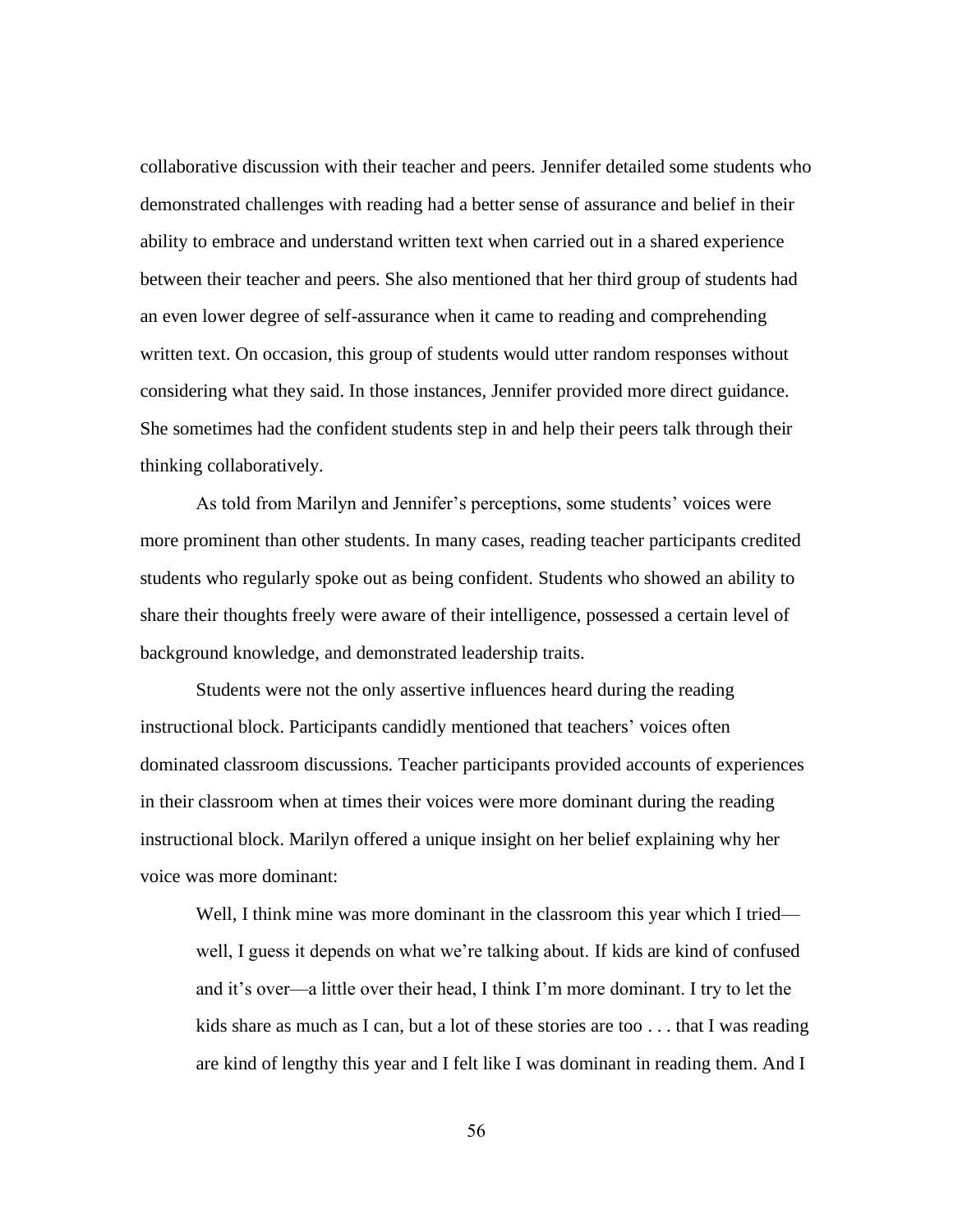tried to initiate conversation and have the kids—and kind of make their voice more dominant, but I feel like overall this year I felt like mine was. And I don't really know exactly why, but . . . I will need to work on that.

Marilyn's narrative explaining why her voice was more dominant is very telling. From her perspective, she felt that her voice had to be more prominent when she detected that more complex texts posed as a challenge for her students. Furthermore, it appeared that Marilyn struggled with allowing her students command of discussions in these moments. Marilyn's awareness but uncertainty with determining why her voice was more dominant was also very significant. The researcher asked Marilyn to further explain what she meant when she said those dominant moments depended on what they were talking about. She explained,

I think some—and these kids are still young. But some of these concepts are kind of—there's some big concepts. I mean, I taught a lot of them. My fourth graders struggled with them. And I was teaching inferencing. Fact and opinion are hard for these kids. So I feel like, when I see that they are confused, I feel like I keep talking and keep teaching. So that makes my voice more dominant. I have to review things and reteach.

Marilyn shared that she should be more intentional about creating opportunities in the classroom when students who have a better understanding of certain concepts and skills could help their peers. She also stated that sometimes a student might be able to explain something in a better way to their peers than she could. Marilyn's experiences plainly revealed the amount of influence that her voice had during classroom discussions without realizing the limits put on her students to be more vocal during the instructional block. Similarly, Jennifer shared her awareness of moments when her voice was more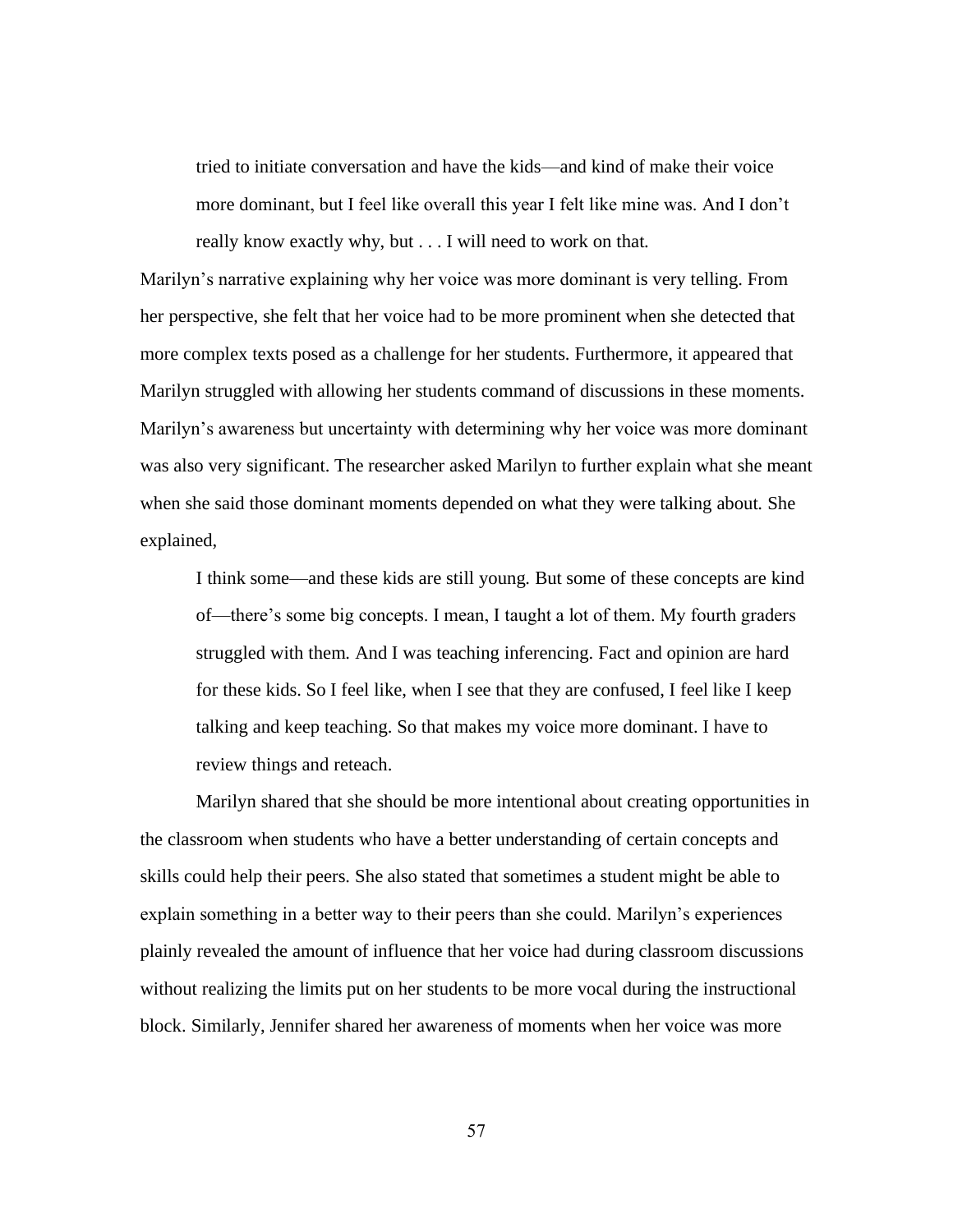dominant. When the researcher asked Jennifer whose voice would she say is more dominant in the classroom, she replied,

That's a good question. It should be the kids, right? It should be the students' voices. I feel like I . . . I do have more of a dominance of voice in the classroom. I need to let that go a little bit I think and let the students talk amongst themselves to get through. I think it depends on what part of the semester we're in as well. Like when we're doing—when we're building up for the STAAR test there were lots of children voices more and me guiding and facilitating it. But prior to that, when you're in the direct teaching it is more my voice that's coming through. It also depends on the class. Mr. Loyd's homeroom that I teach, the boys in there are more like stronger than characters I guess than the girls. And so, they have lots to say all the time. So it's kind of just revamping them to a place where they're on task, they focus, and they're—they've got a lot of stories to talk about. Yes . . . I guess it just depends on the time of the year. But I do feel like I am a little bit more dominant that I should be.

Jennifer's commentary reveals much about her perspective regarding moments in the classroom when her voice is more dominant than her students. Although she expressed that her students' voices should be more pronounced during classroom discussions her voice was more distinct most of the time. Jennifer acknowledged that she should release control more often during classroom discussions and allow her students more opportunities to engage in meaningful conversations surrounding written texts. She also shared that she often observed how the male voices were more dominant than female voices in her partner teacher's homeroom class. With this group of students, male students did not refrain from sharing their thoughts and opinions during classroom discussions in comparison to their female classmates. Suzanne Rae's perspective on the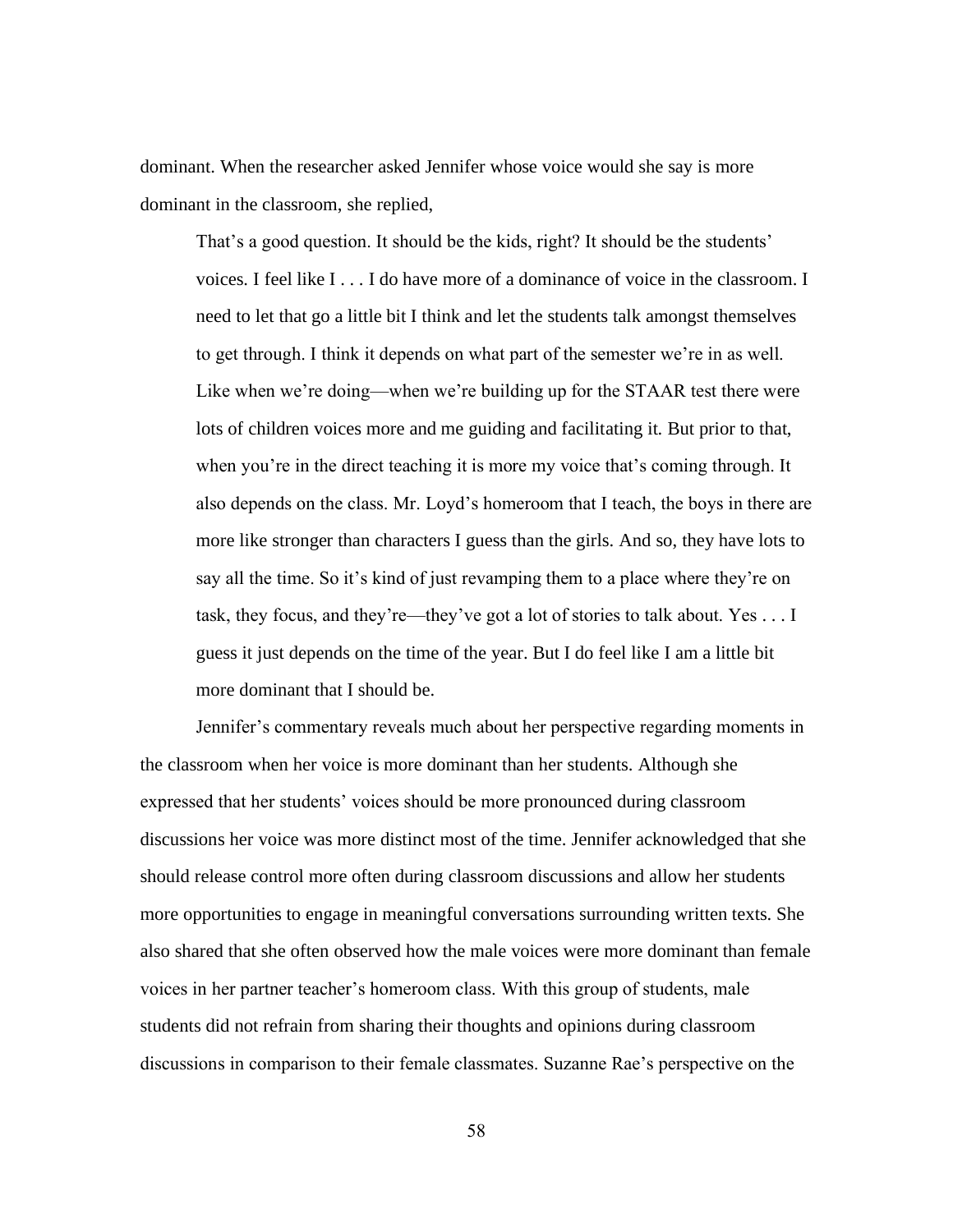most dominant voices in her kindergarten classroom was also informative. When asked whose voice would she say was more dominant in her classroom she said,

Umm . . . I would say there's a good balance. I really would. I would say, I mean—obviously I, you know guide them, but they do have a lot of chances to interact, to ask questions, to answer—maybe not with each other, but like with the lesson; what we're doing—with me. So I would say a good balance. I wouldn't say I dominate, or they dominate.

The researcher sought to clarify Suzanne Rae's response and asked if her classroom discussions were more of her students being able to respond to her questions that she asked but not directly to their classmates. She replied,

Exactly. Yeah, I would say that's something we could do more of. You know, they don't interact with each other a lot. But yes, they are very—they interact a lot with my lessons. I make sure that the lessons do have time for that. It's just not me up there talking. It's they—I, I talk for a little bit but then we do something where they interact with the skill that we're doing or something like that.

Suzanne Rae's account of the more dominant voice in her classroom was revealing. Though she perceived an equitable amount of control between her and her student's voices, there appears to be some hesitancy. Furthermore, she communicated that there is often more of an involvement that her students have with her as she delivers her lessons and emphasizes certain reading skills versus there being more time for peer exchanges during reading lessons. The impression given was that there appears to be a direct focus on Suzanne Rae and the lesson she is teaching. Even so, Suzanne Rae acknowledged that allowing more frequent and consistent peer interaction is something that she should do more in her kindergarten classroom.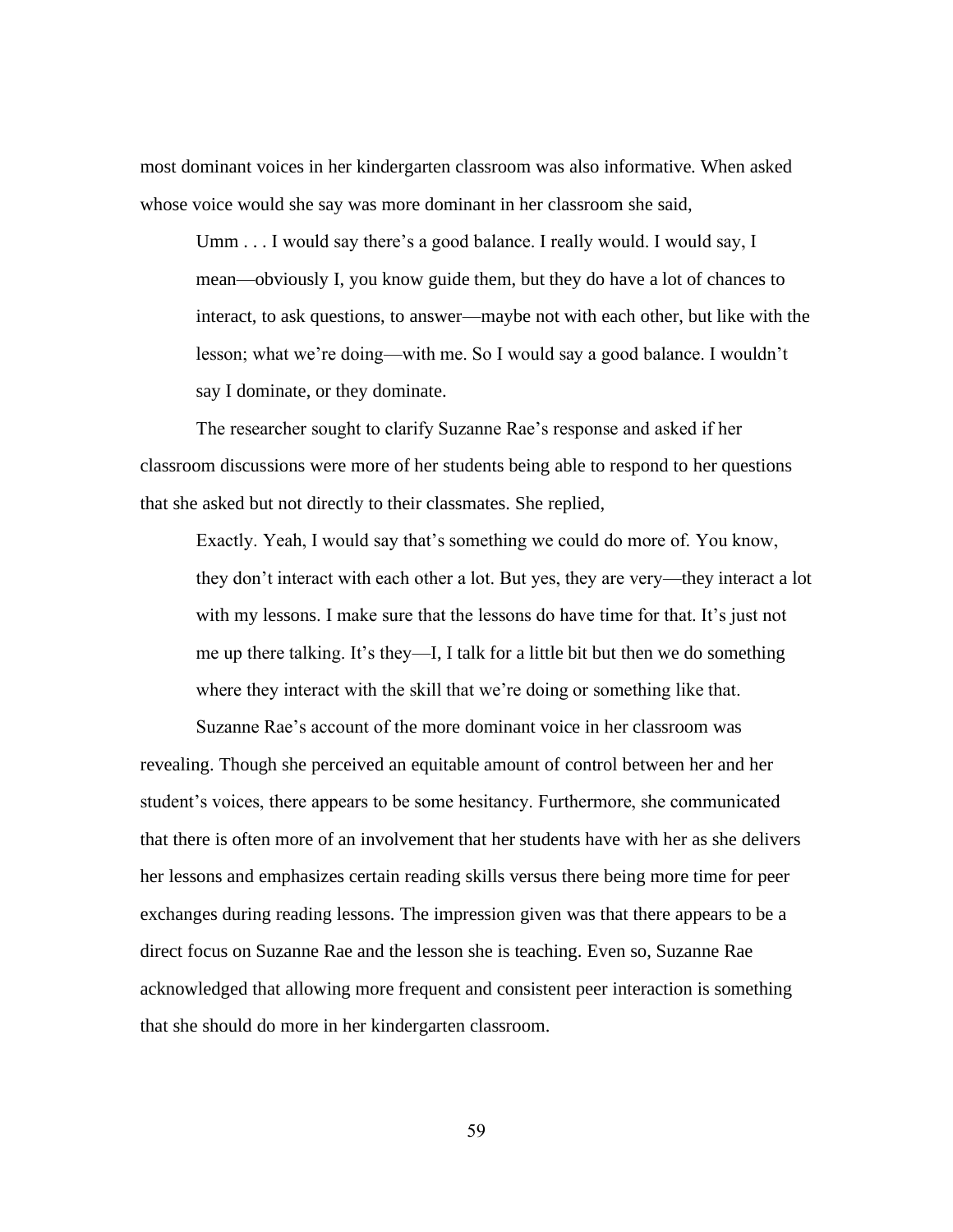In distinct contrast to Suzanne Rae's experience, Maxine shared a different perspective of the more dominant voices in her fifth-grade reading classroom. Maxine's portrayal described a learning environment in which she served in the role of a facilitator during classroom discussions. She expressed her classroom discussion encounters, saying,

Well, I would like to say that students' voices are more dominant. 'Cause I like to facilitate the conversations so I would do add-ins. I might pose a question for them to critically think about. But I would say collectively, in all my classes, I really wouldn't say it's boys versus girls 'cause they all equally contribute and really have open ended discussions; whatever the topic at hand. They're actually very open in discussing. So I would say the students definitely overpower my voice. 'Cause I do feel like more as a facilitator. I try not to lecture. I try to let the students have the floor. 'Cause I feel like them speaking and drawing their own conclusion, you know, that's what's going to help them grow as learners and also in reading as well; and in critical thinking because that's my ultimate goal is for them to become critical thinkers. But I would say the students definitely overpower my voice. And I'm glad that they do. I definitely let them have that range. And I think it's equal among the boys and the girls in the way that they speak.

Maxine's depiction of the discussions in her reading classroom stressed the idea that she views her students' voices to be the more leading influences in the classroom rather than her own. From her perspective, student voices are heard and valued. Maxine perceived her role in the classroom as the catalysts by which classroom discussions unfolded. Instead of lecturing, Maxine guided her classroom discussions by posing questions that promoted her students to critically think. Thus, her students engaged in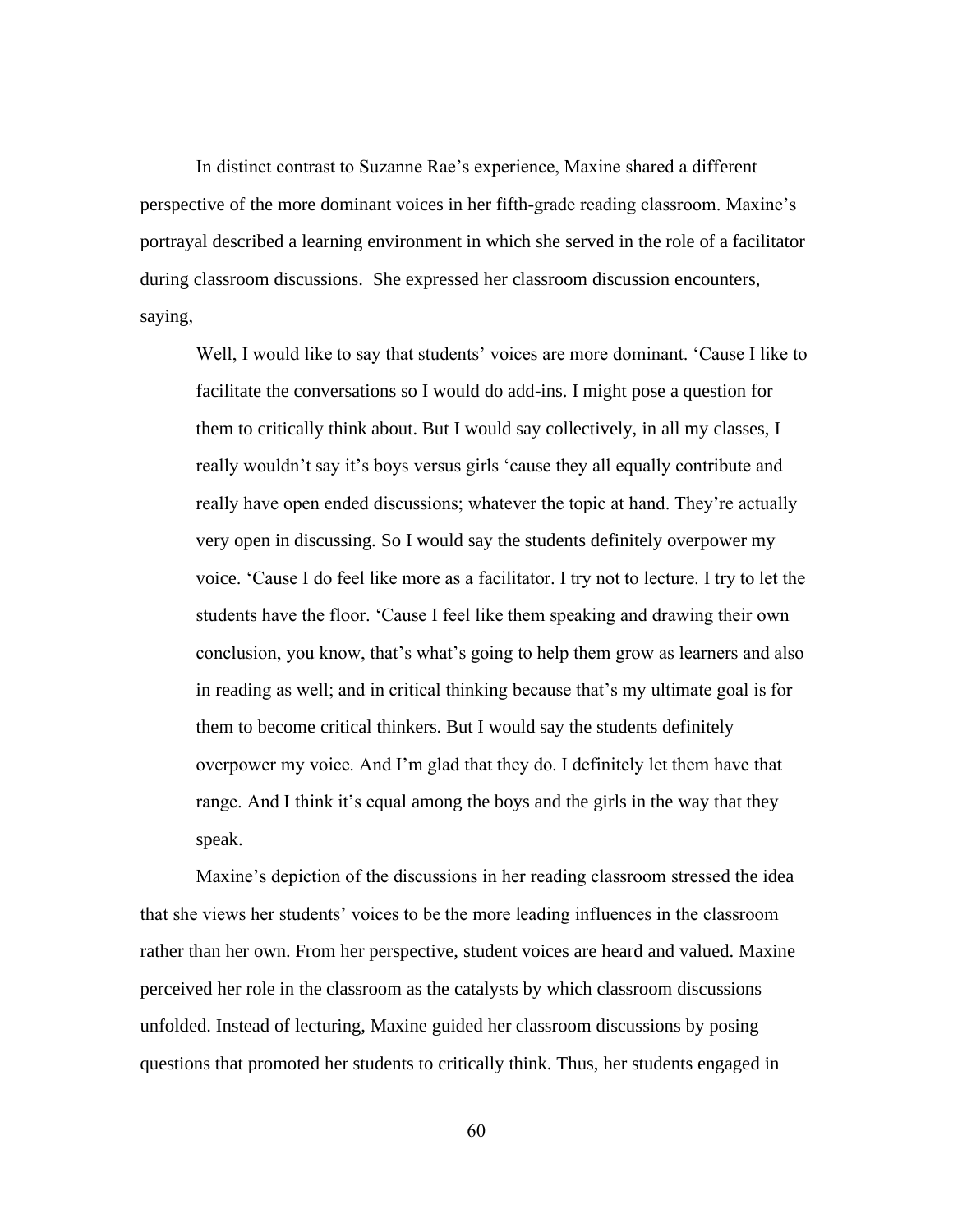meaningful discussions with her and their peers. During another interview, the researcher asked Maxine what made her feel so comfortable with relinquishing control during classroom discussions. To this question, Maxine expressed,

Well, I think that could be the counselor in me. Yeah, before I was a teacher I was a counselor. So, I am a counselor. I still counsel. But I . . . I just think that students—like they learn best taking ownership. Like, if I was in their shoes, at ten years old and eleven years old, I don't think I could just sit for an hour and a half listening to somebody talk. I mean, I just don't think I could do it. And I don't think that they want to. So, like, first of all, they love to talk anyway. So why not get them to talk about things that are needed, that are necessary? Like, especially about this world. 'Cause I think that like, I don't think kids know how powerful they really are yet. That they're already so powerful. And like, we're so—I just want them to know that they can use their voice.

As stated in the quote above, it is evident that Maxine recognized the importance of students having the self-sufficiency to take ownership of their learning. She identified her students possess a natural inclination to talk, and therefore, should be engrossed in meaningful discussions with their teacher and peers during the reading instructional block. Moreover, she understood that classroom discussions should transcend beyond written texts and the classroom environment. Authentic learning experiences should connect to relevant and real-world issues.

In summary, teacher participants gave individual details of their experiences of the more dominant voices heard during classroom discussions in their reading classrooms. It was noted that several teacher participants were forthright about instances in their classroom when their voice would minimize the voices of their students. It was found that teacher participant voices were most often dominant when teachers provided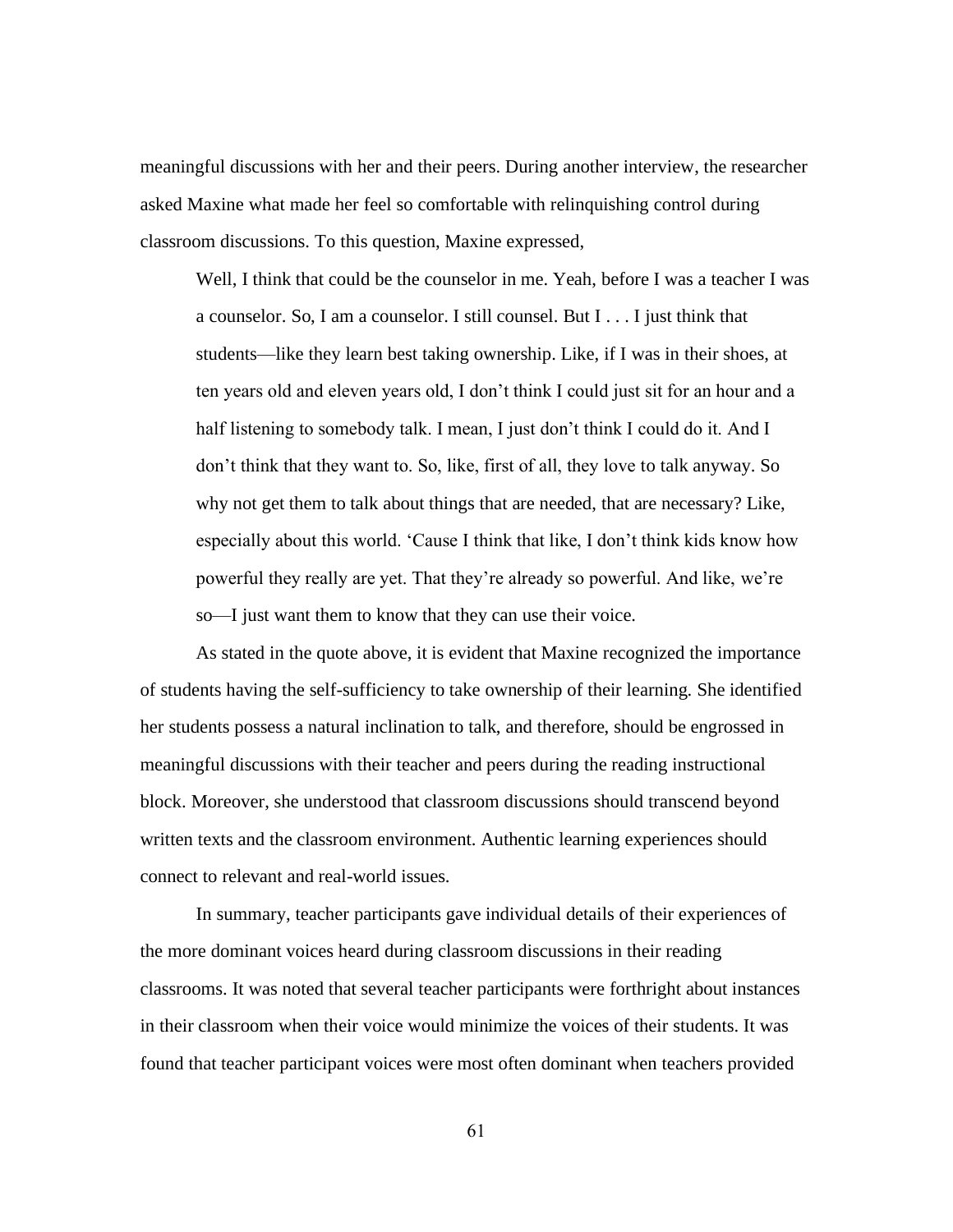direct instruction of a particular reading skill or introduced a new concept to their students. The researcher also found out during interviews that several teacher participants were aware that their voices were often more dominant and that there was a need for them to give more control and authority to their students during classroom discussions. In addition, there were occasions when student voices were more dominant in the classroom. Those students were usually more expressive, offered elaborate responses, and were perceived as exhibiting higher levels of confidence.

Classroom teachers and advanced students were the more communicative voices in the classroom. Their level of engagement kept classroom discourse constant. More specifically, their questions and responses exchanged during discussions had a positive impact during reading instruction. However, it is important to note that the more quiet and reserved students are not to be deemed passive participants. Although they may appear to be unresponsive and disengaged in classroom discussions, they are still participants in the learning of new information. According to O'Connor et al. (2017) students who are quieter and more reserved may still be learning and achieving at the same level as their peers. Perhaps the quieter voices do not speak because they do not want to. Or maybe they process at a slower rate than others. It could also be that the less vocal students are the better listeners in the classroom, which does support the idea of dialogic teaching principles.

#### **Barriers That Hinder Teachers' Abilities to Extend Discussions**

Another theme that emerged throughout the data analysis were barriers that hinder teachers' abilities to extend discussions.

For the purpose of this research study, time factors are any components of the instructional day or reading block that limit teachers' and students' ability to engage in prolonged classroom discussions without interruption. In this section, the teacher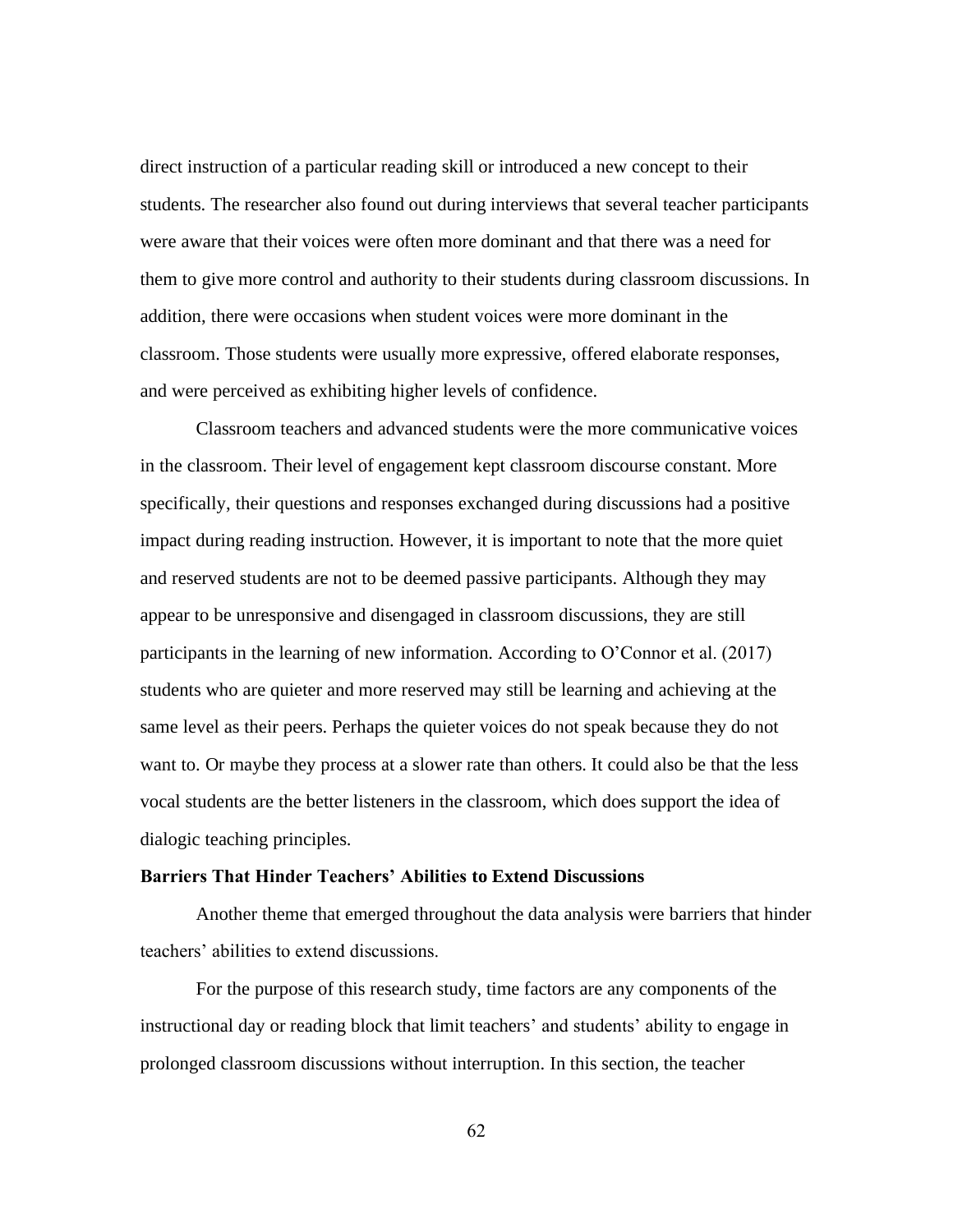participants shared personal accounts of different time factors they found hindered their ability to extend classroom discussions.

There are moments during the reading instructional block when a discussion during the reading lesson might yield to another topic. During an interview with Jennifer, the researcher asked her to talk about any instances when classroom discussions with her students were underway and a particular topic commenced that she did not anticipate happening. She expressed those unexpected discussions did occur in her reading class. From Jennifer's perspective, she described the nature of these kinds of discussions as off topic, but still an important chance for students to learn. When asked how those impromptu discussions made her feel, she shared,

That's a great question. I feel like I love going off topic a little bit because I think that's a real good place of learning 'cause they're so invested and they wanna ask questions and they want to know more. So, I do love it. I do realize that students can take you way off topic as well. So, I've had to learn as a teacher—as a beginning teacher a couple of years ago, that I had to reel it back in very quickly. But I think from a perspective of my time during the day—I'm teaching. You know there's definitely that pressure of you need to get A, B, C, D done during the day. And so, it's a good thing to have that pressure on me because as I said, I had to reel those conversations back in. Like, really get to the main points. If you want to know more about it, we can talk about it at recess or we can read some books about it or you know, let me know and I can assign you those books. But I do feel like a lot of learning takes place in the off topic. But, having the pressure of, you need to have A, B, C, D done during the lesson, that's where I—I'm constantly thinking of that before I kind of reel it back in. So, I might cut it short.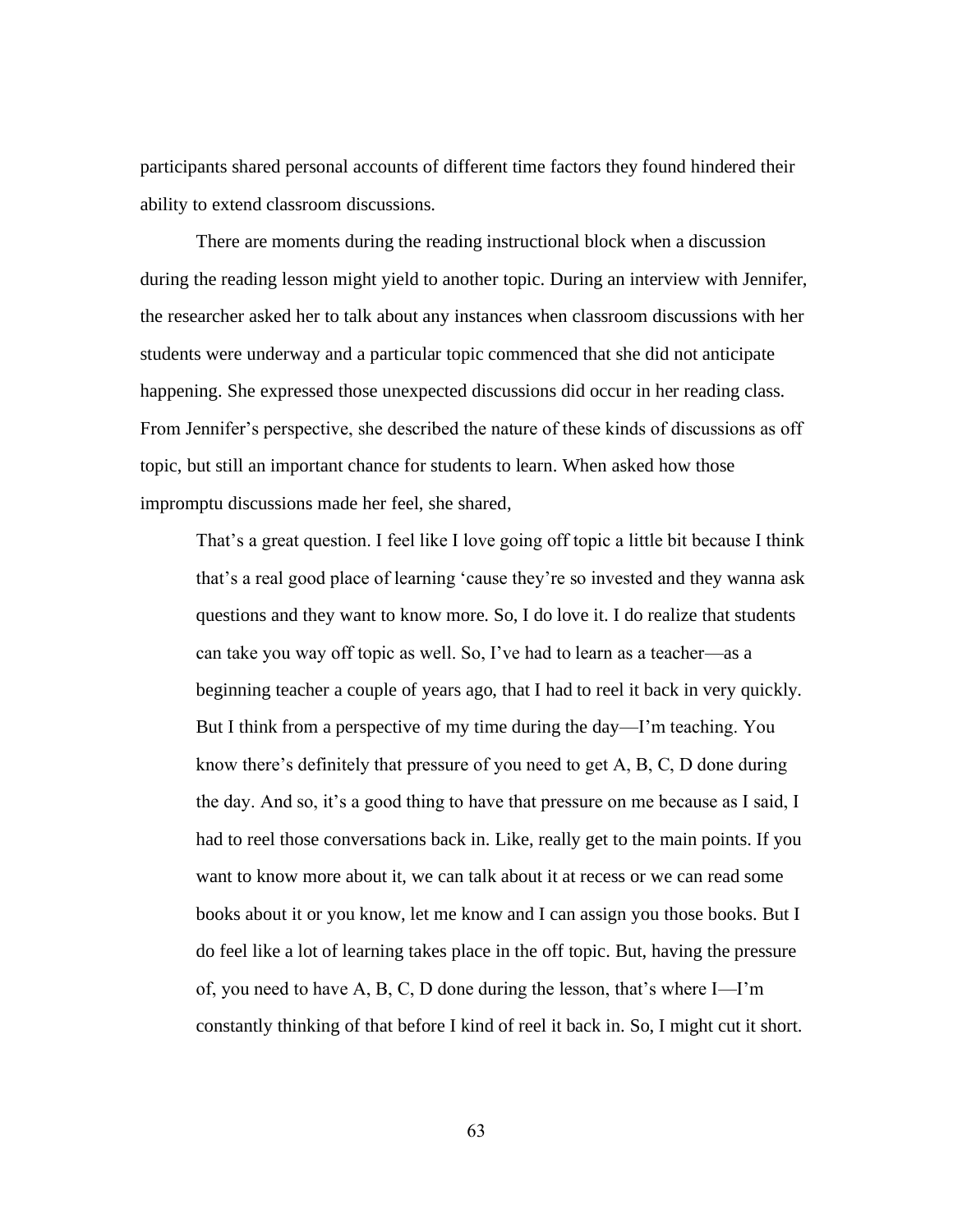I'm like, "Oh, this is good. We could keep going with this." But I do realize that there's TEKS to be taught. So we need to get back on track, you know.

Jennifer's detailed statement about the unplanned discussions that occur in her classroom illustrated that she is receptive to these types of learning experiences for her students and considers these moments prime opportunities for new learning to develop. However, she did feel a need to curtail classroom discussions to get her students focused on the reading lesson due to the demands of sticking to the instructional block schedule. When asked her perspective about there not being enough time for students to ask more questions during the reading block, she replied,

So much I could say there. I think—you know, I've worked in districts where you have—your time is not monitored, perhaps is the right way to say that . . . strictly . . . I guess. You have—you have free range of your two and a half hours of how you—as long as you're doing it all. But it's very much, if you want to spend these two hours today and just thirty minutes on reading—it was in your hands kind of thing to do that. And in that, I think natural learning kind of takes place. Even though I agree that schedules are important and schedules . . .. I think we're just trying to stick to such a strict timetable. Right now that it's try and fit everything in. And I think it's too much sometimes. When you're on something, I think the focus can stay on it because learning is taking place in there. But I think in the back of our heads it's like, you are monitored for your time, I guess. And you are appraised for your time. And so, it's kind of—you want to stick to how it works because that's part of the job. But I have worked in different districts where it is more free and open and that does allow for those times to you know, get children to be talking and—instead of being, oh my gosh, we should've been on writing ten minutes ago and we're still having this conversation. So I think that's part of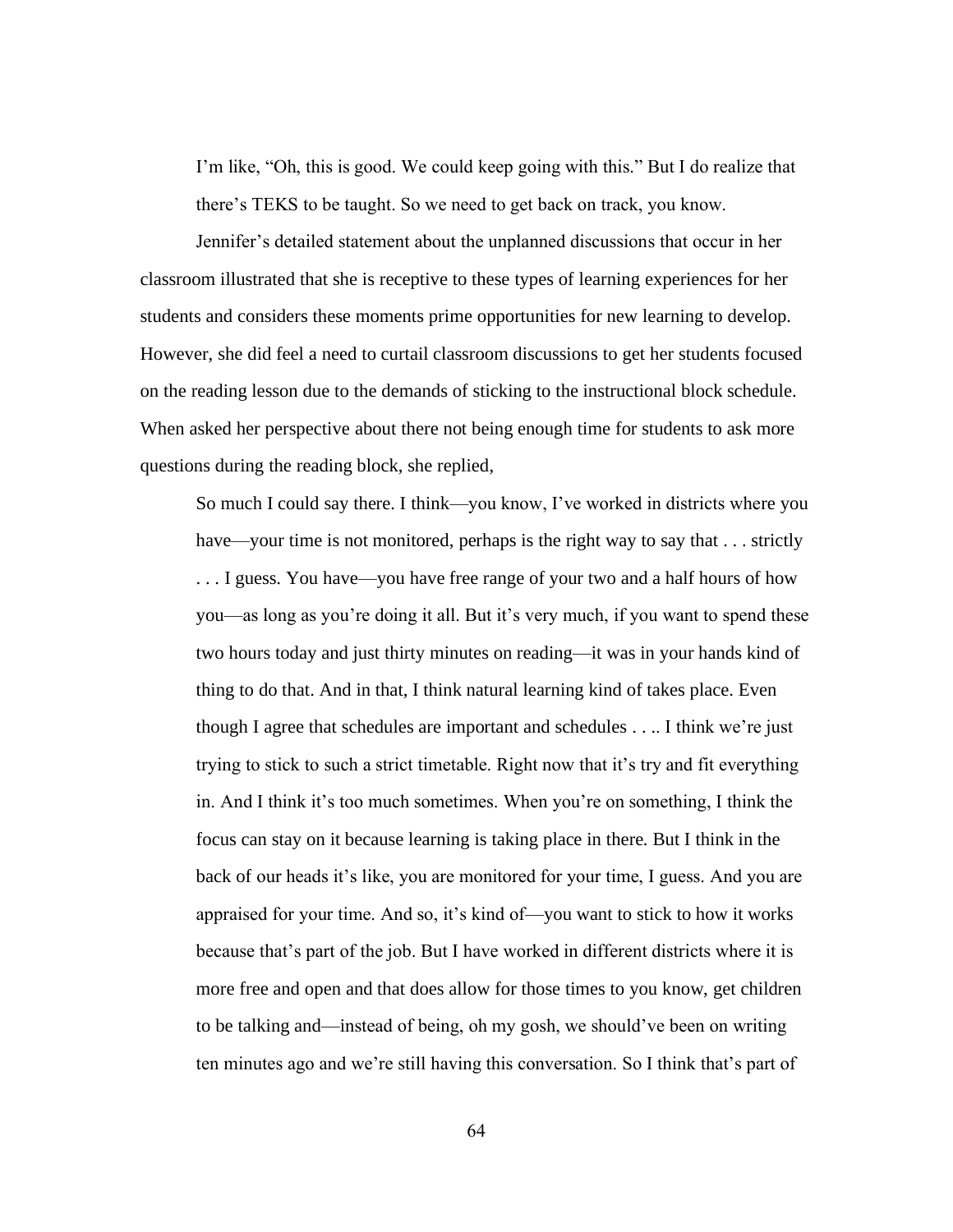it. But schedules are good. It does keep you accountable. It does give you—I just wish there was a little more leeway or room in it.

Jennifer's experience demonstrated the openness so many of the participants cited about the desire to allocate more time for students to pose questions during the reading instructional block. However, the expressed concerns of sticking to the daily schedule were continually at the forefront of their minds.

Marilyn had similar experiences with time factors in her classroom. She was open in sharing her familiarity with dealing with limited periods of time to engage in prolonged discussions with her second- grade students. She expressed that on the occasions when classroom discussions happen to naturally progress, she tries not to cut them off unless she and her students are under a time limit to move on, such as having to transition to another part of the instructional day. She tries to let her students share as much as they can, if time permits.

She shared an account with a time factor issue she encountered during her first reading instructional block of the day. Marilyn voiced,

I feel like it has been hard. Especially in the morning with my morning class. 'Cause I do my reading block lesson at around 7:40. And then we go to P.E. at 8:30. And then after P.E. that's when I do my writing lesson. So that—I kind of feel pressed for time. and I don't maybe allow as much conversation as I would like. But my afternoon class, I feel like maybe we engage more because we have a longer period of time to do that. We don't have to go to P.E. We don't have a deadline. And sometimes I'll say, "You know what, whatever." And we'll go back to it after P.E. I'll say we were having such a good conversation. I'll minimize the time 'cause we've got to do the writing lesson, but I will go back to it and talk about it more.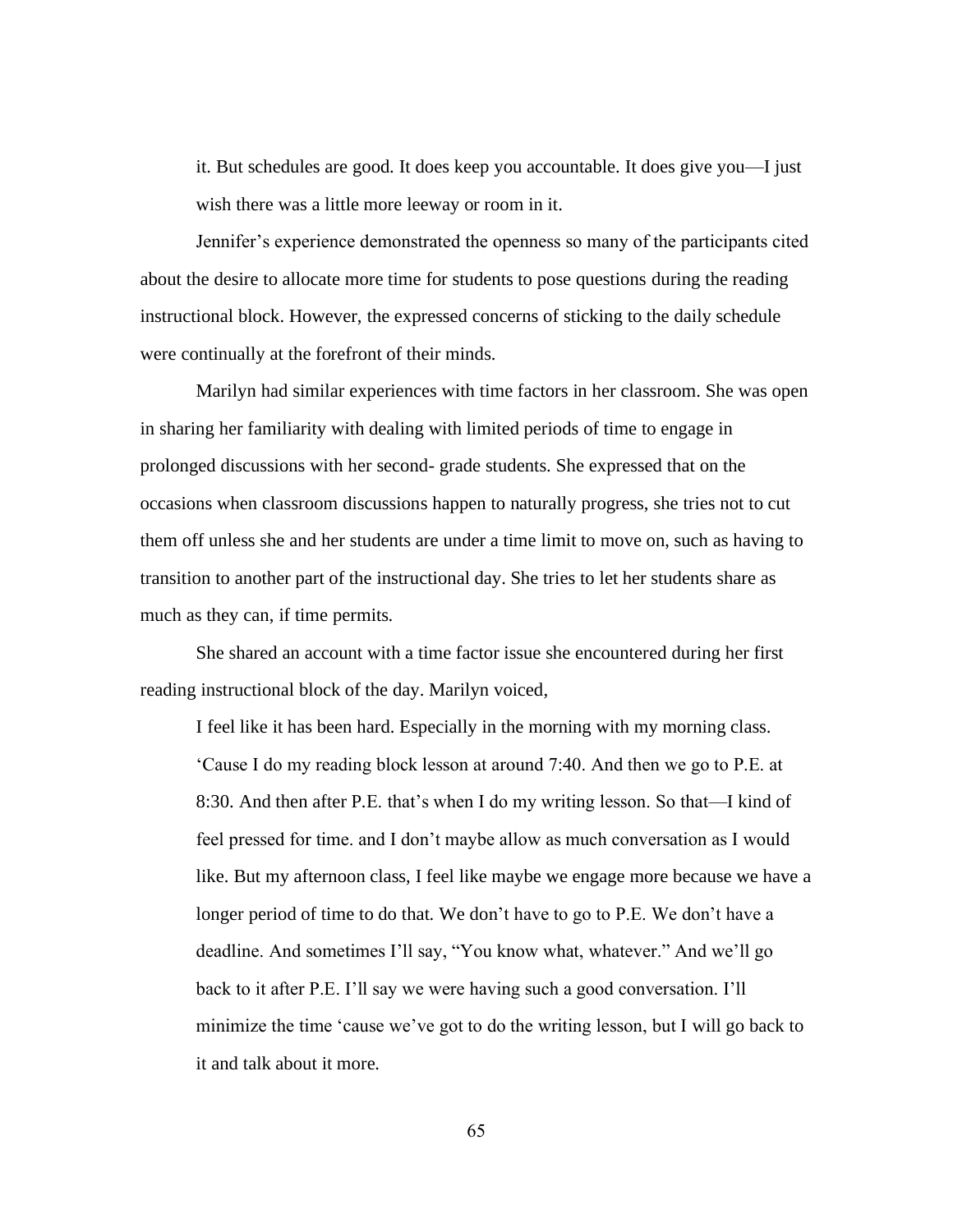Marilyn was direct about sharing her perspective about the lack of time students have to ask questions in the elementary classroom setting. She explained,

Well . . . you know . . . I think there's just so little time in the day with everything going on and then you've got to account for discipline problems that come up or kids talking and—I want to blame it on the time but you know . . . sometimes we just—teachers get overwhelmed and want to move on to the next thing. But overall, I think we're pretty good at leaving time for questions, but I wish we had a lot more time for questions. Just not enough hours in the day. I just feel like there's just so many—I got to get those grades in for the week. And I mean, that's part of it but . . . if it was more relaxed and . . . which some days—and every day is different too. Some days, we do have more time for questions. But . . . time.

In addition to her perspective on why she felt there is not enough time for students to ask questions during the reading instructional block as articulated above, she went on to explain what she thought the benefits of having students ask more of their own questions during the instructional block could be. She explained that giving students the time to ask more questions would force them to use higher order thinking skills and come up with their own questions and use vocabulary they would not normally use. Another benefit that she mentioned was allowing students to generate their own questions puts them in the role of the teacher and increase their confidence in the process.

Like Marilyn, Suzanne Rae shared a similar perspective why students have an insignificant amount of time students to ask questions during their instructional block. Suzanne Rae stated,

I would—I would just say time. I would say that teachers kind of get—just worried about running out of time; and they just want to get through and talk and explain what they're supposed to do and teach and—because if you aren't—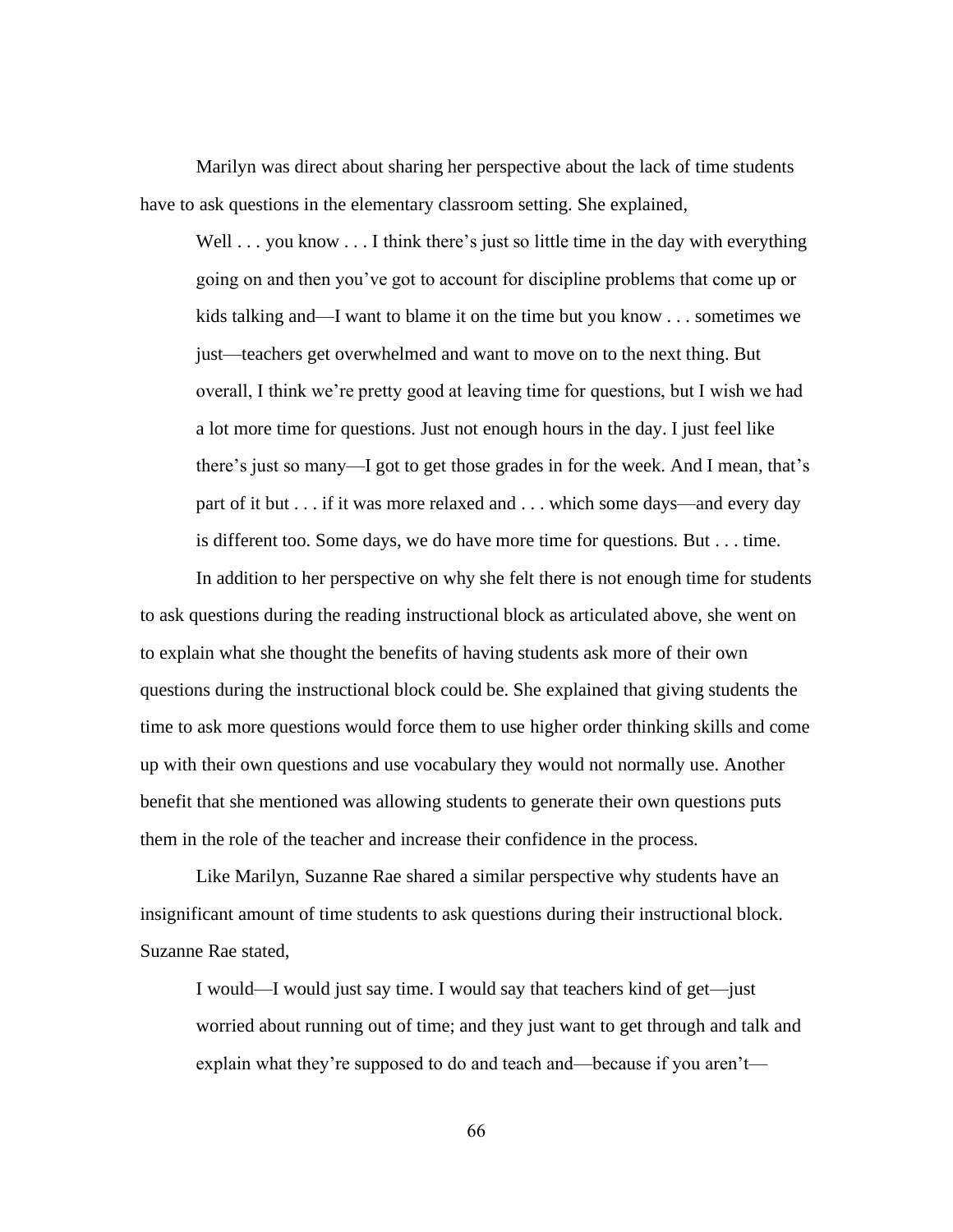because as much as I do stuff and let them ask questions, if you stopped—I mean you wouldn't get through anything. I mean that's just the reality of it. So it is definitely time, you know. So I would say that.

Based on Suzanne Rae's comments, it is evident that she has concerns about time factors that supersede her ability to engage in extended classroom discussions with her students. From her perspective, she is anxious of exhausting time without being able to get through her entire reading lesson. She did state that if time was not an issue and students could ask more questions, this would allow them to see each other's ideas in different ways. She articulated how students think and learn differently. The ability for students to generate their own questions would open their eyes to see their peer's point of view in a way that they might not have thought of before. Maxine offered her perspective on the insufficient amount of time for students to ask questions in the classroom setting. She expressed,

I really do feel like a component of all of those conversations is for the students to ask why. 'Cause they really did ask a lot of why questions and a lot of how questions. I don't know why it's not a lot of encouraged questioning for students in the elementary classroom because honestly, I really do think that's a very big marker in their success. It's definitely needed to ask those questions. I really do feel like my kids really grew this year by being able to talk. And they love to talk.

The response given by Maxine reflected the desire she has for students to ask questions during classroom discussions. She understands that students frequently ask *how* and *why* questions, and these are the types of questions that should be fostered from students. From her perspective, these are the types of questions that contribute to student growth in reading. Maxine also shared her insight on what she believes the benefits of students generating their own questions could be. She said,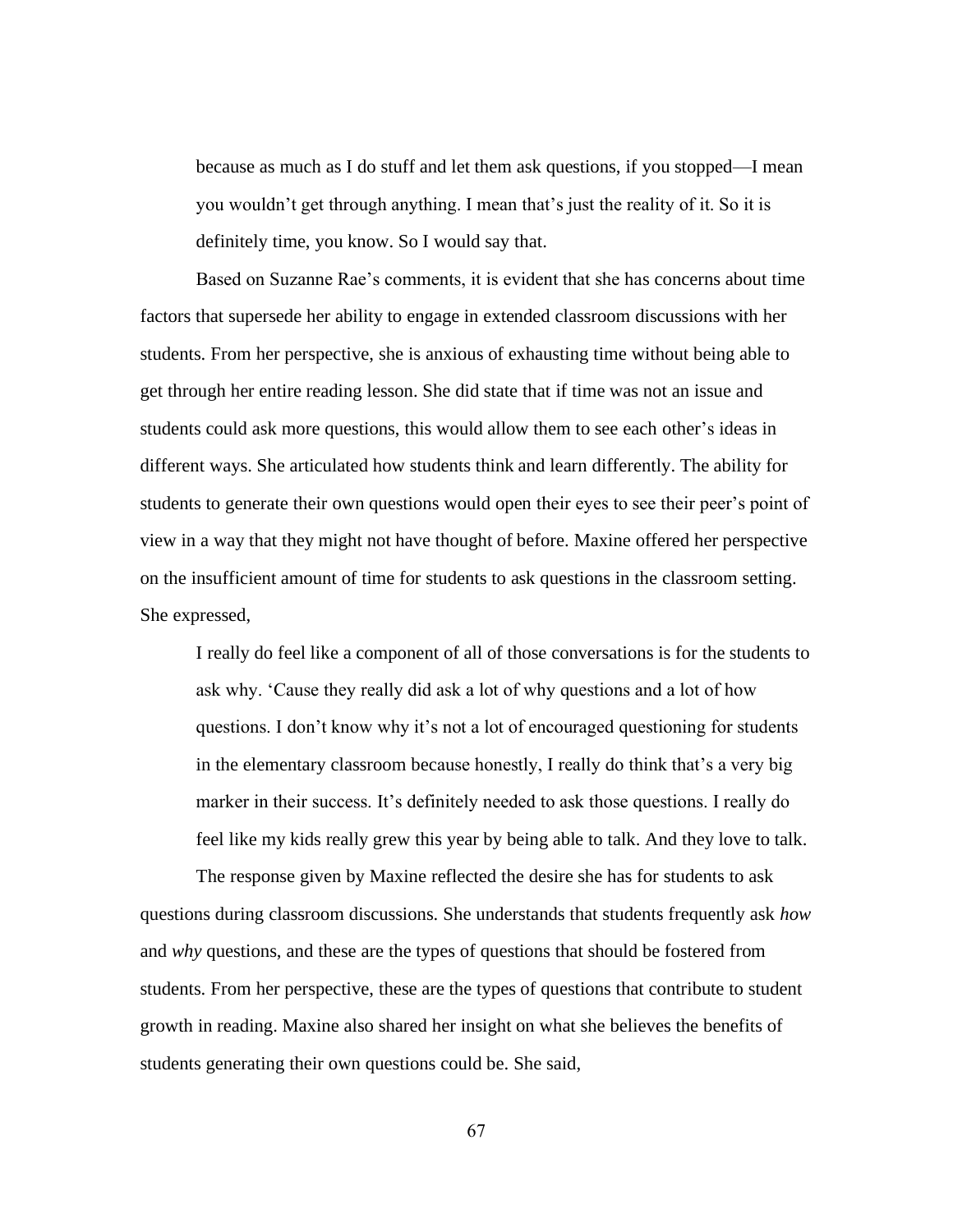When students generate their own questions, they put themselves in the teacher's spot. And I think there's a lot of studies that show that people perform better when they watch—people perform better when they know they're being observed. They're going to perform differently, you know. And they're gonna try to show off in a way. And so kids, when they're put in that seat to take ownership of their lesson where they're like almost the teacher in a sense, they don't want to mess up 'cause they view the teacher as an expert. So they want to be experts themselves. They want to be experts in their thinking. They want to be experts in their writing. They want to be experts in their reading. And they want to be experts in their questioning. And so when you put them in the seat of an expert they're going to perform like an expert. And so like that is the best benefit of it all. They get that ownership. They get to be the expert.

As evinced through Maxine's words above, she supports students taking ownership of their learning in the reading classroom. She understands that students are fully invested when held accountable for their learning. From her perspective, when students are given control of their own learning, they perceive themselves to be experts alongside the teacher.

In addition to time being a reoccurring theme, participants expressed their own barriers. Marilyn shared what she felt her greatest challenge teaching reading was. During an interview with the researcher, she said,

What's hard for me—especially this year is all the kids are on different levels. We have some really high readers who are on fifth grade level and then we have pre-k level. So that's really been a challenge, kind of meeting them in the middle. And especially this year with the pandemic going on. Finding the time to care for these kids who are really struggling. Because I'm expected to teach problem and solution, and retelling, and figurative language. And that's been a challenge for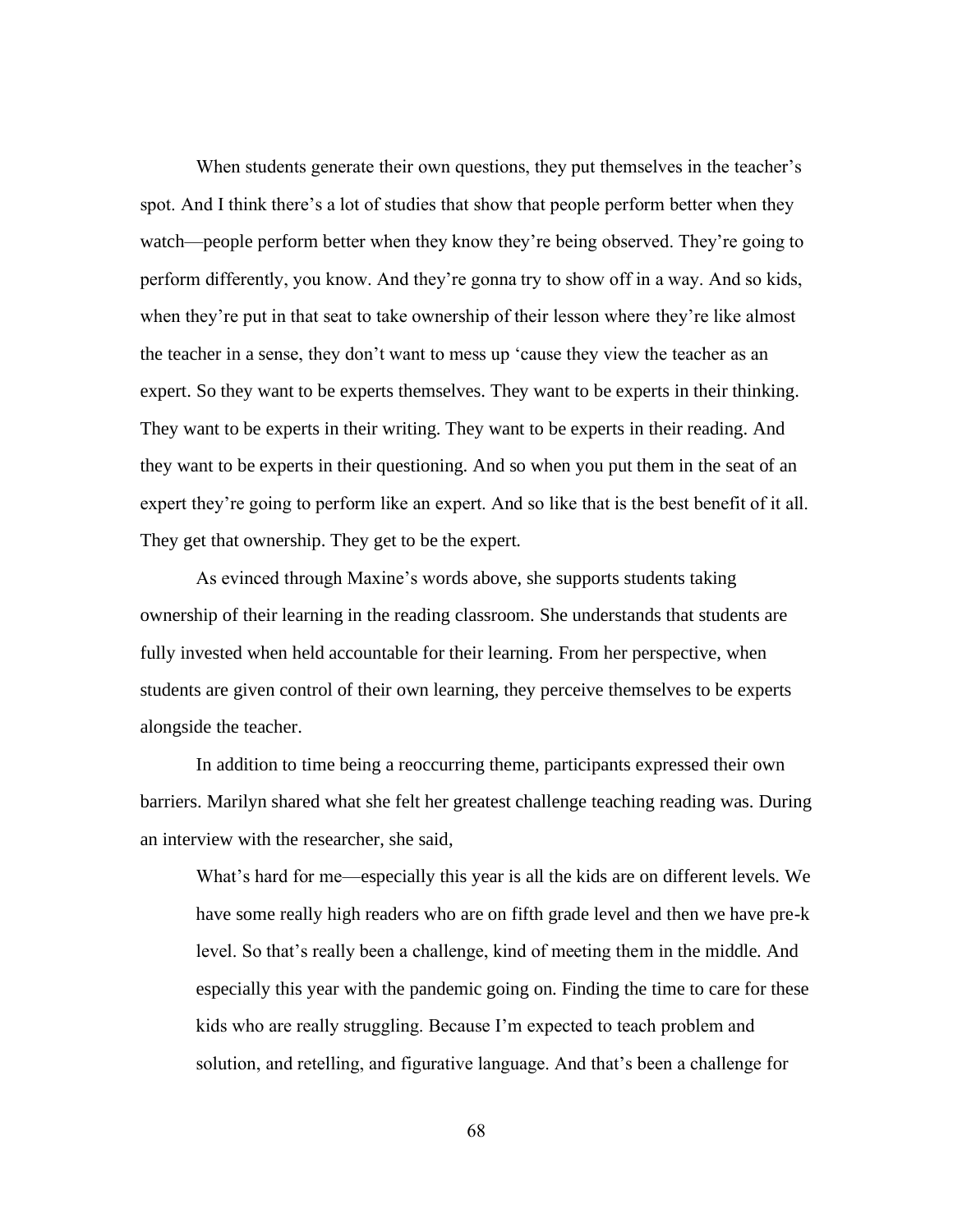me when a lot of these kids can't even read. So, I'm trying to give those higher kids what they need but then kind of trying to lower it and cater to the kids who struggle.

As stated in Marilyn's quote above, it is evident that she has an important responsibility to ensure that she supports the needs of her students in a way that addresses and fosters their diverse learning needs. Like Marilyn, Jennifer also shared instructional barriers that she encountered in her fourth-grade classroom. During an interview she expressed her instructional barriers, stating,

Because I currently work with transitional language students, my biggest challenge is honestly the state testing at the end of the year. That state testing is done on a level that is high—higher than what grade level fourth grade is, usually. It's a little challenging. Most of my students most years come in under reading level in English. So, it's getting the students to transition into a new language as well as getting them to understand the language, getting them that comprehension of what they're reading. Background knowledge of course is a huge part of that too. They have very limited experiences . . . some of my students . . . most of my students. And so, sometimes, when you're reading about certain things it's not the connection is not always being made because it's completely foreign to them. The connection in their brains is not being made to what they are actually reading about. So, I would say, the English—the transition from Spanish to English for me is one of the biggest—the biggest challenge; and a lot of students under grade level when they come into fourth grade.

Jennifer provided a telling depiction of the challenges she faced as a fourth-grade teacher. Her genuineness with communicating her biggest challenge to teaching her students who transitioned from learning to read and comprehend in Spanish to English,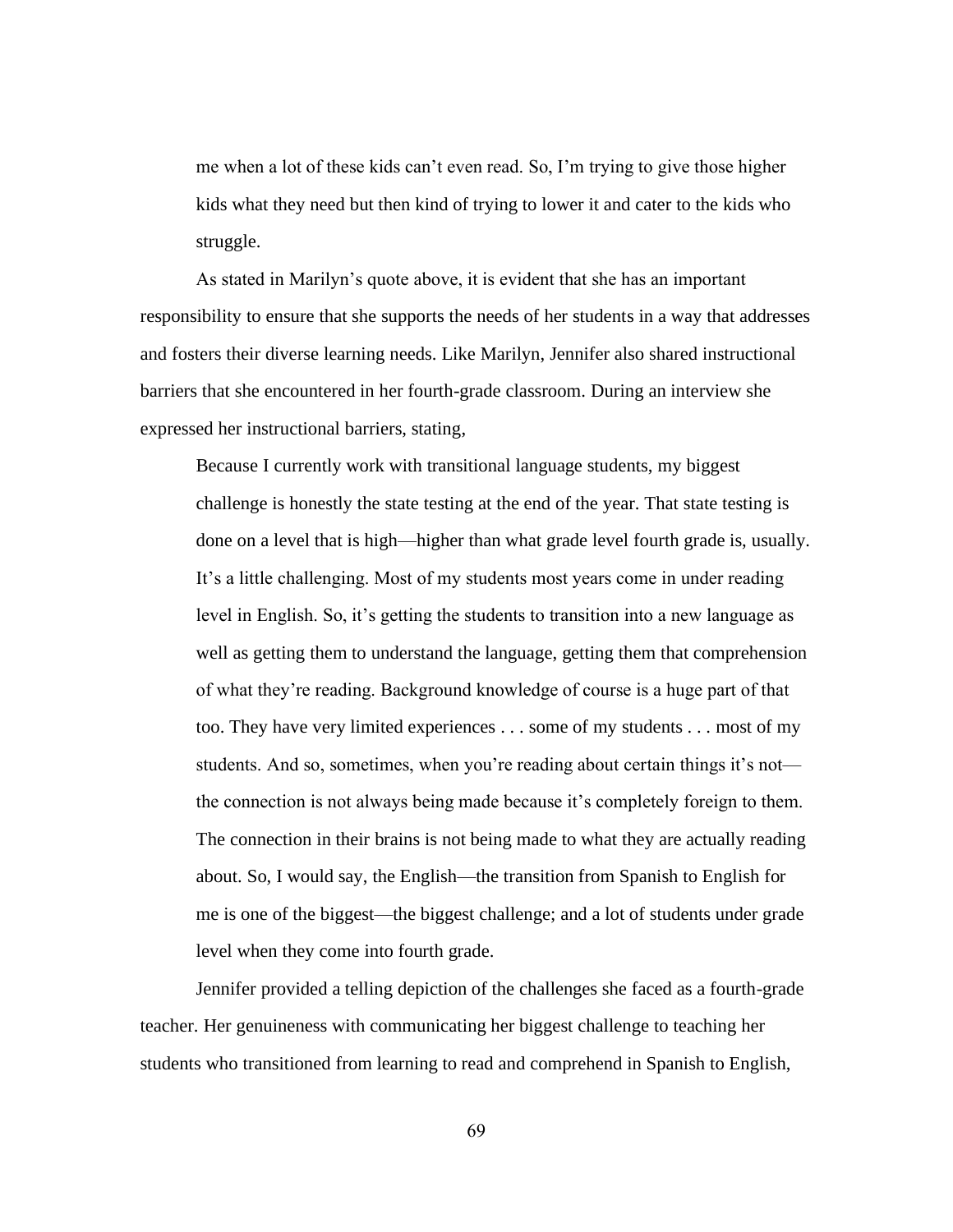gives a clear indication that these types of barriers can be challenging for both teacher and students. Jennifer's ability to provide instruction that fully immerses her students in learning to read and comprehend after years of learning in their native language coupled with taking the state assessment at the end of the year were two of her greatest challenges as a teacher. Suzanne Rae, the kindergarten teacher participant, mentioned her challenges with being a reading teacher. She described her challenges as occurring primarily at the beginning of the year. Suzanne Rae revealed,

I think getting the—it's challenging in the beginning of the year getting the kids excited to read because they don't—because they can't read yet, most of them on their own. So, getting them excited in the beginning is very challenging in kindergarten. But once they started to learn more words and be able to read more words, that's kind of when the excitement starts; and they start putting those words together to make a sentence. Then the excitement starts. But in the beginning, it really is a challenge getting the kids to want to read.

Based on Suzanne Rae's experiences with her challenges as a reading teacher, she maintains a positive attitude about getting her students to overcome their own hurdle of learning how to read. Although her students were not enthusiastic about learning to read initially, Suzanne Rae resolved to develop them into emergent readers. Maxine, the fifthgrade reading teacher, explained her greatest challenge was getting her students to be critical thinkers. During an interview she stated,

Oh . . . I think—that's a really good question. I feel like my greatest challenge is getting my students to critically think outside of the text, which is why I have so much dialogue in my classrooms, or in my classes that I teach. Because my goal is to—as an educator, is to get students to critically think, to really think about what is not being said, what could be added to this text. Why is this thing or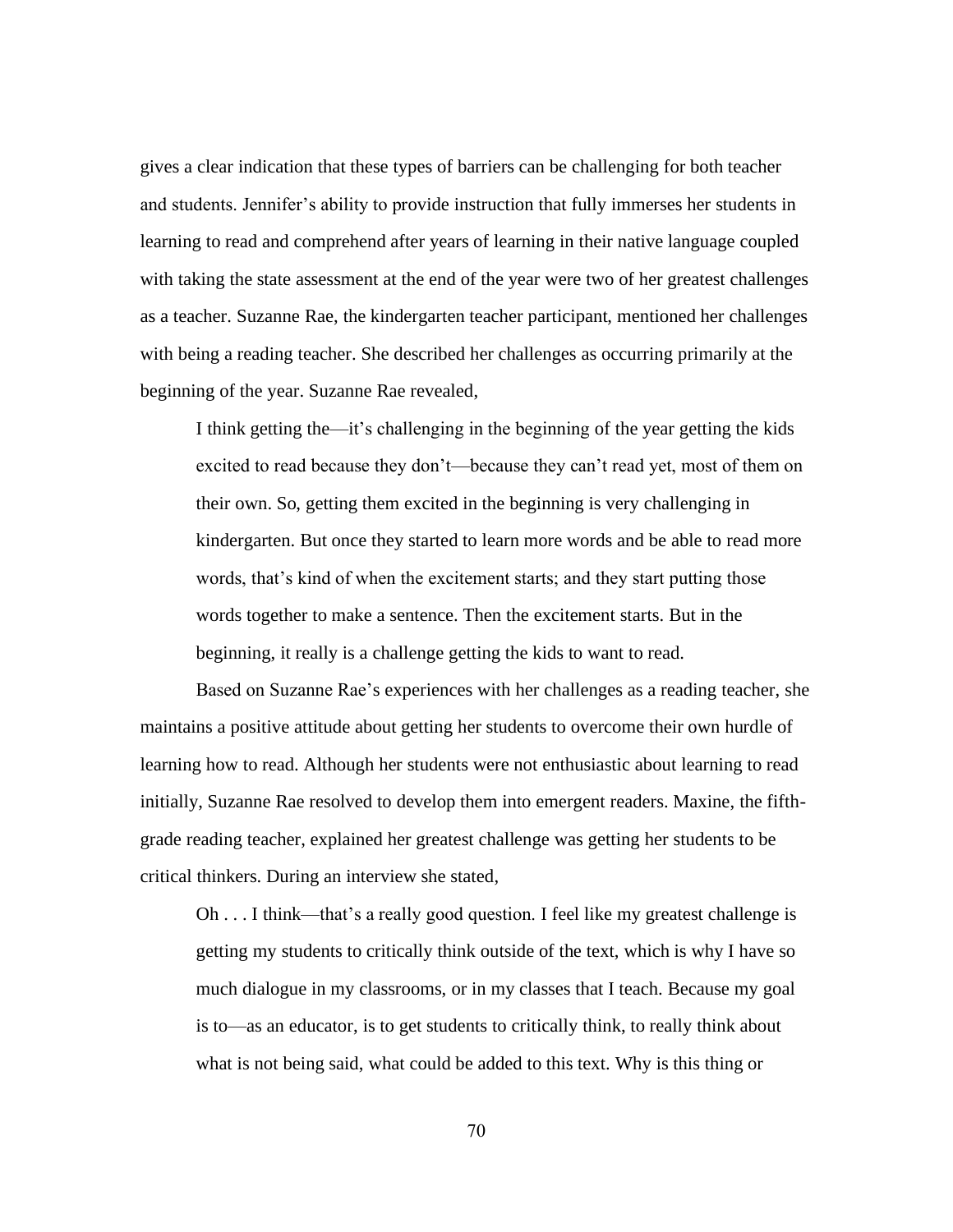this—what is missing? Like, that ability to critically think is what I believe is really gonna help them be prepared for the real world. And so, my greatest challenge is getting them to critically think on their own.

Maxine's comments suggested that her main challenge involves urging students to question what they read and determine why particular texts are written the way they are. Based on Maxine's experience, she aims to get her students to read with more depth and complexity. Moreover, this form of teacher and student engagement is what dialogic teaching is grounded in.

In summary, reading teacher participants shared individual accounts of different factors that limited their ability to engage students in prolonged classroom discussions without interruption in the elementary reading classroom setting. It was found that teachers often restricted classroom discussions because of their responsibility to provide reading instruction based on standards and skills that their students needed to acquire by the end of the school year. Moreover, teachers were held accountable to follow their reading block schedule with fidelity. It was also determined that classroom discussions were limited at times when teachers expressed concern of exhausting instructional time if discussions were prolonged beyond the reading instructional block. Teacher participants were also direct in sharing their personal experiences about barriers that deterred their instructional practices in the classroom.

# **Teachers' Limited Knowledge of Dialogic Teaching**

Participants' limited knowledge about dialogic teaching was another theme that emerged through the data analysis of reading teachers' perceptions and attitudes about a dialogic approach to teaching. In this section, teacher participants gave insight on what they considered dialogic teaching to be. Additionally, participants shared if they perceived themselves to be a dialogic teacher, the type of professional development that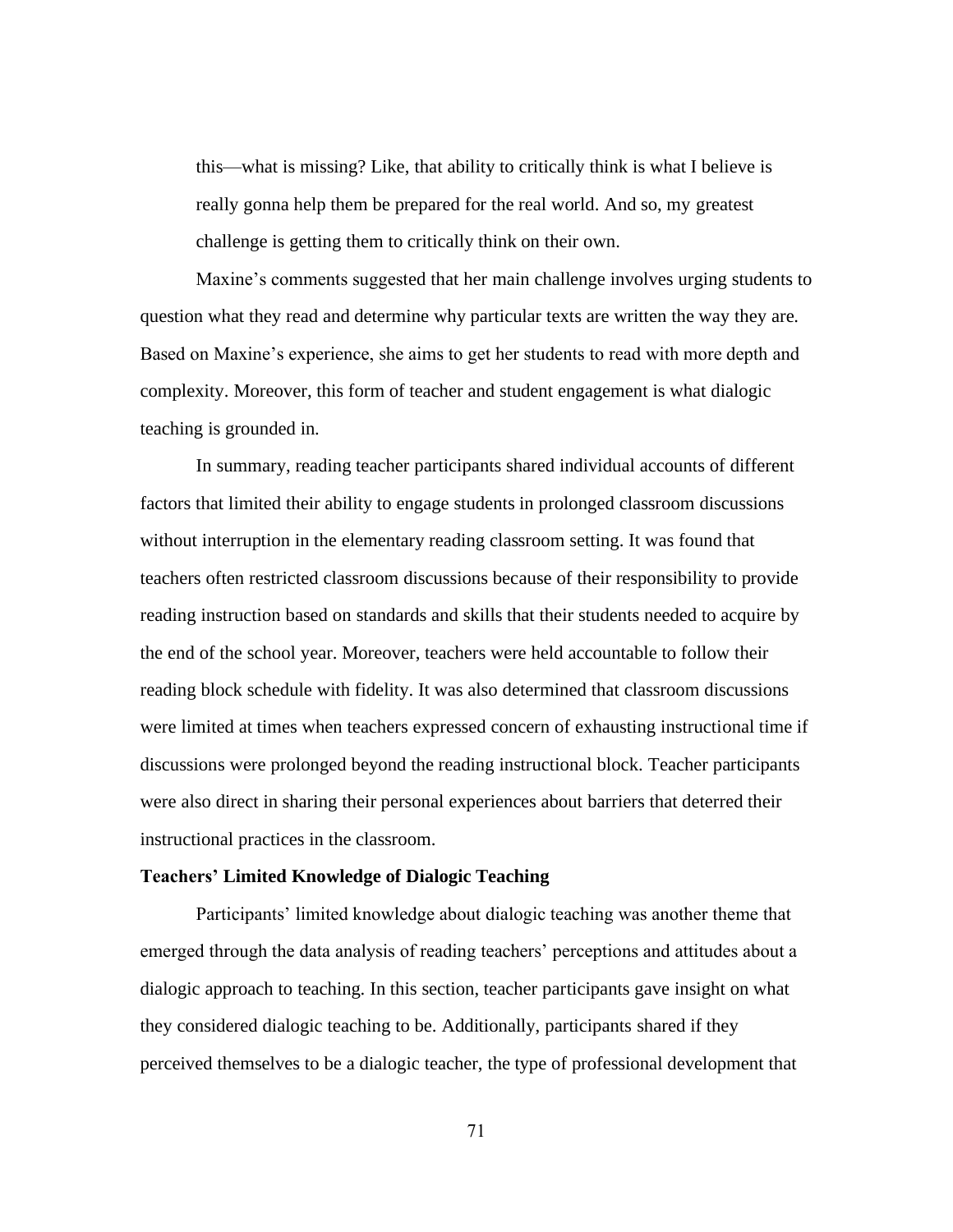would support them in being dialogic teachers, and how being more knowledgeable could influence their instructional practices and influence classroom discussions during reading.

Marilyn shared her thoughts on what she considered dialogic teaching to be. She affirmed that she was unfamiliar with the term dialogic teaching. However, when she thought about the concept of dialogic teaching, the word dialogue came to mind. During an interview, Marilyn voiced her belief as to when she felt the appropriate time to engage students in dialogic discussions was. She shared,

Especially after maybe a read aloud or mini lesson—having that dialogue. 'Cause I want kids to take ownership of their own learning and share. And I don't want to be the only one doing all the talking, which a lot of the times I feel like I am. I enjoy when kids share, even if it's not really what I am looking for. I think it's important because it gets them confident and know that they have voice and what they say matters.

In Marilyn's statement above, she made it clear that she wants to give her students voice and agency of their learning. She acknowledged she feels she does most of the talking during the reading instructional block. In contrast, her comment also suggested, engaging students in dialogic conversations would only take place following a read-aloud or the delivery of direct instruction. This would imply that students would defer participating in dialogic conversations until after the central part of the lesson concluded.

When asked if she considered herself to be a dialogic teacher, she asserted, Yes, I think so. 'Cause I'll say, "Well look, this is my opinion, but what do you think about this?" Or "How can you relate this to your life?" "Have you experienced how that character is feeling?" So yeah, it helps me to kind of get to know the students. And learn different things about them and build more of a rapport.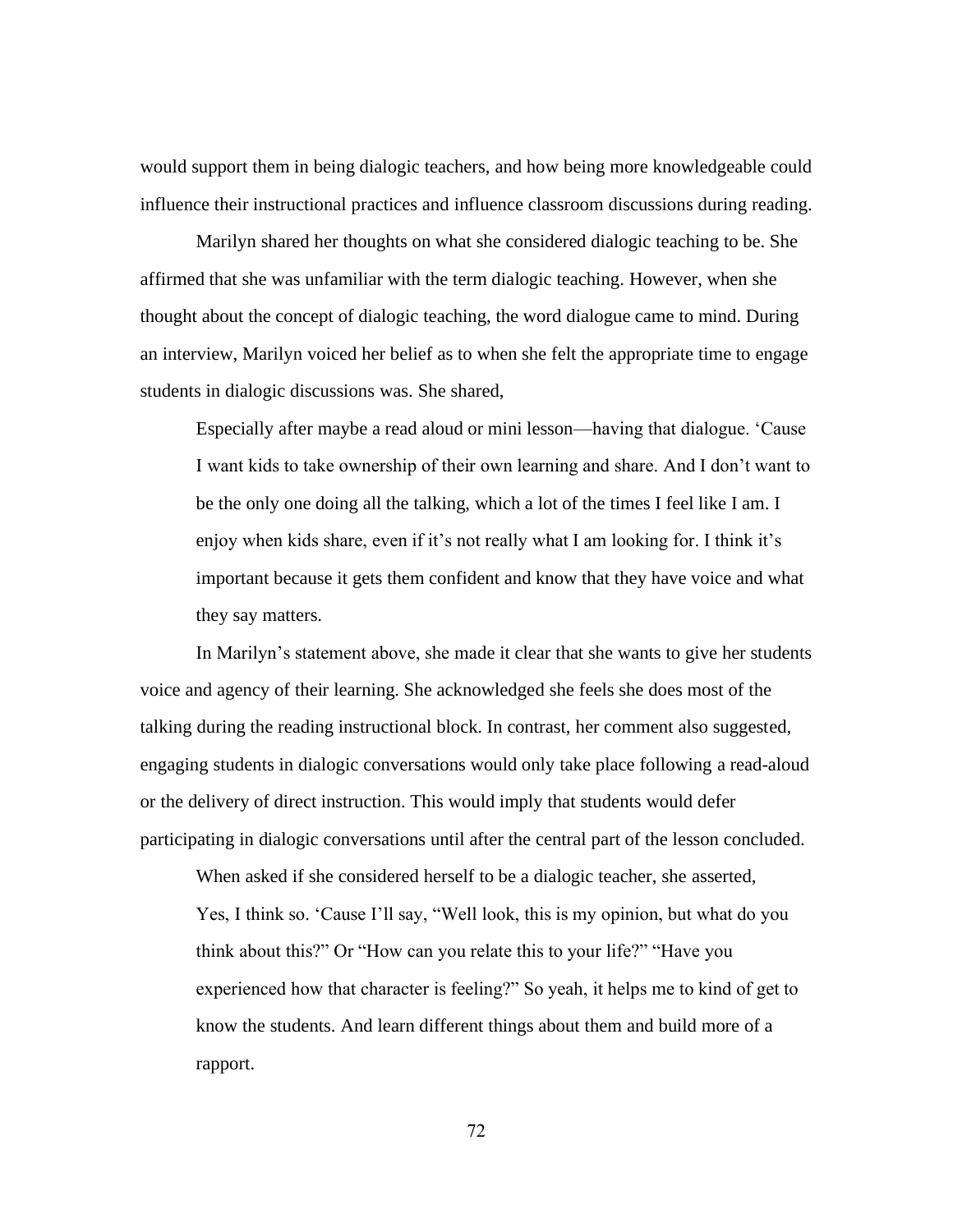Marilyn feels she is a dialogic reading teacher. She believes that asking her second-grade students the types of questions as those mentioned above makes her a dialogic teacher. She expressed that she has never received any form of professional development training about dialogic teaching from either her undergraduate program, campus, or on her own. However, she was open in sharing that she would be interested in knowing more about dialogic teaching as an instructional approach to teaching reading. Marilyn shared that she would want to know how to appropriately embed dialogic teaching in her daily practices. If given professional development training from her campus instructional leaders, she would want the training to emphasize what dialogic teaching is and what it consists of. Marilyn also wanted to know how to incorporate it in her reading classroom purposefully. When the researcher asked Marilyn how she thought knowing more about dialogic teaching could impact her ability to be an effective reading teacher, she stated,

I think I would know how to be more aware when I'm teaching and how to incorporate it in the teaching and how to do it really well. Like, not just—just becoming more knowledgeable and seeing—see someone like a video of a teacher doing it and how the kids respond. And I'm a very visual learner so it would help for me to see someone, an example classroom and someone using dialogic teaching in their classroom.

Marilyn expressively detailed that being well-educated about dialogic teaching could guide her instructional practices. She explained the type of professional development training on dialogic teaching that she would most benefit from is having the opportunity to observe a dialogic teacher in the classroom setting. She believes that watching a dialogic teacher in the classroom setting would serve as an exemplar for her to model her instruction after.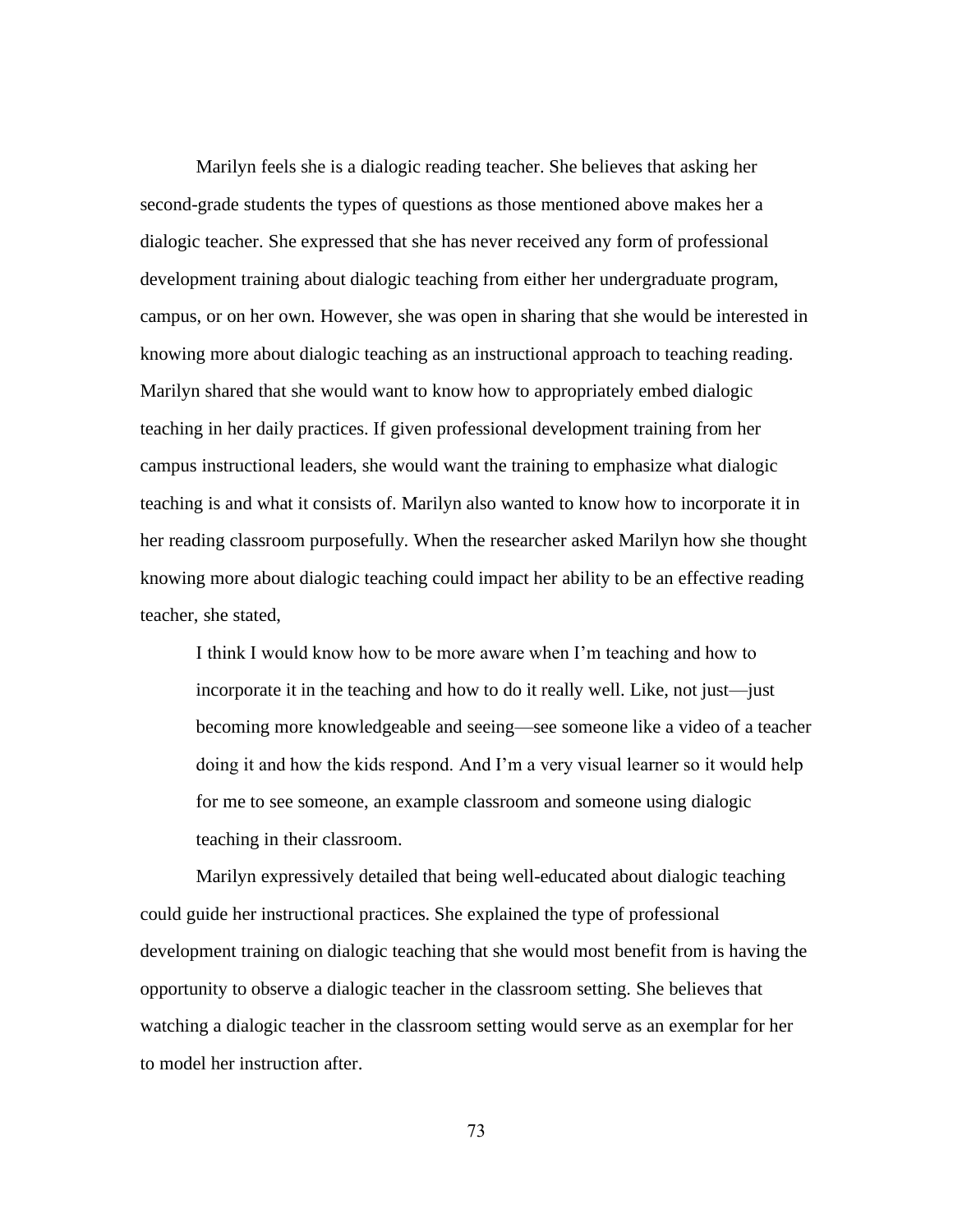Jennifer was also forthright in sharing her thoughts about dialogic teaching. When the researcher asked Jennifer during the initial interview if she was familiar with the concept of dialogic teaching, she communicated,

I am not. I actually looked up the word dialogic earlier 'cause I was like, let me let me see exactly what that is. But I guess it's conversations around texts. That's what I'm understanding of what I just read. So . . . I would say that this happens. I might not call it dialogic teaching but maybe it is—I would hope what was—what would be happening in my classroom . . . naturally, you know.

Her statement suggested, though she is unfamiliar with dialogic teaching, she has an interest to know more about what it is as an instructional practice of teaching and learning. Although she did not associate the interactions that transpire in her classroom as dialogic teaching practices, she believed that dialogic experiences innately occur in her reading class. Despite not having an actual understanding of what dialogic teaching is, Jennifer considered herself to be a dialogic teacher. When asked if she considered herself to be a dialogic teacher, she expressed,

Absolutely, yes. I don't just come in and read and then we move on to questions. I want to make sure there—there is conversation about the text. Maybe even to a fault perhaps 'cause maybe we go a little too much around in circles in conversations but . . . uh, yes. But I do think also with my ESL students that it is important so there are some connections that are being made through conversation, through pictures, through different things that they could connect to what they're about to read.

Jennifer believed that what makes her a dialogic teacher is that her instructional block involves more than her reading written text followed by her students responding to a series of questions. Additionally, she felt that she may spend too much time engaged in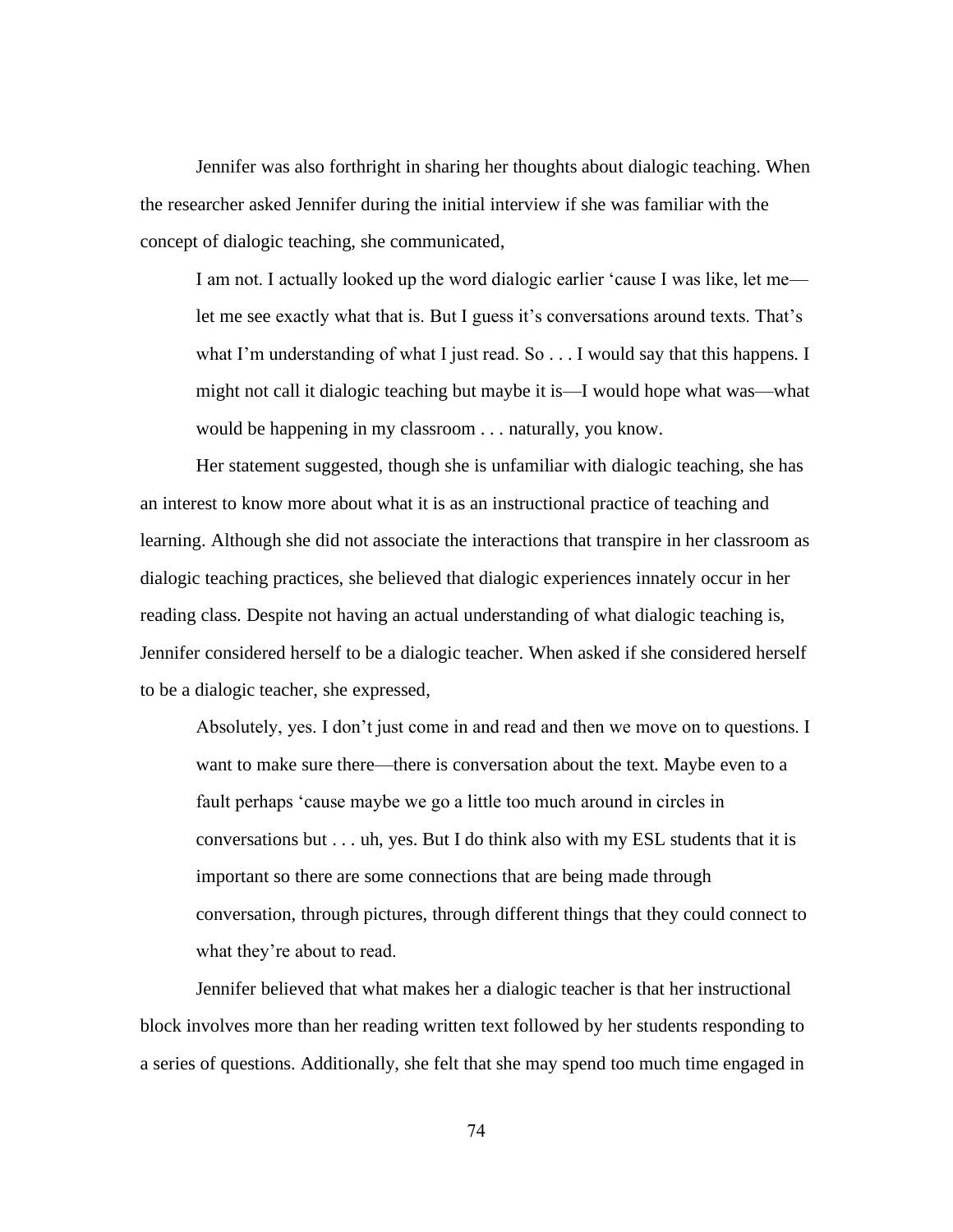classroom conversations due to the support her ESL students need with making connections to text through not only conversation but also visual representations and other instructional supports. When asked if she had ever received formal professional development training about dialogic teaching from her undergraduate program, school district or on her own she initially stated that she had not. However, Jennifer wanted the researcher to understand that her current school district does provide professional development opportunities that emphasize when questions are asked during the reading instructional block. She clarified what she meant by saying,

Perhaps with my school district there . . . you know—you do your reading block. When you do go to professional development, they do go through the prereading questions, during reading questions, postreading questions. So yes, from that point of view . . . yes. But yes, I'm always willing to learn more. I think it would be good a good—a good thing to know more about.

Although Jennifer's school district has provided professional development in terms of the questions that would be asked of students before, during, and after reading, no specialized training had been offered specifically about dialogic teaching as an instructional strategy. She also shared with the researcher that dialogic teaching is a new concept and the very first time she has ever heard this term used. When asked what she would want professional development training opportunities to stress about dialogic teaching from her campus instructional leaders, she said,

I think that talking—allowing time for the talking time. You know, allowing, giving the—giving that time for the students and teaches to interact; either with themselves or with the teacher and going through that with—creating that time perhaps where it is allowed to do it without being so stringent on what's next and what's coming next. Like, also just the types of questions that would be asked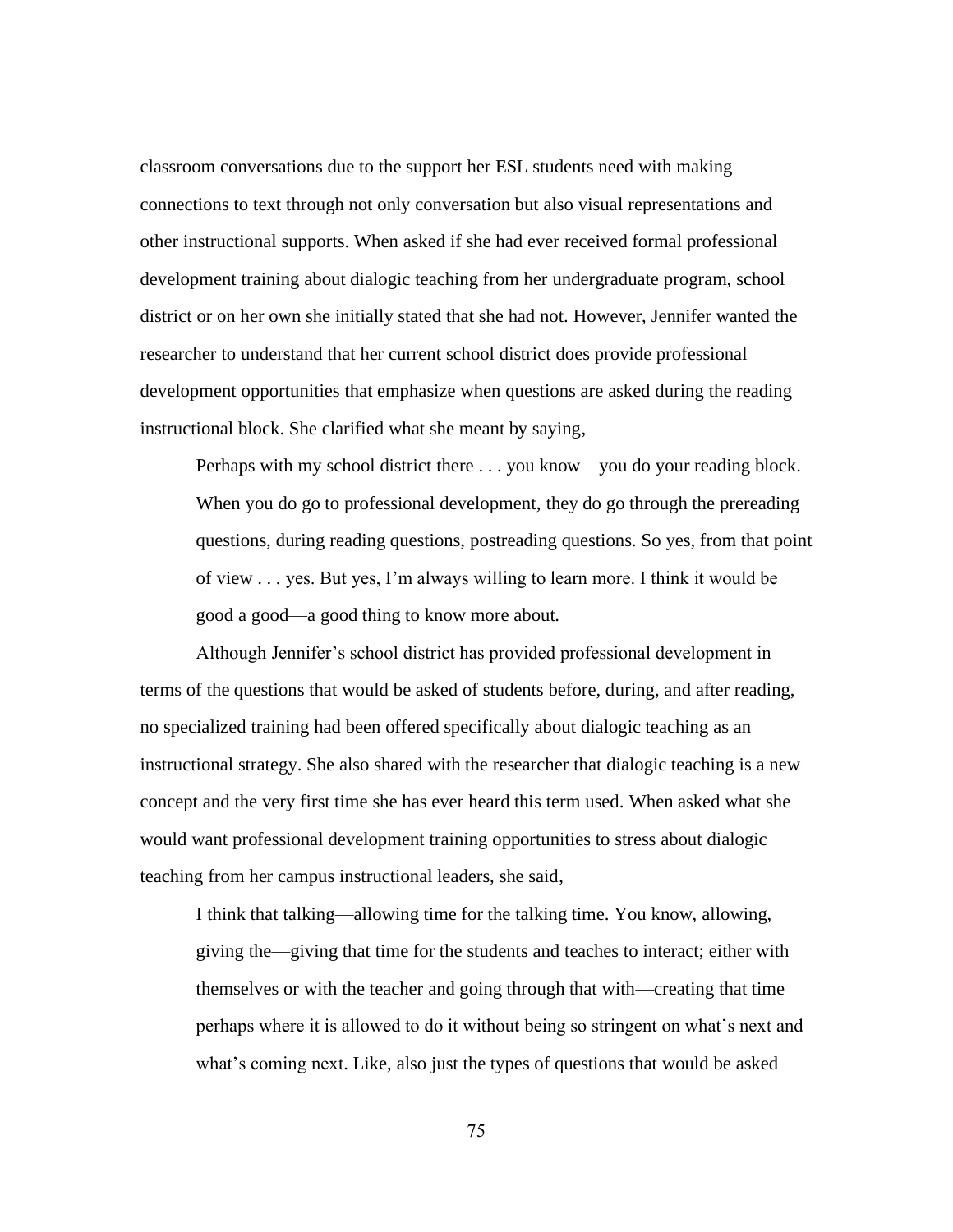within the read aloud. The focus or what the purpose in those questions and how getting them to think, you know. Like opening their brains to what those questions should look like or how they can think about them.

Jennifer expressed that her goal as a reading teacher is to have her students love and enjoy reading and not to look at reading as a task. She understood there are skills and standards her students should be proficient in by the end of the school year. However, she wanted her students to be excited about reading.

Moreover, she expressed that reading is not about tests, but it is about the love of literature and the love of books. When the researcher asked Jennifer how she felt knowing more about dialogic could impact her ability to be an effective teacher, she stated it could allow her to get students to love reading and have good quality discussions. Like Marilyn and Jennifer, Maxine was not aware of dialogic teaching as an instructional strategy and was unsure if she would consider herself to be a dialogic teacher. When questioned if she had any prior knowledge about dialogic teaching she explained,

Not at all. I know it has to do with dialogue because of the word dialogic in there. I figured it's something conversation based. But that's about the extent of what I can infer. I think I'd need to know a little bit more about it.

Based on Maxine's statement, it is evident that she had no prior understanding of dialogic teaching. She was direct in sharing that she needed to know more about dialogic teaching before she could identify herself as a dialogic teacher. She also informed the researcher that she had never received any type of professional development training from her undergraduate program, alternative certification program, or district and campus leaders about dialogic teaching as an instructional strategy. However, she was vocal in communicating that if given the opportunity to receive professional development from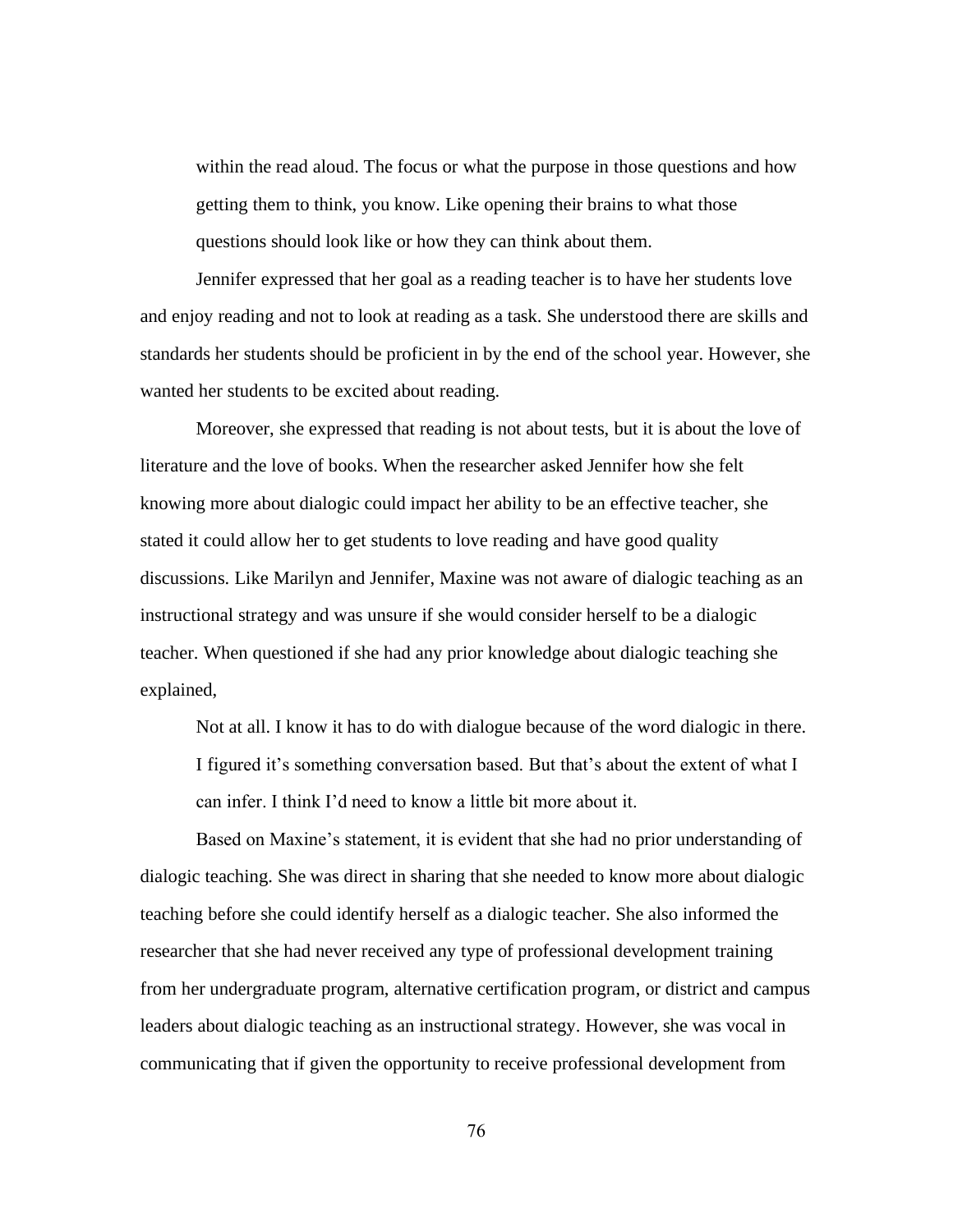campus instructional leaders about dialogic teaching what she would want the training to focus on. She articulated,

I guess I'd want them to emphasize what an effective dialogic teacher would look like in a classroom. And I think because we're at an elementary school I think I would like to see it effective across grade levels. What a dialogic teacher looks like in third versus fifth versus fourth. Especially in those grade levels where like they're going to take STAAR for the first time. I really do feel like our students did well on STAAR this year' cause they've had a lot of discussions. And even honestly before STAAR they just like to talk. But just what it would look like effectively across different grade levels.

Maxine articulated the exact type of professional development that she felt would best support her responsibility as a reading teacher. She also expressed that she believed knowing more about dialogic teaching could impact her effectiveness as a reading teacher. Having more of an awareness about dialogic teaching would prompt her to do further research on this method of teaching on her own. She further explained that she wants to be able to determine how she could apply dialogic teaching in her daily teaching practices in the elementary classroom setting.

Like the other three teacher participants, Suzanne Rae had not received any professional development training or courses from her undergraduate program, school district, campus instructional leaders, or on her own about dialogic teaching. Although Suzanne Rae had not received or attended any type of professional development learning opportunities, she was interested to know more about dialogic teaching as an instructional approach to teaching reading. When asked what she would want her campus instructional leaders to focus on if given professional development training on dialogic teaching, she said,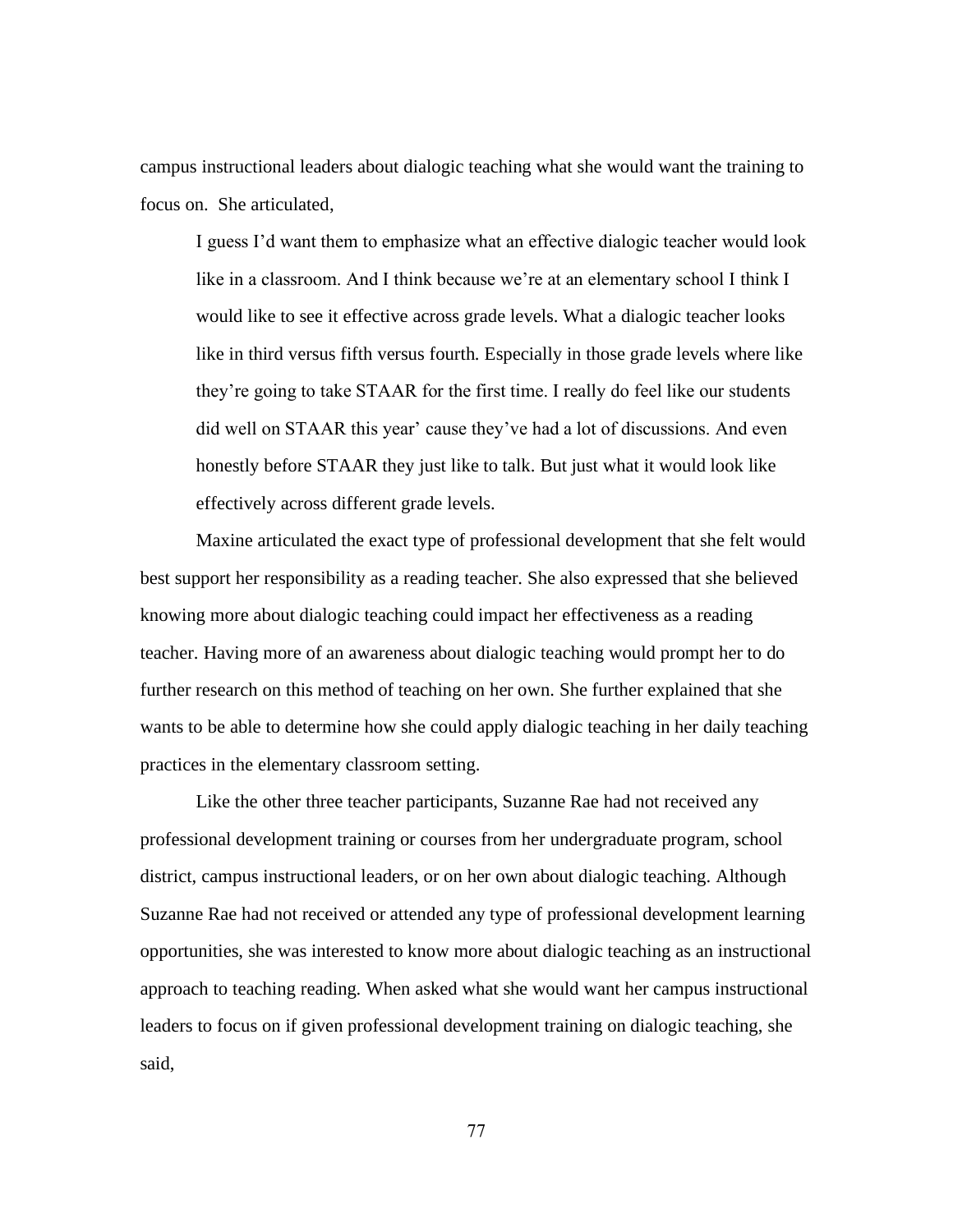I would say maybe how to utilize them interacting with each other in kindergarten. Like, how I can promote that and use that in a lesson. 'Cause I don't really know—I don't know. I've never done that. So giving them a chance to back and forth; and how you would put that into a lesson. That would be interesting.

There is a sense of uncertainty in what Suzanne Rae thinks would be the type of professional development best suitable for her role as a kindergarten teacher. As a primary grade-level teacher, she feels her students necessitate more hands-on support from the teacher. As mentioned, she expressed an interest in knowing how dialogic teaching practices would appear in a kindergarten classroom.

Despite Suzanne Rae not knowing much about dialogic teaching, if offered the chance to attend formal professional development trainings, she believed that knowing more about dialogic teaching could impact her ability to be an even more effective teacher. Suzanne Rae said that she is always open to a different way to teach and different ways to set up her lessons. Knowing more about dialogic teaching could impact the way she would introduce a new skill or concept to her students.

In addition to expressing how dialogic teaching could influence their instructional practices, participants voiced what their perceptions of the influence of dialogic teaching on student comprehension. Marilyn shared the following,

I think it would force them [students] to use those higher order thinking skills and come up with their own questions and use the vocabulary maybe that they wouldn't normally use . . . So vocabulary is a benefit, those higher order thinking [skills] is a benefit, having—kind of putting them in the teacher role . . . giving them that confidence, maybe.

As mentioned above, Marilyn's believed that dialogic teaching practices would challenge her students to take ownership and academic risks in the classroom. Similarly,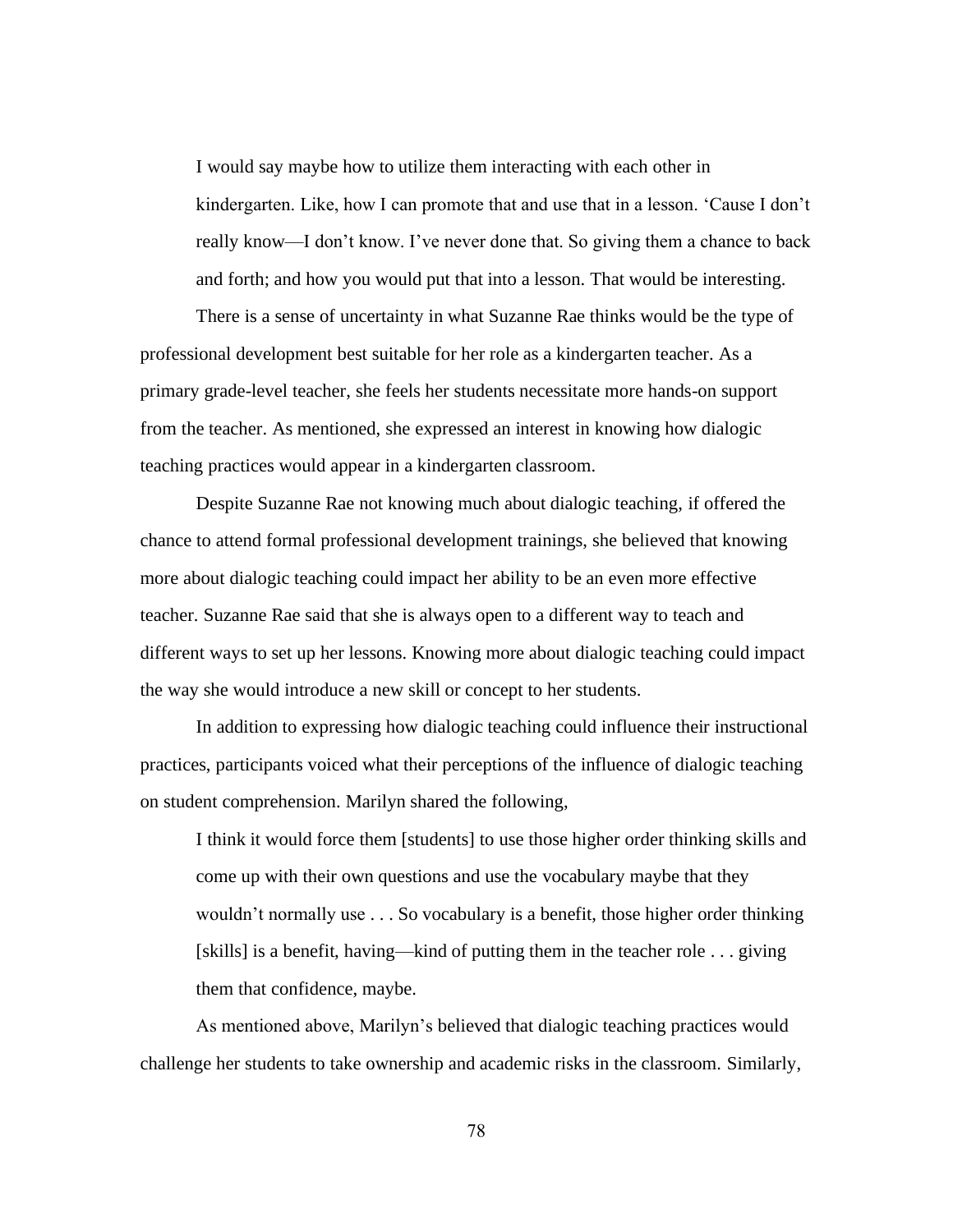Jennifer stated her position about the influence that dialogic teaching could have on student comprehension. She stated,

I think it goes with—you know, it's all the different senses of what you're doing, what you're hearing, what you're seeing; being able to talk things through. Being able to show what they [students] understand. You know, making connections in their brain and everywhere. Like, whether they're listening to the teacher or whether they are speaking out. So I think it's a very positive thing if it's going to build—if it's going to build on top of the foundation, so they really have a fuller understanding of what they're reading about or what they're learning about.

Jennifer's view speaks to how dialogic teaching gives students autonomy to make connections with written texts. Although she did not have any prior knowledge about dialogic teaching, she realized that it supports students building on knowledge they already have, which is aligned to teaching and learning being cumulative, an element of dialogic teaching. Maxine, the fifth-grade teacher gave her thoughts on how she felt dialogic teaching had the ability to influence student comprehension. She responded,

I think dialogic teaching impacts students' comprehension in a very unique way. 'Cause they are able to really talk about the issues or the prompt or the passage or the article or whatever—they are really able to think out loud. And so being them being able to talk it out, they get to hear the ideas of their peers who are the same age as them and they get to critically think outside the box. They get to the second highest level of Bloom's Taxonomy, which is to justify or stand on their decisions. And that's the best place that they honestly need to be. They should be inferring and making critical thoughts and decisions every day; and honestly, in every single class period. And so, them [students] being able to have that dialogic component, I feel that's very helpful for them.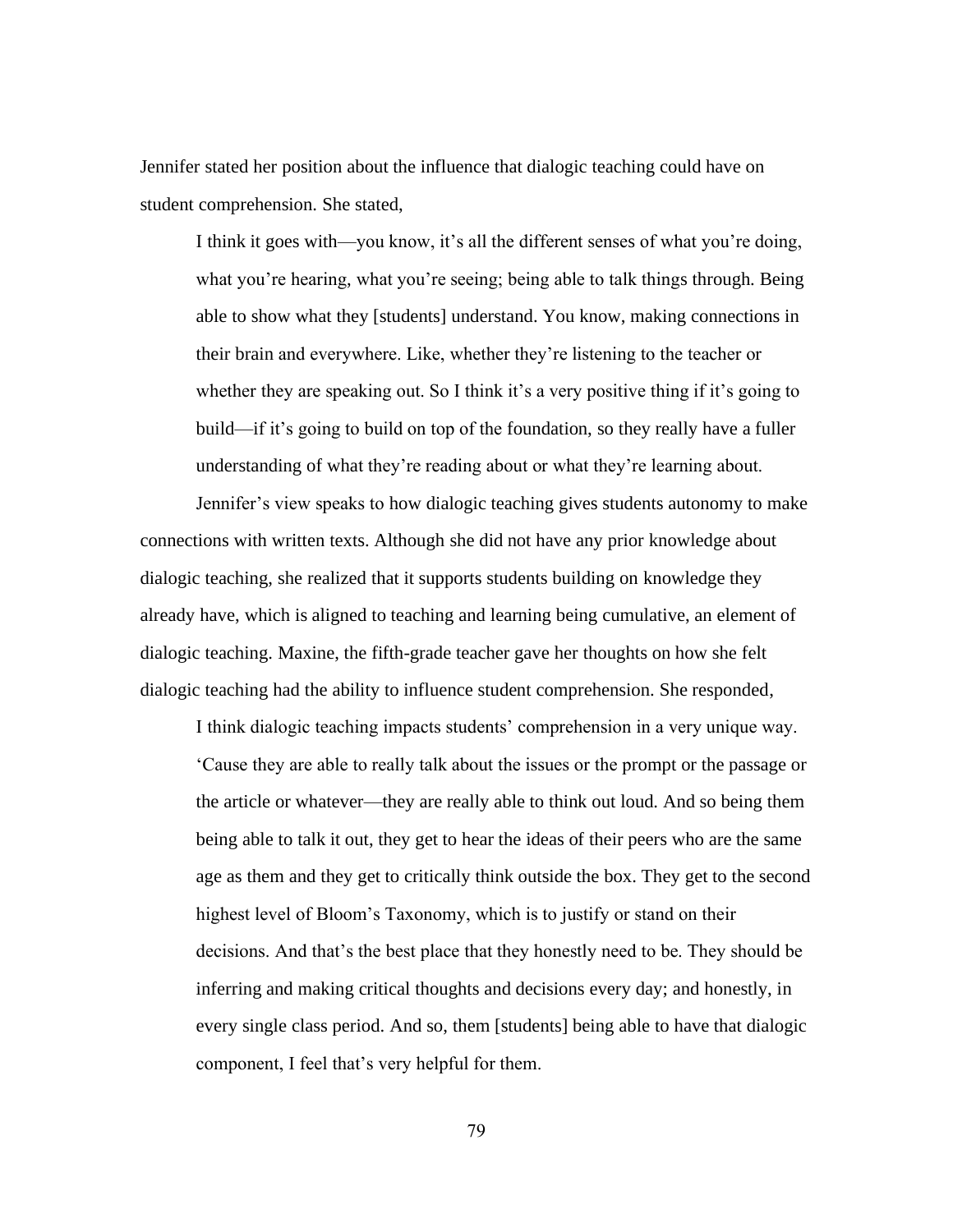Suzanne Rae shared how she thought dialogic teaching could influence student comprehension. She expressed the following,

I think it definitely would help. I mean, it would open them [students] up to different ways of you know, talking about what the subject they're learning about. Just different ways to interact, different ways to learn that skill, I guess. Since I don't really know a lot about it yet, but I definitely think that it would help. I mean, it definitely wouldn't hurt. I mean I think it can open their eyes to, you know, a different . . ..

There was some indecisiveness in Suzanne Rae's response. The researcher could also sense some nervousness in her speech. Perhaps, the apprehension detected in her tone was in not knowing enough about dialogic teaching to give an informed response. However, she was able to relay her belief that dialogic teaching would allow her kindergarten students the chance to learn in different ways and see things from a different perspective, which is aligned to teaching and learning being reciprocal, another element of dialogic teaching.

In summary, reading teacher participants shared their perceptions about and attitudes toward their request to know about dialogic teaching. It was found that research participants had no prior knowledge about dialogic teaching before participating in this research study. Furthermore, research participants had not received any formal professional development training from their undergraduate program, alternative certification program, school district, campus, nor on their own. However, all four participants expressed a willingness to know more about dialogic teaching and how they could apply dialogic instructional practices in their classroom.

Chapter Four described the findings of this case study. This study explored the perceptions of reading teachers about a dialogic approach to teaching reading in the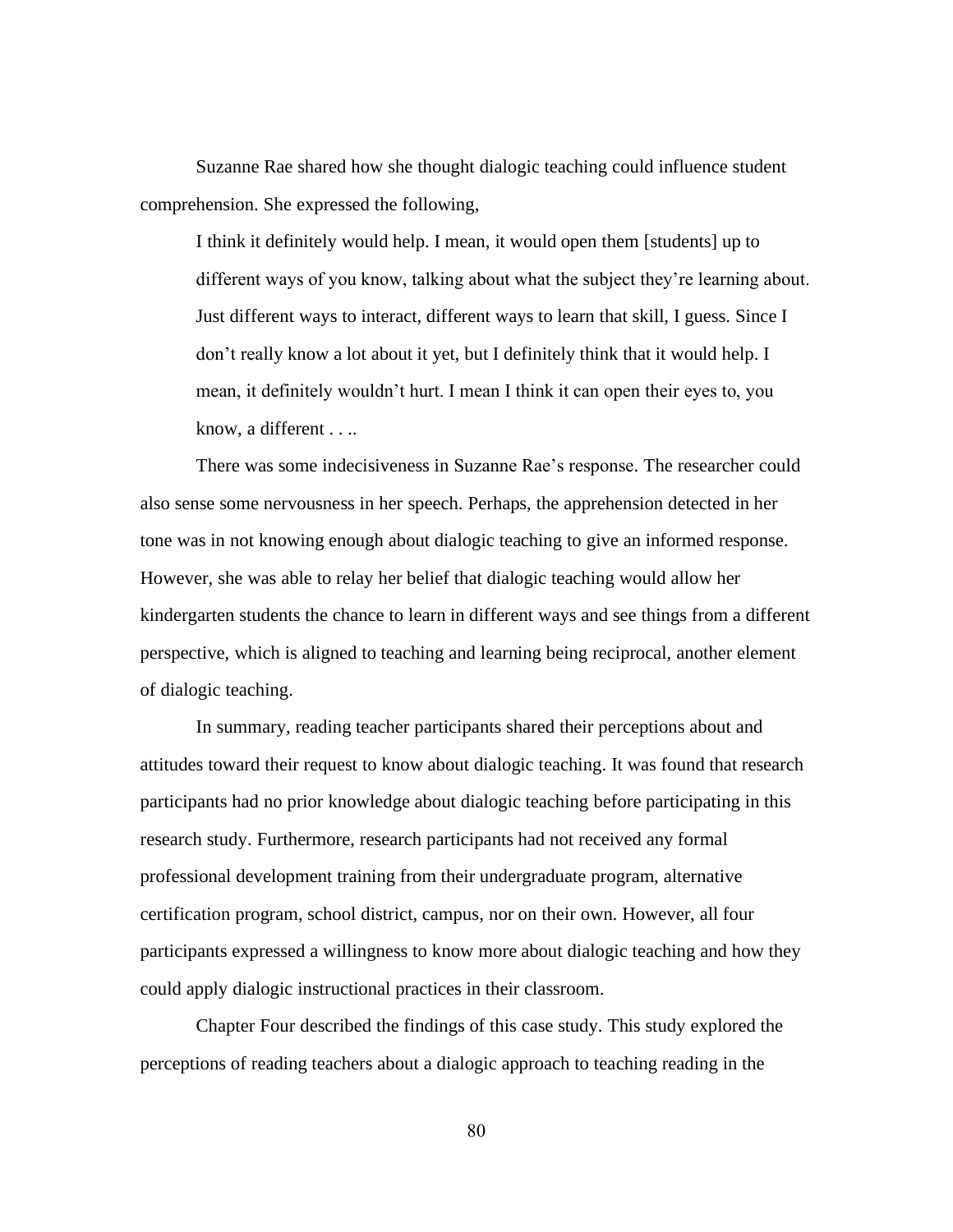elementary classroom setting. In addition to a brief introduction to each participant in the study, this chapter included data gathered from the responses of each reading teacher participant. A range of sources from the field were considered in this study including classroom observations, interviews, and field notes. From these different sources, five themes emerged: the nature of classroom discussions, student barriers, assertive influences, time factors, and limited knowledge of dialogic teaching.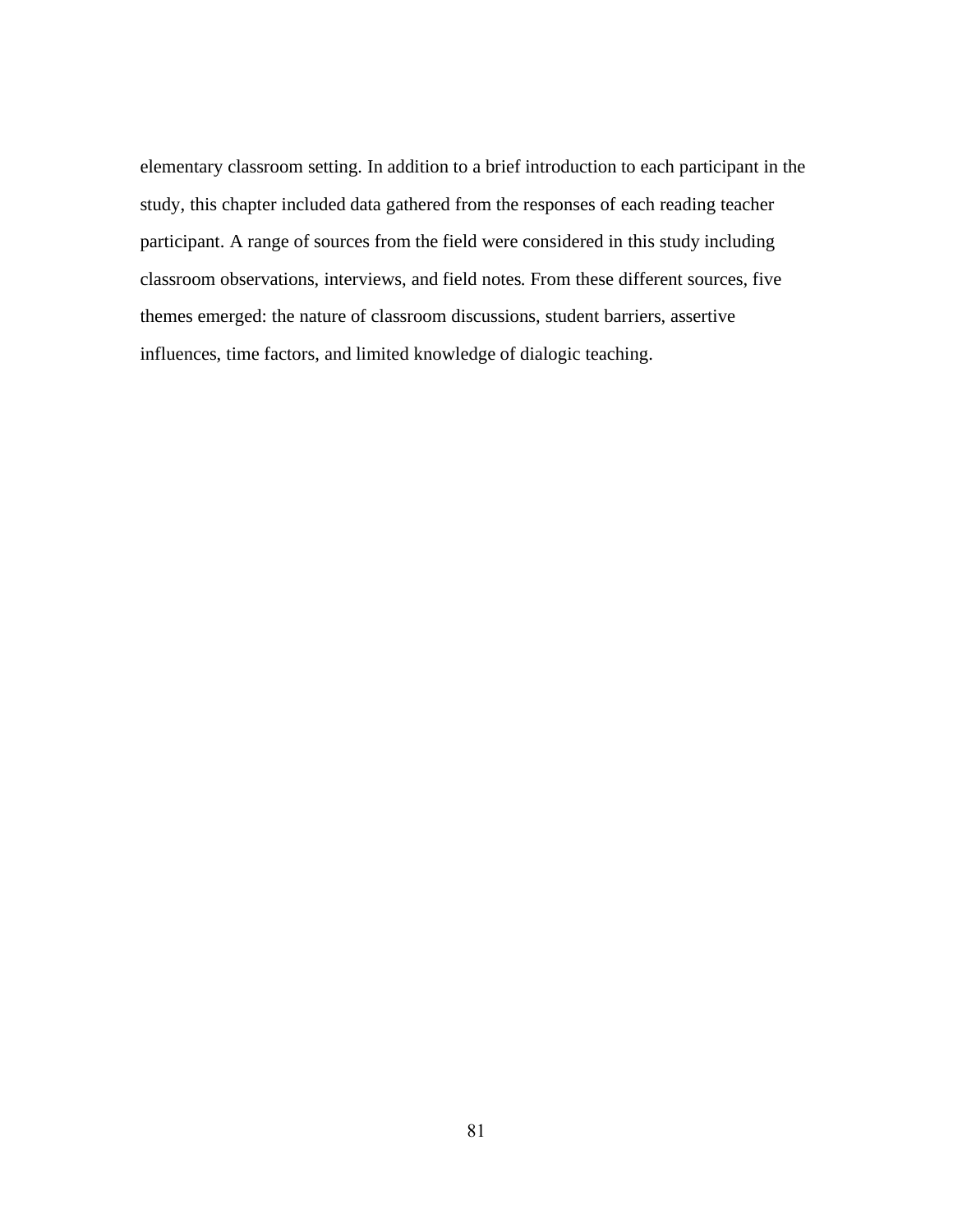# CHAPTER V:

# SUMMARY, IMPLICATIONS, AND RECOMMENDATIONS

The purpose of this qualitative research study was to investigate the perceptions and attitudes of elementary teachers about a dialogic approach to teaching reading in the elementary classroom setting. This study was important because it examined the various perceptions and experiences of elementary reading teachers and how they perceive dialogic teaching to be as an instructional strategy. This chapter summarizes the results determined from careful analysis of this qualitative study. Therefore, the findings identified in this study present implications regarding dialogic teaching as an instructional approach to teaching reading in the elementary classroom setting.

The following research questions were answered in this research study:

RQ1: What are the perceptions of reading teachers regarding the influence of dialogic teaching on student comprehension?

RQ2: What are reading teachers' attitudes about dialogic teaching?

RQ3: What are reading teachers' perceptions and attitudes of dialogic teaching using narrative and informational texts during reading instruction?

RQ4: What dialogic tools contribute to how reading teachers approach dialogic teaching?

A qualitative case study approach was selected because it allowed the researcher to attain a deeper awareness of the perceptions of elementary reading teachers about dialogic teaching as an instructional strategy. According to Hatch (2002), qualitative research allows the researcher to explore the experiences and circumstances conveyed through the lives of the persons involved in their natural environment. This study consisted of structured interviews with four elementary reading teachers. In addition to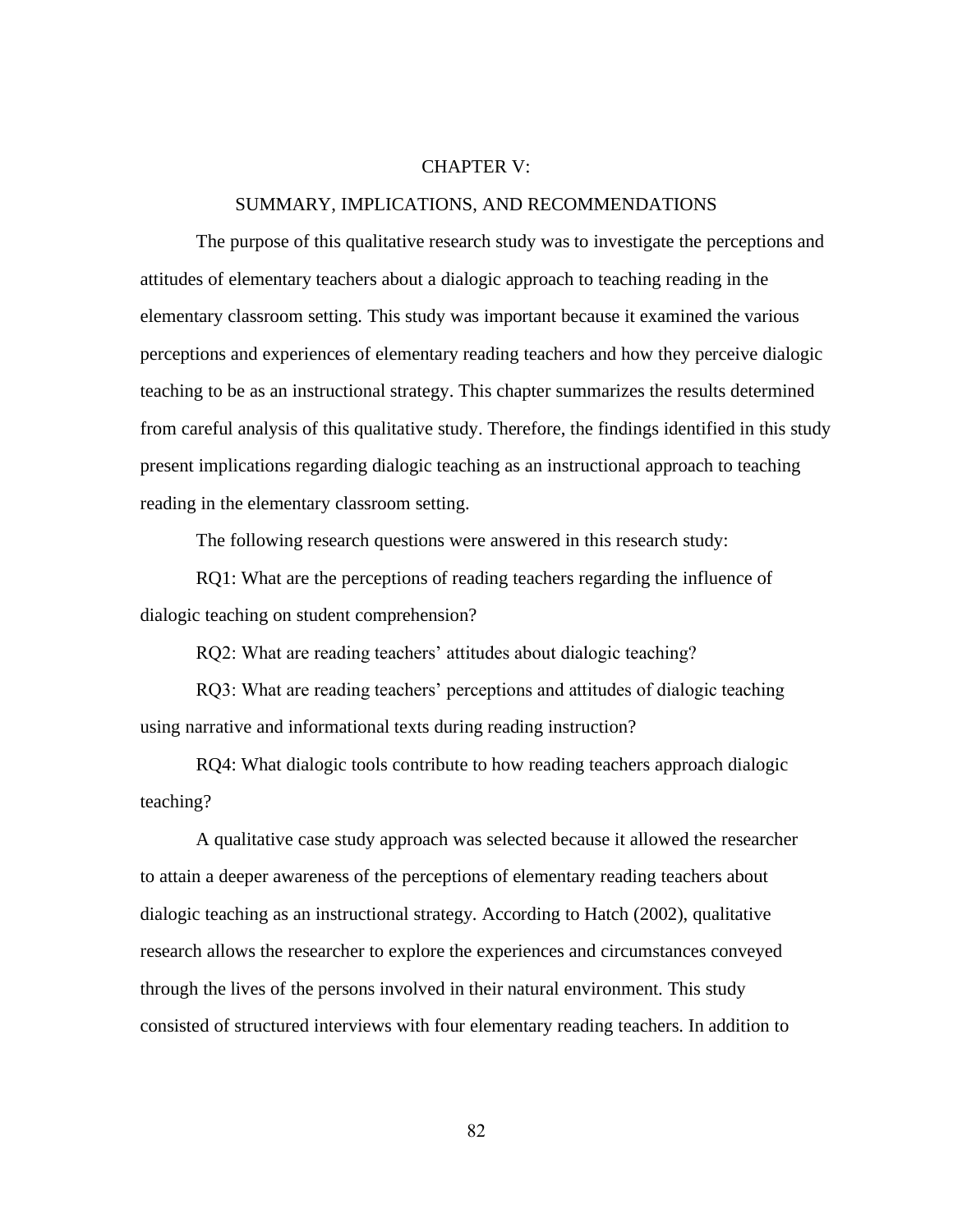interviews, the researcher conducted classroom observations to understand and involve herself in the natural setting.

The data for this study were comprised of the four participants in this study. In addition, the data collected for this research study consisted of the perceptions of the four teacher participants collected through interviews and field notes of the observations of the teachers' classrooms. The researcher identified five major themes that emerged from the data. In the following section, each of the five themes will be discussed.

### **Summary of Findings**

The summary of the findings from this study addressed the five major themes that emerged from the data analysis: not all classroom discussions are equal, student barriers to rich classroom discussions, the positive impact of assertive influences on student learning, barriers that hinder teachers' abilities to extend discussions, and teachers' limited knowledge of dialogic teaching. The themes were both distinct and interconnected because they each supported the perceptions of reading teachers regarding fundamental components that impact the interactions that occur between teachers and students during the reading instructional block in the elementary classroom setting.

### **Social Factors That Influence Classroom Discussions**

As a former elementary teacher who was responsible for teaching reading, the researcher understood the need for meaningful discussions to transpire consistently, particularly during the reading instructional block. For elementary students to participate in authentic social interactions, the classroom setting necessitates a learning environment that fosters teachers and students engaged in discussions that promote a mutual exchange of information. The teachers in this study discussed various social factors that influenced discussions in the reading classroom. It is important to note the social factors that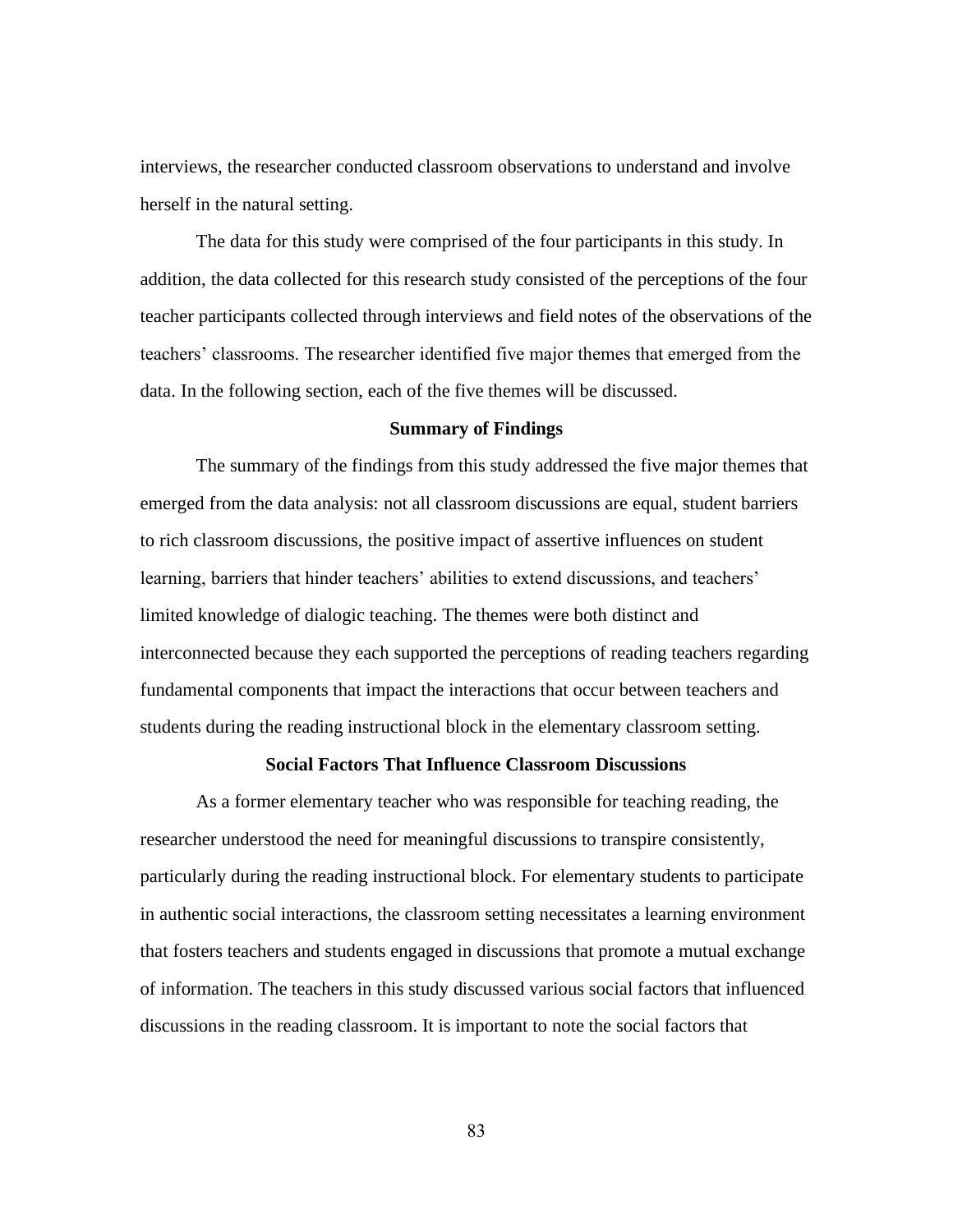influenced classroom discussions also included challenges that affected the quality of classroom discussions.

# **Not all Classroom Discussions Are Equal**

Sociocultural theory was used as a framework to examine the quality of classroom discussions between teachers and students in the elementary classroom setting. According to Panhwar et al. (2016), sociocultural theory is the idea that student and teacher exchanges that evolve during the learning process shape how individuals formulate information. The social exchanges provide a support for new learning to be acquired. The teachers in this study discussed social factors that influenced the nature of classroom discussions during the reading instructional block. During the interviews, the participants in this study provided specific examples of what classroom discussions looked like during the reading instructional block. From the interviews, the researcher discovered that some reading teacher participants demonstrated more responsibility in facilitating the course of classroom discussions than their students. Suzanne Rae, a kindergarten teacher, and Marilyn, a second- grade teacher, shared there were times during the reading instructional block when a more concerted effort was given on their part to engage students in classroom discussions. To counter this matter, both primary grade level teachers believed that asking their students questions attributed to an increase in student participation. Asking questions is a key component and common practice that teachers apply throughout the instructional block. According to Eshach et al. (2014), questions are an integral part of the growth and development of the human experience. Questions serve as an educational tool that can enhance the productivity of classroom discussions in the learning environment. As Shanmugavelu et al. (2020) detailed, questions are instructional tools that help students attain academic success. Therefore, it is important that teachers have an intended purpose for how they will question during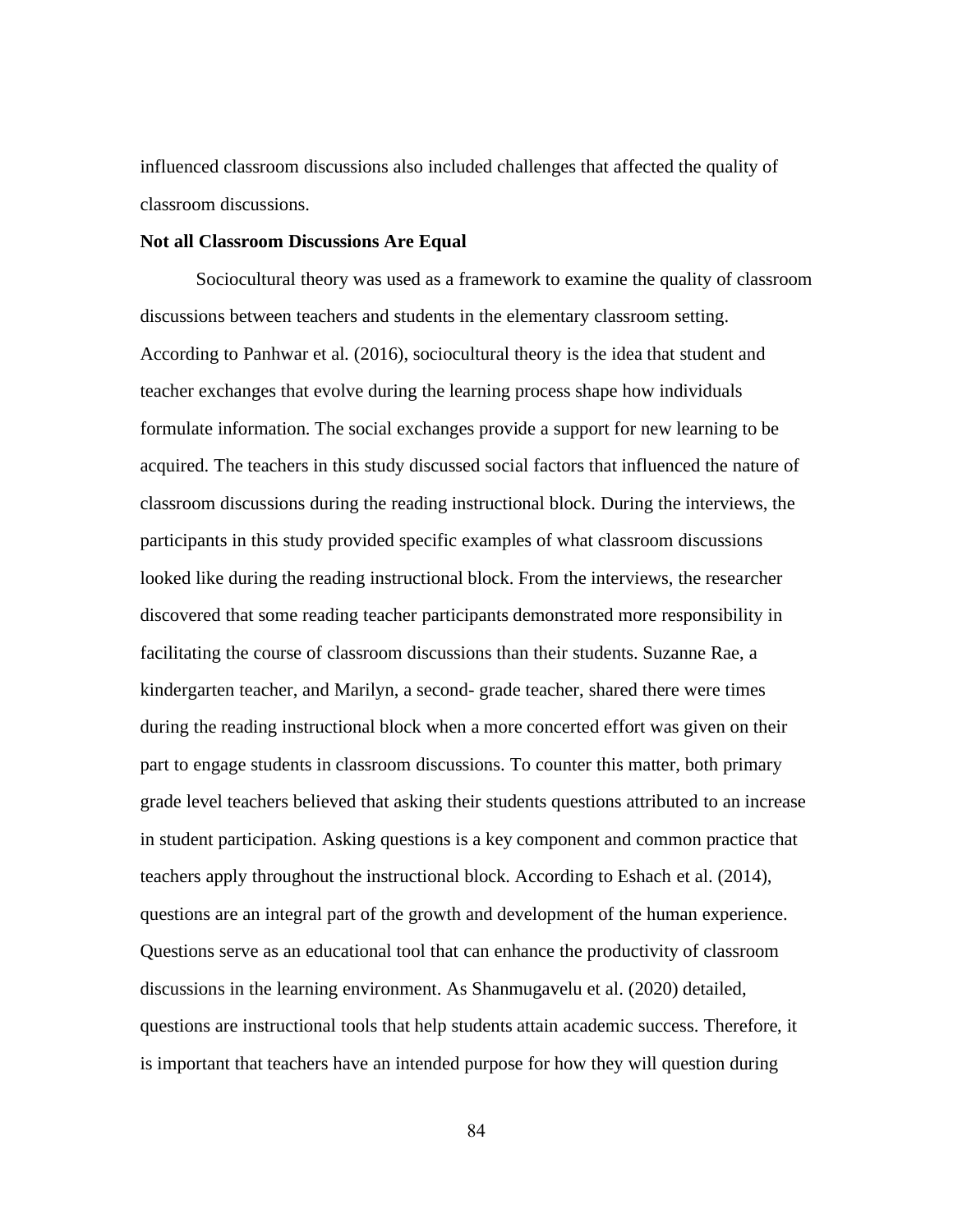classroom discussions. This is consistent with Döş et al. (2016) who reported that one important element of question asking is intentionality. It is imperative for reading teachers to determine the objective and the anticipated outcomes when asking questions in the classroom learning environment. When there is an exact goal for questions that teachers ask during the instructional block, any potential disruption to the learning environment can be avoided. Although questions are a necessary component of classroom discussions, the researcher determined that elementary reading teachers asked most questions during the reading instructional block, thus restricting the opportunity for students to ask questions. It appeared that teachers who limit students' questions do so without understanding the impact this has on students' ability to engage in dialogic discussions with their teacher and peers. Aflalo (2021) reported several reasons why teachers curtail students' questions in the classroom learning environment. Teachers restrict students' questions because of low self-confidence in their ability to teach their assigned content. Conversely, teachers who demonstrate confidence in their discipline have a propensity to teach in lecture format. To ensure that classroom discussions are dialogic in nature, it is important that students' questions are fostered in the classroom setting.

Another vital component of questioning in the classroom is to provide adequate wait-time for students to respond during the instructional block. Wait-time refers to the quiet period between a teacher's question and a student's response or the period between a student's response and the teacher's next statement. Wait-time is often minimized throughout average classroom discussions. However, it is essential for elementary teachers to extend wait-time during the reading instructional block.

According to Wasik and Hindman (2018), providing sufficient wait-time can impact the trajectory of classroom discussions. Wait-time allows students time to process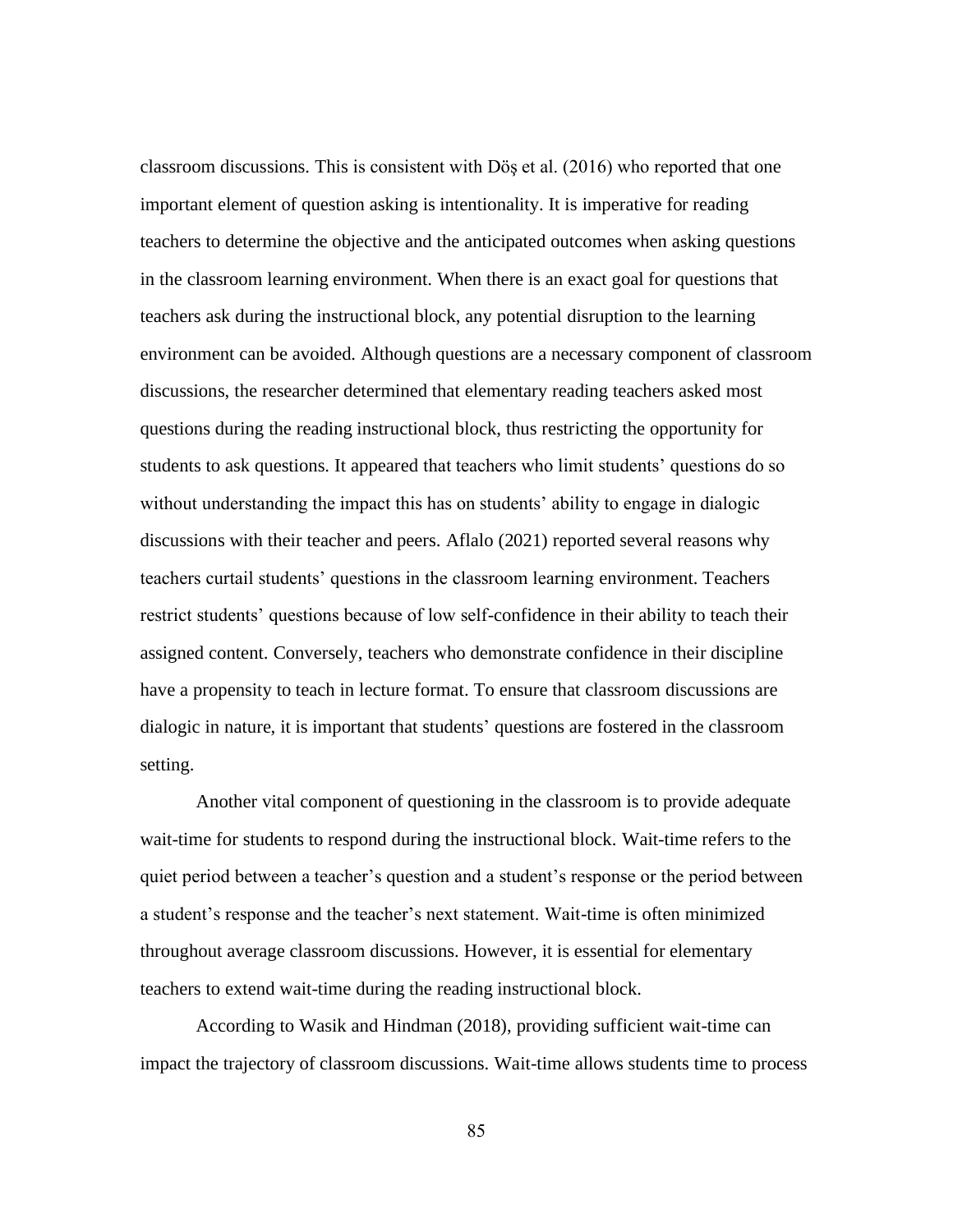their thoughts before responding. The impact of allowing wait-time produces more accurate and comprehensive responses from students. According to Ingram and Elliot (2016), extending wait-time can result in changes in how students and teachers use their turn to speak during classroom discussions; more specifically, not only in terms of the structure of the interaction but also regarding what they do in their turns.

# **Student Barriers to Rich Classroom Discussions**

From the interviews, it was clear to the researcher that student barriers were another social factor that influenced discussions in the classroom setting. When participants were asked about challenges their students encountered during the instructional block, some of them cited high levels of frustration with reading. Students were often frustrated in situations when tasked with having to learn new skills or concepts or having to read texts above their current level of comprehension. Suzanne Rae, the kindergarten teacher explained that her students were discouraged when faced with having to learn new reading skills. According to Kirby et al. (2011), students with limited reading proficiency may find reading unfulfilling, and a result lose interest. Likewise, Jennifer, the fourth-grade reading teacher expressed that her students often felt lost in the pages of texts when having to read independently. A lack of a desire to read was found to be another factor that inhibited students from engaging in class discussions. Students experienced low levels of satisfaction with reading when having to read alone versus collaboratively. Research participants reported that students appreciated reading more when able to do so with their teacher and peers. This aligns with Brokamp et al. (2019) who suggested that teachers encourage students' motivation to read, expressed through talking to them about books and their personal interests.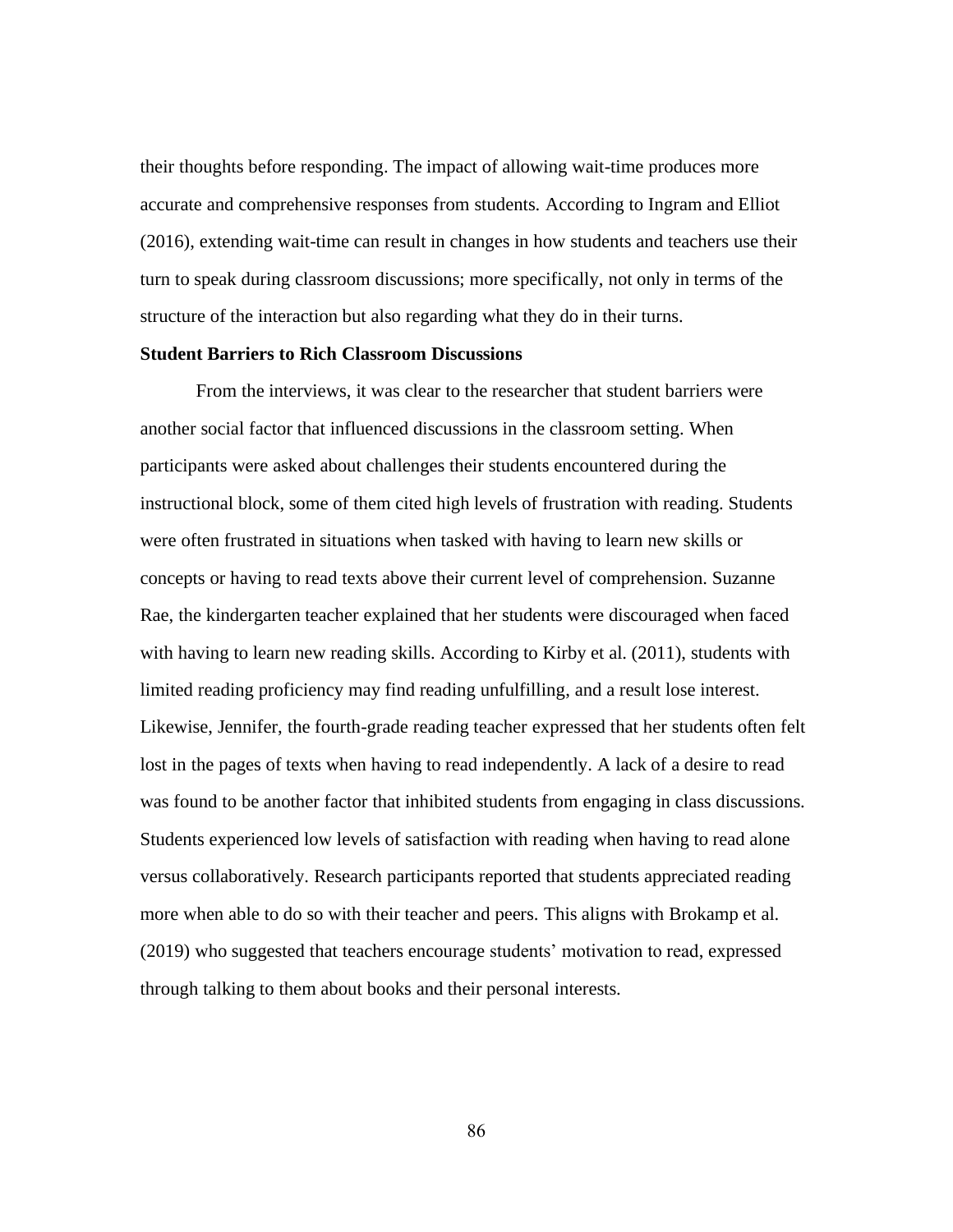#### **The Positive Impact of Assertive Influences on Student Learning**

The work of Reznitskaya and Gregory (2013) supported that it is the knowledge and proficiency of classroom teachers and the more advanced students that transmit information among the other students in the classroom. These individuals are often the more assertive voices in the classroom. Assertive influences were another social factor that affected the dynamics of class discussions in the elementary classroom setting. Assertive influences are those voices heard during the instructional block that overshadow the voices of other participants in the classroom setting. Based on the results of this study, the researcher determined that confident students and reading teachers' inability to share control of classroom discussions were the two leading factors of assertive influences. Reading teachers expressed students who were confident in their ability to comprehend written texts, and share their opinions and responses to questions asked during the reading instructional block were often the most outspoken voices in the classrooms. These confident voices were seen as the student leaders in the classroom. Although reading teachers expressed the need for students' voices to be heard in the classroom, the researcher determined that reading teachers were another assertive influence in the classroom. Reading teachers contended with sharing control of classroom discussions with their students. From the interviews, the researcher discovered that some teachers acknowledged the need for students' voices to be heard, but still felt obligated to control classroom discussions. Some participants attributed this issue with specific skills, concepts, or texts being overly rigorous for their students.

In summary, the researcher was able to conclude that there were various social factors that influenced classroom discussions in the elementary reading classroom setting. Teachers must be aware to watch for these factors and be able to manage them accordingly during the reading instructional block.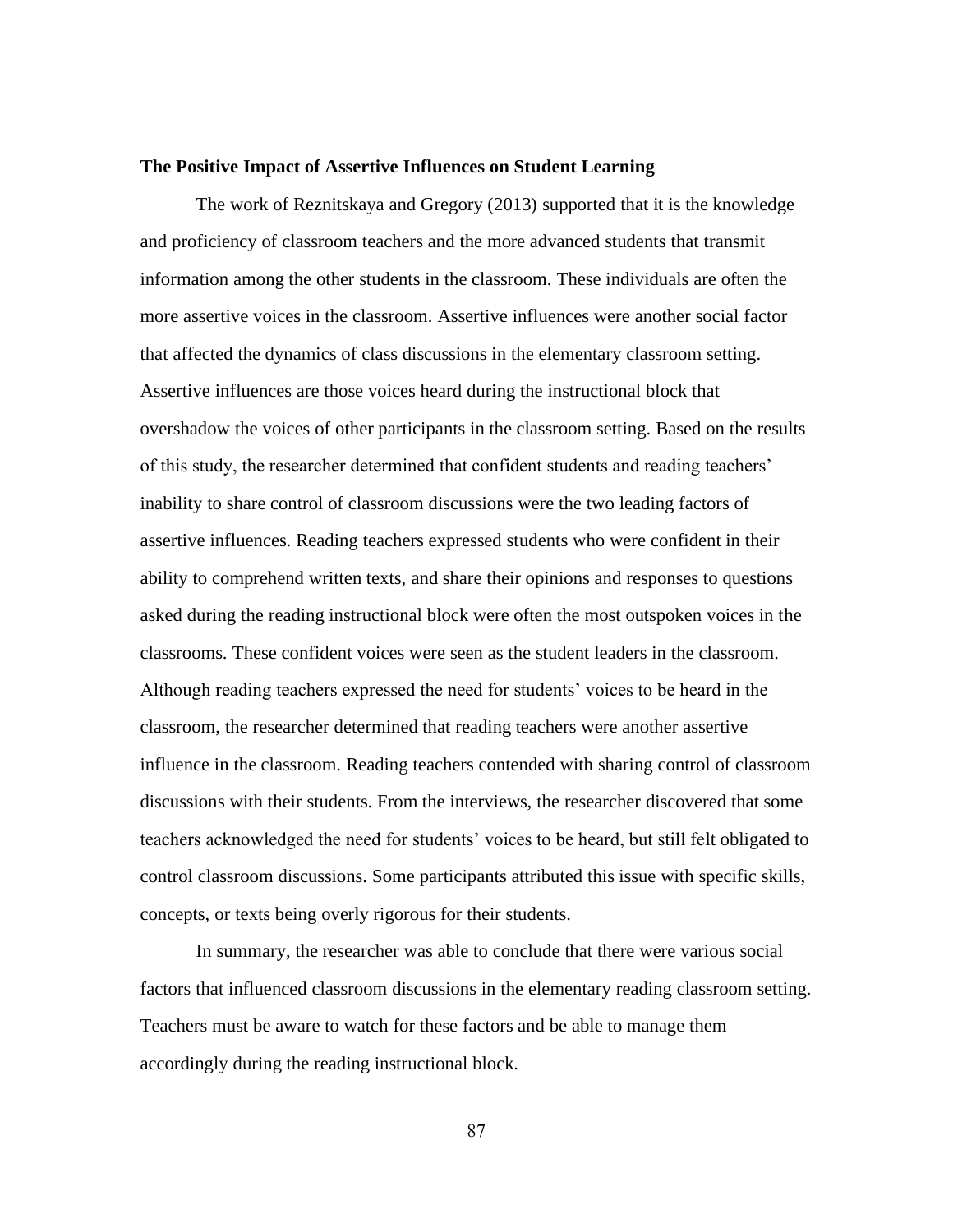#### **Teachers' Attitudes and Beliefs**

# **Barriers That Hinder Teachers' Abilities to Extend Discussions**

Many types of barriers hinder teachers' abilities to extend discussions. As mentioned by Khong et al. (2019), these barriers can influence the trajectory of the dialogic communication between teacher and students in the classroom. Moreover, they further detail how the absence of providing teachers the time to reflect on their instructional practices gives even less time for them to evaluate the effectiveness of how they engage with students (Khong et al., 2019). The work of Edwards (2015) further detailed challenges that teachers face in the middle grades. One of the more common challenges mentioned related to educational systems. More specifically, teachers reported not having enough instructional time. Research participants were direct when sharing their attitudes and beliefs about time factors that inhibited more in-depth and prolonged classroom discussions during the instructional block. The researcher determined that reading teachers demonstrated significant concern with having to balance the demands of delivering solid reading instruction coupled with a fixed daily schedule that was expected to be followed with fidelity. It could be that reading teachers neglect a more dialogic approach to teaching reading due to the demands of a daily schedule that outlines each component of the instructional day. Moreover, most teacher participants credited instructional transitions, classroom disruptions, and managing other administrative tasks as additional time factors that impeded more comprehensive classroom discussions from taking place during the reading instructional block. Although elementary reading teachers expressed a desire for deeper classroom discussions to ensue, participants shared concern that if more time is yielded during the reading instructional block, enough time would not be devoted to other content areas. Another time factor that reading teachers shared their attitudes and beliefs about were discussions that were thought to be off topic. These off-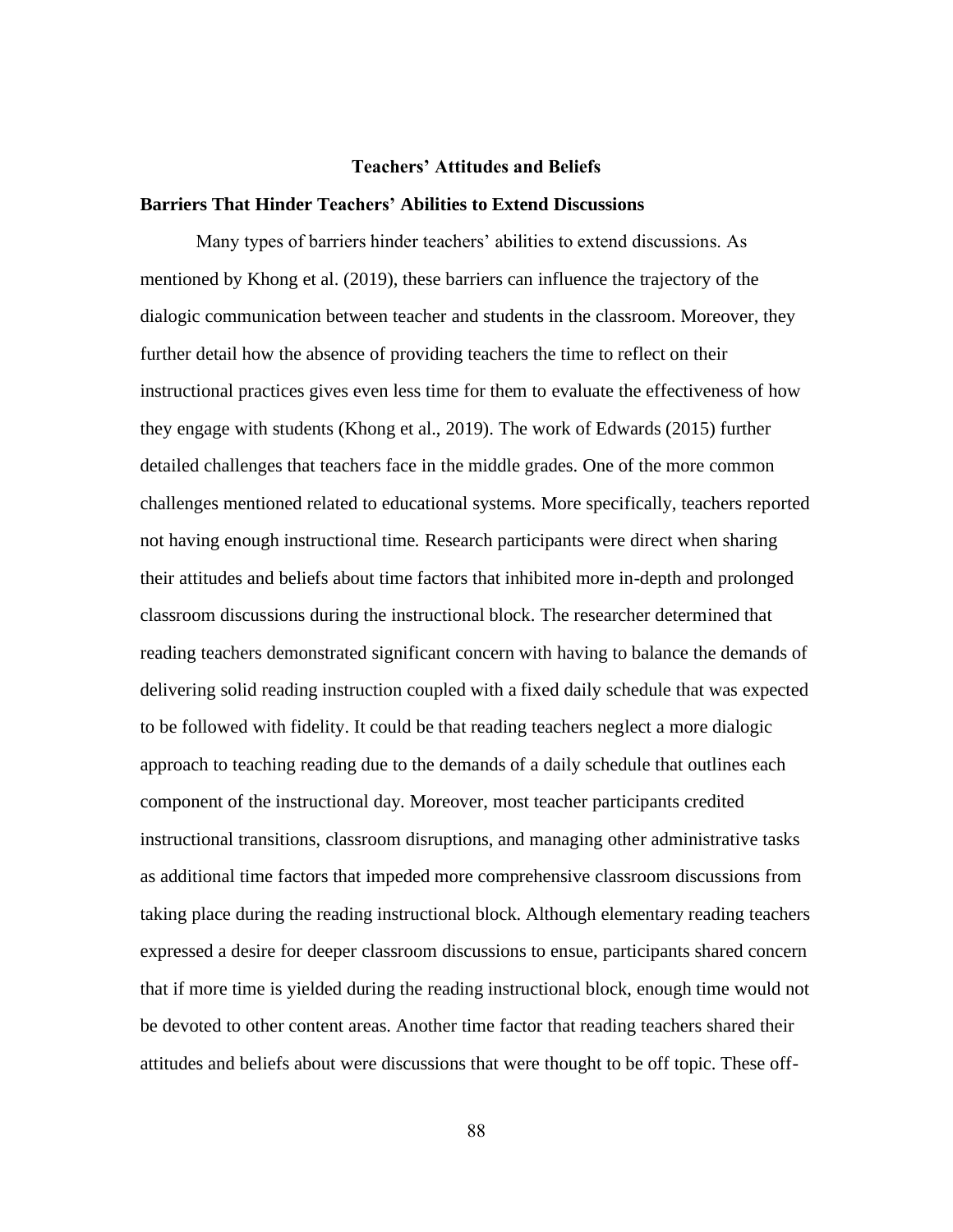topic discussions were subjects that students initiated during the reading instructional block but not necessarily aligned with reading teachers' instructional plans during the lesson. Even though those unexpected moments surfaced during the reading instructional block, elementary reading teachers believed that those discussions were important and added value to the overall learning experiences in the classroom. These results suggest that extemporaneous classroom discussions and questions are just as important as those that are planned.

# **Teachers' Limited Knowledge of Dialogic Teaching**

The purpose of dialogic teaching is intended to engage students in deep and meaningful discussions. Specifically, dialogic teaching is meant to enhance students' ability to think, question, and honor the thoughts of others during conversations. These types of discussions require a balance between teacher and student discourse. For this reason, the work of Sedova et al. (2016) affirmed that teachers need opportunities to further their understanding of dialogic teaching to enhance their instructional capacity. When the researcher asked teacher participants to share their attitudes and beliefs about dialogic teaching as an instructional approach, all four participants stated they had no prior knowledge of dialogic teaching. Reading teachers inferred that dialogic teaching had something to do with talking and/or a form of communication by fragmenting the word dialogic. When the researcher asked teacher participants if they considered themselves to be a dialogic teacher, half of the participants felt they were, and the other half were undecided. The teachers who said they were uncertain felt they needed to know more about dialogic teaching to decide. Additionally, all four teacher participants expressed they had never received any form of professional development about dialogic teaching through their undergraduate or alternative certification program, school district, campus, or on their own. However, all reading teacher participants affirmed they were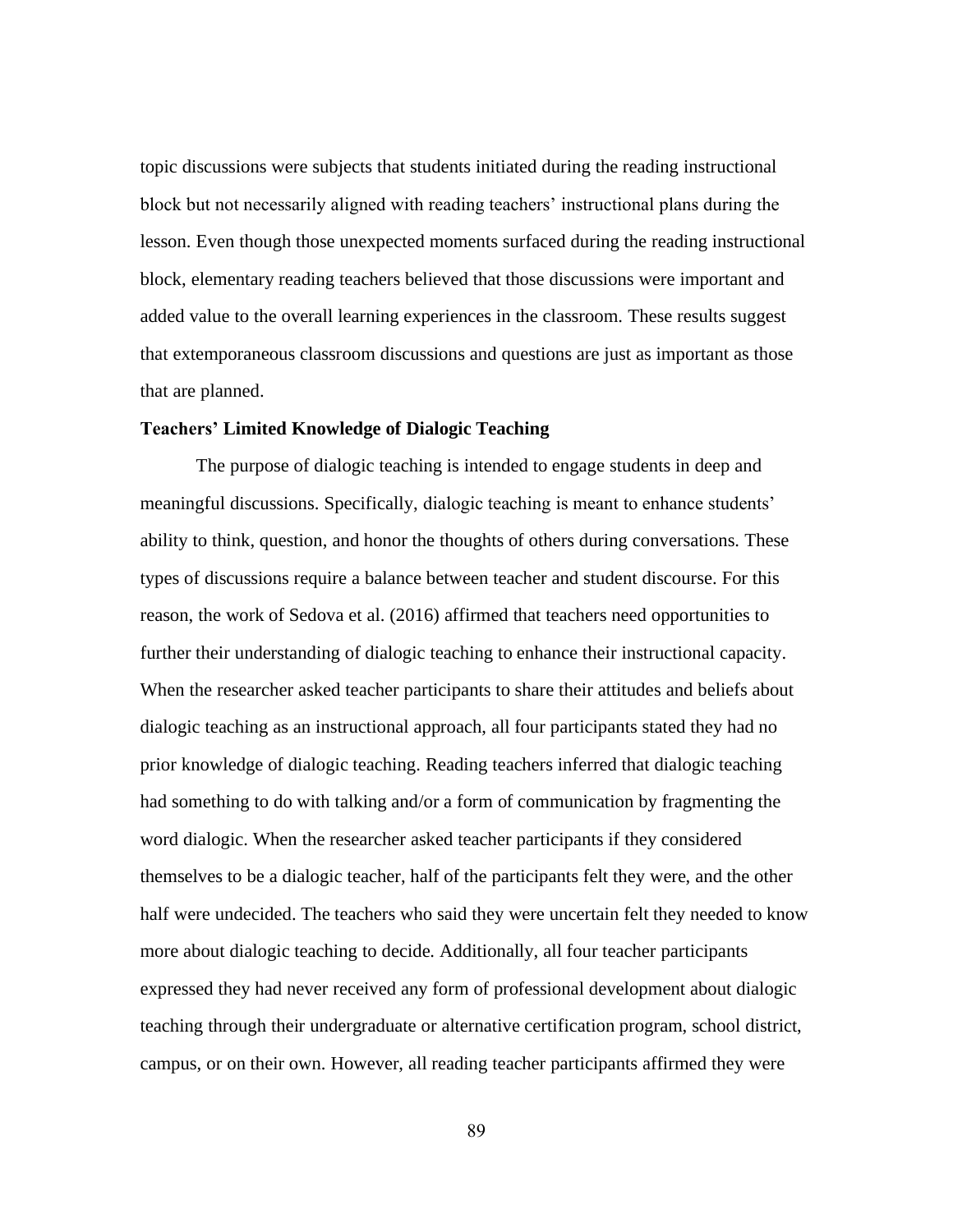interested in attending professional development training on dialogic teaching. More specifically, teacher participants expressed the need to know how to implement dialogic teaching practices in their classroom during the reading instructional block.

Based on these findings, the results suggest that elementary reading teachers should be provided with professional development training that denotes what dialogic teaching is as an instructional approach to teaching and learning. Furthermore, elementary reading teachers need professional development training that will support reading teachers in how to purposefully plan for and apply dialogic teaching practices in the elementary classroom setting. Wilkinson et al. (2017) conducted a research and professional development program that supports the need for dialogic professional development training for teachers. The study was designed to enhance teachers' discourse methods with a focus on shifting from teacher-led practices to more dialogic pedagogical practices. The findings indicated that teachers were able to initiate discussions, ask extensive questions, and facilitate inquiry dialogue with the support from the researchers.

#### **Implications**

The findings in this qualitative research study will add to the body of research about dialogic teaching as an instructional approach to teaching in the elementary classroom setting. Included in this study are elementary reading teachers' perceptions and attitudes about various social factors that influence current classroom discussions. According to the findings of this research, for elementary teachers to employ a more dialogic approach to teaching in nature, there is a need for teachers to be mindful of giving agency to all student voices in the classroom learning environment during the reading instructional block. Students who were more vocal were perceived as the confident learners in the classroom. The idea that students who consistently speak are perceived as confident is subjective. Though some students engage in discussions more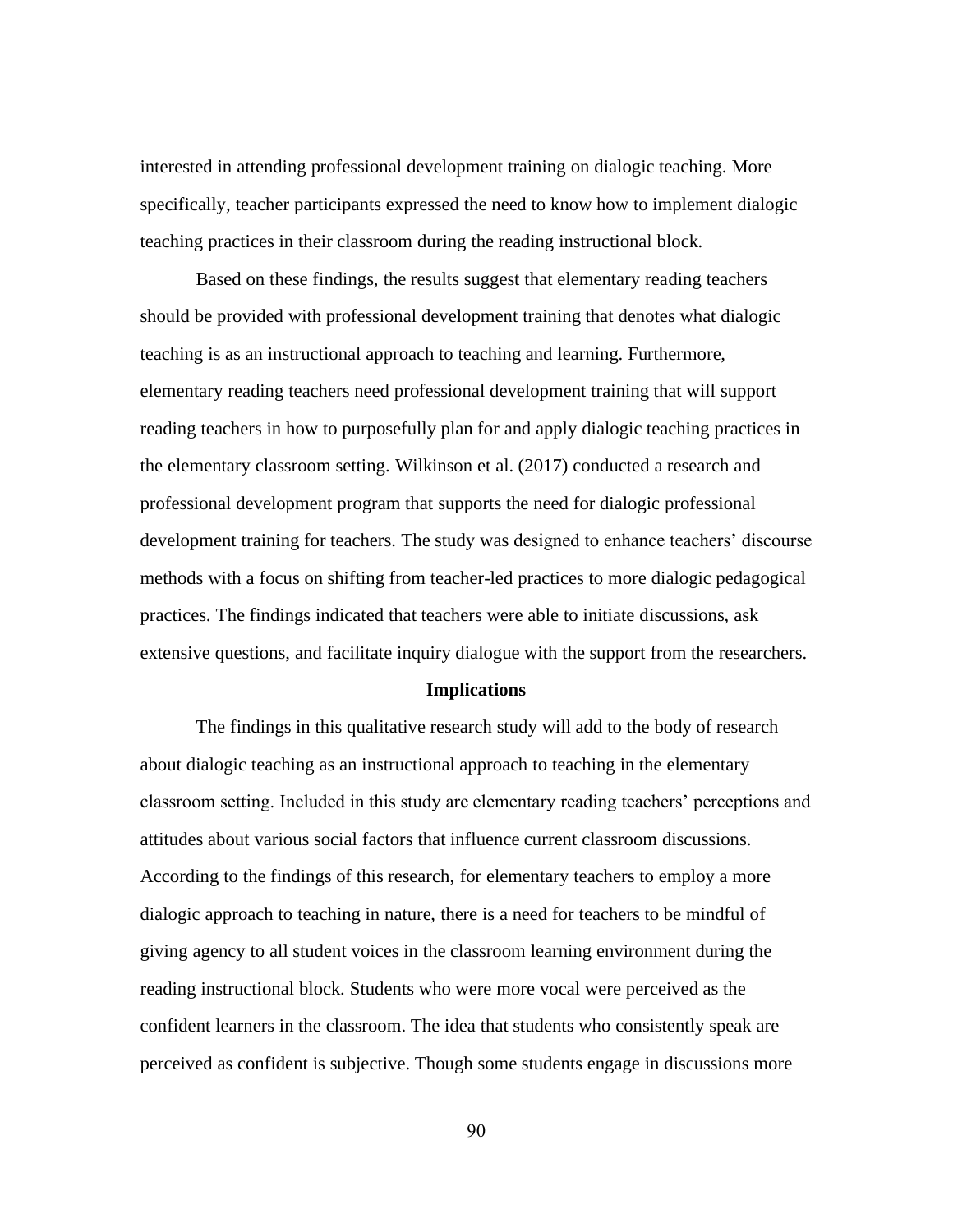than their peers, it cannot be assumed that students who are less vocal do not have anything to contribute to class discussions. Every student has the aptitude to impact the course of classroom discussions. All students do not process at the same rate as their peers. It could be that students who are not as quick to speak simply need more time to gather their thoughts before offering a response. Therefore, it is necessary that elementary reading teachers are inclined to listen not just for the purpose of providing a response but more specifically what to listen for and how to reply accordingly. Another implication based on the findings in this research study is the need for elementary reading teachers to create a classroom atmosphere where reading is accepted as an experience that is not only to be enjoyed alone but also in a social and collaborative manner. The classroom environment should be a place where students embrace written text through collective experiences with their teacher and peers. According to Pierce and Gilles (2021), students ponder written texts intently when given opportunities for discovery with their peers. This is in alignment with dialogic teaching an instructional tool to teaching. Reznitskaya et al. (2012) supported that dialogic teaching is distinguished as mutual accountability between teacher and students over dialogue, centered on learning through a range of questioning with attention drawn to reasoning on a deeper level.

Additionally, elementary reading teachers shared their attitudes and beliefs about time factors and the type of professional development training they felt would enhance their capacity to be dialogic teachers. Reading is an important component of the instructional day. Solid reading instruction contributes to students' comprehension of written texts. The basis of comprehension is students spending adequate time reading and discussing authentic texts. Students cannot understand what they do not talk about. Based on the findings of this research study, teachers and students should have adequate time to engage in classroom discussions primarily because they do not follow a predictable and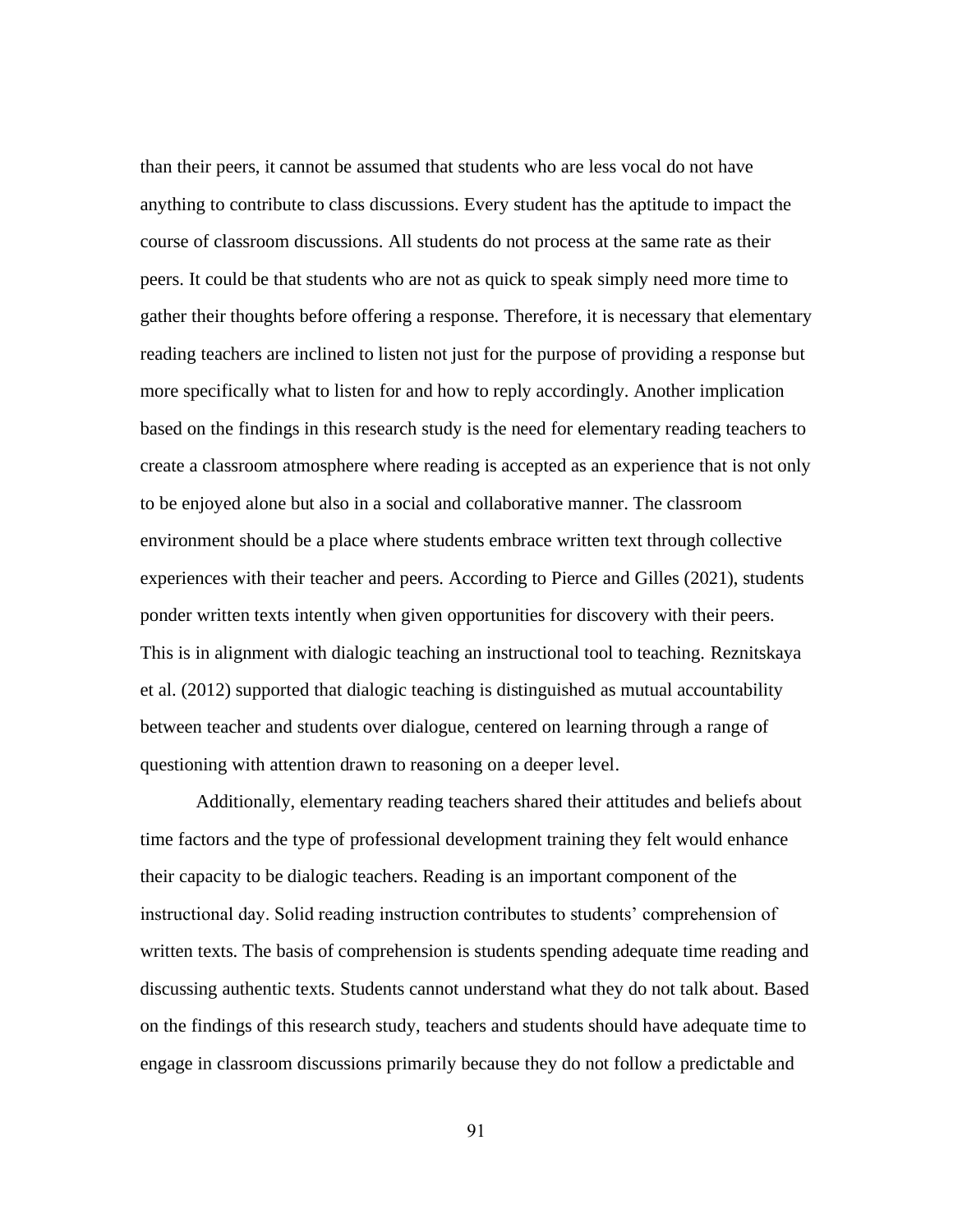linear path. Shi and Tan (2020) supported classroom discussions involve time for students to comprehend and reflect what they read. The intent of classroom discussions allows for questions to be asked and time for the respondent to both process and share their thoughts.

However, it is important to stress that if school districts and campuses provide teachers with more instructional time, teachers must be cautious to use this additional time efficiently. Andersen et al. (2016) asserted the effectiveness of additional instructional time depends largely on the teacher. If given additional instructional time, it is imperative that teachers know how to use this time in a way that impacts student success; if not, teachers must be shown how to make use of this added time. Based on the findings from this research study, teachers need professional development training on dialogic teaching and how it can improve their instructional practices in the classroom learning environment.

Professional development is the most ideal and effective way for teachers to adopt a dialogic approach to teaching in the classroom learning environment. All four reading teacher participants unanimously expressed an interest to know more about dialogic teaching as an instructional approach during the reading instructional block. Each teacher participant stated they had no prior knowledge or training from any educational institution about dialogic teaching. These findings greatly suggest that undergraduate colleges and universities, school districts, and individual campuses provide teachers with training and development to enhance their awareness of dialogic teaching. More specifically, elementary reading teachers need support on what dialogic classrooms should look like and how to apply dialogic teaching practices regularly during classroom discussions.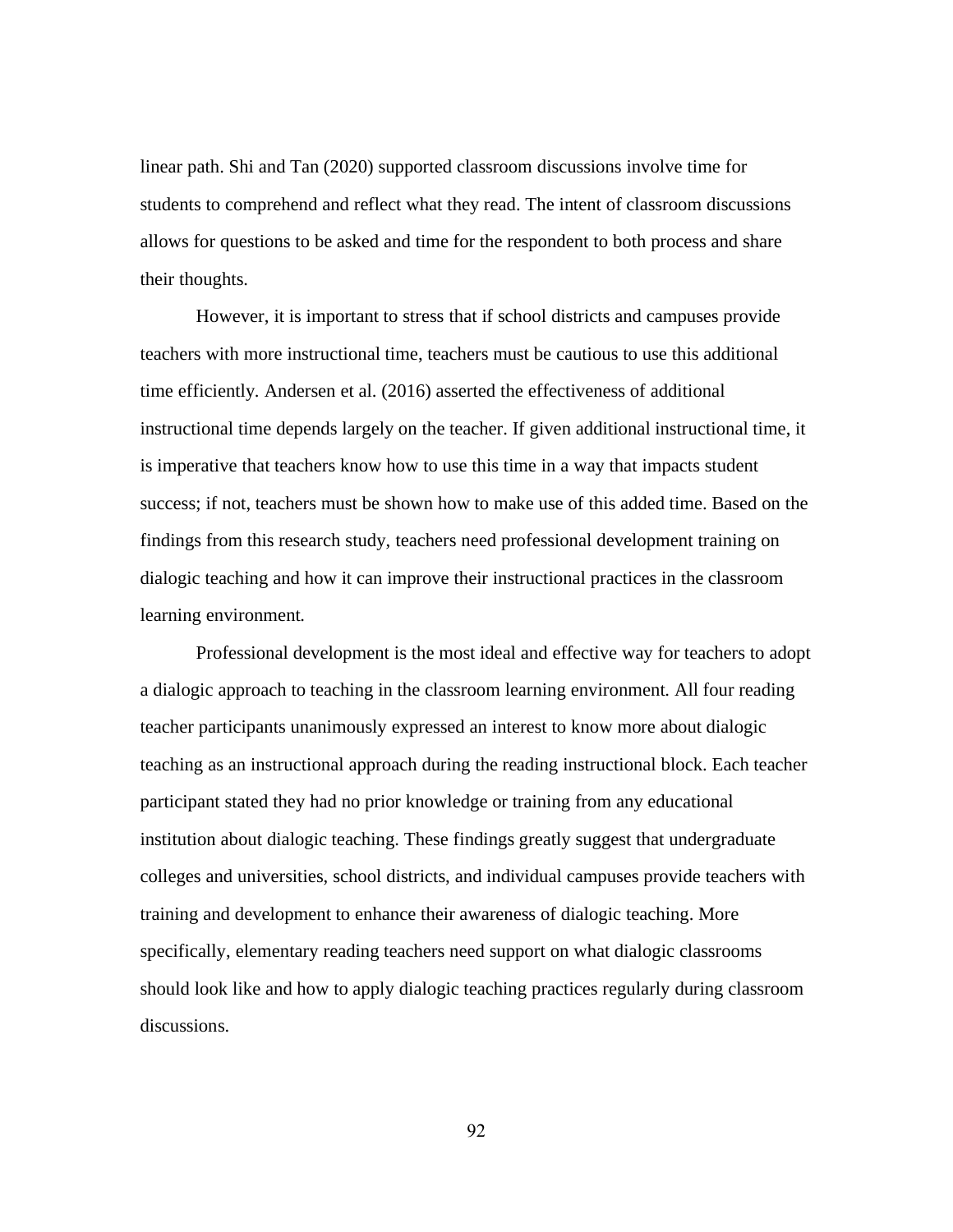It is noteworthy to mention that integrating a dialogic approach to teaching in the elementary classroom setting does not come without risks. Aukerman et al. (2008) reported that the instructional threats of teaching in a dialogical manner involves teachers surrendering majority control of discussions in the classroom. In a learning environment stimulated by dialogic instructional practices, teachers are incapable of anticipating the course of classroom discussions in advance. Embracing a dialogic approach to teaching has the potential to be complex, especially for novice teachers in the field of education (Caughlan et al., 2013). Although there is an awareness that dialogic teaching has its challenges, professional development is the ideal means for elementary reading teachers to better understand and apply dialogic teaching practices. Yenen and Yöntem (2020) supported that professional development training is necessary for teachers to show continued growth and development. More specifically, teachers should encounter instructional coaching and development that is comparable in nature to the type of dialogic involvement that students should experience in the classroom setting. According to research, teachers receive professional development training that is primarily didactic in style. From these lecture-based trainings, teachers are expected to be proficient enough to apply the information they received in their classrooms. However, what is needed are open forum concepts where teachers can voice their opinions and share ideas in a safe and collaborative space (Wells & Mitchell, 2016).

# **Limitations**

There were several limitations of this research. The sample size for this study was not comprised of a substantial number of teachers based on the entire demographical area targeted. Only four elementary reading teachers in a single, public elementary school were involved. Enlisting only four teacher participants provided a narrow view of what elementary teachers perceived dialogic teaching to be as an instructional approach to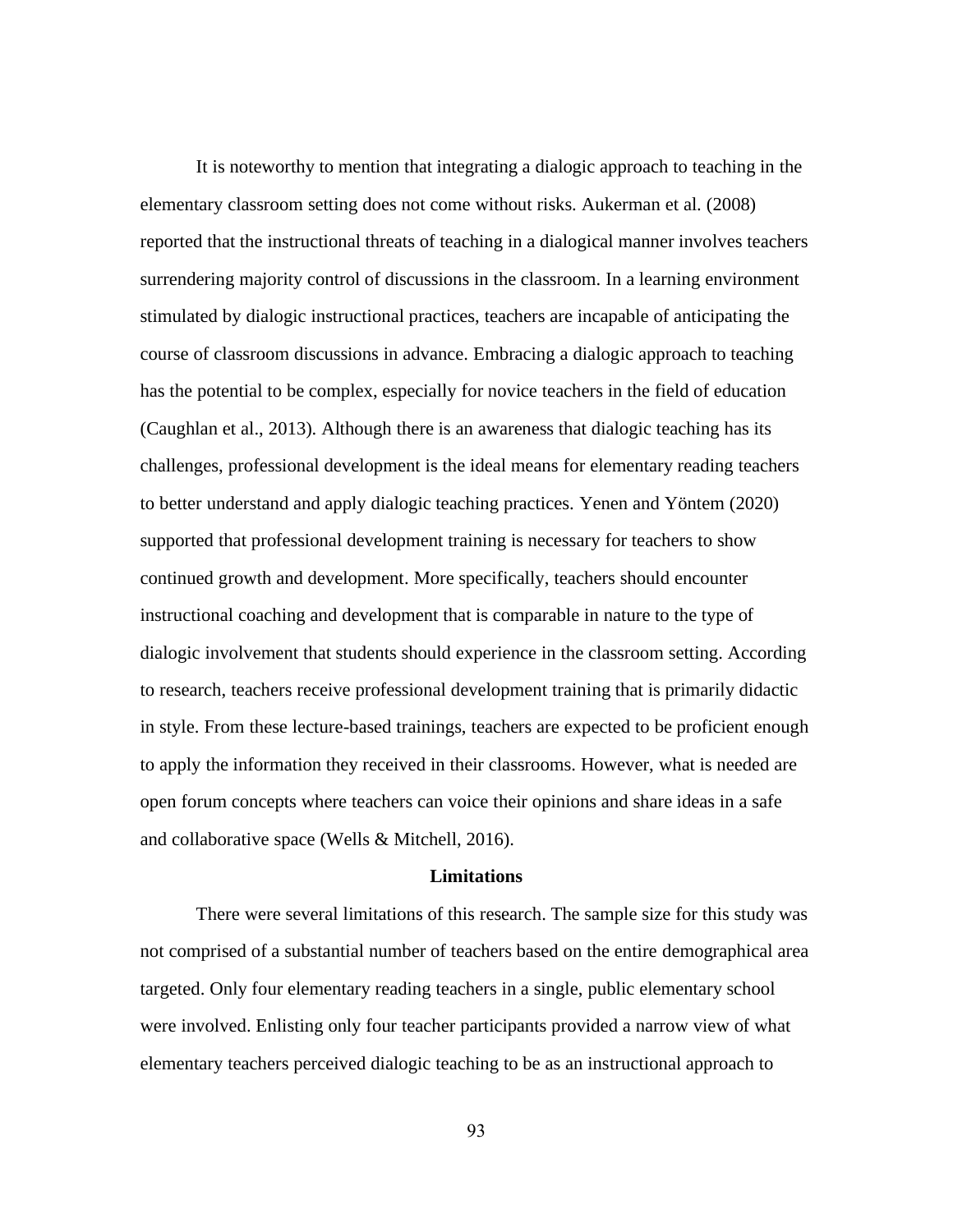teaching reading. Another limitation of this qualitative research study was the omission of teachers who taught other content areas such as math, science, and social studies. An additional limitation was Coronavirus-19. Due to the global pandemic, teachers provided instruction concurrently. More specifically, teachers balanced teaching students who attended school face-to-face in the classroom setting in addition to students who attended class through an online communication platform.

#### **Recommendations for Future Research**

As a former elementary reading teacher and current campus administrator who provides instructional coaching and development to classroom teachers, there is a need for further research about dialogic teaching as an instructional approach. A recommendation for future research could be to explore the perceptions and attitudes of bilingual reading teachers and teachers who teach other content areas such as math, science, and social studies. Including elementary teachers that taught other content areas could have provided additional data that might have impacted the overall findings of this study. Another recommendation for future research could be to explore this research study in a new location such as middle and high schools. Dialogic exchanges from the perceptions of middle and high school teachers could have added alternative perspectives of dialogic teaching. A final recommendation for future research could be to explore students' perceptions and attitudes about a dialogic approach to learning at all three levels: elementary, middle, and high school. As students advance in school, they are faced with having to read and comprehend text with even more depth and complexity.

#### **Conclusion**

The purpose of this study was to investigate elementary reading teachers' perceptions about and attitudes toward a dialogic approach to teaching reading in the elementary classroom setting. This qualitative study used a case study approach to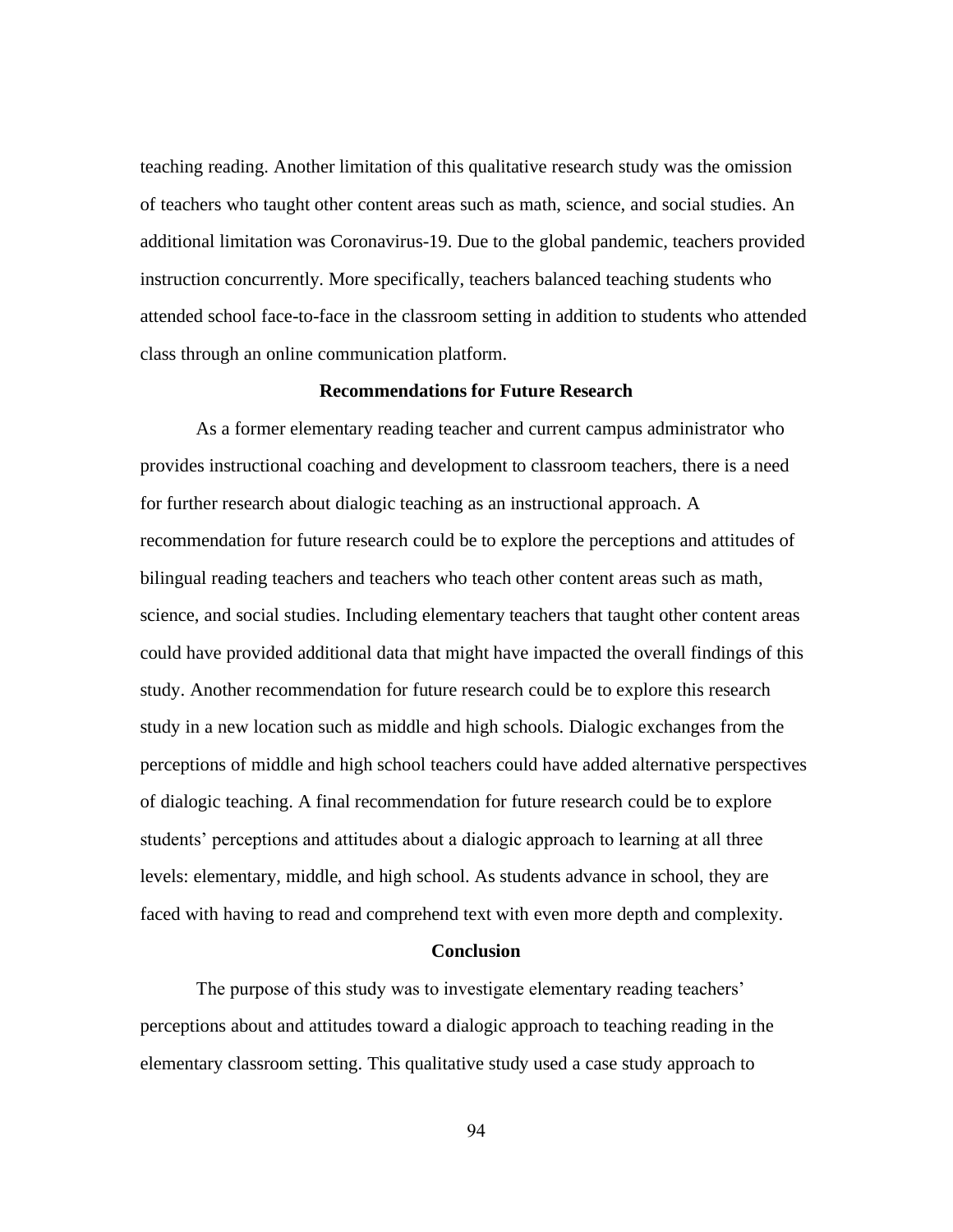examine these perceptions and attitudes. This study incorporated two face-to-face interviews with elementary reading teachers. In addition to the interviews, classroom observations were conducted before and after each interview. The participants in this qualitative research study provided a diversity of perspectives concerning reading teachers' perceptions and attitudes about a dialogic approach to teaching reading in the elementary classroom setting. In conclusion, the findings in this study can influence how school districts and campus instructional leaders can plan professional development for their reading teachers regarding dialogic teaching practices. This study can support efforts to improve the nature of classroom discussions that transpire between teachers and students in the elementary classroom learning environment.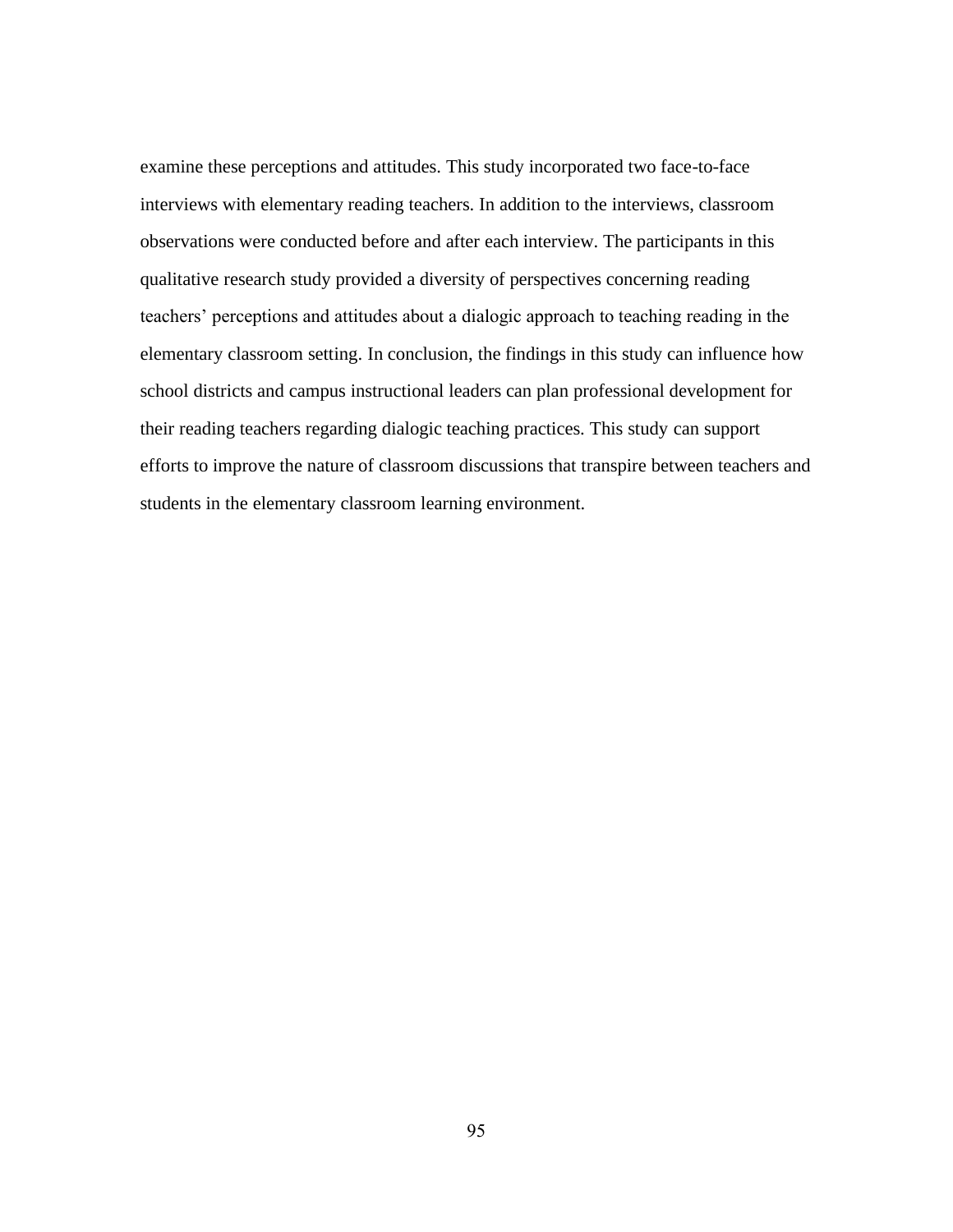# REFERENCES

- Aflalo, E. (2021). Students generating questions as a way of learning. *Active Learning in Higher Education, 22*(1), 63-75.
- Alexander, R. (2001). Culture and pedagogy: International comparisons in primary education. Oxford: Blackwell.

Alexander, R. (2008). *Towards dialogic teaching: Rethinking classroom talk*. Dialogos.

- Alexander, R. (2018). Developing dialogic teaching: Genesis, process, trial. *Research Papers in Education*, 33(5), 561-598.
- Alibali, M. W., Nathan, M. J., Boncoddo, R., & Pier, E. (2019). Managing common ground in the classroom: Teachers use gestures to support students' contributions to classroom discourse. *ZDM: The International Journal on Mathematics Education*, *51*(2), 347-360.
- Alston, C. L., Danielson, K. A., Dutro, E., & Cartun, A. (2018). Does a discussion by any other name sound the same? Teaching discussion in three ELA methods courses. *Journal of Teacher Education*, *69*(3), 225-238.
- Andersen, S., & Humlum, M., & Nandrup. (2016). Increasing instruction time in school does increase learning. *Proceedings of the National Academy of Sciences*, *113*(27),7481-7484. doi: 10.1073/pnas.1516686113
- Aukerman, M., Belfatti, M., & Santori, D. (2008). Teaching and learning dialogically organized reading instruction. *National Council of Teachers of English*, 40(4), 340-364.
- Backer, D. (2018). The distortion of discussion. *Issues in Teacher Education*, *27*(1), 3-16.
- Barak, M., & Lefstein, A. (2021). Opening texts for discussion: Developing dialogic reading stances. *Reading Research Quarterly*. https://doi.org/10.1002/rrq.413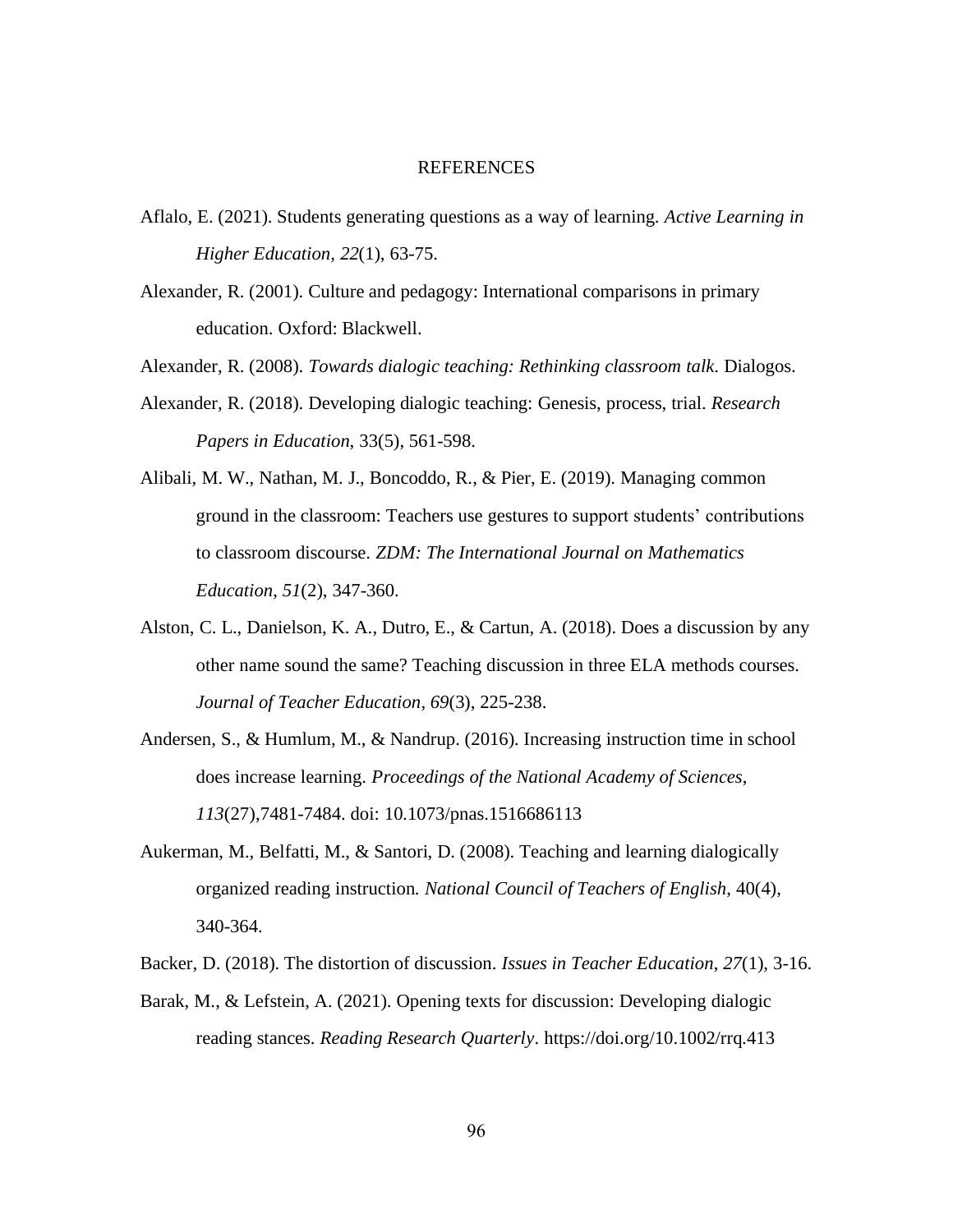- Benedict- Chambers, A., & Fortner, T. (2019). The right kind of questions. *Science and Children,* 56(9), 50-57.
- Biggers, M. (2018). Questioning question: Elementary teachers' adaptations of investigation questions across the inquiry continuum. *Research in Science Education*, 48(1), 1-28.
- Boardman, A., Boelé, A., & Klingner, J. (2017). Strategy instruction shifts teachers and student interactions during text-based discussions. *Reading Research Quarterly*, 53(2), 175-195.
- Boyd, M.P., & Markarian, W.C. (2011). Dialogic teaching: talk in service of a dialogic stance. *Language and Education*, 25(6), 515-534.
- Brokamp, S. K., Houtveen, A. A. M., & van de Grift, W. J. C. M. (2019). The relationship among students' reading performance, their classroom behavior, and teacher skills. *Journal of Educational Research*, *112*(1), 1-11.

Burbules, N. (1993). *Dialogue in teaching: theory and practice*. Teachers College.

- Caughlan, S., Juzwick, M., Borsheim- Black, C., Kelly, S., & Fine, J. (2013). English teacher candidates developing dialogically organized instructional practices. *National Council of Teachers of English*, 47(3), 212-246.
- Cook, C., Olney, A. M., Kelly, S., & D'Mello, S.K. (2018). *An open vocabulary approach for estimating teacher use of authentic questions in classroom discourse* [Paper presentation]. International Educational Data Mining Society. Raleigh, NC. https://par.nsf.gov/servlets/purl/10066060
- Davies, M., Kiemer, K., & Meissel, K. (2017). Quality talk and dialogic teaching—An examination of a professional development programme on secondary teachers' facilitation of student talk. *British Educational Research Journal*, *43*(5), 968-987.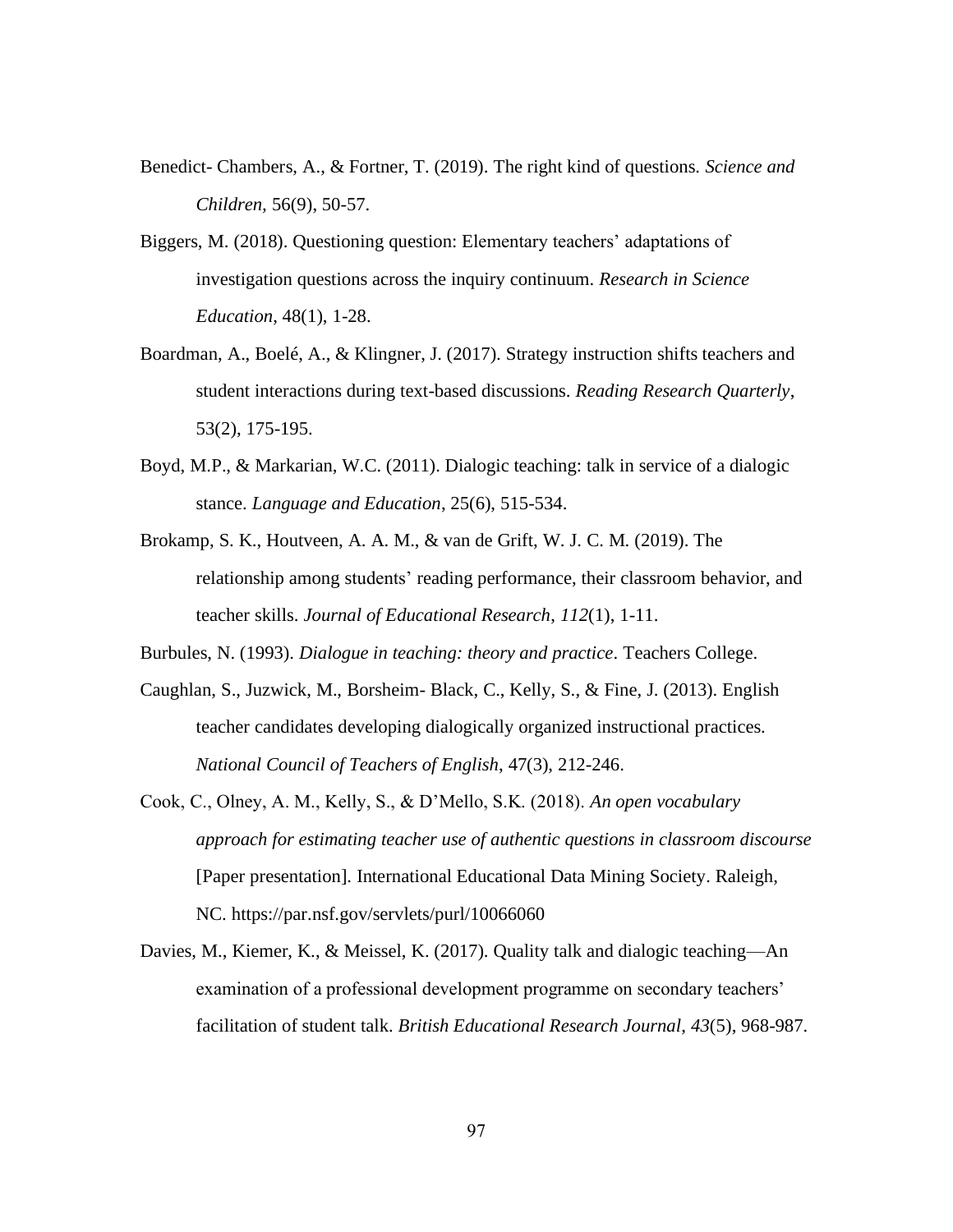- Deshmukh, R., Zucker, T., Tambyraja, S., Pentimonti, J., Bowles, R., & Justice, L. (2019). Teachers' use of questions during shared book reading: Relations to child responses. *Early Childhood Research Quarterly, 49*, 59-68.
- Döş, B., Bay, E., Aslansoy, C., Tiryaki, B., Ҫetin, N., & Duman, C. (2016). An analysis of teachers' questioning strategies. *Educational Research and Reviews*, *11*(22), 2065-2078.
- Dunn, M. (2018). The complexity of becoming a dialogic teacher in an English language arts classroom. *Changing English*, 25(2), 135-145.
- Edwards, S. (2015). Active learning in the middle grades classroom: Overcoming the barriers to implementation. *Middle Grades Research Journal*, *10*(1), 65-81.
- Eshach, H., Dor-Ziderman, Y., & Yefroimsky, Y. (2014). Question asking in the science classroom: Teacher attitudes and practices. *Journal of Science Education and Technology*, *23*(1), 67-81.
- Evans, S., & Dawson, C. (2017). Orchestrating productive whole class discussions: The role of designed student response. *Mathematics Teacher Education and Development*, 19(2), 159-179.
- Hall, L. A. (2005). Teachers and content area reading: Attitudes, beliefs and change. *Teaching and Teacher Education: An International Journal of Research and Studies*, *21*(4), 403-414.
- Hatch, J.A. (2002). *Doing qualitative research in education settings*. State University of New York Press.
- Ingram, J., Andrews, N., & Pitt, A. (2019). When students offer explanations without the teacher explicitly asking them to. *Educational Studies in Mathematics, 101*(1), 51-66.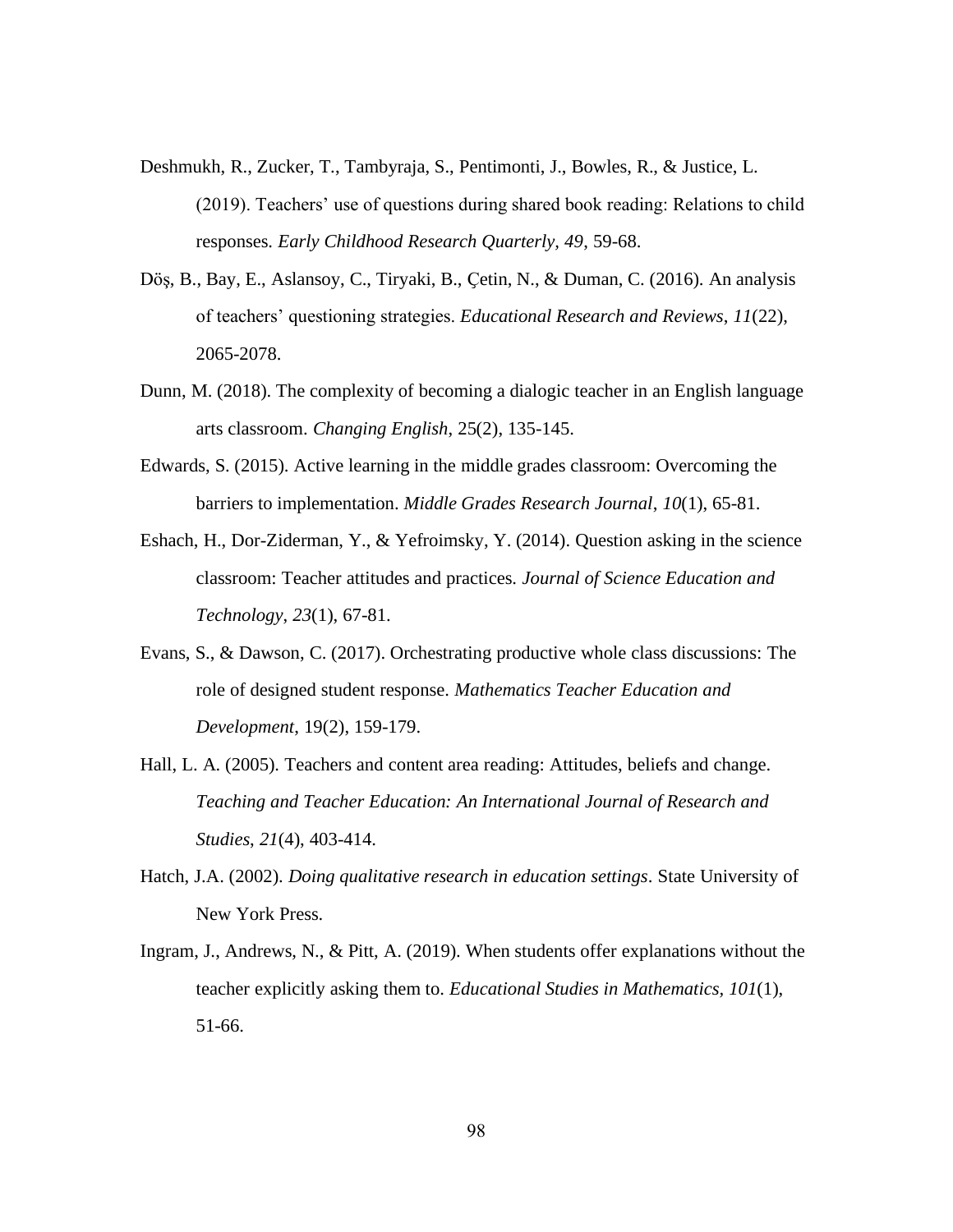- Ingram, J., & Elliott, V. (2016). A critical analysis of the role of wait time in classroom interactions and the effects on student and teacher interactional behaviours. *Cambridge Journal of Education*, *46*(1), 37-53.
- Kahn, G. (2012). Open-ended tasks and the qualitative investigation of second language classroom discourse. *Journal of Ethnographic Qualitative Research, 6*, 90-107.
- Kelly, L.B. (2018). Compliance and resistance: showing future teachers how to navigate curriculum. *Studying Teacher Education*, 14(1), 71-87.
- Kelly, S., Olney, A. M., Donnelly, P., Nystrand, M., & D'Mello, S. K. (2018). Automatically measuring question authenticity in real-world classrooms. *Educational Researcher*, *47*(7), 451-464.
- Khong, T. D. H., Saito, E., & Gillies, R. M. (2019). Key issues in productive class talk and interventions. *Educational Review, 71*(3), 334-349.
- Kirby, J. R., Ball, A., Geier, B. K., Parrila, R., & Wade-Woolley, L. (2011). The development of reading interest and its relation to reading ability. *Journal of Research in Reading*, *34*(3), 263-280.
- Klara, S., Sedlacek, M., Svaricek, R., Majcik, M., Navratilova, J., Drexlerova, A., Kychler, J., & Salamounova, Z. (2019). Do those who talk more learn? The relationship between student classroom talk and student achievement. *Learning and Instruction*, *63*,1-11.
- Kovalainen M., & Kumpulainen, K. (2007). The social construction of participation in an elementary classroom community. *International Journal of Educational Research*, 141-158.
- Lee, Y., & Kinzie, M. B. (2012). Teacher question and student response with regard to cognition and language use. *Instructional Science: An International Journal of the Learning Sciences, 40*(6), 857-874.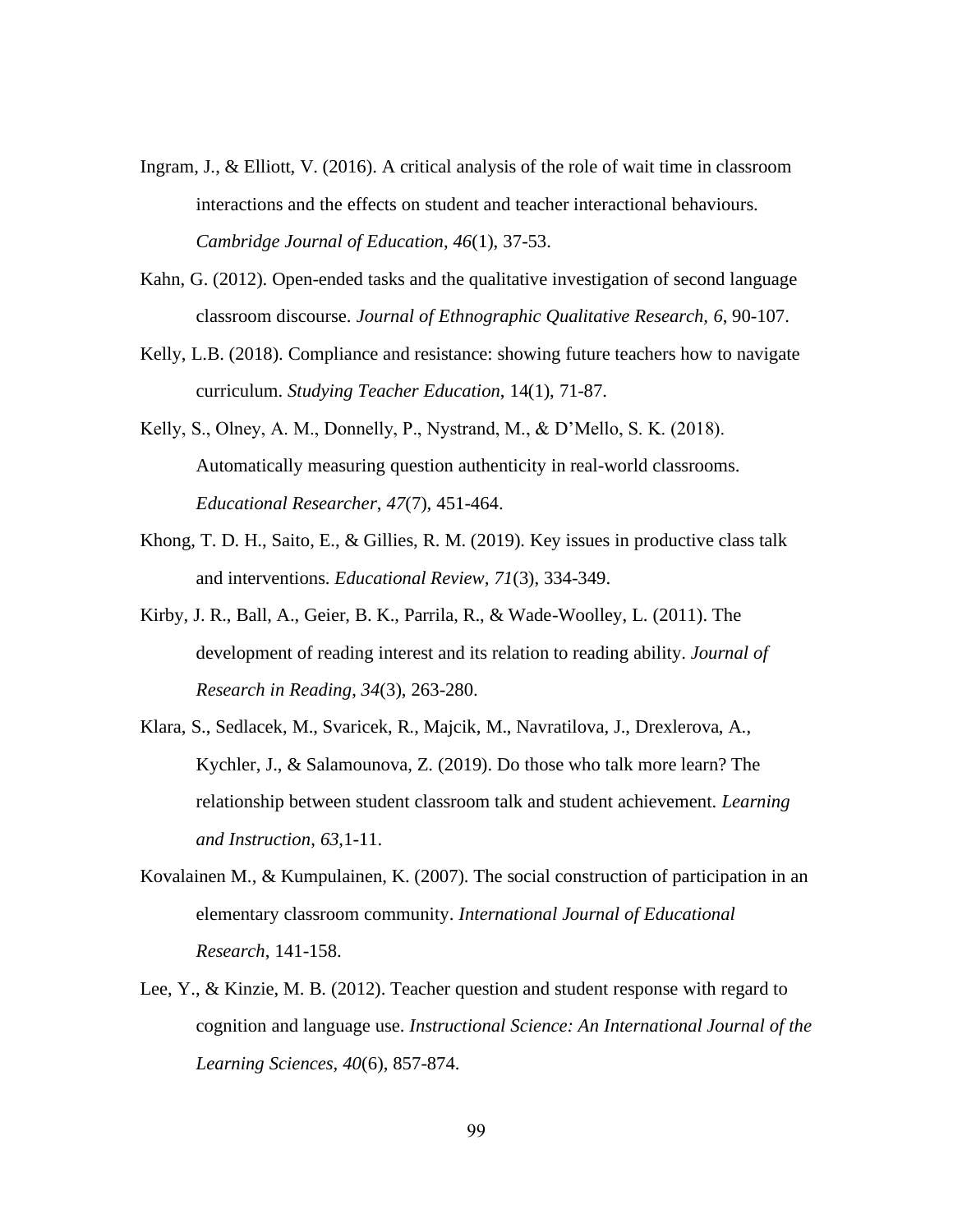- Luo, R., Tamis-LeMonda, C. S., & Mendelsohn, A. L. (2020). Children's literacy experiences in low-income families: The content of books matters. *Reading Research Quarterly*, *55*(2), 213-233.
- Lyle, S. (2008). Dialogic teaching: Discussing theoretical contexts and reviewing evidence from classroom practice. *Language and Education*, *22*(3), 222-240.
- Mahn, H. (1999). Vygotsky's methodological contribution to sociocultural theory. *Remedial and Special Education, 20*(6), 341-350.
- McKool, S. S., & Gespass, S. (2009). Does Johnny's reading teacher love to read? How teachers' personal reading habits affect instructional practices. *Literacy Research and Instruction*, *48*(3), 264-276.
- Merga, M. K., & Ledger, S. (2019). Teachers' attitudes toward and frequency of engagement in reading aloud in the primary classroom. *Literacy*, *53*(3), 134-142.
- Muhonen, H., Rasku-Puttonen, H., Pakarinen, E., & Poikkeus (2016). Scaffolding through dialogic teaching in early school classrooms. *Teaching and Teacher Education*, *55*, 143-154.
- Murphy, P. K., Greene, J. A., Firetto, C. M., Hendrick, B. D., Li, M., Montalbano, C., & Wei, L. (2018). Quality talk: Developing students' discourse to promote highlevel comprehension. *American Educational Research Journal*, *55*(5), 1113-1160.
- Nassaji, H. (2015). Qualitative and descriptive research: Data type versus data analysis. *Language Teaching Research,19*(2), 129-132.
- Nathanson, S., Pruslow, J., & Levitt, R. (2008). The reading habits and literacy attitudes of inservice and prospective teachers: Results of a questionnaire survey. *Journal of Teacher Education*, *59*(4), 313-321.
- Ness, M. (2016). When readers ask questions: Inquiry-based reading instruction. *Reading Teacher*, *70*(2), 189-196.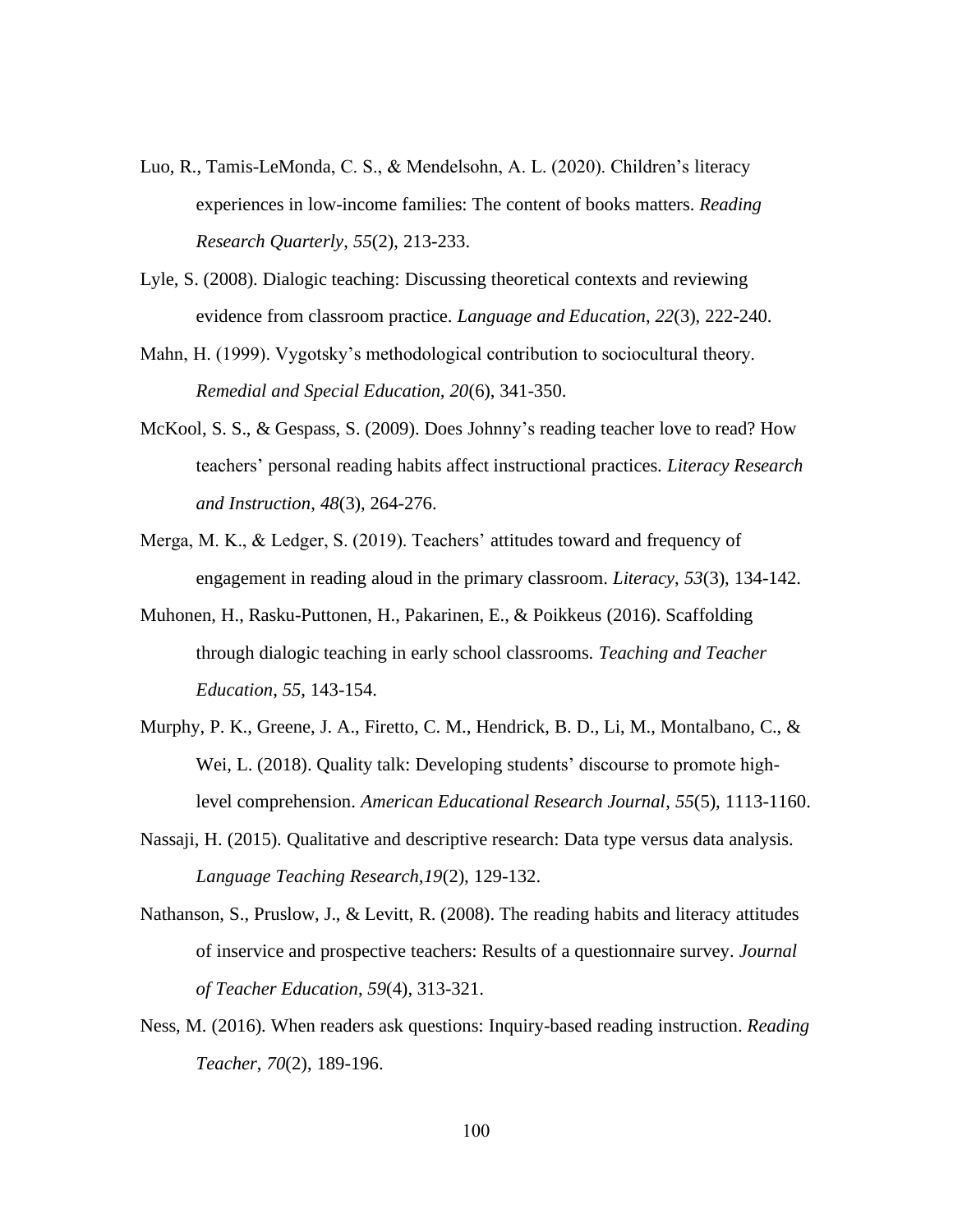- Nystrand, M., Gamoran, A., Kachur, R., & Prendergast, C. (1997). *Opening dialogue: Understanding the dynamics of language and learning in the English classroom. Language and literacy series*. Teachers College Press.
- Panhwar, A. H., Ansari, S., & Ansari, K. (2016). Sociocultural theory and its role in the development of language pedagogy. *Advances in Language and Literary Studies*, *7*(6), 183-188.
- Pellegrino, J.W. (2020). Sciences of learning and development: some thoughts from the learning sciences. *Applied Developmental Science*, *24*(1), 48-56.
- Peterson, D. S. (2019). Engaging Elementary Students in Higher Order Talk and Writing about Text. *Journal of Early Childhood Literacy, 19*(1), 34-54.
- Pierce, K., & Gilles, C. (2021). Talking about books: Scaffolding deep discussions. *Reading Teacher*, *74*(4), 385-393.
- Reninger, K. B., & Rehark, L. (2009). Discussions in a fourth-grade classroom: using exploratory talk to promote children's dialogic identities. *Language Arts*, *86*(4), 268-279.
- Reznitskaya, A., Glina, M., Carolan, B., Michaud, O., Rogers, J., & Sequeira, L. (2012). Examining transfer effects from dialogic discussions to new tasks and contexts. *Contemporary Educational Psychology*, *37*(4), 288-306.
- Reznitskaya, A., & Gregory, M. (2013). Student thought and classroom language: Examining the mechanisms of change in dialogic teaching. *Educational Psychologist*, *48*(2), 114-133.
- Saldaña, J., & Omasta, M. (2017). *Qualitative research: Analyzing life* (1st ed). Sage Publications, Inc.
- Sedlacek, M., & Sedova, K. (2017). How many are talking? The role of collectivity in dialogic teaching. *International Journal of Educational Research, 85*, 99-108.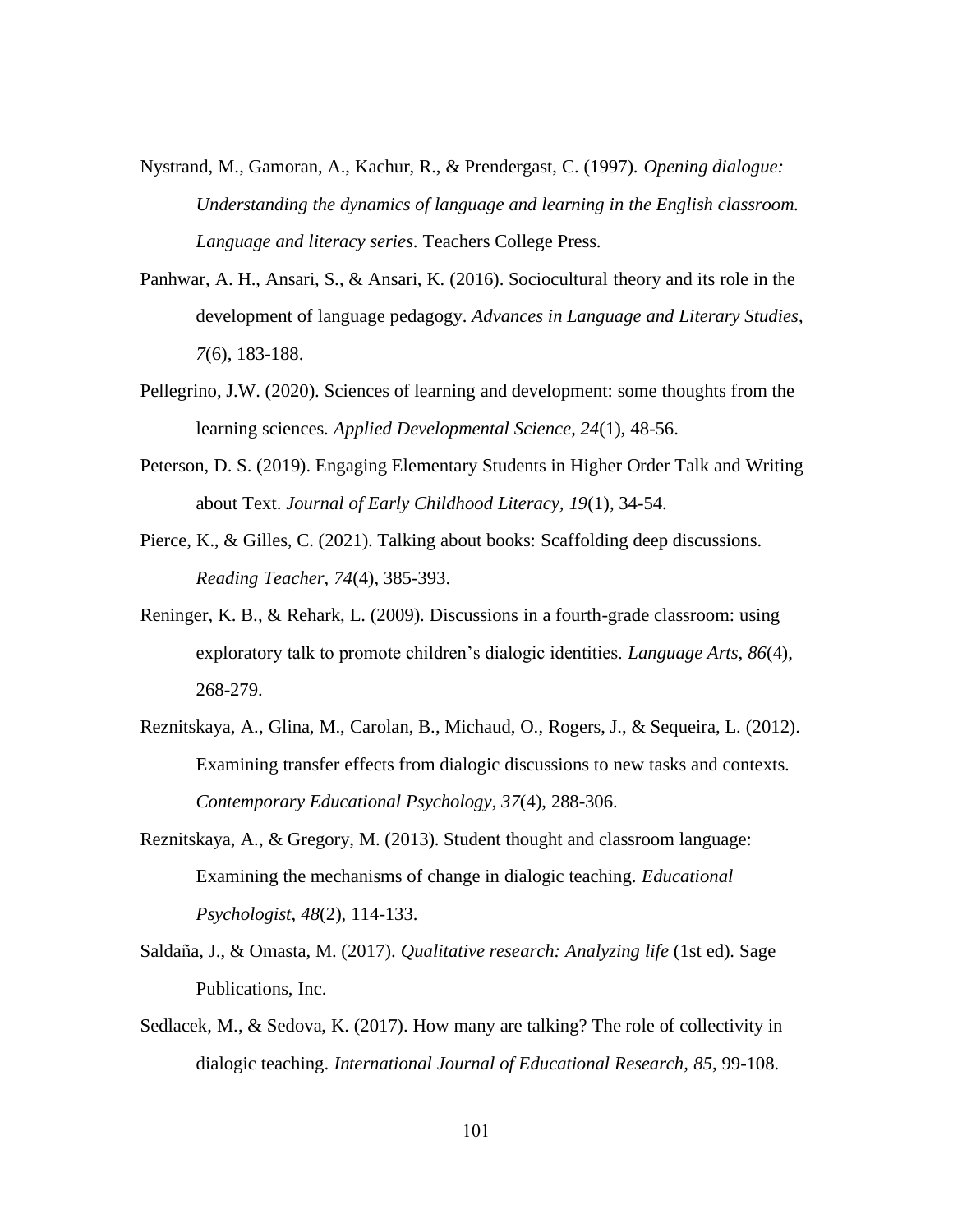- Sedova, K., Salamounova, Z., & Svaricek, R. (2014). Troubles with dialogic teaching. *Learning, Culture and Social Interaction*, *3*(4), 274-285.
- Sedova, K., Sedlacek, M., & Svaricek, R. (2016). Teacher professional development as a means of transforming student class talk. *Teaching and Teacher Education*, *57*, 14-25.
- Shanahan, T. (2014). Educational policy and literacy instruction: Worlds apart? *Reading Teacher*, *68*(1), 7-12.
- Shanmugavelu, G., Ariffin, K., Vadivelu, M., Mahayudin, Z., & Sundaram, M. A. R. K. (2020). Questioning techniques and teachers' role in the classroom. *Shanlax International Journal of Education*, *8*(4), 45-49.
- Shi, M., & Tan., C.Y. (2020). Beyond oral participation: A typology of student engagement in classroom discussions. *New Zealand Journal of Educational Studies*, *55*(1), 247-265.
- Stone, C., Donnelly, P. J., Dale, M., Capello, S., Kelly, S., Godley, A., & D'Mello, S. K. (2019). *Utterance-level modeling of indicators of engaging classroom discourse*. International Educational Data Mining Society. Montreal, Canada. https://files.eric.ed.gov/fulltext/ED599238.pdf
- Tan, F. D. H., Whipp, P. R., Gagné, M., & Van Quaquebeke, N. (2019). Students' perception of teachers' two-way feedback interactions that impact learning. *Social Psychology of Education: An International Journal*, *22*(1), 169-187.

Texas Education Agency. (2019). *2019 accountability manual. Chapter 6: Distinctions designations*. Retrieved from https://tea.texas.gov/texasschools/accountability/academic-accountability/performance-reporting/2019 accountability-manual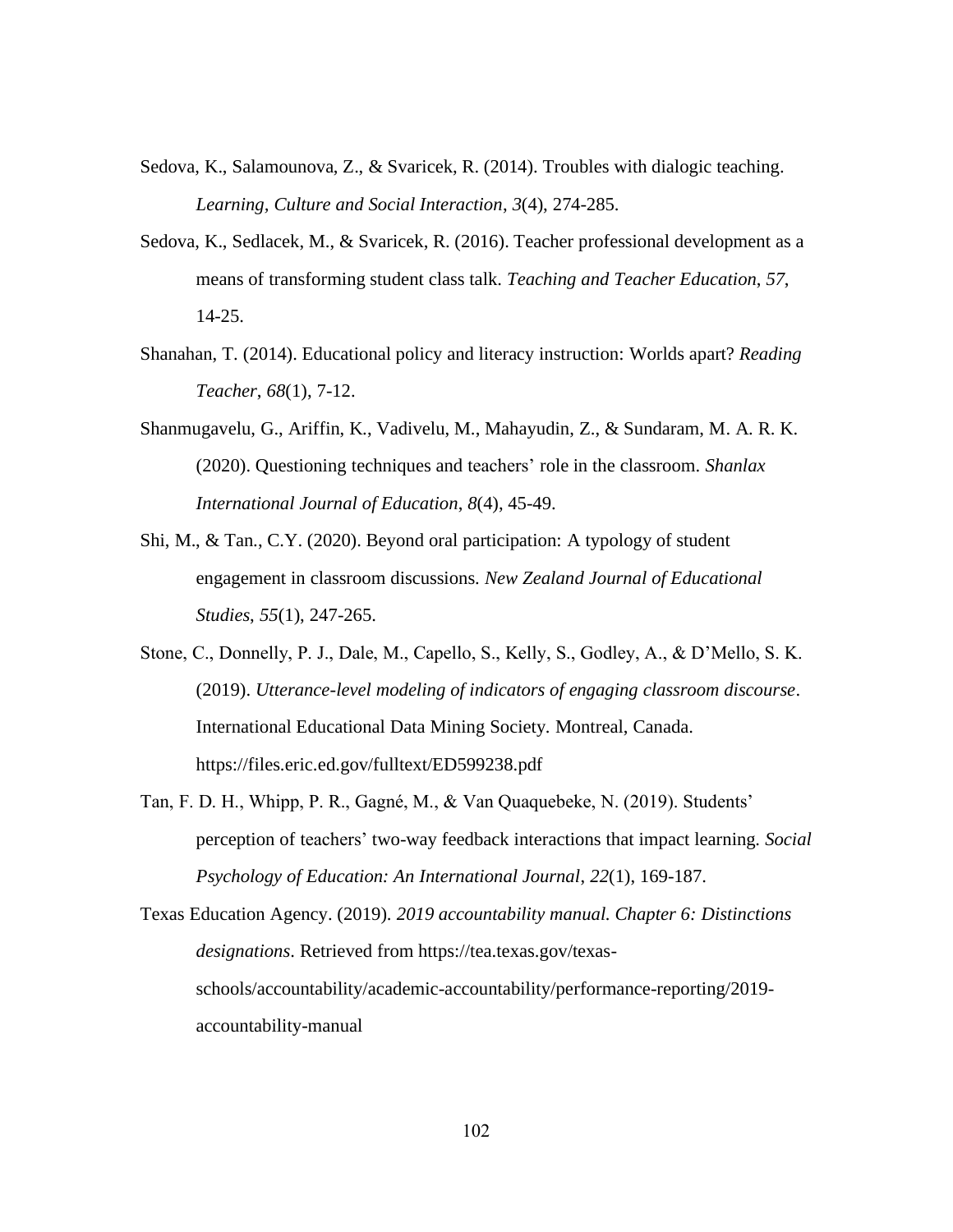- Vygotsky, L.S. (1978). *Mind in society: The development of higher psychological processes*. Harvard University Press.
- Wang, L., Bruce, C., & Hughes, H. (2011). Sociocultural theories and their application in information literacy research and education. *Australian Academic & Research Libraries*, *42*(2), 296-308.
- Wasik, B. A., & Hindman, A. H. (2018). Why wait? The importance of wait time in developing young students' language and vocabulary skills. *Reading Teacher*, *72*(3), 369-378.
- Watanabe Kganetso, L. M. (2017). Creating and using culturally sustaining informational texts. *Reading Teacher*, *70*(4), 445-455.
- Wells, M., & Mitchell, D. (2016). Dialogism in teacher professional development: Talking our way to open- door teaching. *National Council of Teachers of Education*, *106*(2), 35-40.
- Wilkinson, I. A. G., Reznitskaya, A., Bourdage, K., Oyler, J., Glina, M., Drewry, R., Kim, M.-Y., & Nelson, K. (2017). Toward a more dialogic pedagogy: Changing teachers' beliefs and practices through professional development in language arts classrooms. *Language and Education*, *31*(1), 65-82.
- Yenen, E. T., & Yöntem, M. K. (2020). Teachers' professional development needs: A q method analysis. *Discourse and Communication for Sustainable Education*, *11*(2), 159-176.
- Zucker, T. A., Cabell, S. Q., Oh, Y., & Wang, X. (2020). Asking questions is just the first step: Using upward and downward scaffolds. *The Reading Teacher*, *74*(3), 275- 283.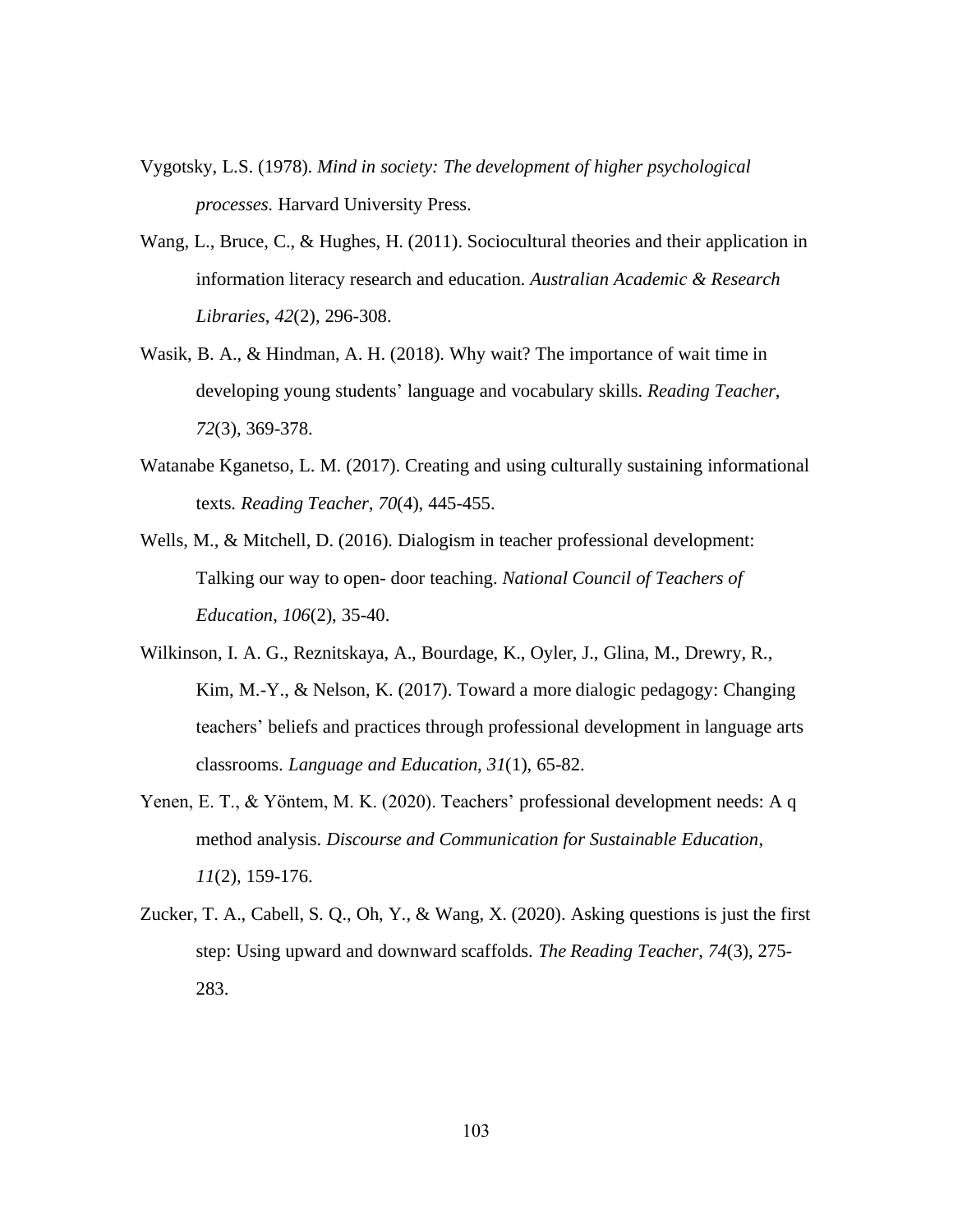# APPENDIX A:

## INFORMED CONSENT



#### **Informed Consent: Adult Research Participant**

You are being asked to participate in the research project described below. Your participation in this study is entirely voluntary and you may refuse to participate, or you may decide to stop your participation at any time. Should you refuse to participate in the study, or should you withdraw your consent and stop participation in the study, your decision will involve no penalty or loss of benefits to which you may otherwise be entitled. You are being asked to read the information below carefully and ask questions about anything you don't understand before deciding whether or not to participate. **Title:** Reading Teachers' Perceptions and Attitudes of a Dialogic Approach to Teaching in Elementary Classrooms

**Principal Investigator(s):** Amisha Blake

**Student Investigator(s):** Amisha Blake

**Faculty Sponsor:** Dr. Roberta Raymond

**Purpose of the Study:** The purpose of the research study is to investigate elementary reading teachers' perceptions and attitudes about dialogic teaching.

**Procedures:** If you agree to be in this research study, you will be asked by the researcher to observe a component of your literacy block (i.e., read- aloud, mini- lesson,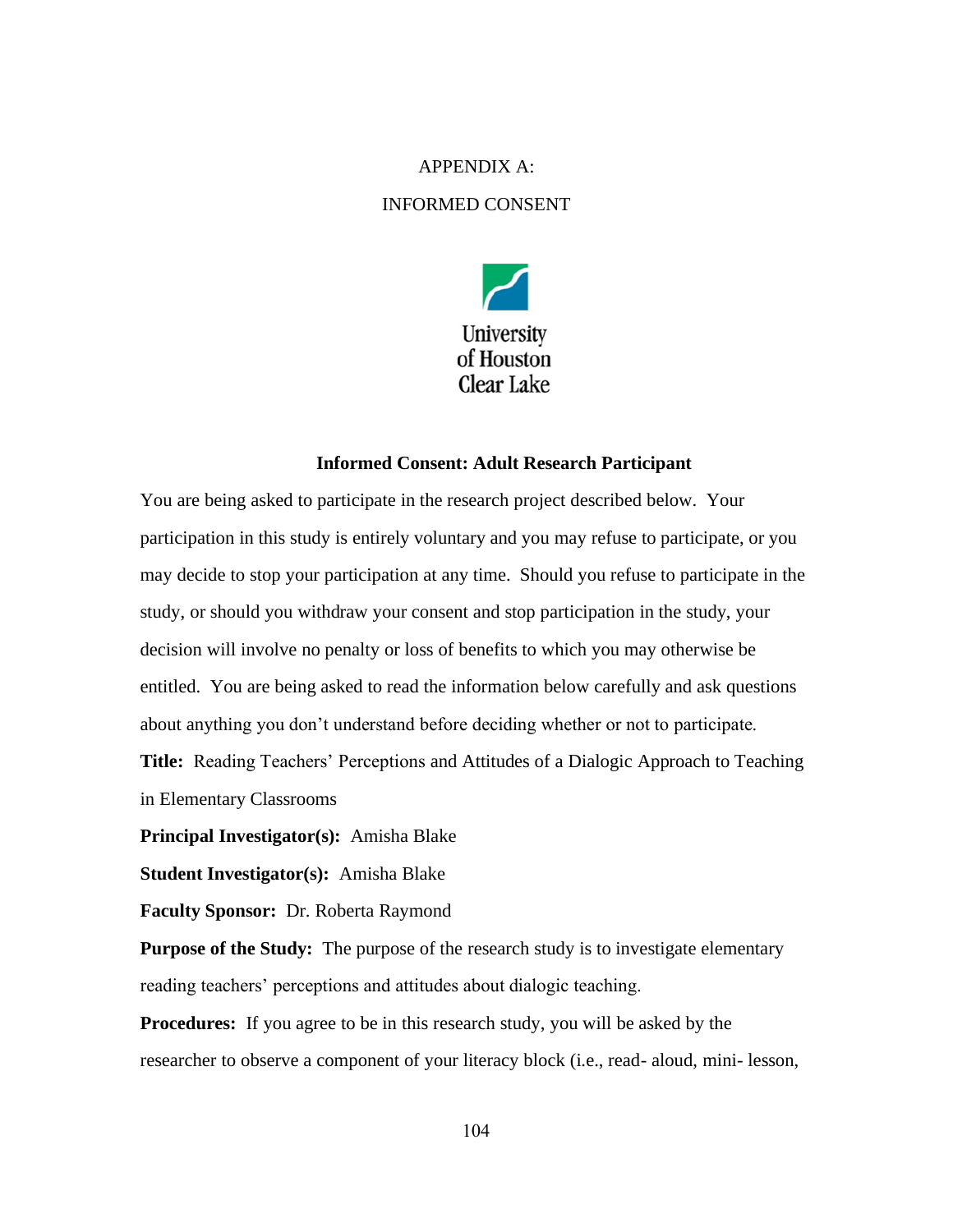small group instruction, etc.) on two separate occasions. You will next be asked to participate in an individual interview with the researcher; this interview will take approximately 30 minutes to complete. The initial interview will be prior to the initial classroom observation and the other interview will be post the second classroom observation.

**Expected Duration:** The duration of this study will be conducted over the course of a 4 week period.

**Risks of Participation:** There is minimal risk in participating in this research. You will be assigned a random identification number if you participate in this study, and after your interview is transcribed only this identifier (not your name) will be associated with your responses. Your name and individual responses will never be shared with anyone outside the researcher.

#### **Benefits to the Subject**

There is no direct benefit received from your participation in this study, but your participation will help the investigator(s) to better understand reading teachers' perceptions and attitudes about dialogic teaching.

## **Confidentiality of Records**

Every effort will be made to maintain the confidentiality of your study records. The data collected from the study will be used for educational and publication purposes, however, you will not be identified by name. For federal audit purposes, the participant's documentation for this research project will be maintained and safeguarded by the Principal Investigator or Faculty Sponsor for a minimum of three years after completion of the study. After that time, the participant's documentation may be destroyed.

#### **Compensation**

There is no financial compensation to be offered for participation in the study.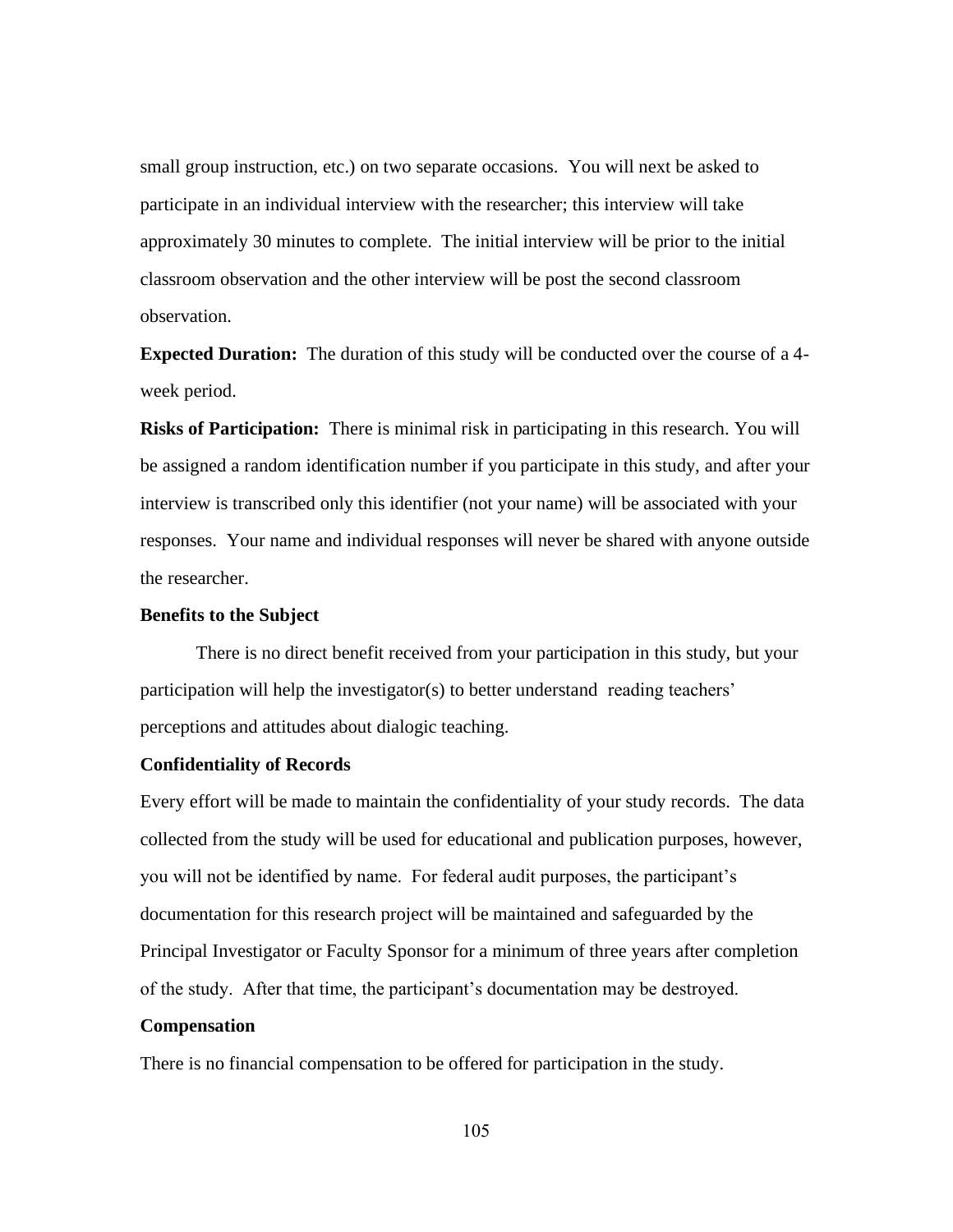#### **Investigator's Right to Withdraw Participant**

The investigator has the right to withdraw you from this study at any time.

### **Contact Information for Questions or Problems**

The investigator has offered to answer all of your questions. If you have additional questions during the course of this study about the research or any related problem, you may contact the Principal Investigator, Amisha Blake by telephone at (832) 421-2840 or by email at BlakeA7633@UHCL.edu.

If you have additional questions during the course of this study about the research or any related problem, you may contact the Faculty Sponsor, Dr. Roberta Raymond by telephone at (281) 283-3593 or email at Raymond@UHCL.edu

### **Identifiable Private Information** *(if applicable)*

Identifiers might be removed from identifiable private information or identifiable biospecimens and that, after such removal, the information or biospecimens could be used for future research studies or distributed to another investigator for future research studies without additional informed consent from the subject or the legally authorized representative, if this might be a possibility

### *OR*

Information or biospecimens collected as part of the research, even if identifiers are removed, will not be used, or distributed for future research studies.

#### **Signatures**

Your signature below acknowledges your voluntary participation in this research project. Such participation does not release the investigator(s), institution(s), sponsor(s) or granting agency(ies) from their professional and ethical responsibility to you. By signing the form, you are not waiving any of your legal rights.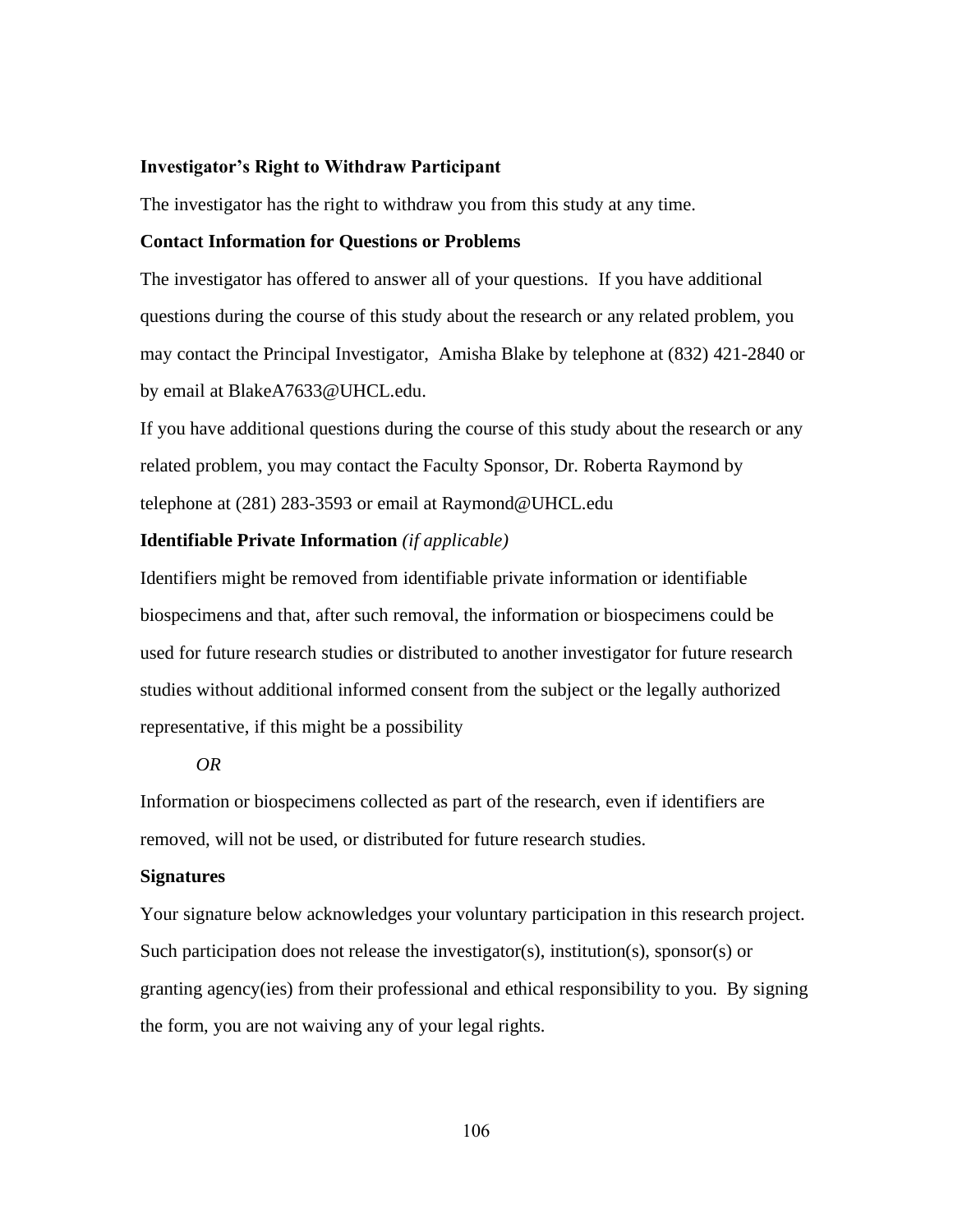The purpose of this study, procedures to be followed, and explanation of risks or benefits have been explained to you. You have been allowed to ask questions and your questions have been answered to your satisfaction. You have been told who to contact if you have additional questions. You have read this consent form and voluntarily agree to participate as a subject in this study. You are free to withdraw your consent at any time by contacting the Principle Investigator or Student Researcher/Faculty Sponsor. You will be given a copy of the consent form you have signed.

**Subject's printed name:** \_\_\_\_\_\_\_\_\_\_\_\_\_\_\_\_\_\_\_\_\_\_\_\_\_\_\_\_\_\_\_\_\_\_\_\_\_\_ **Signature of Subject:** \_\_\_\_\_\_\_\_\_\_\_\_\_\_\_\_\_\_\_\_\_\_\_\_\_\_\_\_\_\_\_\_\_\_\_\_\_\_\_\_ Date:

Using language that is understandable and appropriate, I have discussed this project and the items listed above with the subject.

**Printed name and title:**

\_\_\_\_\_\_\_\_\_\_\_\_\_\_\_\_\_\_\_\_\_\_\_\_\_\_\_\_\_\_\_\_

**Signature of Person Obtaining Consent:**

\_\_\_\_\_\_\_\_\_\_\_\_\_\_\_\_\_\_\_\_\_\_\_\_\_\_\_\_\_\_\_\_\_\_\_\_\_\_\_\_\_\_\_\_\_\_

**Date:**

THE UNIVERSITY OF HOUSTON-CLEAR LAKE (UHCL) COMMITTEE FOR PROTECTION OF HUMAN SUBJECTS HAS REVIEWED AND APPROVED THIS PROJECT. ANY QUESTIONS REGARDING YOUR RIGHTS AS A RESEARCH SUBJECT MAY BE ADDRESSED TO THE UHCL COMMITTEE FOR THE PROTECTION OF HUMAN SUBJECTS (281.283.3015). ALL RESEARCH PROJECTS THAT ARE CARRIED OUT BY INVESTIGATORS AT UHCL ARE

\_\_\_\_\_\_\_\_\_\_\_\_\_\_\_\_\_\_\_\_\_\_\_\_\_\_\_\_\_\_\_\_\_\_\_\_\_\_\_\_\_\_\_\_\_\_\_\_\_\_\_\_\_\_\_\_\_\_\_\_\_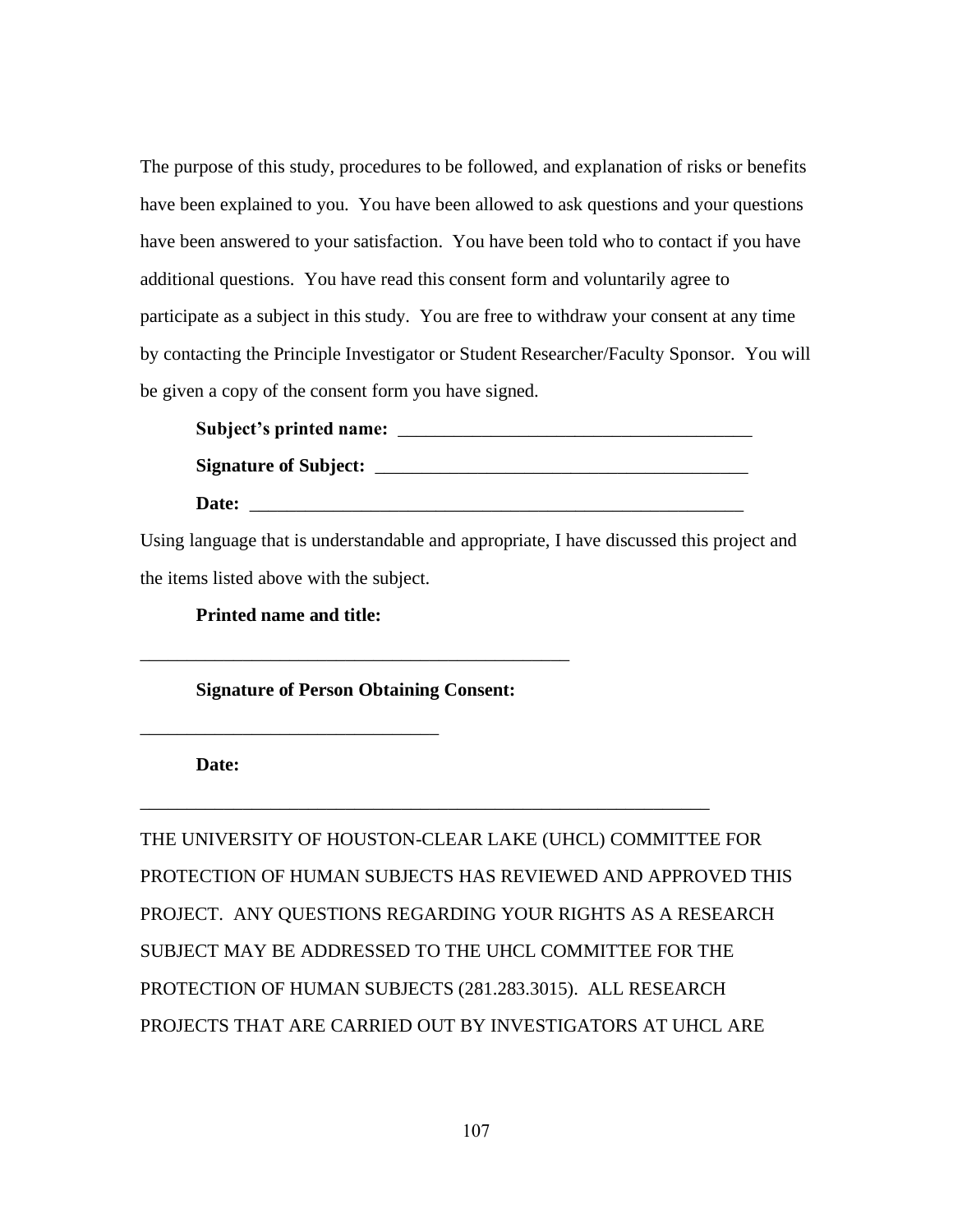GOVERNED BY REQUIREMENTS OF THE UNIVERSITY AND THE FEDERAL GOVERNMENT.

(FEDERALWIDE ASSURANCE #FWA00004068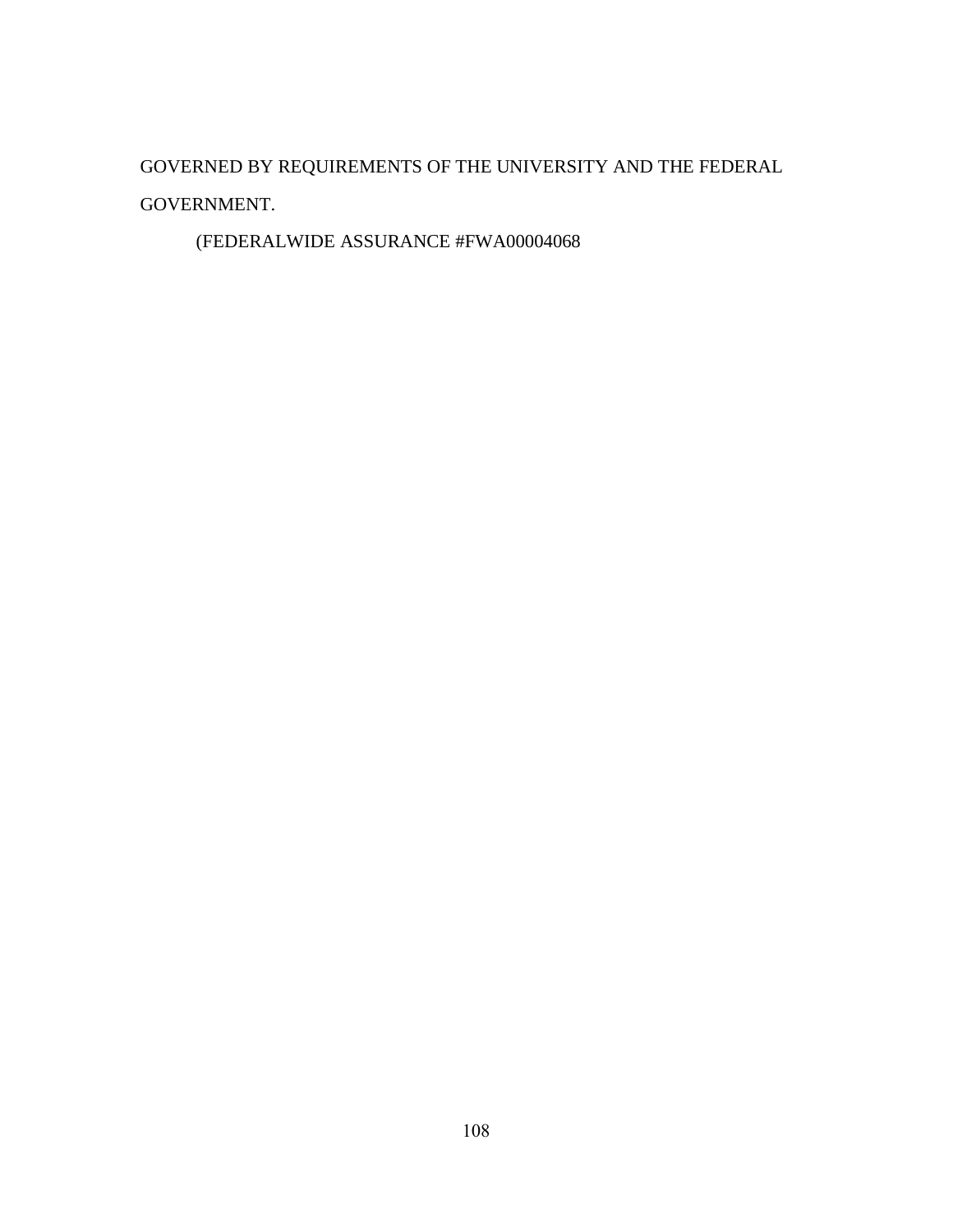## APPENDIX B:

# STUDENT ASSENT FORM



### **Assent Form: Child Education Research Participant (Ages 7 Through 12)**

You are being asked to help in a research project called Reading Teachers' Perceptions of Dialogic Teaching in Elementary Classrooms and the project is part of my dissertation research study at the University of Houston-Clear Lake. The purpose of this study is to find out what your teacher thinks about a certain type of teaching skill. You will be asked to participate in your reading class with your teacher and classmates. Your help will be needed for finding out the types of conversations that you and your teachers have about the stories that are read during class time.

You do not have to help if you do not want, and you may stop at any time even after you have started, and it will be okay. You can just let the researcher know if you want to stop or if you have questions. If you do want to do the project, it will help us a lot. Please keep the upper part of this page for your information. Thank you for your assistance.



Title of Study: Reading Teachers' Perceptions and Attitudes of a Dialogic Approach to Teaching in Elementary Classrooms Student Researcher: Amisha Blake Faculty Sponsor: Roberta D. Raymond, Ed.D.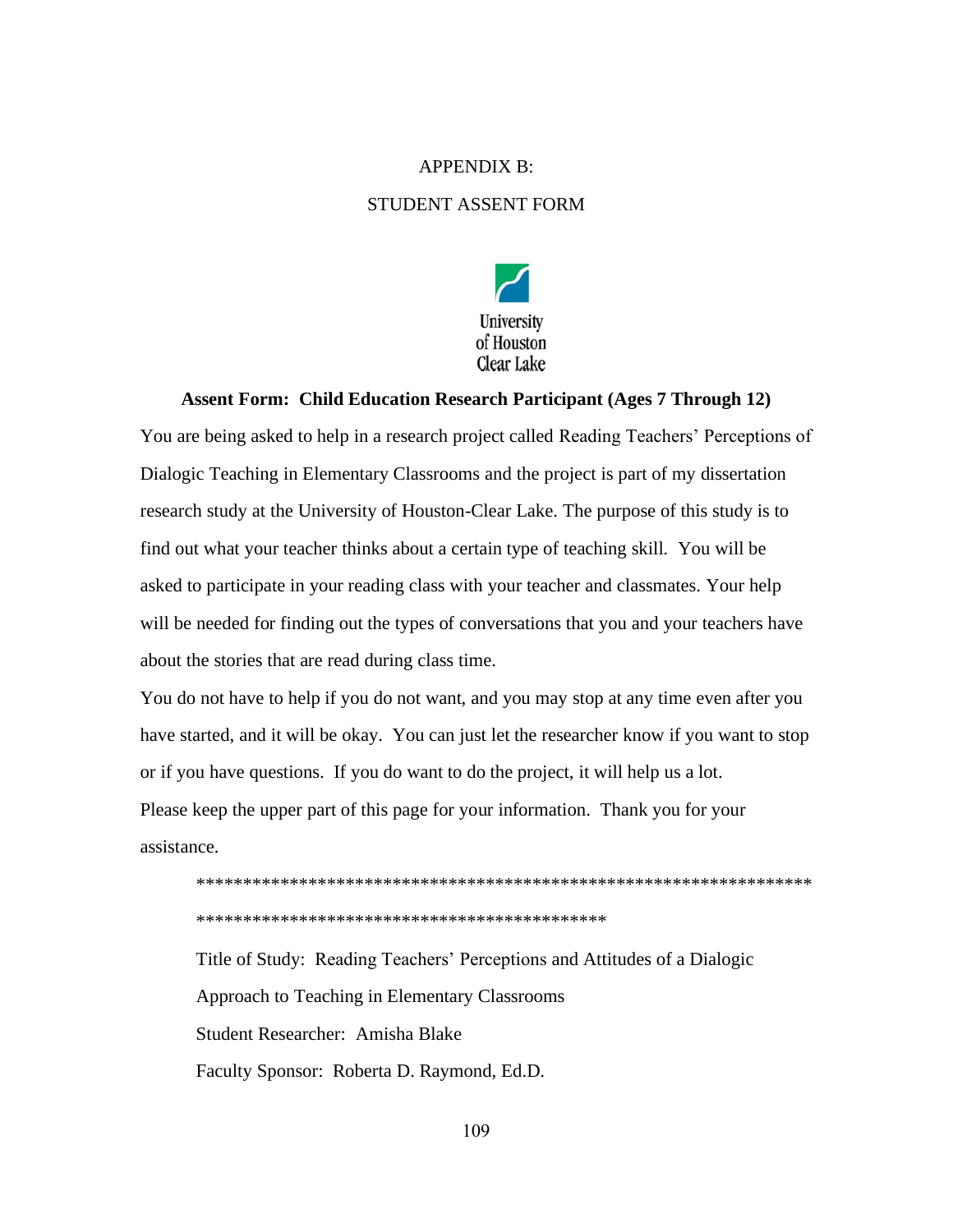$\Box$  Yes, I agree to (allow my child to) participate in the study on (title) Click or tap here to enter text.

 $\Box$  No, I do not wish to (allow my child to) participate in the study on (title) Click or tap here to enter text.

| Printed Name of Assenting Child: |  |
|----------------------------------|--|
|                                  |  |
| Signature of Assenting Child:    |  |
|                                  |  |
| Date:                            |  |

Printed Name of Parent or Guardian: \_\_\_\_\_\_\_\_\_\_\_\_\_\_\_\_\_\_\_\_\_\_\_\_\_\_\_\_\_\_\_

\_\_\_\_\_\_\_\_\_\_\_\_\_\_\_\_\_\_\_\_\_\_\_\_\_\_\_\_\_\_\_\_\_\_\_\_\_\_\_\_\_\_\_\_\_\_\_\_\_\_\_\_\_\_\_\_\_\_\_\_\_

Signature of Parent or Guardian: \_\_\_\_\_\_\_\_\_\_\_\_\_\_\_\_\_\_\_\_\_\_\_\_\_\_\_\_\_\_\_\_\_\_

| Date:                                      |  |
|--------------------------------------------|--|
| Printed Name of Witness to Child's Assent: |  |

Signature of Witness to Child's Assent: \_\_\_\_\_\_\_\_\_\_\_\_\_\_\_\_\_\_\_\_\_\_\_\_\_\_\_

Date: \_\_\_\_\_\_\_\_\_\_\_\_\_\_\_\_\_\_\_\_\_\_\_\_\_\_\_\_\_\_\_\_\_\_\_\_\_\_\_\_\_\_\_\_\_\_\_\_\_\_\_\_\_\_\_

The University of Houston-Clear Lake (UHCL) Committee for Protection of Human Subjects has reviewed and approved this project. Any questions regarding your rights as a research subject may be addressed to the UHCL

Committee for the Protection of Human Subjects (281-283-3015). All research

projects that are carried out by investigators at UHCL are governed by

requirements of the university and the federal government.

(federal wide assurance # fwa00004068)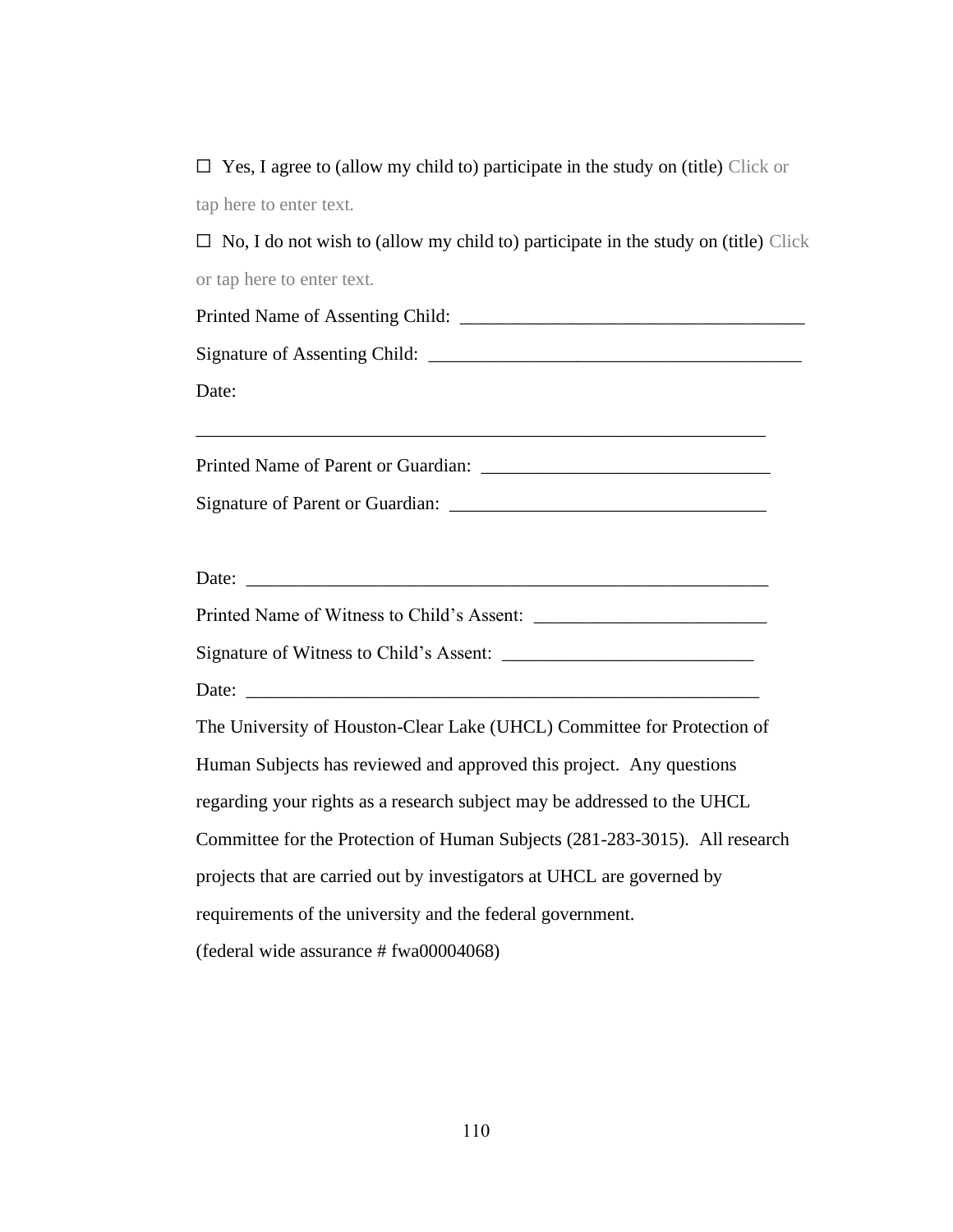### APPENDIX C:

# TEACHER INTERVIEW QUESTIONS

The purpose of this research study is to investigate elementary reading teachers' perceptions and attitudes about dialogic teaching. Each participant is asked to participate in two -30-minute (pre and post observation) interview sessions. The researcher will adhere to the interview protocol below.

**Introduction and Overview**: Thank the interviewee for participating in this research study. Read the purpose of the study and other relevant information as stated in the paragraph provided above. The researcher will confirm the interviewee's questions and or concerns, if any, have been addressed prior to the beginning of the interview process. Additionally, a completed and signed consent form for each participant will be required prior to proceeding to the next steps.

## **Please provide the following demographic information that best describes you:**

| Years of teaching experience             | Years at current school site |
|------------------------------------------|------------------------------|
| Current teaching assignment/grade        | Content area                 |
| Gender                                   | Age                          |
| <b>Highest Level of Education Earned</b> |                              |

#### **The interview questions are as follows**:

- 1. Would you mind telling me about your educational background? What experiences led you to the role of an elementary teacher?
- 2. How long have you taught reading?
- 3. What do you find to be your greatest challenge teaching reading?
- 4. How do you plan for the delivery of your reading instruction? What does planning usually involve?
- 5. Describe any differences from your perspective in how you plan for teaching with narrative texts versus informational texts?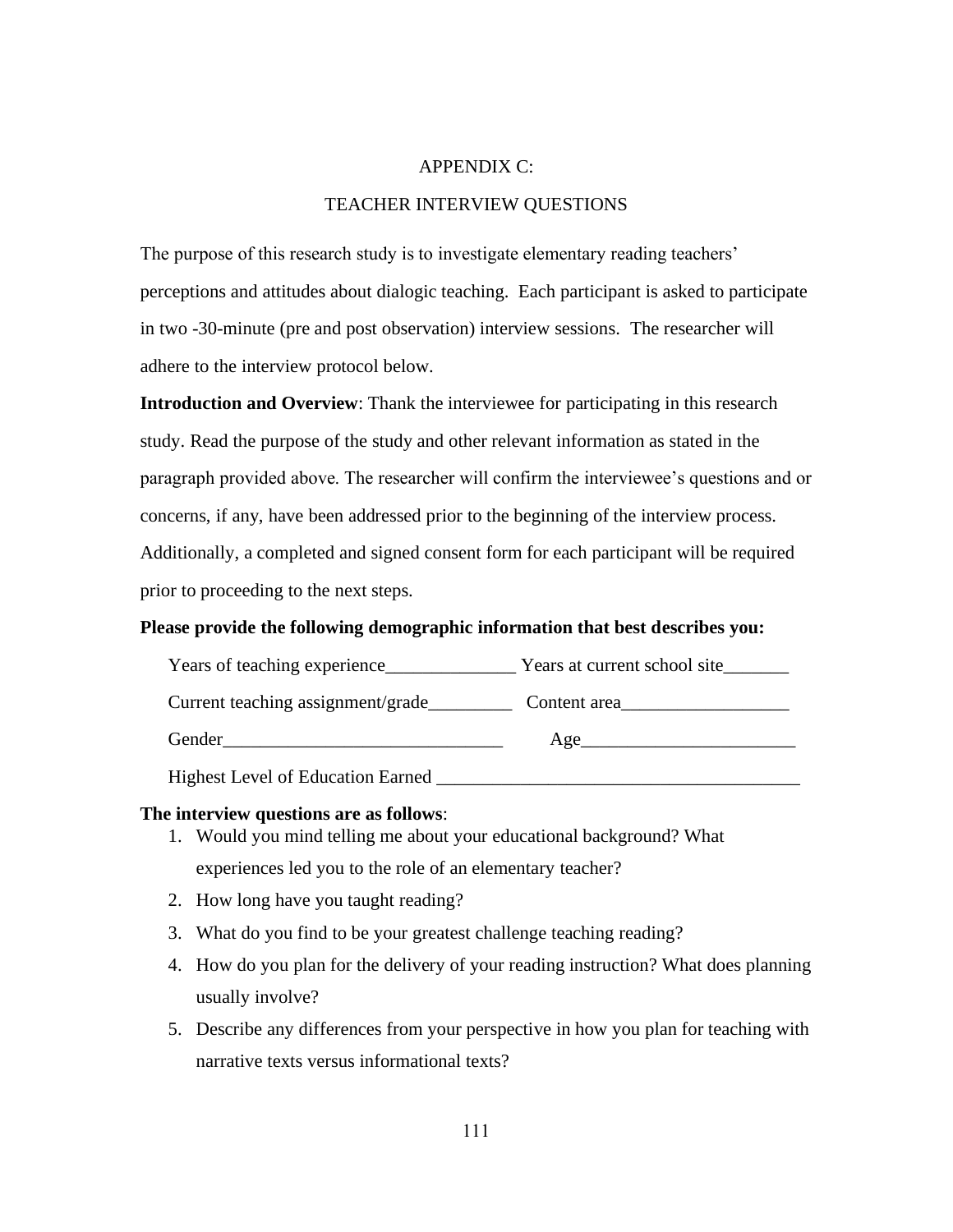- 6. Would you say that you prefer teaching one genre more than another?
- 7. Do you feel more comfortable teaching with narrative texts or informational texts during a read aloud, guided reading or small group instruction? Or, are you equally comfortable using either genre for instructional purposes?
- 8. Are you able to determine if and when your students enjoy listening and reading? If so, how?
- 9. What do you think attributes to your students' level of satisfaction or dissociation with reading?
- 10. What specific processes do you implement to engage and involve your students to participate during the reading instructional block?
- 11. During your reading instructional block, how would you describe the discussions that occur between you and your students?
- 12. During your reading lessons, are there opportunities for your students to ask you questions about what is being read?
- 13. During your reading lessons, are there opportunities for your students to ask their peers about what is being read?
- 14. During your reading lesson, are there every any instances when conversations occur between you and your students that you did not anticipate happening? If so, can you share.
- 15. How familiar are you with the concept of dialogic teaching, and would you say that you are a dialogic teacher?
- 16. When your students are talking during the lesson what do you listen for? Do you listen for any specific type of responses?
- 17. Are there any instances during the reading instructional block when you notice your students have taken control of the conversation or classroom discussion? If so, when does this usually occur? And what is your response?
- 18. Do students have the authority to facilitate conversations and discussions (i.e., students share responsibility for discussions, govern turns, ask questions) during the lesson? If so, how often would you say that occurs?